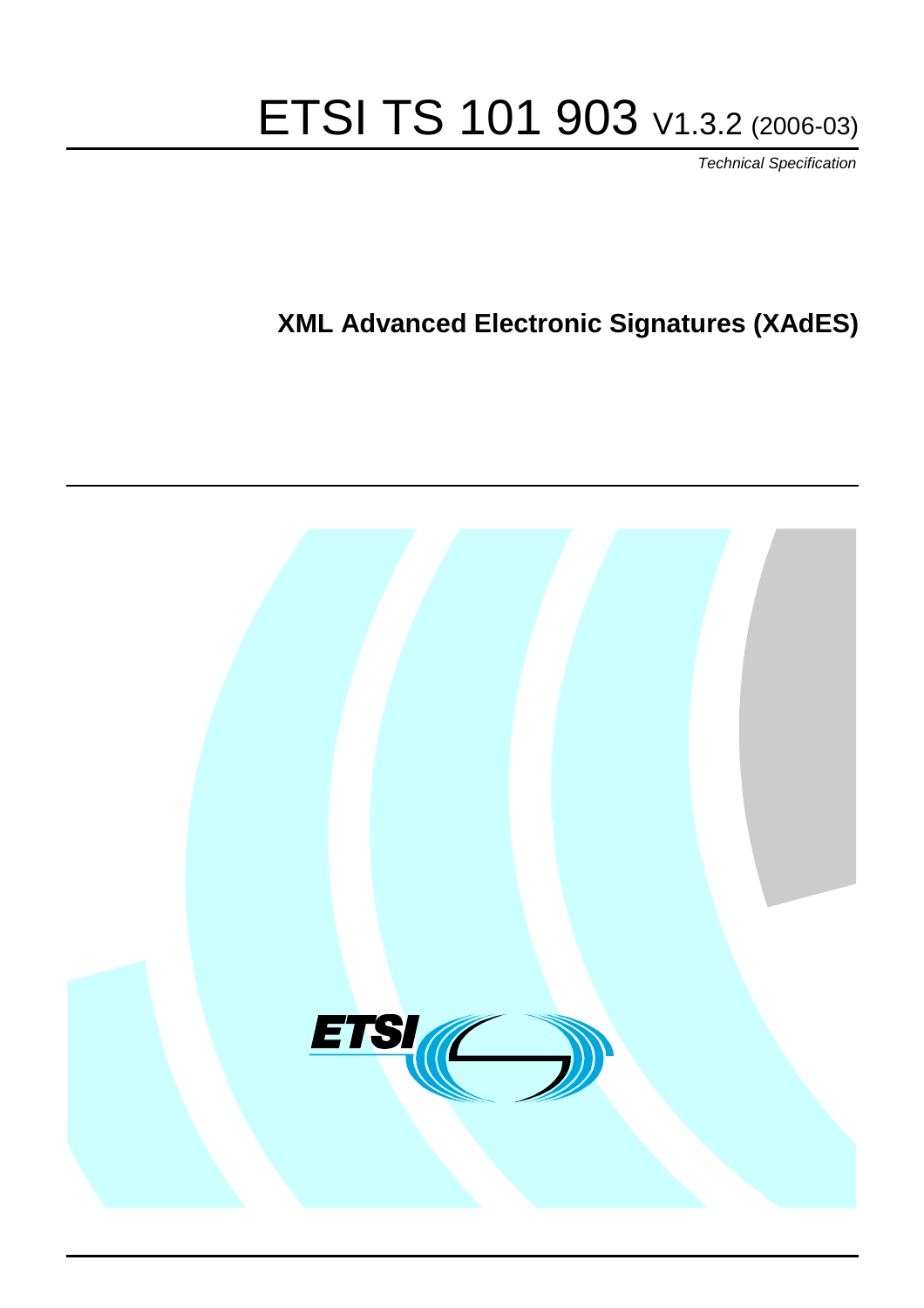Reference RTS/ESI-000034

Keywords

e-commerce, electronic signature, security

#### **ETSI**

#### 650 Route des Lucioles F-06921 Sophia Antipolis Cedex - FRANCE

Tel.: +33 4 92 94 42 00 Fax: +33 4 93 65 47 16

Siret N° 348 623 562 00017 - NAF 742 C Association à but non lucratif enregistrée à la Sous-Préfecture de Grasse (06) N° 7803/88

#### **Important notice**

Individual copies of the present document can be downloaded from: [http://www.etsi.org](http://www.etsi.org/)

The present document may be made available in more than one electronic version or in print. In any case of existing or perceived difference in contents between such versions, the reference version is the Portable Document Format (PDF). In case of dispute, the reference shall be the printing on ETSI printers of the PDF version kept on a specific network drive within ETSI Secretariat.

Users of the present document should be aware that the document may be subject to revision or change of status. Information on the current status of this and other ETSI documents is available at <http://portal.etsi.org/tb/status/status.asp>

If you find errors in the present document, please send your comment to one of the following services: [http://portal.etsi.org/chaircor/ETSI\\_support.asp](http://portal.etsi.org/chaircor/ETSI_support.asp)

#### **Copyright Notification**

No part may be reproduced except as authorized by written permission. The copyright and the foregoing restriction extend to reproduction in all media.

> © European Telecommunications Standards Institute 2006. All rights reserved.

**DECT**TM, **PLUGTESTS**TM and **UMTS**TM are Trade Marks of ETSI registered for the benefit of its Members. **TIPHON**TM and the **TIPHON logo** are Trade Marks currently being registered by ETSI for the benefit of its Members. **3GPP**TM is a Trade Mark of ETSI registered for the benefit of its Members and of the 3GPP Organizational Partners.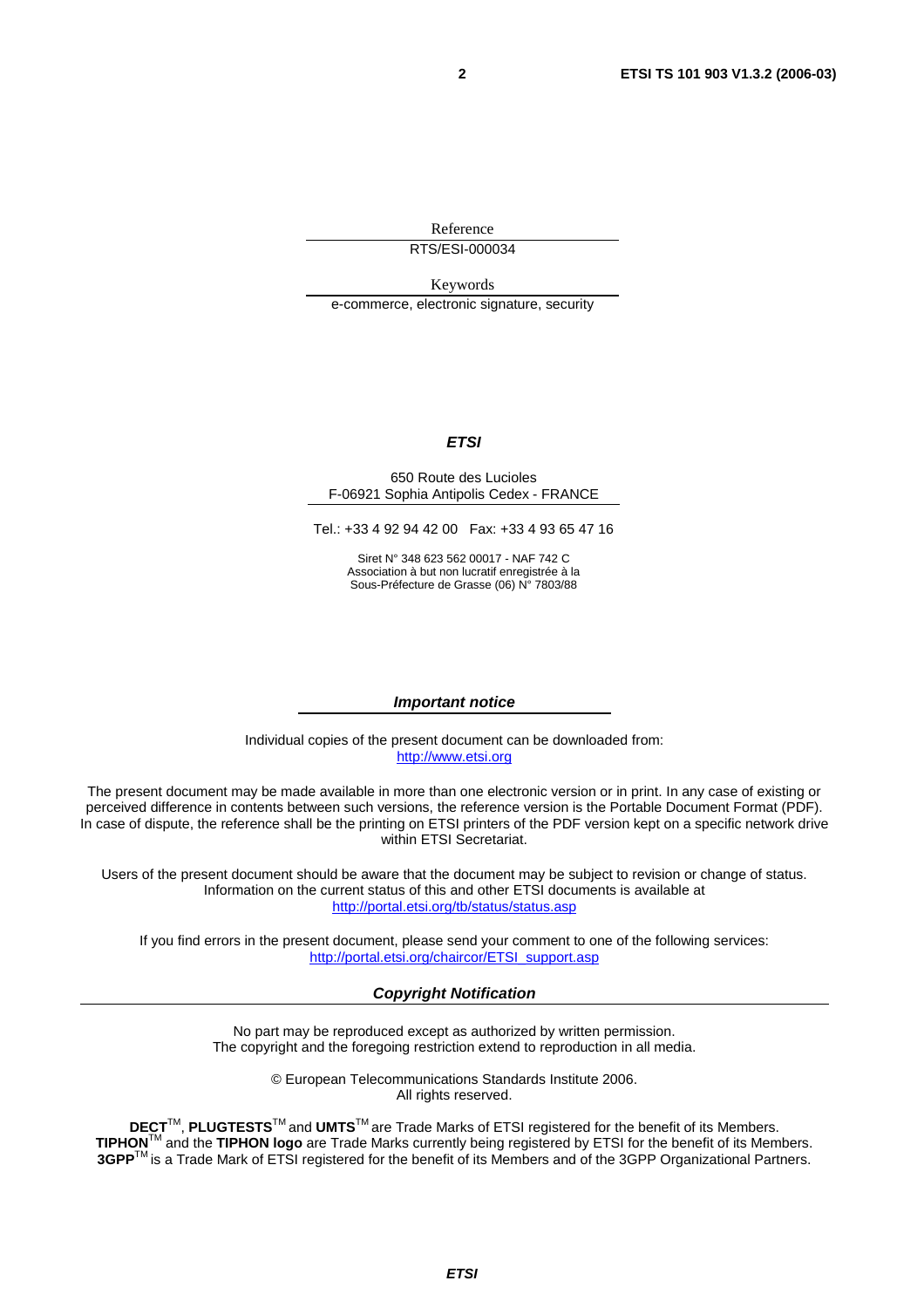# Contents

| 1                  |     |
|--------------------|-----|
| 2                  |     |
| 3                  |     |
| 3.1<br>3.2         |     |
| $\overline{4}$     |     |
| 4.1                |     |
| 4.2                |     |
| 4.3                |     |
| 4.4<br>4.4.1       |     |
| 4.4.2              |     |
| 4.4.3              |     |
| 4.4.3.1            |     |
| 4.4.3.2            |     |
| 4.5                |     |
| 4.6                |     |
| 5                  |     |
| 6                  |     |
| 6.1                |     |
| 6.2                |     |
| 6.2.1              |     |
| 6.2.2              |     |
| 6.2.3              |     |
| 6.2.4              |     |
| 6.2.5              |     |
| 6.2.6              |     |
| 6.3                |     |
| 6.3.1              | .25 |
| 6.3.2              |     |
| $\tau$             |     |
| 7.1                |     |
| 7.1.1              |     |
| 7.1.2              |     |
| 7.1.3              |     |
| 7.1.4              |     |
| 7.1.4.1<br>7.1.4.2 |     |
| 7.1.4.3            |     |
| 7.1.4.3.1          |     |
| 7.1.4.4            |     |
| 7.2                |     |
| 7.2.1              |     |
| 7.2.2              |     |
| 7.2.3              |     |
| 7.2.3.1            |     |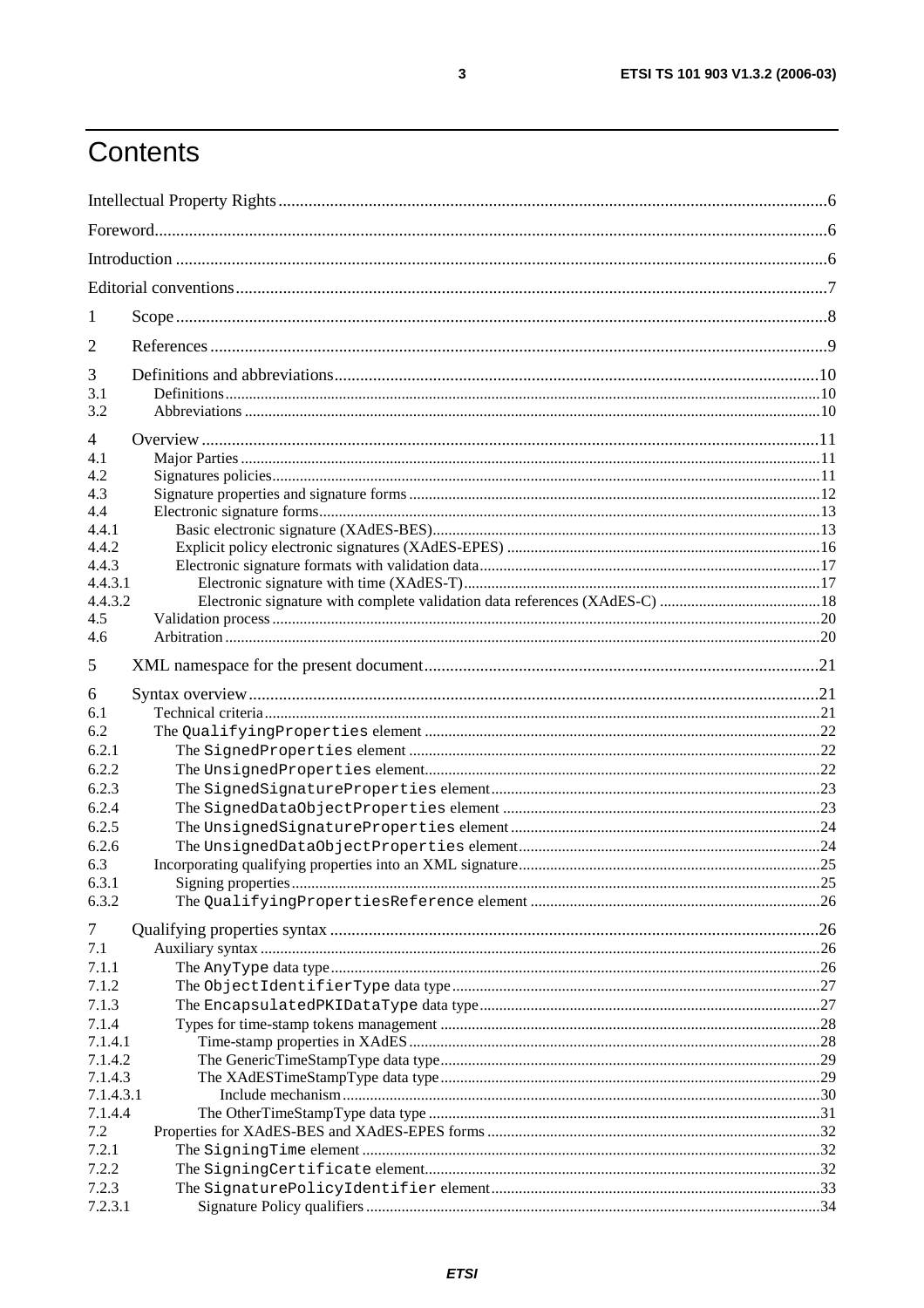| 7.2.4              |                               |  |
|--------------------|-------------------------------|--|
| 7.2.4.1            |                               |  |
| 7.2.4.2            |                               |  |
| 7.2.5              |                               |  |
| 7.2.6              |                               |  |
| 7.2.7              |                               |  |
| 7.2.8<br>7.2.9     |                               |  |
| 7.2.10             |                               |  |
| 7.3                |                               |  |
| 7.4                |                               |  |
| 7.4.1              |                               |  |
| 7.4.2              |                               |  |
| 7.4.3              |                               |  |
| 7.4.4              |                               |  |
| 7.5                |                               |  |
| 7.5.1              |                               |  |
| 7.5.1.1<br>7.5.1.2 |                               |  |
| 7.5.2              |                               |  |
| 7.5.2.1            |                               |  |
| 7.5.2.2            |                               |  |
| 7.6                |                               |  |
| 7.6.1              |                               |  |
| 7.6.2              |                               |  |
| 7.6.3              |                               |  |
| 7.6.4<br>7.7       |                               |  |
| 7.7.1              |                               |  |
| 7.7.2              |                               |  |
| 8                  |                               |  |
| 8.1                |                               |  |
| 8.2                |                               |  |
| 8.3                |                               |  |
| 8.4                |                               |  |
|                    | <b>Annex A (informative):</b> |  |
|                    | <b>Annex B (informative):</b> |  |
|                    |                               |  |
| B.1                |                               |  |
| B.2                |                               |  |
| B.3                |                               |  |
|                    | <b>Annex C</b> (informative): |  |
| C.1                |                               |  |
|                    |                               |  |
|                    | <b>Annex D</b> (normative):   |  |
|                    | <b>Annex E</b> (informative): |  |
|                    | <b>Annex F</b> (informative): |  |
|                    | <b>Annex G (informative):</b> |  |
| G.1                |                               |  |
| G.1.1              |                               |  |
| G.1.2              |                               |  |
| G.2                |                               |  |
|                    |                               |  |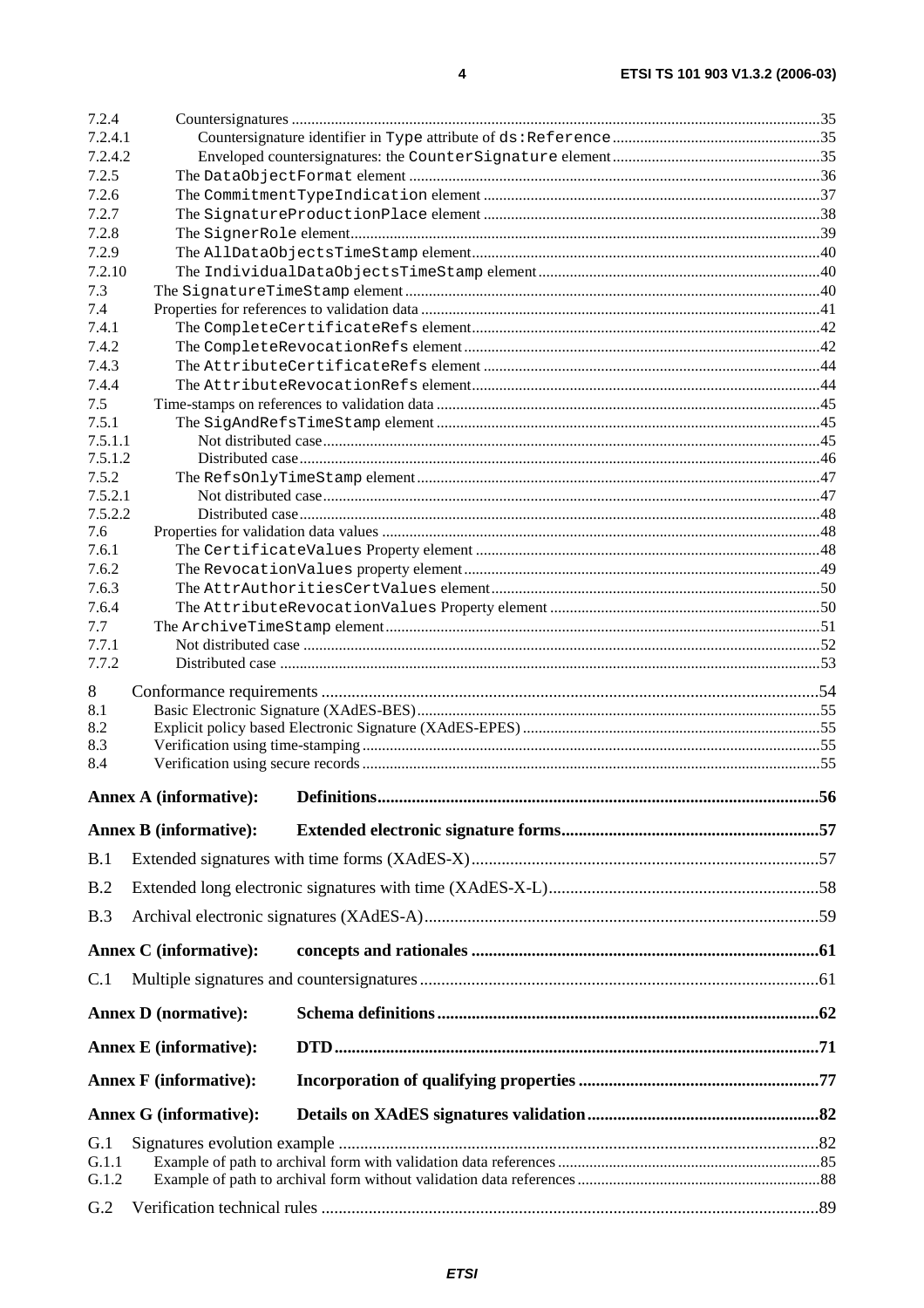| G.2.1        |                               |  |
|--------------|-------------------------------|--|
| G.2.2        |                               |  |
| G.2.2.1      |                               |  |
| G.2.2.2      |                               |  |
| G.2.2.3      |                               |  |
| G.2.2.4      |                               |  |
| G.2.2.5      |                               |  |
| G.2.2.6      |                               |  |
| G.2.2.7      |                               |  |
| G.2.2.8      |                               |  |
| G.2.2.9      |                               |  |
| G.2.2.10     |                               |  |
| G.2.2.11     |                               |  |
| G.2.2.12     |                               |  |
| G.2.2.13     |                               |  |
| G.2.2.14     |                               |  |
| G.2.2.15     |                               |  |
| G.2.2.16     |                               |  |
| G.2.2.16.1   |                               |  |
| G.2.2.16.1.1 |                               |  |
| G.2.2.16.1.2 |                               |  |
| G.2.2.16.1.3 |                               |  |
| G.2.2.16.2   |                               |  |
| G.2.2.16.2.1 |                               |  |
| G.2.2.16.2.2 |                               |  |
| G.2.2.16.2.3 |                               |  |
| G.2.2.16.2.4 |                               |  |
|              | <b>Annex H</b> (informative): |  |
|              |                               |  |

 $\overline{\mathbf{5}}$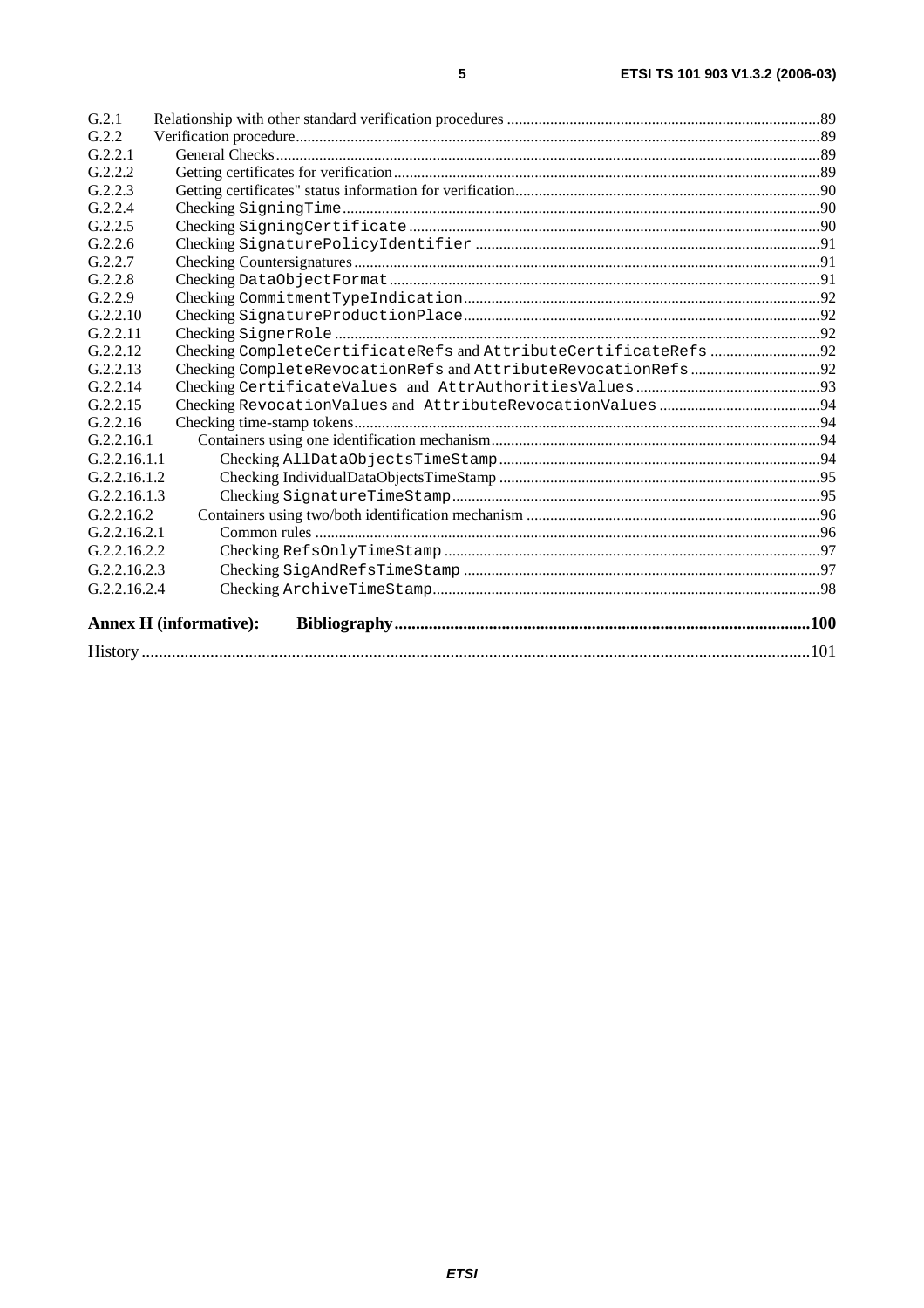IPRs essential or potentially essential to the present document may have been declared to ETSI. The information pertaining to these essential IPRs, if any, is publicly available for **ETSI members and non-members**, and can be found in ETSI SR 000 314: *"Intellectual Property Rights (IPRs); Essential, or potentially Essential, IPRs notified to ETSI in respect of ETSI standards"*, which is available from the ETSI Secretariat. Latest updates are available on the ETSI Web server [\(http://webapp.etsi.org/IPR/home.asp\)](http://webapp.etsi.org/IPR/home.asp).

Pursuant to the ETSI IPR Policy, no investigation, including IPR searches, has been carried out by ETSI. No guarantee can be given as to the existence of other IPRs not referenced in ETSI SR 000 314 (or the updates on the ETSI Web server) which are, or may be, or may become, essential to the present document.

# Foreword

This Technical Specification (TS) has been produced by ETSI Technical Committee Electronic Signatures and Infrastructures (ESI).

# Introduction

Electronic commerce is emerging as the future way of doing business between companies across local, wide area and global networks. Trust in this way of doing business is essential for the success and continued development of electronic commerce. It is therefore important that companies using this electronic means of doing business have suitable security controls and mechanisms in place to protect their transactions and to ensure trust and confidence with their business partners. In this respect the electronic signature is an important security component that can be used to protect information and provide trust in electronic business.

The European Directive on a community framework for Electronic Signatures (also denoted as "the Directive" or the "European Directive" in the rest of the present document) defines an electronic signature as: "data in electronic form which is attached to or logically associated with other electronic data and which serves as a method of authentication".

The present document is intended to cover electronic signatures for various types of transactions, including business transactions (e.g. purchase requisition, contract, and invoice applications). Thus the present document can be used for any transaction between an individual and a company, between two companies, between an individual and a governmental body, etc. The present document is independent of any environment. It can be applied to any environment e.g. smart cards, GSM SIM cards, special programs for electronic signatures, etc.

The ETSI standard TS 101 733 [1] defines formats for advanced electronic signatures that remain valid over long periods, are compliant with the European Directive and incorporate additional useful information in common use cases (like indication of the commitment got by the signature production). Currently, it uses Abstract Syntax Notation 1 (ASN.1) and is based on the structure defined in RFC 3369 [2] (in the present document the signatures aligned with this RFC will be denoted as CMS signatures).

#### TS 101 733 [1]:

- Defines new ASN.1 types able to contain information for qualifying the CMS signatures so that they fulfil the aforementioned requirements.
- Specifies how this qualifying information must be incorporated to the CMS signatures.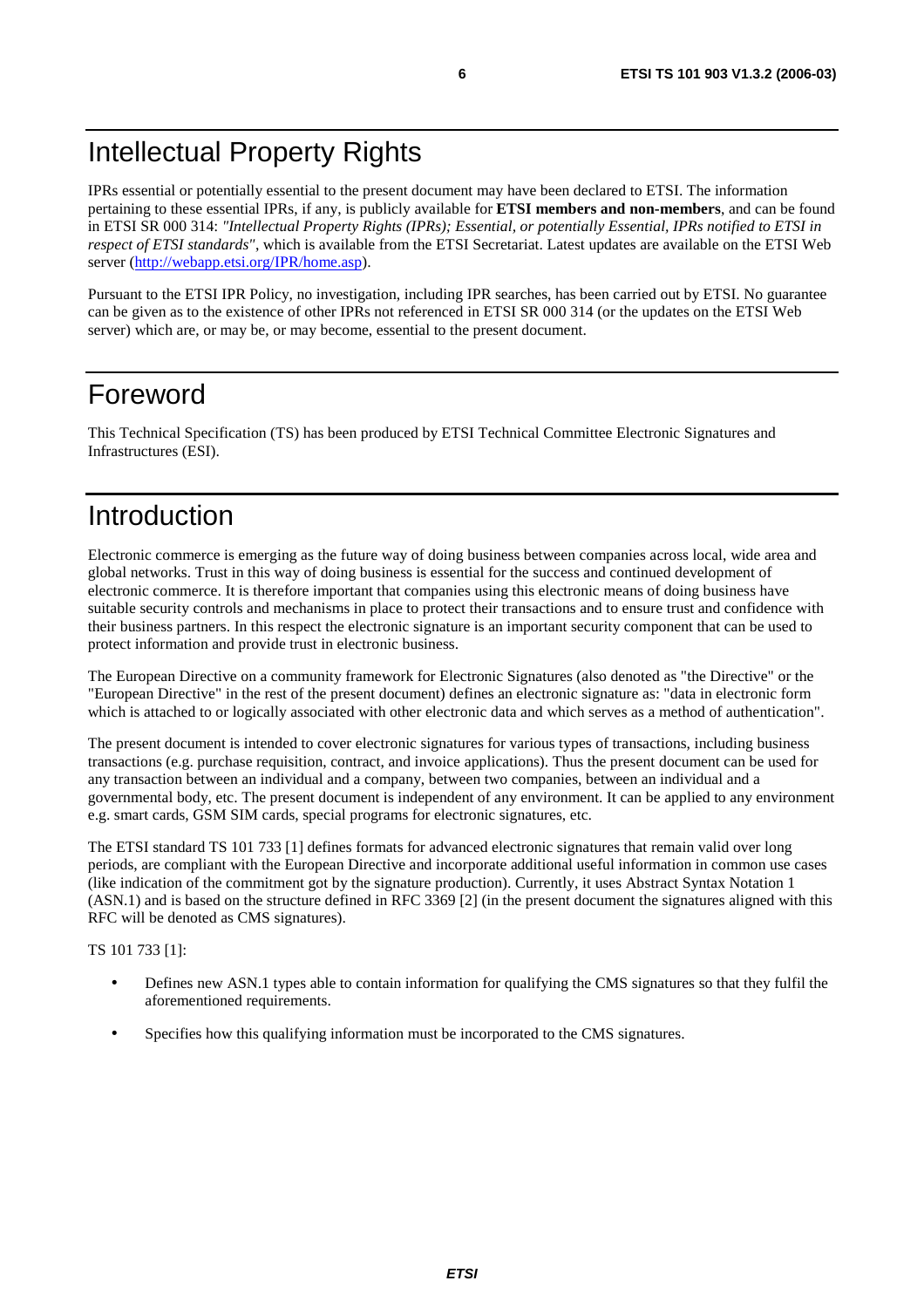Currently, the IETF W3C XML-Signature Working Group has developed a syntax for XML signatures: "XML-Signature Core Syntax and Processing" [3] (denoted as XMLDSIG in the present document). This syntax provides a basic functionality for digitally signing several data objects at the same time. It also provides basic means to incorporate any kind of needed qualifying information.

The present document:

- specifies XML schema [5] definitions for new XML types that can be used to generate properties that further qualify XMLDSIG signatures with information able to fulfil a number of common requirements such as the long term validity of the signature by usage of time-stamps, etc.;
- defines mechanisms for incorporating the aforementioned qualifying information;
- specifies formats for XML advanced electronic signatures that, by using the specified new XML types, remain valid over long periods and incorporate additional useful information in common use cases. These signatures will be built on XMLDSIG by addition of these properties as specified in [3], using the  $ds:Object$  XML element defined there (here, as for the rest of the document, ds has been used as the prefix denoting the namespace defined in [3]. Its value is defined in clause 4);
- defines a set of conformance requirements to claim endorsement to the present document.

The present document specifies two main types of properties: signed properties and unsigned properties. The first ones are additional data objects that are also secured by the signature produced by the signer on the  $ds:SignedInfo$ element, which implies that the signer gets these data objects, computes a hash for all of them and generates the corresponding ds:Reference element. The unsigned properties are data objects added by the signer, by the verifier or by other parties after the production of the signature. They are not secured by the signature in the ds:Signature element (the one computed by the signer); however they can be actually signed by other parties (time-stamps, countersignatures, certificates and CRLs are also signed data objects).

The XML advanced electronic signatures defined in the present document will be built by incorporating to the XML signatures as defined in [3] XMLDSIG one new ds: Object XML element containing the additional qualifying information.

# Editorial conventions

As it has been anticipated in the former clause, throughout the rest of the document the term XMLDSIG will refer to XML signatures with basic functionality, i.e. to XML signatures that do not incorporate the qualifying information on the signature, the signer or the signed data object(s) specified in the present document.

Throughout the rest of the document the terms "qualifying information", "properties" or "qualifying properties" will be used to refer to the information added to the XMLDSIG to get an XML advanced electronic signature as specified in the European Directive and with long term validity.

For the present document the key words "MUST", "MUST NOT", "REQUIRED", "SHALL", "SHALL NOT", "SHOULD", "SHOULD NOT", "RECOMMENDED", "MAY", and "OPTIONAL" in the present document are to be interpreted as described in RFC 2119 [10].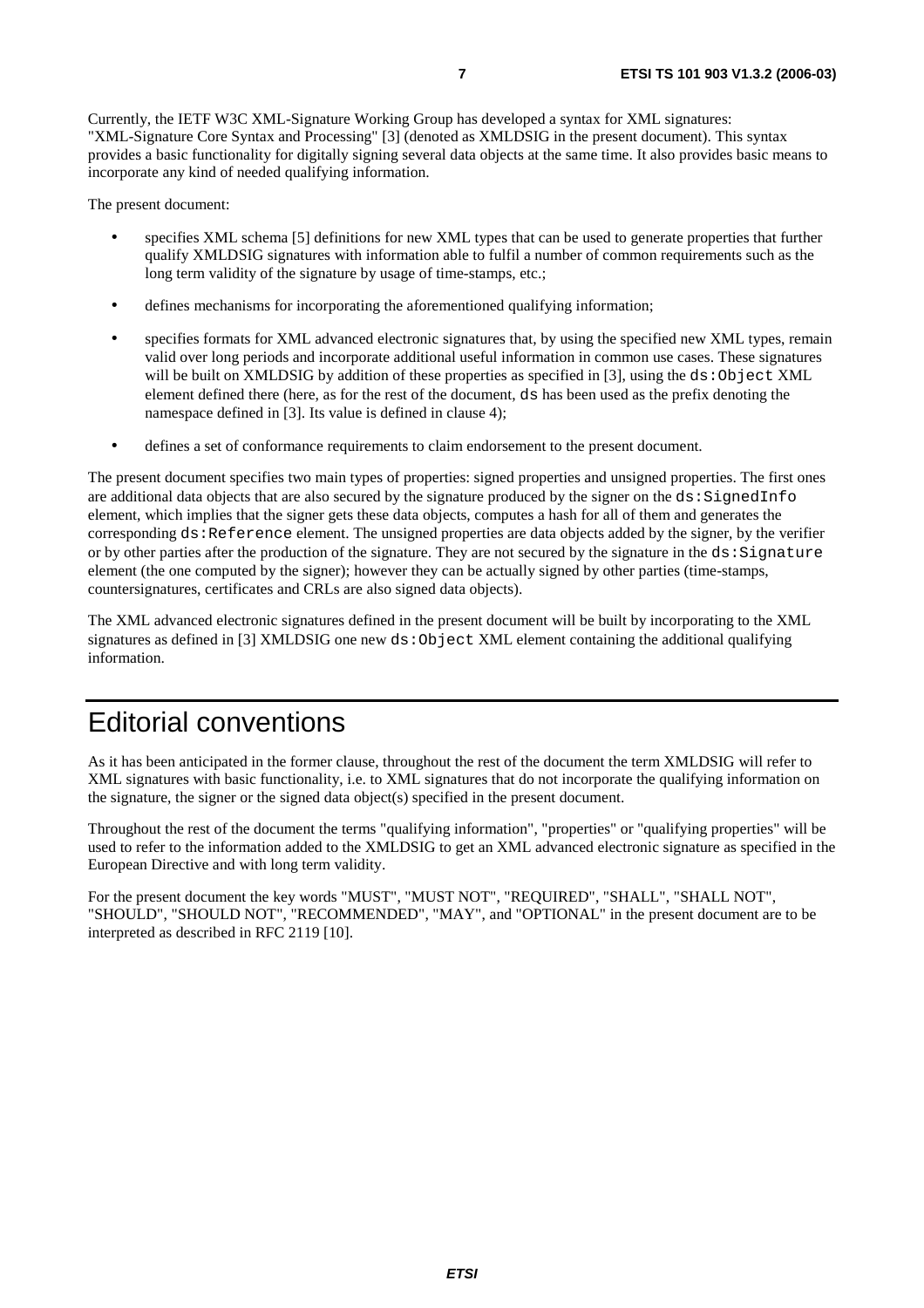# 1 Scope

The present document defines XML formats for advanced electronic signatures that remain valid over long periods, are compliant with the European Directive and incorporate additional useful information in common uses cases. This includes evidence as to its validity even if the signer or verifying party later attempts to deny (repudiates) the validity of the signature.

The present document is based on the use of public key cryptography to produce digital signatures, supported by public key certificates.

The present document uses a signature policy, implicitly or explicitly referenced by the signer, as one possible basis for establishing the validity of an electronic signature.

The present document uses time-stamps or trusted records (e.g. time-marks) to prove the validity of a signature long after the normal lifetime of critical elements of an electronic signature and to support non-repudiation. It also specifies the optional use of additional time-stamps to provide very long-term protection against key compromise or weakened algorithms.

The present document then, specifies the use of the corresponding trusted service providers (e.g. time-stamping authorities), and the data that needs to be archived (e.g. cross certificates and revocation lists). An advanced electronic signature aligned with the present document can, in consequence, be used for arbitration in case of a dispute between the signer and verifier, which may occur at some later time, even years later.

The present document builds on the standards for Electronic Signatures defined in:

- IETF W3C: "XML-Signature Syntax and Processing" [3];
- TS 101 733: "Electronic Signature Formats" [1];
- ITU-T Recommendation X.509: "Information technology Open Systems Interconnection The Directory: Authentication framework" [6];
- RFC 3261: "Internet X.509 Public Key Infrastructure Time-Stamp protocol (TSP)" [13].

NOTE: See clause 2 for a full set of references.

The present document, being built on the framework defined in [3] makes use of the terms defined there. Some of the definitions in [3] are repeated in the present document for the sake of completeness.

The present document:

- shows a taxonomy of the qualifying information (properties) that have to be present in an electronic signature to remain valid over long periods, to satisfy common use cases requirements, and to be compliant with the European Directive;
- specifies XML schema definitions for new elements able to carry or to refer to the aforementioned properties;
- specifies two ways for incorporating the qualifying information to XMLDSIG, namely either by direct incorporation of the qualifying information or using references to such information. Both ways make use of mechanisms defined in XMLDSIG.

Clause 2 in the present document contains references to relevant documents and standards.

Clause 4 gives an overview of the various types of advanced electronic signatures defined in the present document.

Clause 5 contains the namespace specification for the XML schema definitions appearing in the present document.

Clause 6 describes how the qualifying information is added to XMLDSIG.

Clause 7 contains the details (including schema definitions) of the elements where the qualifying information is included.

Clause 8 specifies conformance requirements for claiming endorsement to the present document.

Annex A is normative. It contains definitions for relevant concepts used throughout the present document.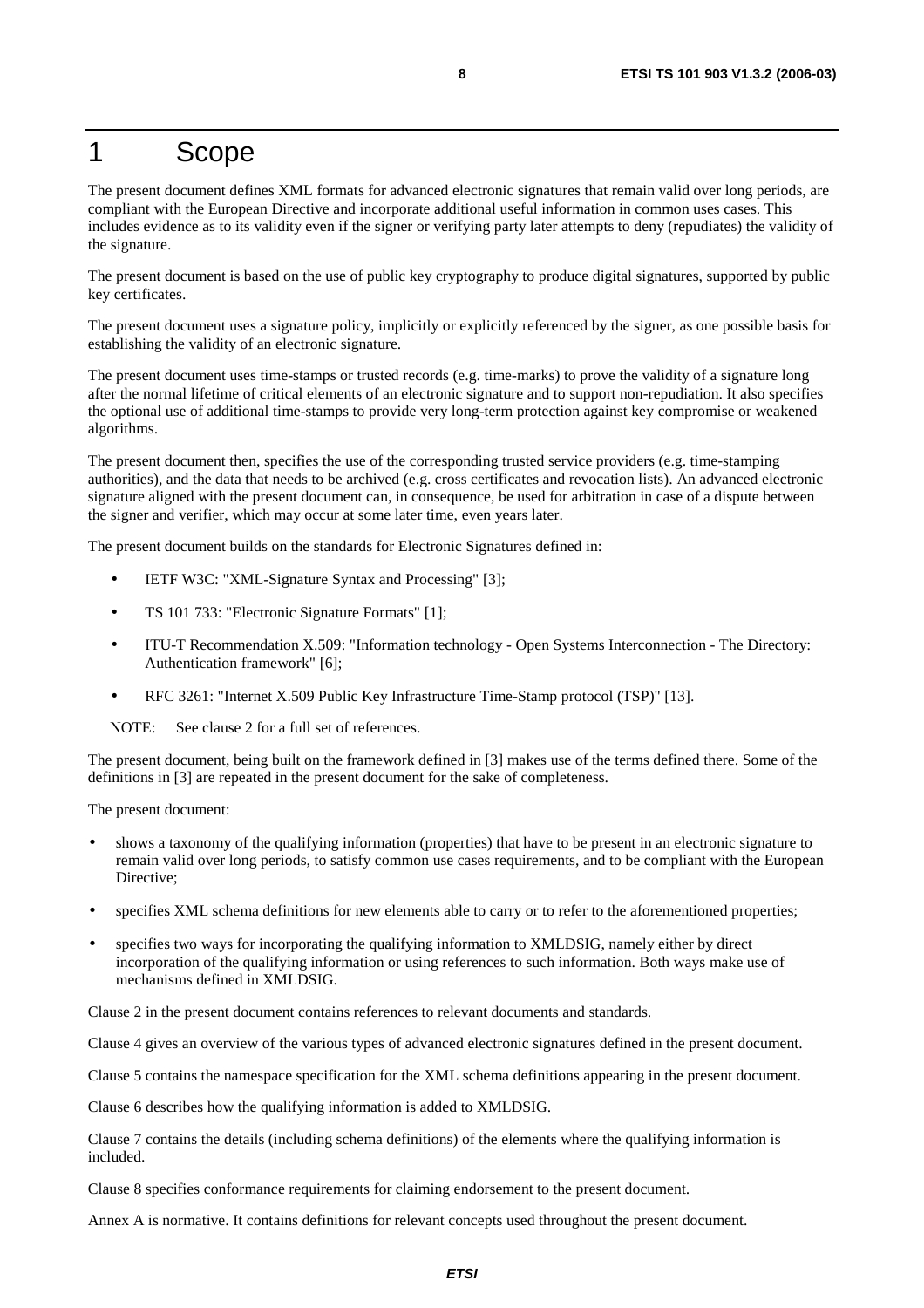Annex B is informative. It defines extended formats of advanced electronic signatures that include validation data and time-stamps for archival.

Annex C is informative. It presents details on some concepts used in the current specification.

Annex D is normative. It contains the whole set of schema definitions for the elements defined in the present document.

Annex E is informative. It contains the non normative DTD corresponding to the aforementioned schema.

Annex F is informative. It shows examples of how to incorporate qualifying information leading to the XML Advanced Electronic Signatures.

Annex G is informative. It presents certain technical rules that verifiers should take into account when verifying XAdES signatures.

Annex H contains bibliography.

# 2 References

The following documents contain provisions which, through reference in this text, constitute provisions of the present document.

- References are either specific (identified by date of publication and/or edition number or version number) or non-specific.
- For a specific reference, subsequent revisions do not apply.
- For a non-specific reference, the latest version applies.

Referenced documents which are not found to be publicly available in the expected location might be found at <http://docbox.etsi.org/Reference>.

- [1] ETSI TS 101 733: "Electronic Signatures and Infrastructures (ESI); CMS Advanced Electronic Signatures (CAdES)".
- [2] IETF RFC 3852 (obsoletes RFC 3369): "Cryptographic Message Syntax (CMS)".
- [3] W3C/IETF Recommendation: "XML-Signature Syntax and Processing".
- [4] W3C Recommendation part 1: "XML Schema Part 1: Structures".
- [5] W3C Recommendation part 2: "XML Schema Part 2: Datatypes".
- [6] ITU-T Recommendation X.509: "Information technology Open Systems Interconnection The Directory: Public-key and attribute certificate frameworks".
- [7] ETSI TS 101 861: "Time stamping profile".
- [8] W3C Recommendation: "Extensible Markup Language (XML) 1.0".
- [9] IETF RFC 2560: "X.509 Internet Public Key Infrastructure Online Certificate Status Protocol OCSP".
- [10] IETF RFC 2119: "Key words for use in RFCs to Indicate Requirement Levels".
- [11] IETF RFC 3161: "Internet X.509 Public Key Infrastructure Time Stamp Protocol (TSP)".
- [12] ETSI TR 102 038: "TC Security Electronic Signatures and Infrastructures (ESI); XML format for signature policies".
- [13] IETF RFC 3261: "Internet X.509 Public Key Infrastructure Time-Stamp protocol".
- [14] IETF RFC 3280: "Internet X.509 Public Key Infrastructure Certificate and Certificate Revocation List (CRL) Profile".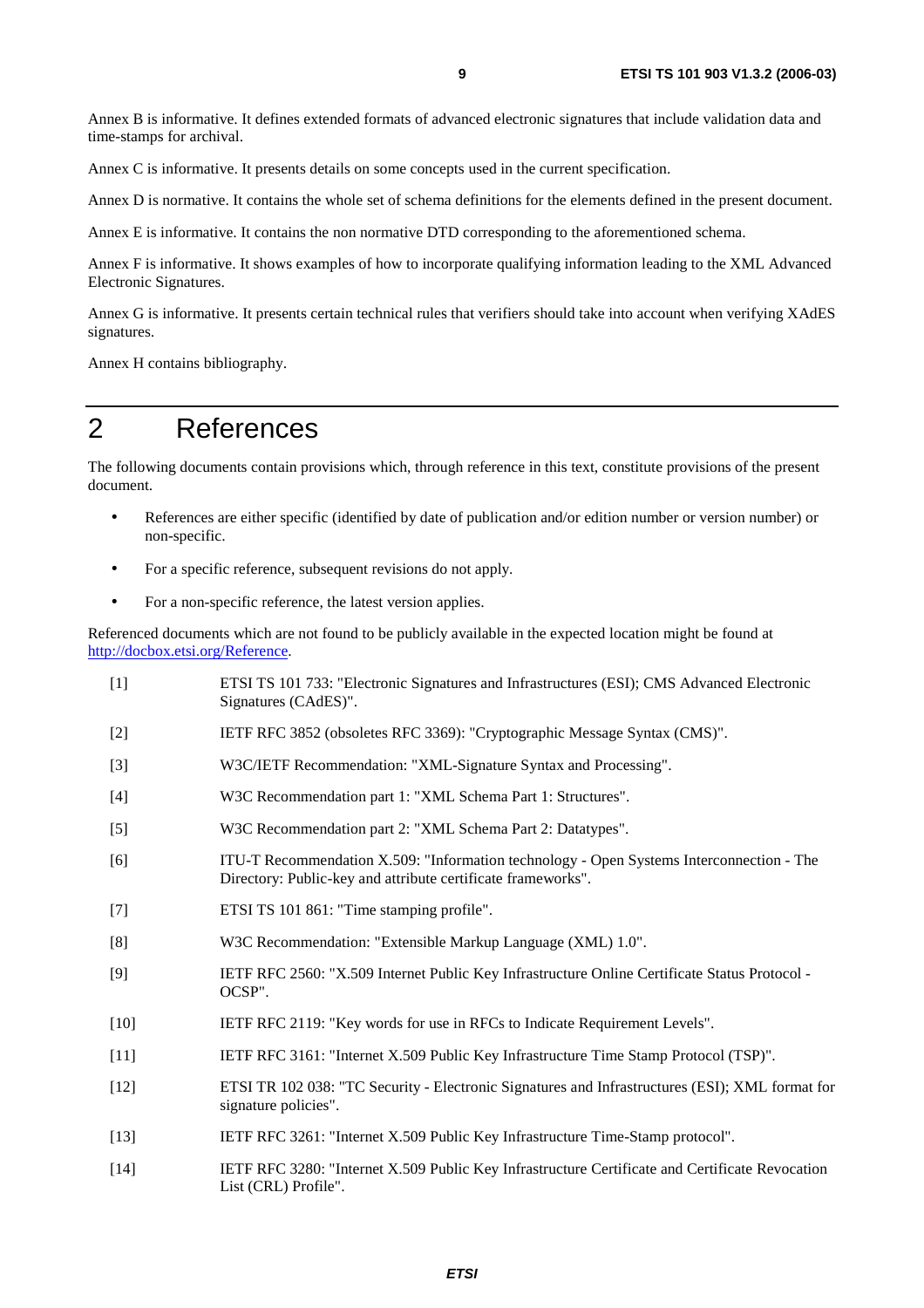# 3 Definitions and abbreviations

# 3.1 Definitions

For the purposes of the present document, the following terms and definitions apply:

**arbitrator:** entity that arbitrates in disputes between a signer and a verifier

**attributes authorities:** provide users with attributes linked to public key certificates

**Certification Authorities (CA):** provide users with public key certificates

**registration authorities:** allow the identification and registration of entities before a CA generates certificates

**repository authorities:** publish CRLs issued by CAs, signature policies issued by signature policy issuers and optionally public key certificates

**signature policy issuers:** define the technical and procedural requirements for electronic signature creation and validation, in order to meet a particular business need

**signer:** entity that creates the electronic signature

NOTE: When the signer digitally signs data object(s) using the prescribed format, this represents a commitment on behalf of the signing entity to the data object(s) being signed.

**Time-Stamping Authorities (TSA):** attest that some data object was formed before a given trusted time

**time-marking authorities:** record that some data was formed before a given trusted time

**Trusted Service Providers** (TSPs)**:** one or more entities that help to build trust relationships between the signer and verifier

NOTE: They support the signer and verifier by means of supporting services including user certificates, cross-certificates, time-stamping tokens, CRLs, AARLs, OCSP responses.

**verifier:** entity that verifies the electronic signature

# 3.2 Abbreviations

For the purposes of the present document, the following abbreviations apply:

| AC               | Attribute Certificate                            |
|------------------|--------------------------------------------------|
| CA               | Certification Authority                          |
| <b>CMS</b>       | Cryptographic Message Syntax                     |
| <b>CRL</b>       | Certificate Revocation List                      |
| <b>DTD</b>       | Document Type Definition                         |
| ES               | Electronic Signature                             |
| <b>HTTP</b>      | <b>Hyper Text Transfer Protocol</b>              |
| <b>OCSP</b>      | Online Certificate Status Protocol               |
| OID              | Object IDentifier                                |
| <b>PKC</b>       | Public Key Certificate                           |
| <b>TSA</b>       | Time-Stamping Authorities                        |
| <b>TSP</b>       | <b>Trusted Service Providers</b>                 |
| <b>TSU</b>       | Time Stamping Unit                               |
| URI              | Uniform Resource Identifier                      |
| <b>URN</b>       | Uniform Resource Name                            |
| <b>XAdES</b>     | <b>XML Advanced Electronic Signature</b>         |
| XAdES-A          | XAdES Archiving validation data                  |
| <b>XAdES-BES</b> | <b>XAdES</b> Basic Electronic Signature          |
| XAdES-C          | <b>XAdES</b> Complete validation data            |
| XAdES-EPES       | XAdES Explicit Policy based Electronic Signature |
| XAdES-T          | XAdES with Time-stamp                            |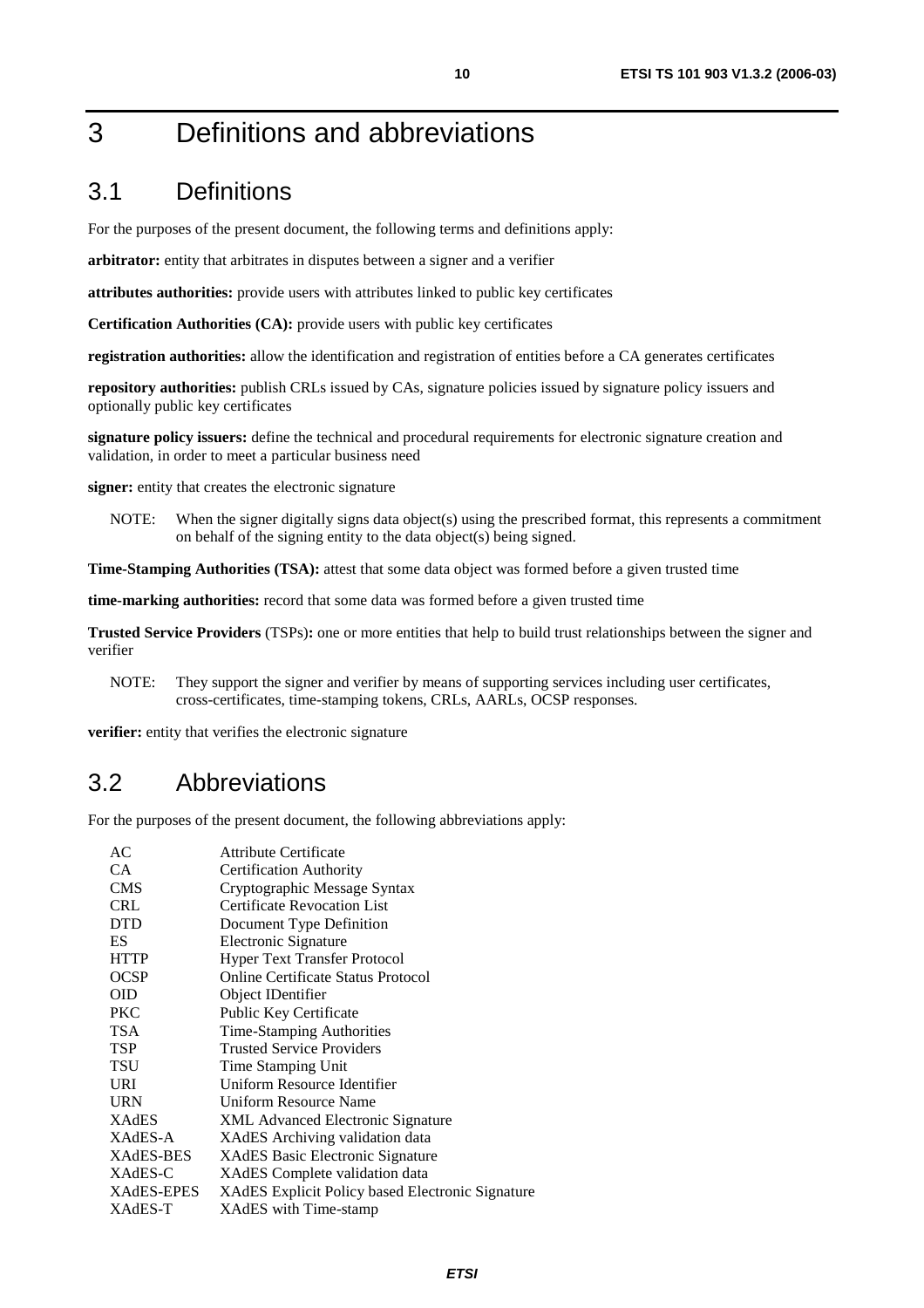| XAdES eXtended validation data                 |
|------------------------------------------------|
| eXtensible Markup Language                     |
| eXtensible Markup Language Digital SIGnature   |
| eXtensible Stylesheet Language                 |
| eXtensible Stylesheet Language Transformations |
|                                                |

# 4 Overview

# 4.1 Major Parties

The following are the major parties involved in a business transaction supported by electronic signatures as defined in the present document:

- the Signer;
- the Verifier;
- Trusted Service Providers (TSP);
- the Arbitrator.

The following TSPs are used to support the functions defined in the present document:

- Certification Authorities;
- Registration Authorities;
- Repository Authorities (e.g. a directory);
- Time-Stamping Authorities;
- Time-Marking Authorities;
- Signature Policy Issuers;
- Attribute Authorities.

# 4.2 Signatures policies

The present document includes the concept of signature policies that can be used to establish technical consistency when validating electronic signatures. When a comprehensive signature policy used by the verifier is either explicitly indicated by the signer or implied by the data being signed, then a consistent result can be obtained when validating an electronic signature. When the signature policy being used by the verifier is neither indicated by the signer nor can be derived from other data, or the signature policy is incomplete then verifiers, including arbitrators, may obtain different results when validating an electronic signature. Therefore, comprehensive signature policies that ensure consistency of signature validation are recommended from both the signers and verifiers point of view.

Specification of the contents of signature policies is outside the scope of the current document. Further information on signature policies is provided in TR 102 038 [12].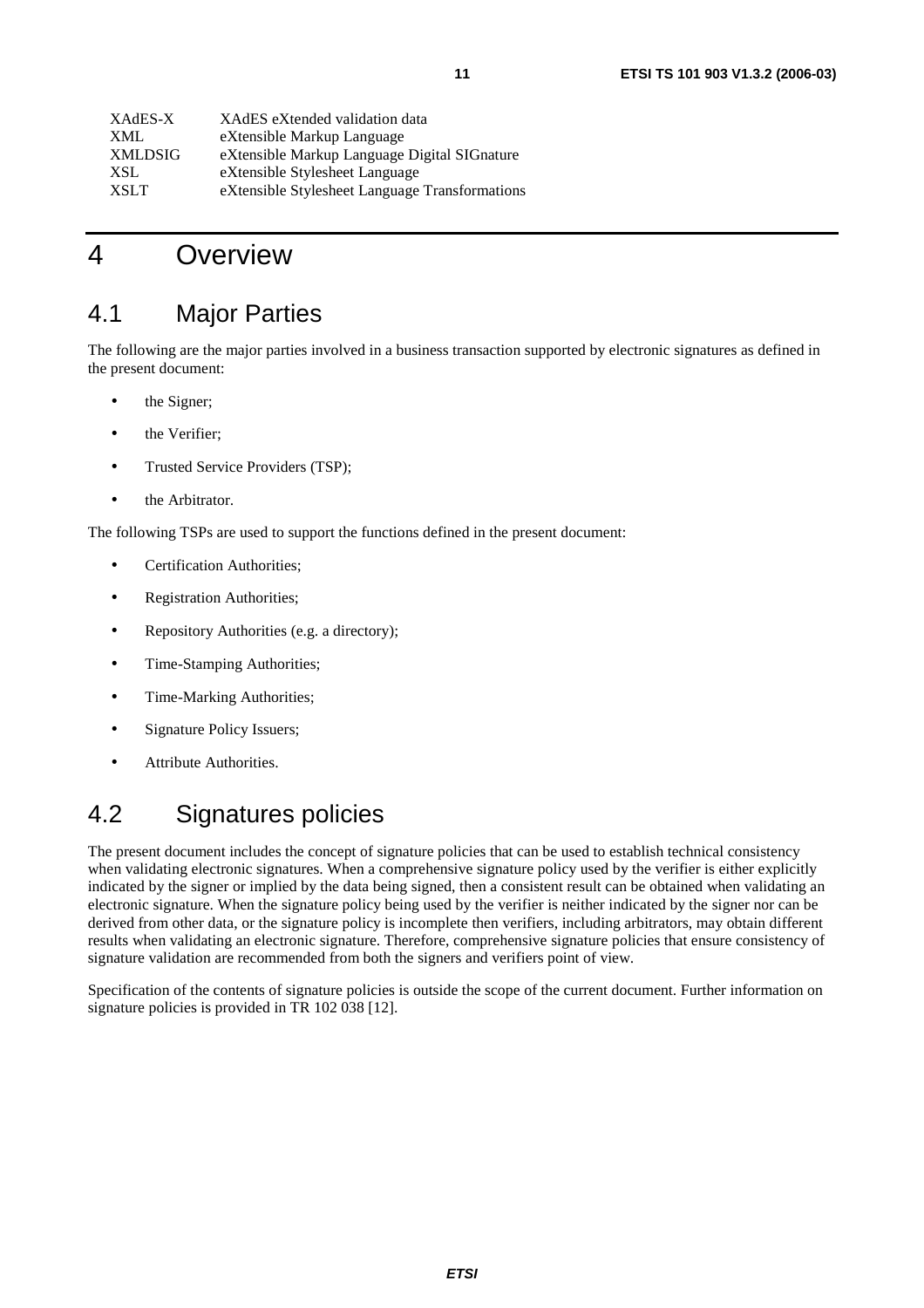# 4.3 Signature properties and signature forms

The present document defines a set of signature properties that MAY be combined to obtain electronic signature forms providing satisfaction of different requirements. Below follows a short overview of the properties:

- SignaturePolicyIdentifier. This property contains information being an **unambiguous way for identifying the signature policy** under which the electronic signature has been produced. This will ensure that the verifier will be able to use the same signature policy during the verification process. A signature policy is useful to clarify the precise role and commitments that the signer intends to assume with respect to the signed data object, and to avoid claims by the verifier that a different signature policy was implied by the signer. Details on this property can be found in clause 7.2.3.
- Validation data properties. The present document defines a number of XML types able to contain both validation data (certificate chains, CRLs, OCSP responses, etc) and references to them (identifiers of certificates, CRLs, OCSP responses, etc). Properties of these types allow to incorporate all material used for validation into the signature. They can be jointly used with time-stamp properties to provide long term validity. Below follows the list of properties:
	- CompleteCertificateRefs. It contains references to the CA certificates used to validate the signature. Details on this property can be found in clause 7.4.1.
	- CompleteRevocationRefs. It contains references to the full set of revocation information used for the verification of the electronic signature. Details on this property can be found in clause 7.4.2.
	- AttributeCertficateRefs. It contains references to the full set of Attribute Authorities certificates that have been used to validate the attribute certificate. Details on this property can be found in clause 7.4.3.
	- AttributeRevocationRefs. It contains references to the full set of references to the revocation data that have been used in the validation of the attribute certificate(s) present in the signature. Details on this property can be found in clause 7.4.4.
	- CertificateValues. It contains the values of certificates used to validate the signature. Details on this property can be found in clause 7.6.1.
	- RevocationValues. It contains the full set of revocation information used for the verification of the electronic signature. Details on this property can be found in clause 7.6.2.
	- AttrAuthoritiesCertValues. It contains values of the Attribute Authorities certificates that have been used to validate the attribute certificate when present in the signature. Details on this property can be found in clause 7.6.3.
	- AttributeRevocationValues. It contains the full set of revocation data that have been used to validate the attribute certificate when present in the signature. Details on this property can be found in clause 7.6.4.
- Time-stamp token container properties. The present document defines an abstract and two concrete XML types (GenericTimeStampType, XAdESTimeStampType and OtherTimeStampType) for allowing the inclusion of time-stamp tokens in a XMLDSIG signature. These types are defined in clause 7.1.4. The present document uses XAdESTimeStampType for defining several time-stamp token container properties, each one containing one or more time-stamp tokens covering different parts of the signature (common elements defined in XMLDSIG, validation data, qualifying properties, etc). Below follows the list:
	- SignatureTimeStamp. Each time-stamp token within this property covers the digital signature value element. Details on this property can be found in clause 7.3.
	- AllDataObjectsTimeStamp. Each time-stamp token within this property covers all the signed data objects. Details on this property can be found in clause 7.2.9.
	- IndividualDataObjectsTimeStamp. Each time-stamp token within this property covers selected signed data objects. Details on this property can be found in clause 7.2.10.
	- SigAndRefsTimeStamp. Each time-stamp token within this property covers the signature and references to validation data. Details on this property can be found in clause 7.5.1.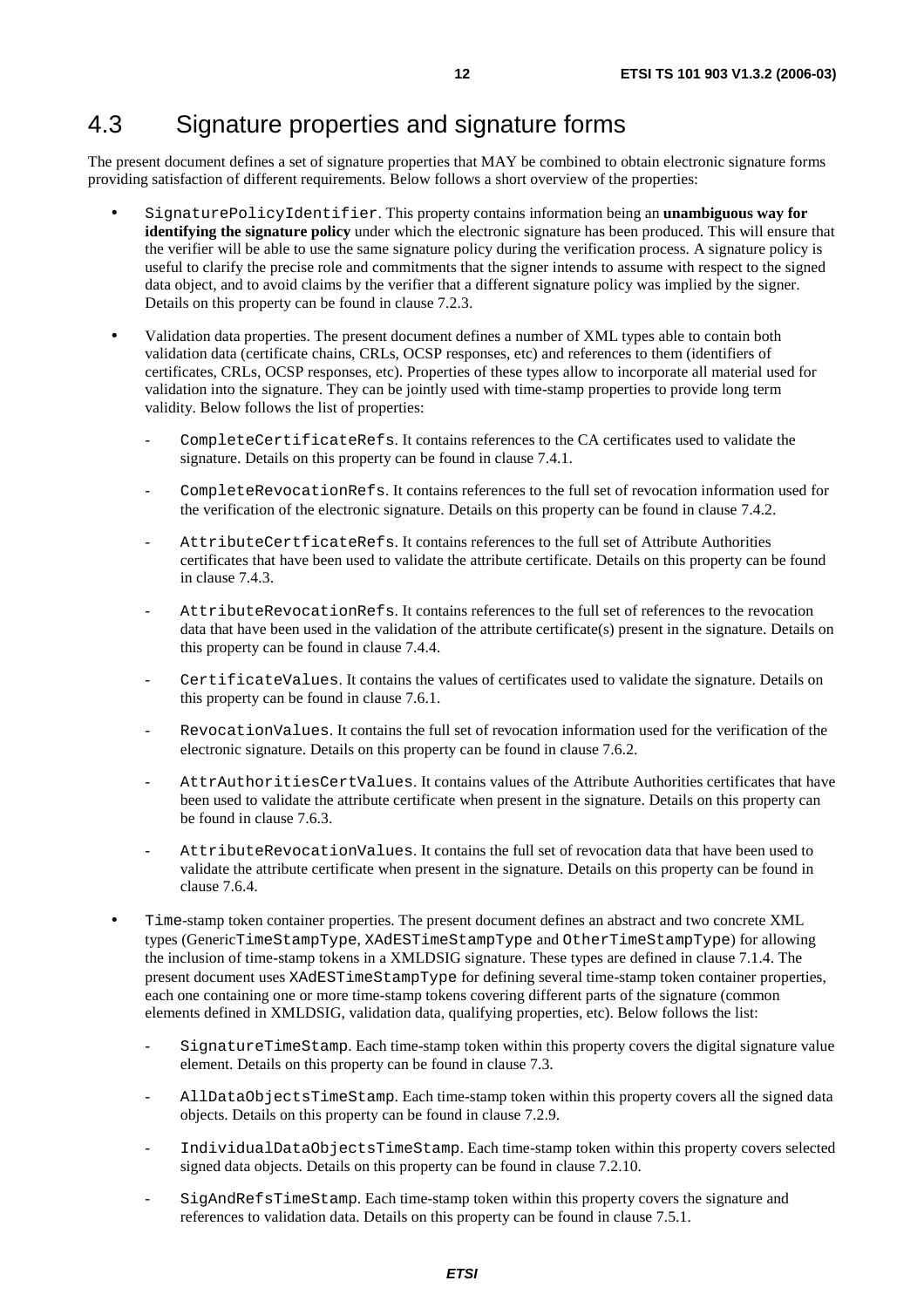- RefsOnlyTimeStamp. Each time-stamp token within this property covers only references to validation data. Details on this property can be found in clause 7.5.2.
- ArchiveTimeStamp. Each time-stamp token within this property covers signature and other properties required for providing long-term validity. Details on this property can be found in clause 7.7.
- Other properties. The present document defines a number of additional properties that can be useful in a wide range of environments, namely:
	- SigningCertificate. This property contains an unambiguous **reference to the signer's certificate**, formed by its identifier and the digest value of the certificate. Its usage is particularly important when a signer holds a number of different certificates containing the same public key, to avoid claims by a verifier that the signature implies another certificate with different semantics. This is also important when the signer holds different certificates containing different public keys in order to provide the verifier with the correct signature verification data. Finally, it is also important in case the issuing key of the CA providing the certificate would be compromised. Details on this property can be found in clause 7.2.2.
	- SigningTime. This property contains the time at which the signer claims to have performed the signing process. Details on this property can be found in clause 7.2.1.
	- DataObjectFormat. This property identifies the format of a signed data object (when electronic signatures are not exchanged in a restricted context) to enable the presentation to the verifier or use by the verifier (text, sound or video) in exactly the same way as intended by the signer. Details on this property can be found in clause 7.2.5.
	- CommitmentTypeIndication. This property identifies the commitment undertaken by the signer in signing (a) signed data object(s) in the context of the selected signature policy (when an explicit commitment is being used). This will be required where a signature policy specifies more than a single commitment type, each of which might have different legal interpretations of the intent of the signature (e.g. proof of origin, proof of receipt, proof of creation, etc.). Details on this property can be found in clause 7.2.6.
	- SignatureProductionPlace. This property contains the indication of the purported place where the signer claims to have produced the signature. Details on this property can be found in clause 7.2.7.
	- SignerRole. This property contains claimed or certified roles assumed by the signer in creating the signature. Details on this property can be found in clause 7.2.8.
	- CounterSignature. This property contains signature(s) produced on the signature. Details on this property can be found in clause 7.2.4.

The aforementioned properties are defined in the normative part of the present document. They can be combined to generate different electronic signature forms. Some of them are defined in clause 4.4 of its normative part. Additional extended forms are defined in the informative annex B. Clause 8 specifies conformance requirements for claiming endorsement to the present technical specification.

# 4.4 Electronic signature forms

The current clause specifies four forms of XML advanced electronic signatures, namely the **Basic Electronic Signature** (XAdES-BES), the **Explicit Policy based Electronic Signature** (XAdES-EPES), and the **Electronic Signature with Validation Data** (XAdES-T and XAdES-C). Conformance to the present document mandates the signer to create one of these formats.

The informative annex B defines extended forms of XAdES. Conformance to the present document does not mandate the signer to create any of the forms defined in annex B.

### 4.4.1 Basic electronic signature (XAdES-BES)

A Basic Electronic Signature (XAdES-BES) in accordance with the present document will build on a XMLDSIG by incorporating qualifying properties defined in the present specification. They will be added to XMLDSIG within one ds:Object acting as the bag for the whole set of qualifying properties, or by using the mechanism defined in clause 6.3.2 that allows further distribution of the properties.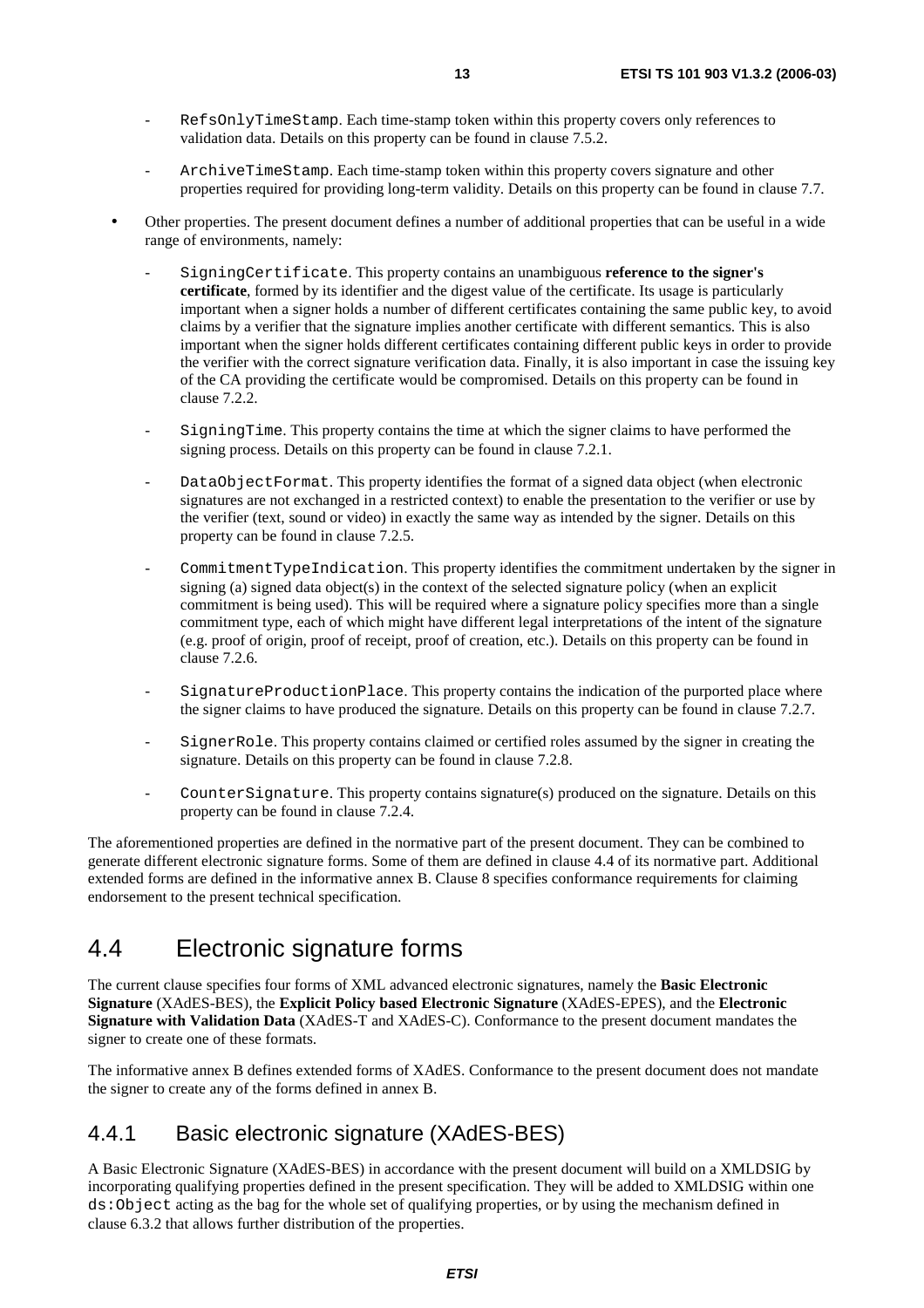Some properties defined for building up this form will be covered by the signer's signature (signed qualifying information grouped within one new element, SignedProperties, see clause 6.2.1). Other properties will be not covered by the signer's signature (unsigned qualifying information grouped within one new element, UnsignedProperties, see clause 6.2.2).

In a XAdES-BES the signature value SHALL be computed in the usual way of XMLDSIG over the data object(s) to be signed **and on the whole set of signed properties when present** (SignedProperties element).

For this form it is mandatory to protect the signing certificate with the signature, in one of the two following ways:

- Either incorporating the SigningCertificate signed property; or
- Not incorporating the SigningCertificate but incorporating the signing certificate within the ds:KeyInfo element and signing it.

A XAdES-BES signature MUST, in consequence, contain at least one of the following elements with the specified contents:

- The SigningCertificate signed property. This property MUST contain the reference and the digest value of the signing certificate. It MAY contain references and digests values of other certificates (that MAY form a chain up to the point of trust). In the case of ambiguities identifying the actual signer's certificate the applications SHOULD include the SigningCertificate property.
- The ds: KeyInfo element. If SigningCertificate is present in the signature, no restrictions apply to this element. If SigningCertificate element is not present in the signature, then the following restrictions apply:
	- the  $ds:KeyInfo$  element MUST include a  $ds:XS09Data$  containing the signing certificate;
	- the  $ds$ : KeyInfo element also MAY contain other certificates forming a chain that MAY reach the point of trust;
	- the ds: SignedInfo element MUST contain a ds: Reference element referencing ds: KeyInfo, so that the latter is included in the signature value computation. In this way, the signing certificate is secured by the signature.

By incorporating one of these elements, XAdES-BES prevents the simple substitution of the signer's certificate (see clause 7.2.2).

A XAdES-BES signature MAY also contain the following properties:

- the SigningTime signed property;
- the DataObjectFormat signed property;
- the CommitmentTypeIndication signed property;
- the SignerRole signed property;
- the SignatureProductionPlace signed property;
- one or more IndividualDataObjectsTimeStamp or AllDataObjectTimeStamp signed properties;
- one or more CounterSignature unsigned properties.

Below follows the structure of the XAdES-BES built **by direct incorporation** of the qualifying information in the corresponding new XML elements to the XMLDSIG (see clause 6.3.1 for further details). In the example "?" denotes zero or one occurrence; "+" denotes one or more occurrences; and "\*" denotes zero or more occurrences.

The XML schema definition in clause 5 defines the prefix "ds" for all the XML elements already defined in XMLDSIG, and states that the default namespace is the one defined for the present document. In consequence, in the example of this clause, the elements already defined in XMLDSIG appear with the prefix "ds", whereas the new XML elements defined in the present document appear without prefix.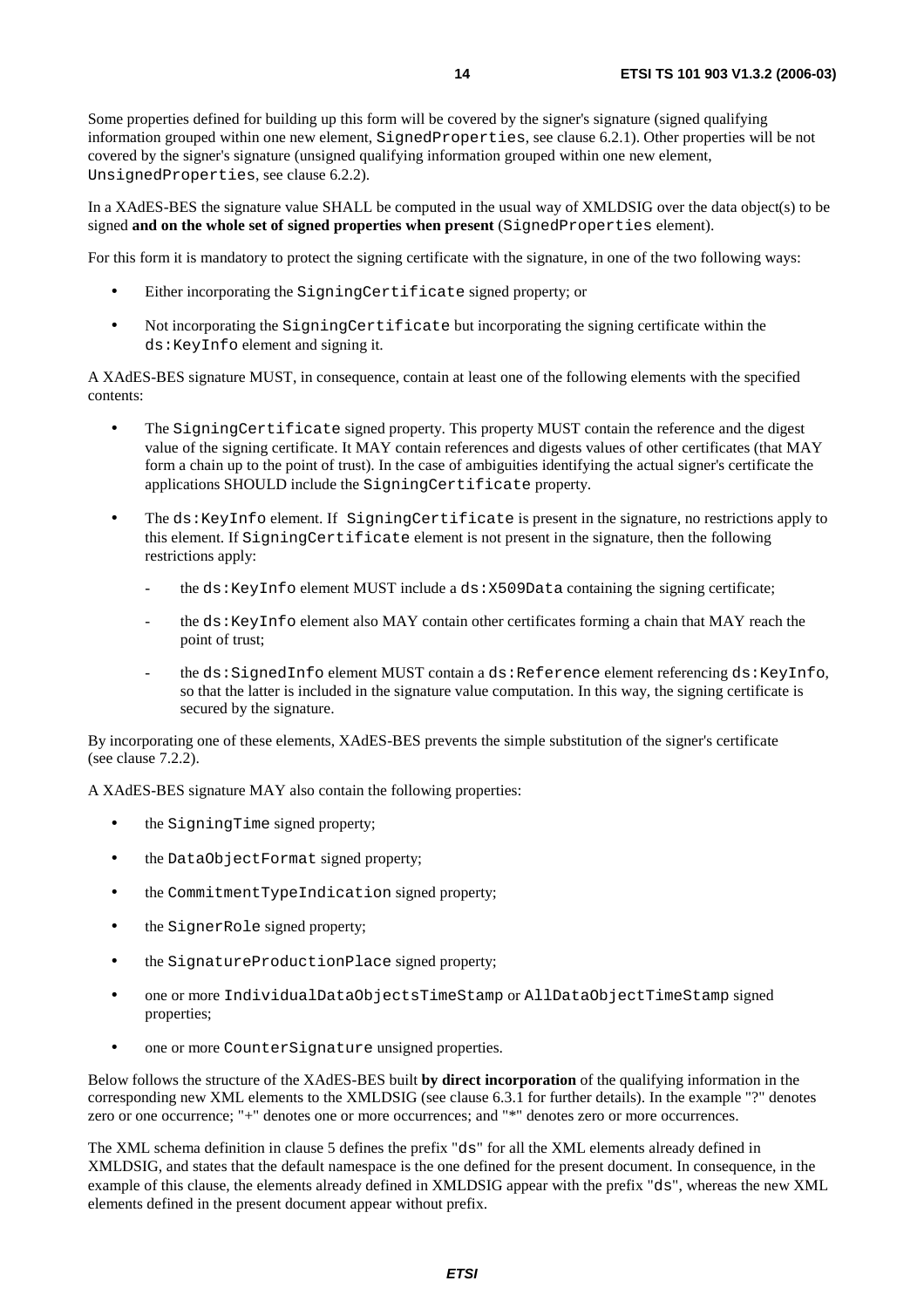XMLDSIG |  $ds:$ Signature ID?>- - - - - - <ds:SignedInfo> | | <ds:CanonicalizationMethod/> | | <ds:SignatureMethod/> | | (<ds:Reference URI? > (<ds:Transforms>)? | | <ds:DigestMethod/> | | <ds:DigestValue/> | |  $\langle$ /ds:Reference>)+ </ds:SignedInfo> | | <ds:SignatureValue/> | |  $(\text{ds:KeyInfo>})$  ?- - - - | <ds:Object> | | <QualifyingProperties> | | <SignedProperties> | | <SignedSignatureProperties> | (SigningTime)? | (SigningCertificate)? | (SignatureProductionPlace)? | (SignerRole)? | </SignedSignatureProperties> | | <SignedDataObjectProperties> | (DataObjectFormat)\* | (CommitmentTypeIndication)\* | (AllDataObjectsTimeStamp)\* (IndividualDataObjectsTimeStamp)\* | </SignedDataObjectProperties> | | </SignedProperties> | | <UnsignedProperties> | | <UnsignedSignatureProperties> | (CounterSignature)\* | </UnsignedSignatureProperties> | | </UnsignedProperties> | | </QualifyingProperties> | | </ds:Object> | |  $\langle \text{ds:} \text{Signature} \rangle - - - - - - - - - - - -$ |

XAdES-BES

Other XMLDSIG ds:Object elements with different contents MAY be added within the structure shown above to satisfy requirements other than the ones expressed in the present document. This also applies to the rest of the examples of structures of XAdES forms shown in this clause.

The signer's conformance requirements of a XAdES-BES are defined in clause 8.1.

NOTE: The XAdES-BES is the minimum format for an electronic signature to be generated by the signer. On its own, it does not provide enough information for it to be verified in the longer term. For example, revocation information issued by the relevant certificate status information issuer needs to be available for long term validation (see clause 4.4.3).

The XAdES-BES satisfies the legal requirements for electronic signatures as defined in the European Directive on electronic signatures. It provides basic authentication and integrity protection.

The semantics of the signed data of a XAdES-BES or its context may implicitly indicate a signature policy to the verifier.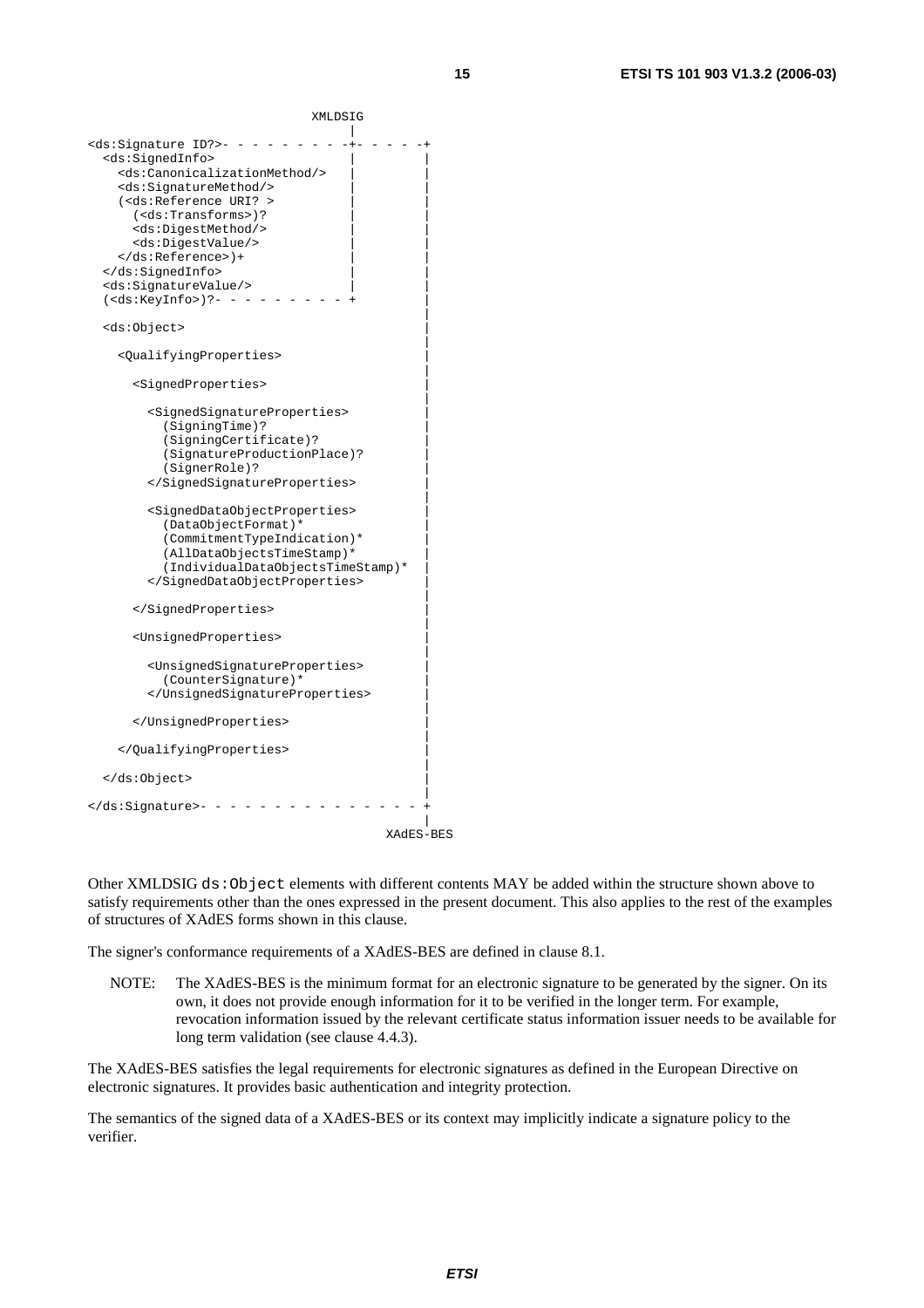## 4.4.2 Explicit policy electronic signatures (XAdES-EPES)

An **Explicit Policy based Electronic Signature** (XAdES-EPES) form in accordance with the present document, extends the definition of an electronic signature to conform to the identified signature policy. A XAdES-EPES builds up on a XMLDSIG or XAdES-BES forms by incorporating the SignaturePolicyIdentifier element. This signed property indicates that a signature policy MUST be used for signature validation. It MAY explicitly identify the signature policy. Other properties may be required by the mandated policy.

Clause 7.2.3 provides details on the specification of SignaturePolicyIdentifier property. Specification of the actual signature policies is outside the scope of the current document. Further information on signature policies is provided in TR 102 038 [12].

The structure of the XAdES-EPES (created **by direct incorporation** of the qualifying information to a XAdES-BES form) is illustrated below.

```
 XMLDSIG 
 | 
<ds:Signature ID?>- - - - - - - - -+- - - - -+ 
  <ds:SignedInfo> | | 
   <ds:CanonicalizationMethod/> | | 
   <ds:SignatureMethod/> | | 
  (<ds:Reference URI? >
    (<ds:Transforms>)?
    <ds:DigestMethod/>
     <ds:DigestValue/> | | 
  \langleds:Reference>)+
  </ds:SignedInfo> | | 
  <ds:SignatureValue/> | | 
  (<ds:KeyInfo>)?- - - - - - - - - + | 
 | 
  <ds:Object> | 
 | 
   <QualifyingProperties> | 
 | 
     <SignedProperties> | 
 | 
      <SignedSignatureProperties> | 
        (SigningTime)? | 
        (SigningCertificate)? | 
        (SignaturePolicyIdentifier) | 
        (SignatureProductionPlace)? | 
        (SignerRole)? | 
      </SignedSignatureProperties> | 
 | 
      <SignedDataObjectProperties> | 
        (DataObjectFormat)* | 
        (CommitmentTypeIndication)* | 
        (AllDataObjectsTimeStamp)* | 
        (IndividualDataObjectsTimeStamp)* | 
      </SignedDataObjectProperties> | 
 | 
     </SignedProperties> | 
 | 
     <UnsignedProperties> | 
 | 
      <UnsignedSignatureProperties> | 
        (CounterSignature)* | 
      </UnsignedSignatureProperties> | 
 | 
     </UnsignedProperties> | 
 | 
   </QualifyingProperties> | 
 | 
  </ds:Object> | 
 | 
\langle ds:Signature>- - - - - - - - - - - -
 | 
                              XAdES-EPES
```
The signer's conformance requirements of XAdES-EPES are defined in clause 8.2.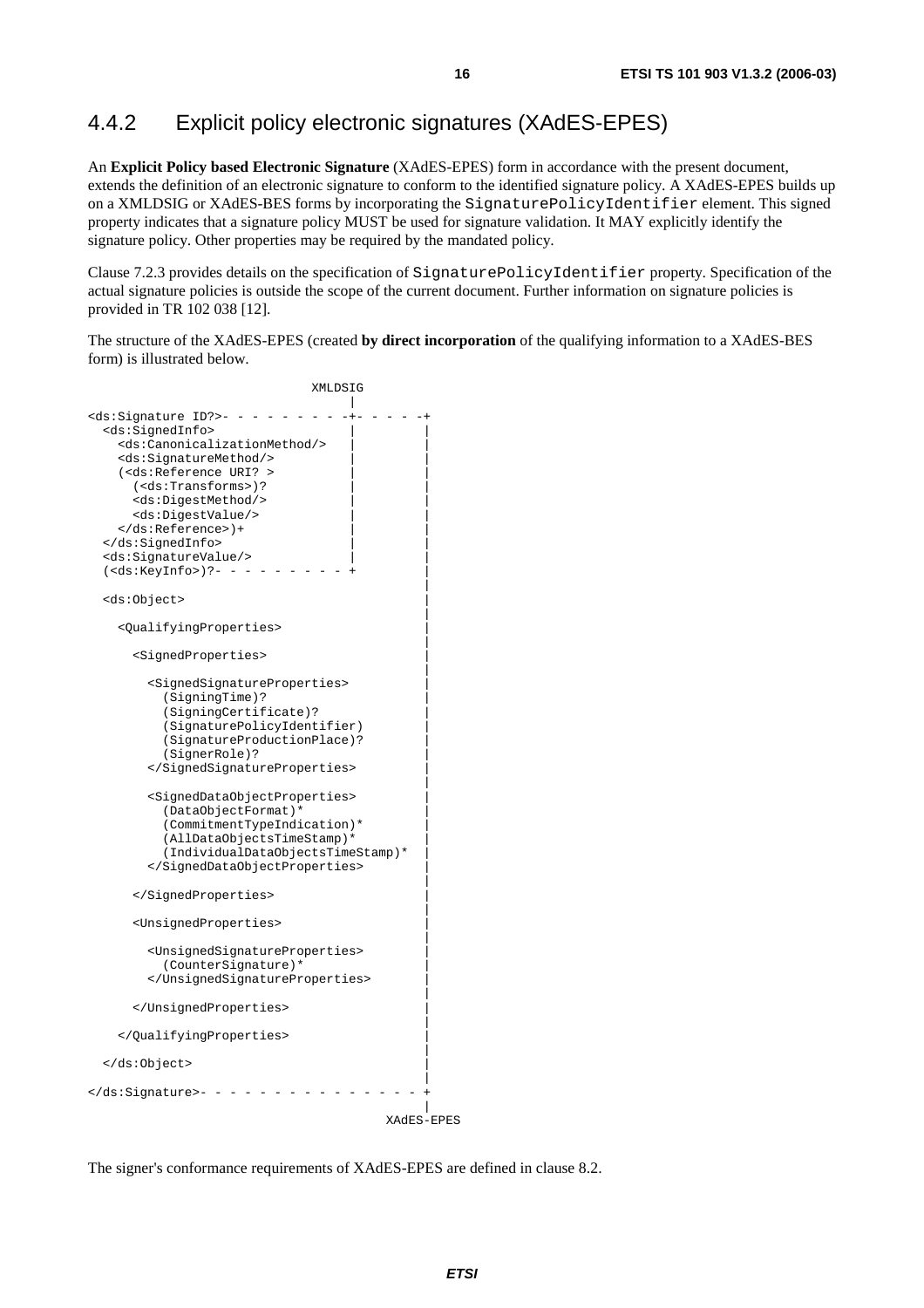### 4.4.3 Electronic signature formats with validation data

Validation of an electronic signature in accordance with the present document requires additional data needed to validate the electronic signature. This additional data is called **validation data**; and includes:

- Public Key Certificates (PKCs) and Attributes Certificates (ACs);
- revocation status information for each PKC and AC;
- trusted time-stamps applied to the digital signature or a time-mark that shall be available in an audit log:
- when appropriate, the details of a signature policy to be used to verify the electronic signature.

The **validation data** may be collected by the signer and/or the verifier. When the signature policy identifier is present, it shall meet the requirements of the signature policy. Validation data includes CA certificates as well as revocation status information in the form of Certificate Revocation Lists (CRLs) or certificate status information (OCSP) provided by an on-line service. Validation data also includes evidence that the signature was created before a particular point in time. This may be either a time-stamp token or time-mark.

The present document defines properties able to contain validation data. Clauses below summarize some signature formats that incorporate them and their most relevant characteristics.

#### 4.4.3.1 Electronic signature with time (XAdES-T)

XML Advanced Electronic Signature with Time (XAdES-T) is a signature for which there exists a trusted time associated to the signature. The trusted time may be provided by two different means:

- the SignatureTimeStamp as an unsigned property added to the electronic signature;
- a time mark of the electronic signature provided by a trusted service provider.

A time-mark provided by a Trusted Service would have similar effect to the SignatureTimeStamp property but in this case no property is added to the electronic signature as it is the responsibility of the TSP to provide evidence of a time mark when required to do so. The management of time marks is outside the scope of the current document.

Trusted time provides the initial steps towards providing long term validity.

Below follows the structure of a XAdES-T form built on a XAdES-BES or a XAdES-EPES, by direct incorporation of a time-stamp token within the SignatureTimeStamp element. A XAdES-T form based on time-marks MAY exist without such an element.

| XMLDISG                                                                                                                               |  |
|---------------------------------------------------------------------------------------------------------------------------------------|--|
|                                                                                                                                       |  |
| <ds:signature id?="">-<br/><ds:signedinfo><br/><ds:canonicalizationmethod></ds:canonicalizationmethod></ds:signedinfo></ds:signature> |  |
| <ds:signaturemethod></ds:signaturemethod>                                                                                             |  |
| ( <ds:reference uri?=""></ds:reference>                                                                                               |  |
| $(<\ds:Transforms)$ ?                                                                                                                 |  |
| <ds:digestmethod></ds:digestmethod><br><ds:digestvalue></ds:digestvalue>                                                              |  |
| $\langle ds:Reference \rangle$ +                                                                                                      |  |
|                                                                                                                                       |  |
| <ds:signaturevalue></ds:signaturevalue><br>( <ds:keyinfo>)?</ds:keyinfo>                                                              |  |
|                                                                                                                                       |  |
| <ds:object></ds:object>                                                                                                               |  |
| <oualifyingproperties></oualifyingproperties>                                                                                         |  |
| <signedproperties></signedproperties>                                                                                                 |  |
| <signedsignatureproperties><br/>(SigningTime)?</signedsignatureproperties>                                                            |  |
| $(SigningCertificate)$ ?                                                                                                              |  |
| (SignaturePolicyIdentifier)?<br>(SignatureProductionPlace)?                                                                           |  |
| (SignerRole)?                                                                                                                         |  |
|                                                                                                                                       |  |
|                                                                                                                                       |  |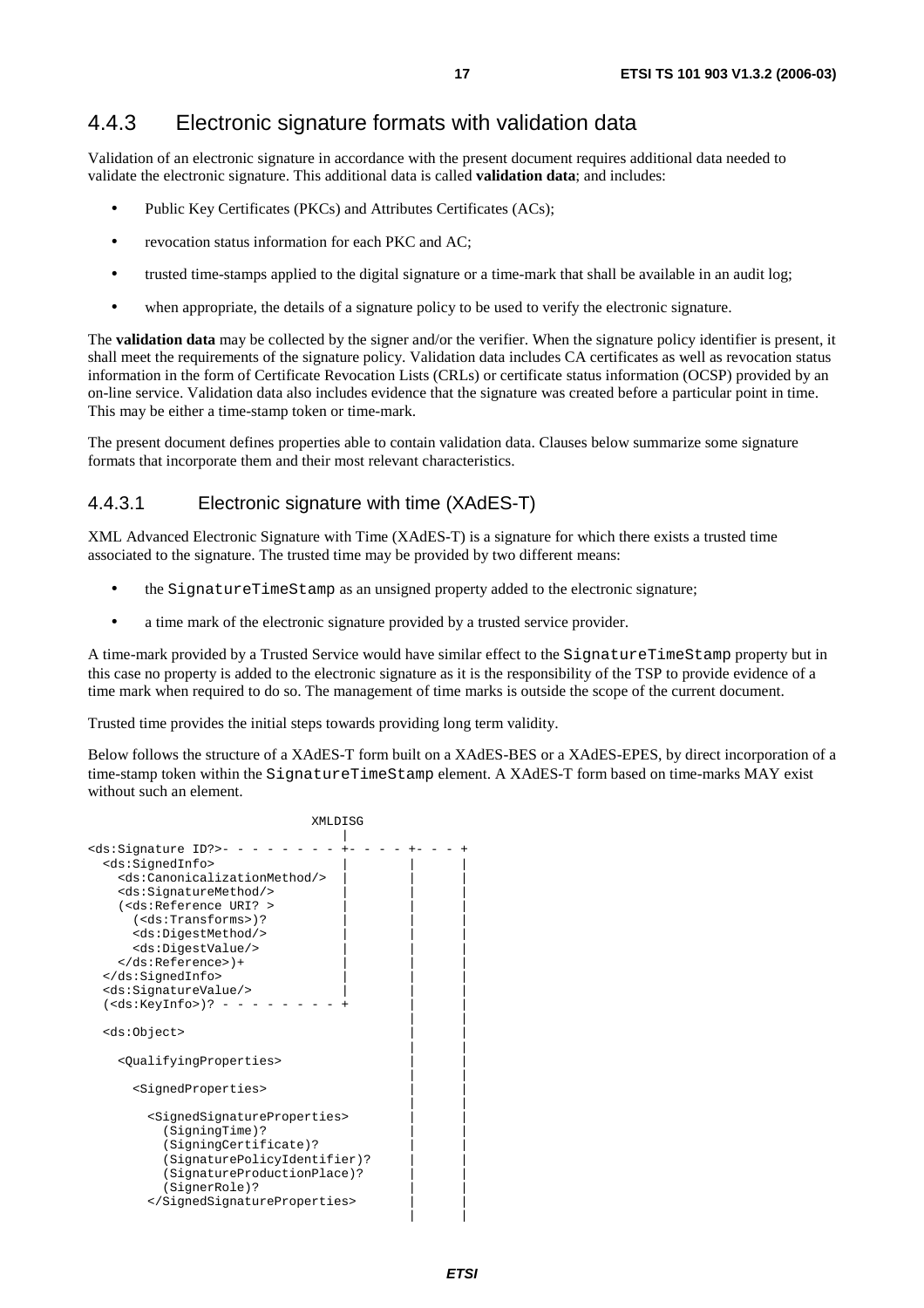

#### 4.4.3.2 Electronic signature with complete validation data references (XAdES-C)

XML Advanced Electronic Signature with Complete validation data references (XAdES-C) in accordance with the present document adds to the XAdES-T the CompleteCertificateRefs and CompleteRevocationRefs unsigned properties as defined by the present document. If attribute certificates appear in the signature, then XAdES-C also incorporates the AttributeCertificateRefs and the AttributeRevocationRefs elements.

CompleteCertificateRefs element contains a sequence of references to the full set of CA certificates that have been used to validate the electronic signature up to (but not including) the signing certificate.

CompleteRevocationRefs element contains a full set of references to the revocation data that have been used in the validation of the signer and CA certificates.

AttributeCertificateRefs and AttributeRevocationRefs elements contain references to the full set of Attribute Authorities certificates and references to the full set of revocation data that have been used in the validation of the attribute certificates present in the signature, respectively.

Storing the references allows the values of the certification path and revocation data to be stored elsewhere, reducing the size of a stored electronic signature format.

Below follows the structure for XAdES-C built by direct incorporation of properties on a XAdES-T containing the SignatureTimeStamp signed property. A XAdES-C form based on time-marks MAY exist without such element.

|                                                                                                                                                                                                                                                                                                                                                                                                                                                  | XMLDISG |
|--------------------------------------------------------------------------------------------------------------------------------------------------------------------------------------------------------------------------------------------------------------------------------------------------------------------------------------------------------------------------------------------------------------------------------------------------|---------|
| <ds:signature id?="">-<br/><ds:signedinfo><br/><ds:canonicalizationmethod></ds:canonicalizationmethod><br/><ds:signaturemethod></ds:signaturemethod><br/>(<ds:reference uri?=""><br/><math>(sds:Transforms)</math>?<br/><ds:digestmethod></ds:digestmethod><br/><ds:digestvalue></ds:digestvalue><br/><math>\langle ds:Reference \rangle</math> +<br/></ds:reference></ds:signedinfo><br/><ds:signaturevalue></ds:signaturevalue></ds:signature> |         |
| ( <ds:keyinfo>)?</ds:keyinfo>                                                                                                                                                                                                                                                                                                                                                                                                                    |         |
| <ds:object><br/><oualifyingproperties></oualifyingproperties></ds:object>                                                                                                                                                                                                                                                                                                                                                                        |         |
| <signedproperties></signedproperties>                                                                                                                                                                                                                                                                                                                                                                                                            |         |
|                                                                                                                                                                                                                                                                                                                                                                                                                                                  |         |
|                                                                                                                                                                                                                                                                                                                                                                                                                                                  |         |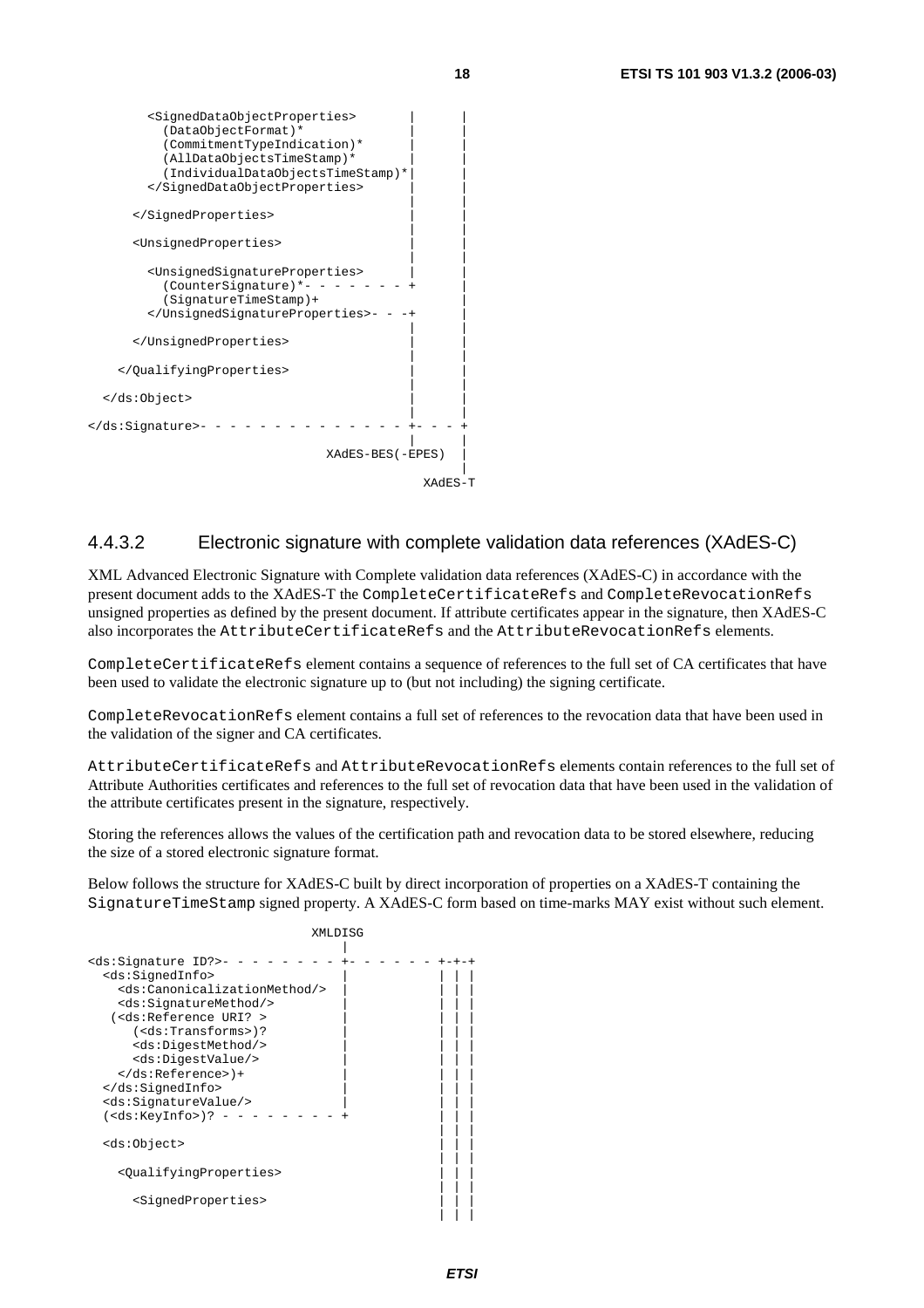| <signedsignatureproperties><br/>(SigningTime)?<br/>(SigningCertificate)?<br/>(SignaturePolicyIdentifier)?<br/>(SignatureProductionPlace)?<br/>(SignerRole)?<br/></signedsignatureproperties>                                                         |
|------------------------------------------------------------------------------------------------------------------------------------------------------------------------------------------------------------------------------------------------------|
| <signeddataobjectproperties><br/>(DataObjectFormat)*<br/>(CommitmentTypeIndication)*<br/>(AllDataObjectsTimeStamp)*<br/>(IndividualDataObjectsTimeStamp)*<br/></signeddataobjectproperties>                                                          |
|                                                                                                                                                                                                                                                      |
| <unsignedproperties></unsignedproperties>                                                                                                                                                                                                            |
| <unsignedsignatureproperties><br/>(CounterSignature)*- -<br/>(SignatureTimeStamp)+- -<br/>(CompleteCertificateRefs)<br/>(CompleteRevocationRefs)<br/>(AttributeCertificateRefs)?<br/>(AttributeRevocationRefs)?<br/></unsignedsignatureproperties> - |
|                                                                                                                                                                                                                                                      |
|                                                                                                                                                                                                                                                      |
|                                                                                                                                                                                                                                                      |
| -                                                                                                                                                                                                                                                    |
| $XAdES-BES(-EPES)$                                                                                                                                                                                                                                   |
| XAdES-T                                                                                                                                                                                                                                              |
| XAdES-C                                                                                                                                                                                                                                              |

- NOTE 1: As a minimum, the signer will provide the XAdES-BES or when indicating that the signature conforms to an explicit signing policy the XAdES-EPES.
- NOTE 2: To reduce the risk of repudiating signature creation, the trusted time indication needs to be as close as possible to the time the signature was created. The signer or a TSP could provide the XAdES-T. If the signer did not provide it, the verifier SHOULD create the XAdES-T on first receipt of an electronic signature, because the XAdES-T provides independent evidence of the existence of the signature prior to the trusted time indication.
- NOTE 3: The XAdES-T trusted time indications MUST be created before a certificate has been revoked or expired.
- NOTE 4: The signer or the TSP MAY provide the XAdES-C to minimize this risk and when the signer does not provide the XAdES-C, the verifier SHOULD create the XAdES-C when the required components of revocation and validation data become available. This MAY require a grace period.
- NOTE 5: A grace period permits certificate revocation information to propagate through the revocation processes. This period could extend from the time an authorized entity requests certificate revocation, to when relying parties may be expected to have accessed the revocation information (for example, by contractual requirements placed on relying parties). In order to make sure that the certificate was not revoked at the time the signature was time-marked or time-stamped, verifiers SHOULD wait until the end of the grace period. An illustration of a grace period is provided figure 1.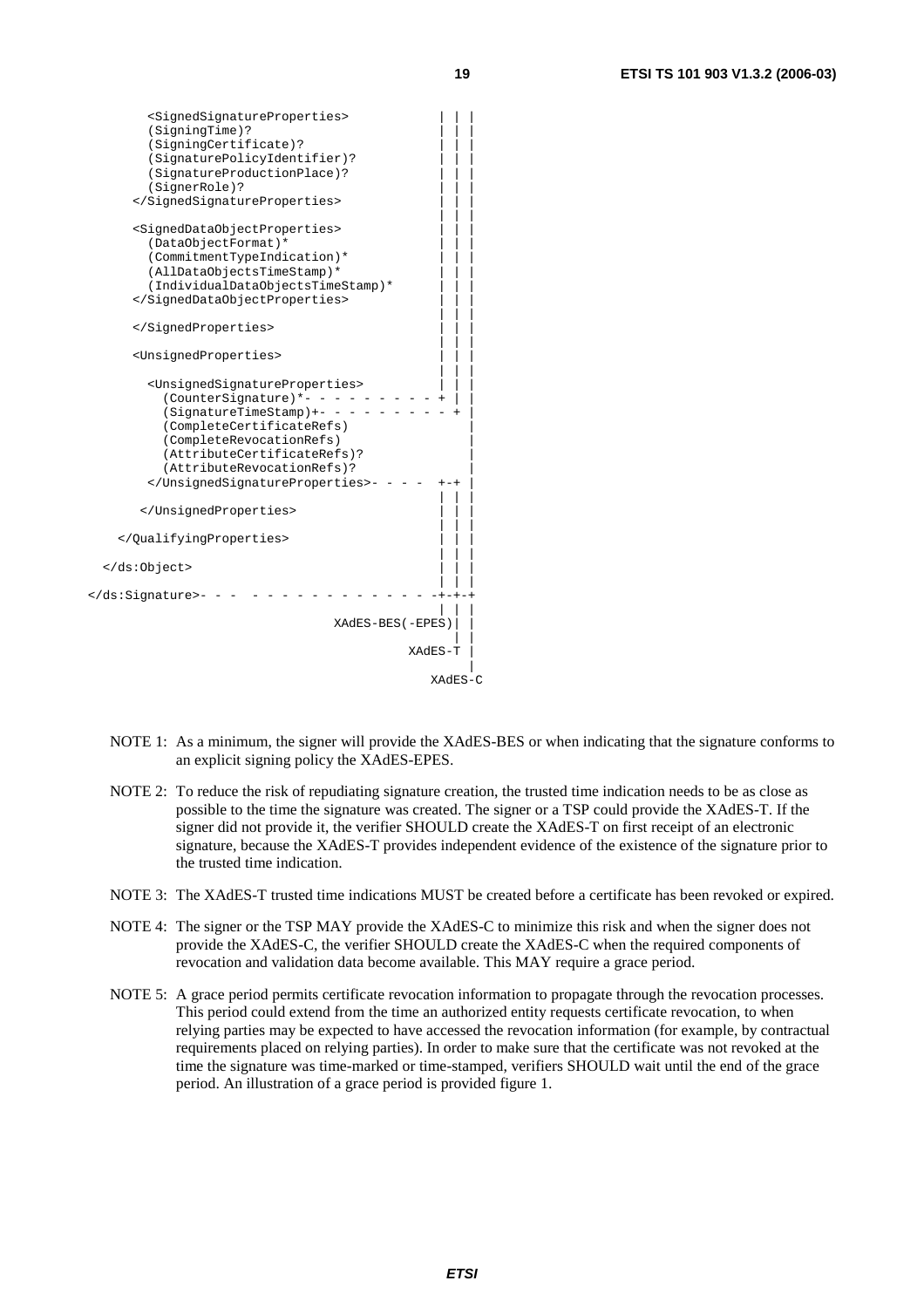

**Figure 1: Illustration of a Grace Period** 

The verifier's conformance requirements are defined in clause 8.3 for time stamped XAdES-C and clause 8.4 for time marked XAdES-C signatures.

# 4.5 Validation process

The **Validation Process** validates an electronic signature, the output status of the validation process can be:

- invalid:
- incomplete validation;
- valid.

An **Invalid** response indicates that either the signature format is incorrect or that the digital signature value fails verification (e.g. the integrity check on the digital signature value fails or any of the certificates on which the digital signature verification depends is known to be invalid or revoked).

An **Incomplete Validation** response indicates that the format and digital signature verifications have not failed but there is insufficient information to determine if the electronic signature is valid. For example; all the required certificates are not available or the grace period is not completed. In the case of Incomplete Validation, the electronic signature may be checked again at some later time when additional validation information becomes available. Also, in the case of incomplete validation, additional information may be made available to the application or user, thus allowing the application or user to decide what to do with partially correct electronic signatures.

A **Valid** response indicates that the signature has passed verification and it complies with the signature validation policy.

Informative annex G gives details on technical rules that verifiers should follow for verifying XAdES signatures.

# 4.6 Arbitration

In case of arbitration, a XAdES-C form provides reliable evidence for a valid electronic signature, provided that:

- the arbitrator knows where to retrieve the signer's certificate (if not already present), all the required certificates and CRLs, ACRLs or OCSP responses referenced in the XAdES-C;
- when time-stamping in the XAdES-T is being used, the certificate from the TSU that has issued the time-stamp token in the XAdES-T format is still within its validity period;
- when time-stamping in the XAdES-T is being used, the certificate from the TSU that has issued the time-stamp token in the XAdES-T format is not revoked at the time of arbitration;
- when time-marking in the XAdES-T is being used, a reliable audit trail from the Time-Marking Authority is available for examination regarding the time;
- none of the private keys corresponding to the certificates used to verify the signature chain have ever been compromised;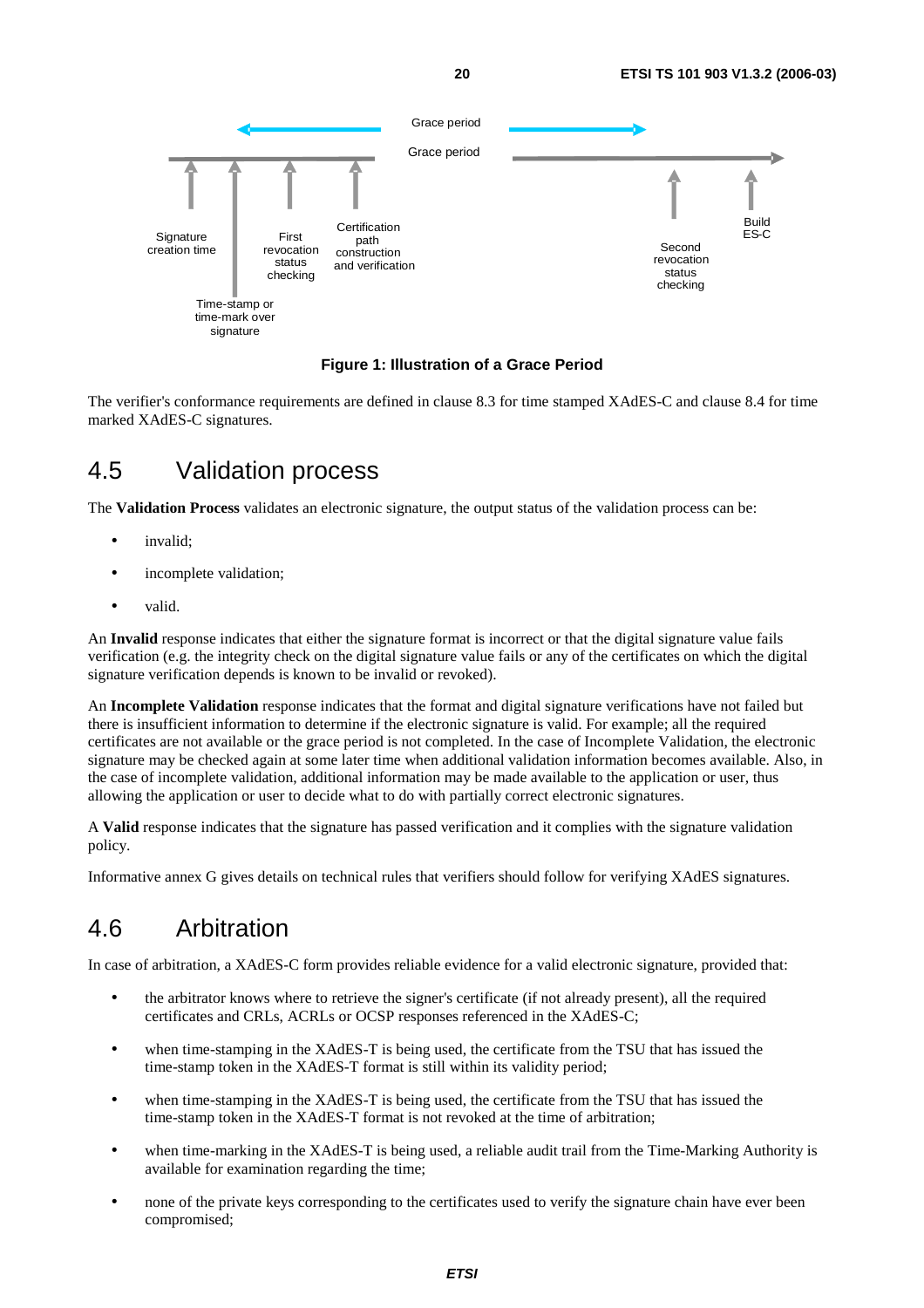• the cryptography used at the time the XAdES-C was built has not been broken at the time the arbitration is performed.

If the signature policy can be explicitly or implicitly identified then an arbitrator is able to determine the rules required to validate the electronic signature.

# 5 XML namespace for the present document

The XML namespace URI that MUST be used by implementations of the present document:

[http://uri.etsi.org/01903/v1.3.2#](http://uri.etsi.org/01903/v1.3.2/Indirect%1eIncorporation/example1)

The following namespace declarations apply for the XML Schema definitions throughout the present document.

```
<?xml version="1.0"?> 
<schema 
  xmlns:xsd="http://www.w3.org/2001/XMLSchema" 
   xmlns="http://uri.etsi.org/01903/v1.3.2#" 
  targetNamespace="http://uri.etsi.org/01903/v1.3.2#" 
  xmlns:ds="http://www.w3.org/2000/09/xmldsig#" 
  elementFormDefault="qualified"> 
<xsd:import namespace="http://www.w3.org/2000/09/xmldsig#" 
schemaLocation="http://www.w3.org/TR/2002/REC-xmldsig-core-20020212/xmldsig-core-schema.xsd"/>
```
# 6 Syntax overview

This clause introduces the syntax for adding qualifying information to an XML signature.

Clause 6.1 lists a set of technical criteria that has been taken into account for this syntax proposal.

Clause 6.2 specifies an XML element that acts as a container for the qualifying information. Additionally it describes the connection between the XML signature and this container element.

Clause 6.3 shows two ways of incorporating such qualifying information to XMLDSIG.

# 6.1 Technical criteria

The following considerations have been taken into account for the syntax specification for qualifying information on XML signatures:

- The present document specifies how to add qualifying information to an XML signature such that it satisfies both the requirements for an Advanced Electronic Signature according to the European Directive On Electronic Signatures and for remaining valid over long period of time. TS 101 733 [1] identifies all the required information to be added in order to satisfy those requirements. Additionally it defines appropriate data structures for those qualifying properties using ASN.1, that fit for CMS [2] style electronic signatures. The aim of the present document is to specify similar XML qualifying properties that carry such qualifying information and are used to amend XMLDSIG.
- The new XML qualifying properties should not be the result of a stubborn translation process from ASN.1 to XML. This would mean neglecting syntactic differences between CMS [2] and XMLDSIG such as the possible number of signers and multiple signed data objects covered by a single signature, as well as ignoring powerful features of the XML environment such as linking information by using Uniform Resource Identifiers (URI).
- XML Schema [5] has been chosen as the normative language for defining the new XML structures in the present document rather than the DTD vocabulary defined in XML 1.0 [8], since it is namespace aware, allows reuse of existing structures and allows a stricter definition of the allowed contents.
- XML structures that have been defined in related XML standards such as XML Schema [5] and XMLDSIG [3] have been reused where appropriate.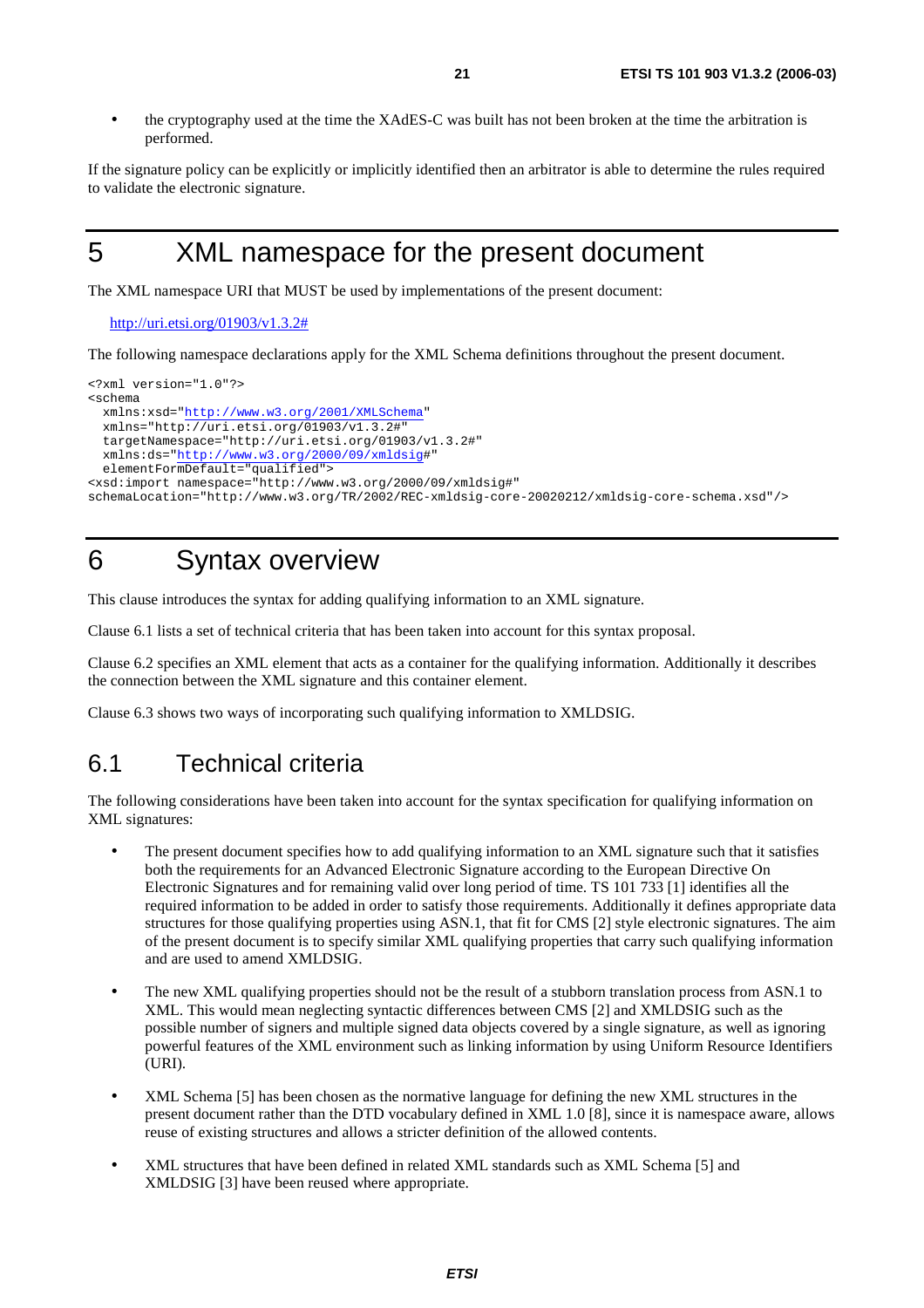# 6.2 The Qualifying Properties element

The QualifyingProperties element acts as a container element for all the qualifying information that should be added to an XML signature. The element has the following structure.

```
<xsd:element name="QualifyingProperties" type="QualifyingPropertiesType"/> 
<xsd:complexType name="QualifyingPropertiesType"> 
   <xsd:sequence> 
     <xsd:element name="SignedProperties" type="SignedPropertiesType" 
       minOccurs="0"/> 
     <xsd:element name="UnsignedProperties" 
       type="UnsignedPropertiesType" 
       minOccurs="0"/> 
   </xsd:sequence> 
   <xsd:attribute name="Target" type="xsd:anyURI" use="required"/> 
   <xsd:attribute name="Id" type="xsd:ID" use="optional"/> 
</xsd:complexType>
```
The qualifying properties are split into properties that are cryptographically bound to (i.e. signed by) the XML signature (SignedProperties), and properties that are not cryptographically bound to the XML signature (UnsignedProperties). The SignedProperties MUST be covered by a  $ds$ :Reference element of the XML signature.

The mandatory Target attribute MUST refer to the Id attribute of the corresponding ds: Signature. Its value MUST be an URI with a bare-name XPointer fragment. When this element is enveloped by the XAdES signature, its not-fragment part MUST be empty. Otherwise, its not-fragment part MAY NOT be empty.

The optional Id attribute can be used to make a reference to the QualifyingProperties container.

#### 6.2.1 The SignedProperties element

The SignedProperties element contains a number of properties that are collectively signed by the XMLDSIG signature.

Below follows the schema definition for SignedProperties element.

```
<xsd:element name="SignedProperties" type="SignedPropertiesType" /> 
<xsd:complexType name="SignedPropertiesType"> 
   <xsd:sequence> 
     <xsd:element name="SignedSignatureProperties" 
       type="SignedSignaturePropertiesType"/> 
       <xsd:element name="SignedDataObjectProperties" 
         type="SignedDataObjectPropertiesType" minOccurs="0"/> 
   </xsd:sequence> 
   <xsd:attribute name="Id" type="xsd:ID" use="optional"/> 
</xsd:complexType>
```
The SignedProperties element MUST contain properties that qualify the XMLDSIG signature itself or the signer. They are included as content of the SignedSignatureProperties element.

The SignedProperties element MAY also contain properties that qualify some of the signed data objects. These properties appear as content of the SignedDataObjectProperties element.

The optional Id attribute can be used to make a reference to the SignedProperties element.

#### 6.2.2 The UnsignedProperties element

The UnsignedProperties element contains a number of properties that are not signed by the XMLDSIG signature.

```
<xsd:element name="UnsignedProperties" type="UnsignedPropertiesType" /> 
<xsd:complexType name="UnsignedPropertiesType"> 
   <xsd:sequence> 
     <xsd:element name="UnsignedSignatureProperties" 
       type="UnsignedSignaturePropertiesType" minOccurs="0"/> 
       <xsd:element name="UnsignedDataObjectProperties" 
         type="UnsignedDataObjectPropertiesType" minOccurs="0"/>
```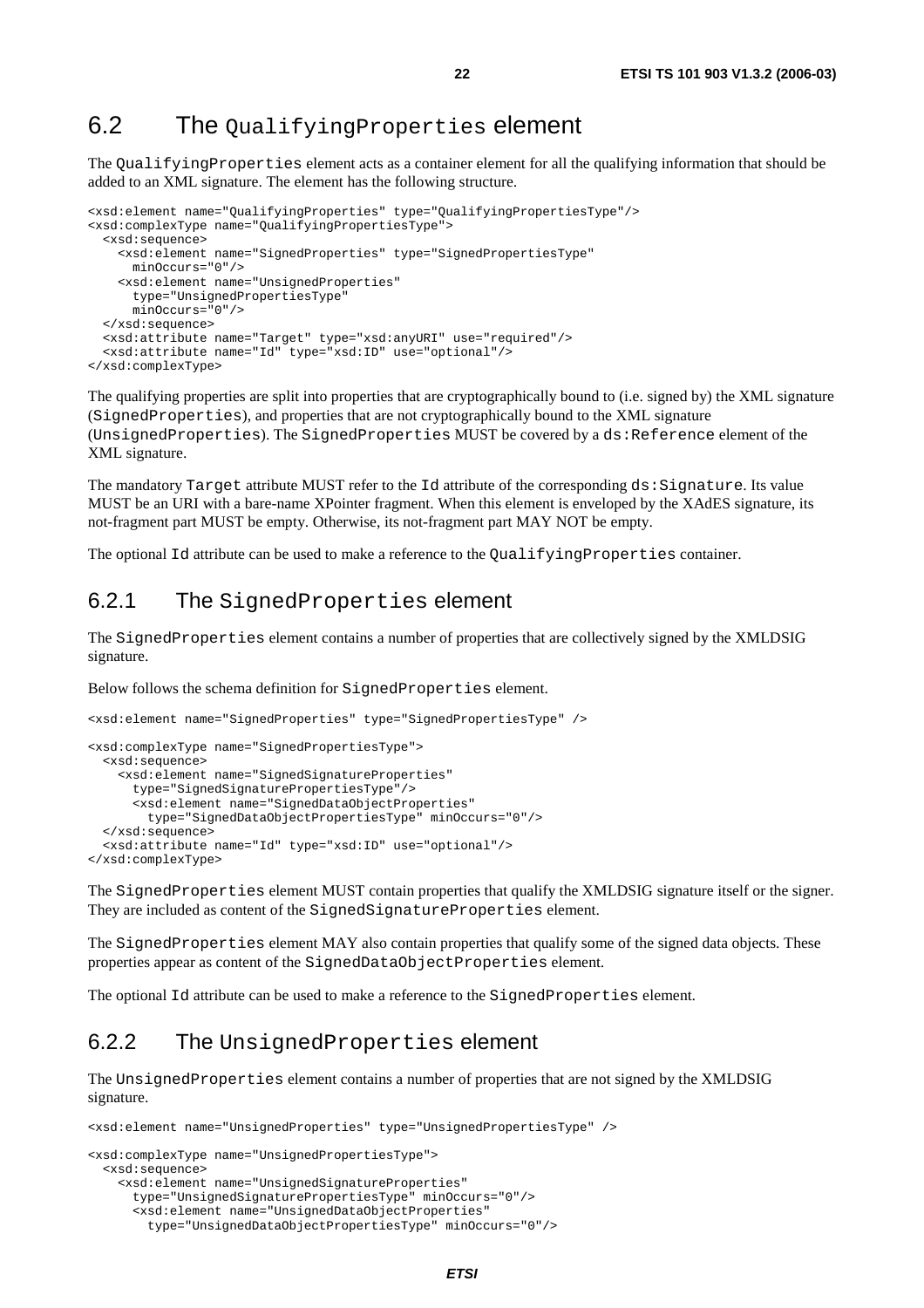```
 </xsd:sequence> 
   <xsd:attribute name="Id" type="xsd:ID" use="optional"/> 
</xsd:complexType>
```
The UnsignedProperties element MAY contain properties that qualify XML signature itself or the signer. They are included as content of the UnsignedSignatureProperties element.

The UnsignedProperties element MAY also contain properties that qualify some of the signed data objects. These properties appear as content of the UnsignedDataObjectProperties element.

The optional Id attribute can be used to make a reference to the UnsignedProperties element.

#### 6.2.3 The SignedSignatureProperties element

This element contains properties that qualify the XML signature that has been specified with the Target attribute of the QualifyingProperties container element.

```
<xsd:element name="SignedSignatureProperties" 
   type="SignedSignaturePropertiesType" /> 
<xsd:complexType name="SignedSignaturePropertiesType"> 
   <xsd:sequence> 
     <xsd:element name="SigningTime" type="xsd:dateTime" 
     minOccurs="0"/> 
     <xsd:element name="SigningCertificate" type="CertIDListType" 
      minOccurs="0"/> 
     <xsd:element name="SignaturePolicyIdentifer" 
     type="SignaturePolicyIdentifierType" minOccurs="0"/> 
     <xsd:element name="SignatureProductionPlace" 
      type="SignatureProductionPlaceType" 
      minOccurs="0"/> 
     <xsd:element name="SignerRole" type="SignerRoleType" 
     minOccurs="0"/> 
   </xsd:sequence> 
   <xsd:attribute name="Id" type="xsd:ID" use="optional"/> 
</xsd:complexType>
```
The optional Id attribute can be used to make a reference to the SignedSignatureProperties element.

The qualifying property SigningTime is described in detail in clause 7.2.1, SigningCertificate in clause 7.2.2, SignaturePolicyIdentifier in clause 7.2.3, SignatureProductionPlace in clause 7.2.7, and SignerRole in clause 7.2.8.

### 6.2.4 The SignedDataObjectProperties element

This element contains properties that qualify some of the signed data objects.

```
<xsd:element name="SignedDataObjectProperties" 
  type="SignedDataObjectPropertiesType"/> 
<xsd:complexType name="SignedDataObjectPropertiesType"> 
   <xsd:sequence> 
     <xsd:element name="DataObjectFormat" type="DataObjectFormatType" 
       minOccurs="0" maxOccurs="unbounded"/> 
     <xsd:element name="CommitmentTypeIndication" 
       type="CommitmentTypeIndicationType" minOccurs="0" 
      maxOccurs="unbounded"/> 
     <xsd:element name="AllDataObjectsTimeStamp" type="XAdESTimeStampType" 
       minOccurs="0" maxOccurs="unbounded"/> 
     <xsd:element name="IndividualDataObjectsTimeStamp" 
       type="XAdESTimeStampType" 
       minOccurs="0" maxOccurs="unbounded"/> 
   </xsd:sequence> 
   <xsd:attribute name="Id" type="xsd:ID" use="optional"/> 
</xsd:complexType>
```
The optional Id attribute can be used to make a reference to the SignedDataObjectProperties element.

The qualifying property AllDataObjectsTimeStamp is described in detail in clause 7.2.9, IndividualDataObjectsTimeStamp in clause 7.2.10, DataObjectFormat in clause 7.2.5, and CommitmentTypeIndication in clause 7.2.6.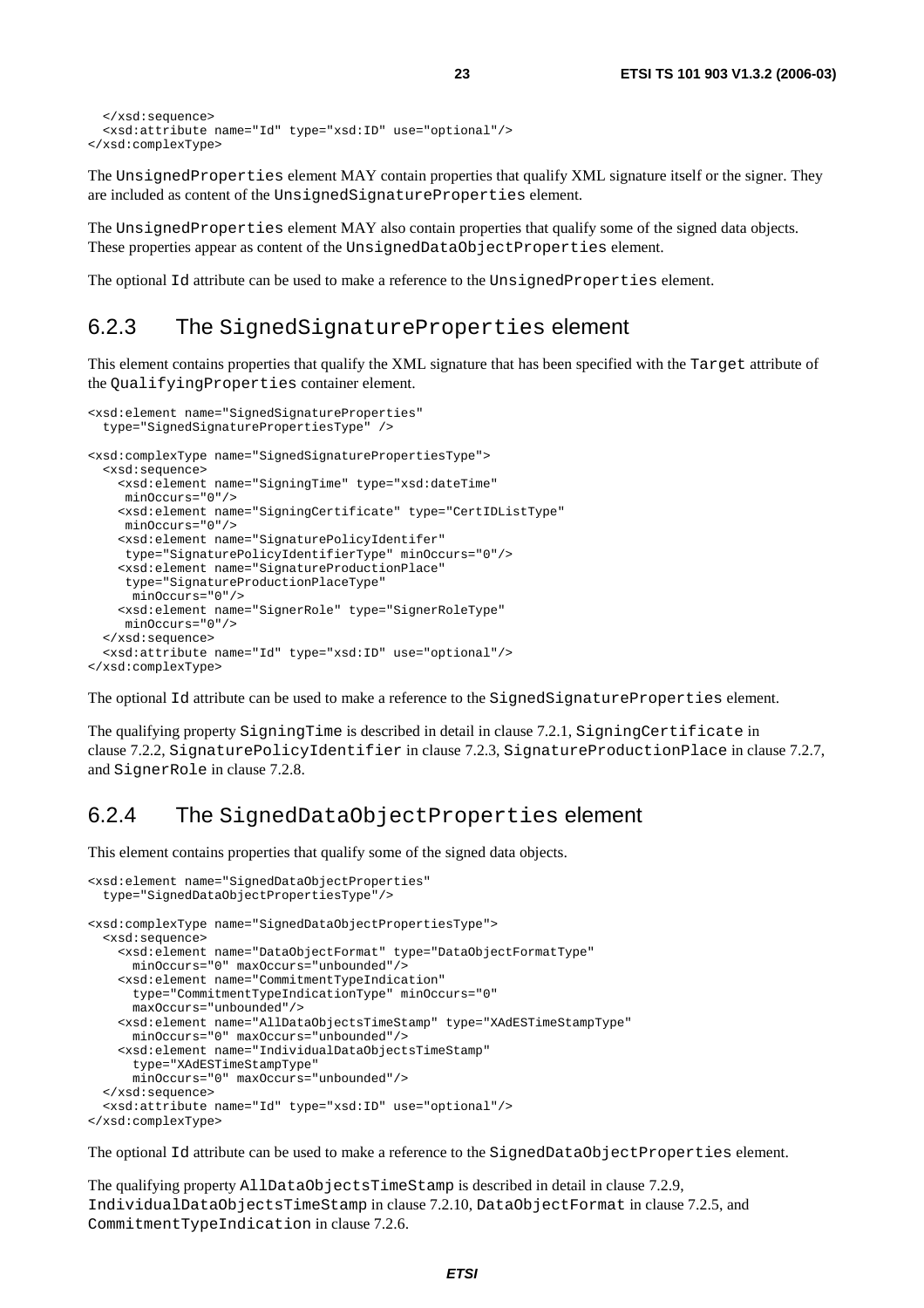All these properties qualify the signed data object after all the required transforms have been made.

#### 6.2.5 The UnsignedSignatureProperties element

This element contains properties that qualify the XML signature that has been specified with the Target attribute of the QualifyingProperties container element. The content of this element is not covered by the XML signature.

```
<xsd:element name="UnsignedSignatureProperties" 
  type="UnsignedSignaturePropertiesType"/> 
<xsd:complexType name="UnsignedSignaturePropertiesType"> 
   <xsd:choice maxOccurs="unbounded"> 
     <xsd:element name="CounterSignature" type="CounterSignatureType" /> 
     <xsd:element name="SignatureTimeStamp" type="XAdESTimeStampType/> 
     <xsd:element name="CompleteCertificateRefs" 
       type="CompleteCertificateRefsType"/> 
     <xsd:element name="CompleteRevocationRefs" 
       type="CompleteRevocationRefsType"/> 
     <xsd:element name="AttributeCertificateRefs" 
       type="CompleteCertificateRefsType"/> 
     <xsd:element name="AttributeRevocationRefs" 
      type="CompleteRevocationRefsType"/> 
     <xsd:element name="SigAndRefsTimeStamp" type="XAdESTimeStampType"/> 
     <xsd:element name="RefsOnlyTimeStamp" type="XAdESTimeStampType"/> 
     <xsd:element name="CertificateValues" type="CertificateValuesType"/> 
     <xsd:element name="RevocationValues" type="RevocationValuesType"/> 
     <xsd:element name="AttrAuthoritiesCertValues" 
       type="CertificateValuesType"/> 
     <xsd:element name="AttributeRevocationValues" 
       type="RevocationValuesType"/> 
     <xsd:element name="ArchiveTimeStamp" type="XAdESTimeStampType"/> 
     <xsd:any namespace="##other" /> 
   </xsd:choice> 
   <xsd:attribute name="Id" type="xsd:ID" use="optional"/> 
</xsd:complexType>
```
The optional Id attribute can be used to make a reference to the UnsignedSignatureProperties element.

The xsd:any element MUST be used only for ensuring compatibility among different versions of XAdES. By using this element, applications MAY add any unsigned signature property defined in any other version of XAdES. It MUST NOT contain elements whose types and contents are defined outside of a XAdES specification. This would allow, for instance, the inclusion, of a time-stamp container of one version within an element of another version.

The qualifying property CounterSignature is described in detail in clause 7.2.4, SignatureTimeStamp in clause 7.3, CompleteCertificateRefs in clause 7.4.1, CompleteRevocationRefs in clause 7.4.2, AttributeCertificateRefs in clause 7.4.3, AttributeRevocationRefs in clause 7.4.4, SigAndRefsTimeStamp in clause 7.5.1, RefsOnlyTimeStamp in clause 7.5.2, CertificateValues in clause 7.6.1, RevocationValues in clause 7.6.2, AttrAuthoritiesCertValues in clause 7.6.3, AttributeRevocationValues in clause 7.6.4, and ArchiveTimeStamp in clause 7.7.1. These clauses give details on additional restrictions in the number of times that a certain property MAY appear in the different XAdES forms.

#### 6.2.6 The UnsignedDataObjectProperties element

This element contains properties that qualify some of the signed data objects. The signature generated by the signer does not cover the content of this element.

```
 type="UnsignedDataObjectPropertiesType" /> 
<xsd:complexType name="UnsignedDataObjectPropertiesType"> 
   <xsd:sequence> 
     <xsd:element name="UnsignedDataObjectProperty" type="AnyType" 
      minOccurs="0" maxOccurs="unbounded"/> 
   </xsd:sequence> 
   <xsd:attribute name="Id" type="xsd:ID" use="optional"/> 
</xsd:complexType>
```
<xsd:element name="UnsignedDataObjectProperties"

**ETSI**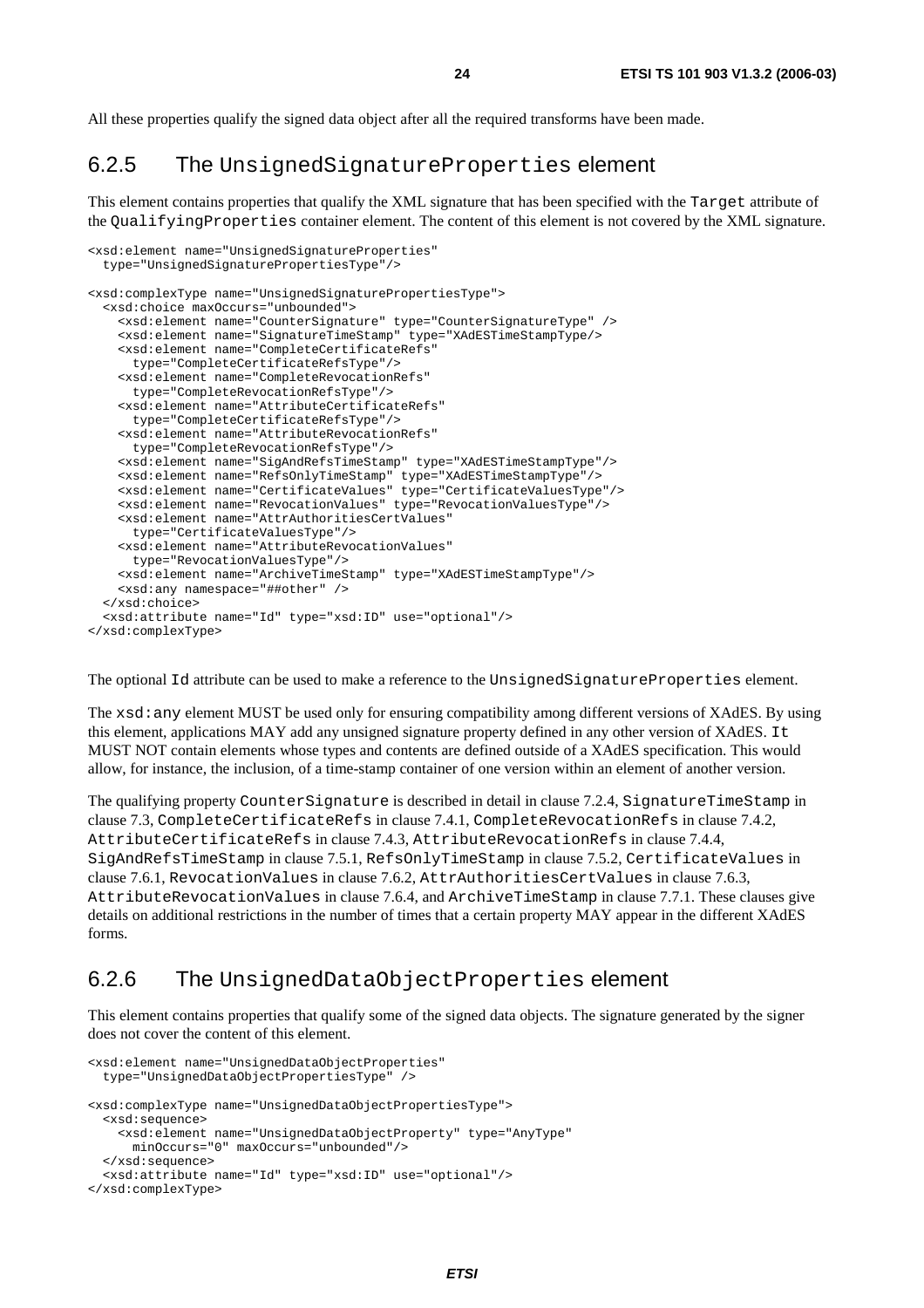The optional Id attribute can be used to make a reference to the UnsignedDataObjectProperties element.

TS 101 733 [1] does not specify the usage of any unsigned property qualifying the signed data object. The present document, however, incorporates this element for the sake of completeness and to cope with potential future needs for inclusion of such kind of properties. The schema definition leaves open the definition of the contents of this type. The type AnyType is defined in clause 7.1.1.

# 6.3 Incorporating qualifying properties into an XML signature

The present document utilizes the ds:Object auxiliary element from XMLDSIG [3]. It MUST be used to incorporate the qualifying properties into the XMLDSIG signature. In principle, two different means are provided for this incorporation:

- direct incorporation means that a QualifyingProperties element is put as a child of the ds:Object;
- indirect incorporation means that one or more QualifyingPropertiesReference elements appear as children of the ds:Object. Each one contains information about one QualifyingProperties element that is stored in place different from the signature (see clause 6.3.2).

However, the following restrictions apply for using ds:Object, QualifyingProperties and QualifyingPropertiesReference:

- all instances of the QualifyingProperties and the QualifyingPropertiesReference elements MUST occur within a single  $ds:Ob \text{ject element};$
- at most one instance of the QualifyingProperties element MAY occur within this ds: Object element;
- all signed properties MUST occur within a single QualifyingProperties element. This element can either be a child of this ds:Object element (direct incorporation), or it can be referenced by a QualifyingPropertiesReference element. See clause 6.3.1 for information how to sign properties;
- zero or more instances of the QualifyingPropertiesReference element MAY occur within this ds:Object element.

No restrictions apply to the relative position of the ds:Object containing the QualifyingProperties or QualifyingPropertiesReference with respect to others ds:Object elements present within ds:Signature.

It is out of the scope of the present document to specify the mechanisms required to guarantee the correct storage of the distributed QualifyingProperties elements (i.e. that the properties are stored by the entity that has to store them and that they are not undetectable modified).

### 6.3.1 Signing properties

As has already been stated, all the properties that should be protected by the signature have to be collected in a single instance of the QualifyingProperties element. Actually these properties are children of the SignedProperties child of this element.

In order to protect the properties with the signature, a ds:Reference element MUST be added to the XMLDSIG signature. This ds: Reference element MUST be composed in such a way that it uses the SignedProperties element mentioned above as the input for computing its corresponding digest.

Additionally, the present document MANDATES the use of the Type attribute of this particular  $ds$ : Reference element, with its value set to:

• [http://uri.etsi.org/01903#SignedProperties](http://uri.etsi.org/01903)

This value indicates that the data used for hash computation is a SignedProperties element and therefore helps a verifying application to detect the signed properties of a signature conforming to the present document.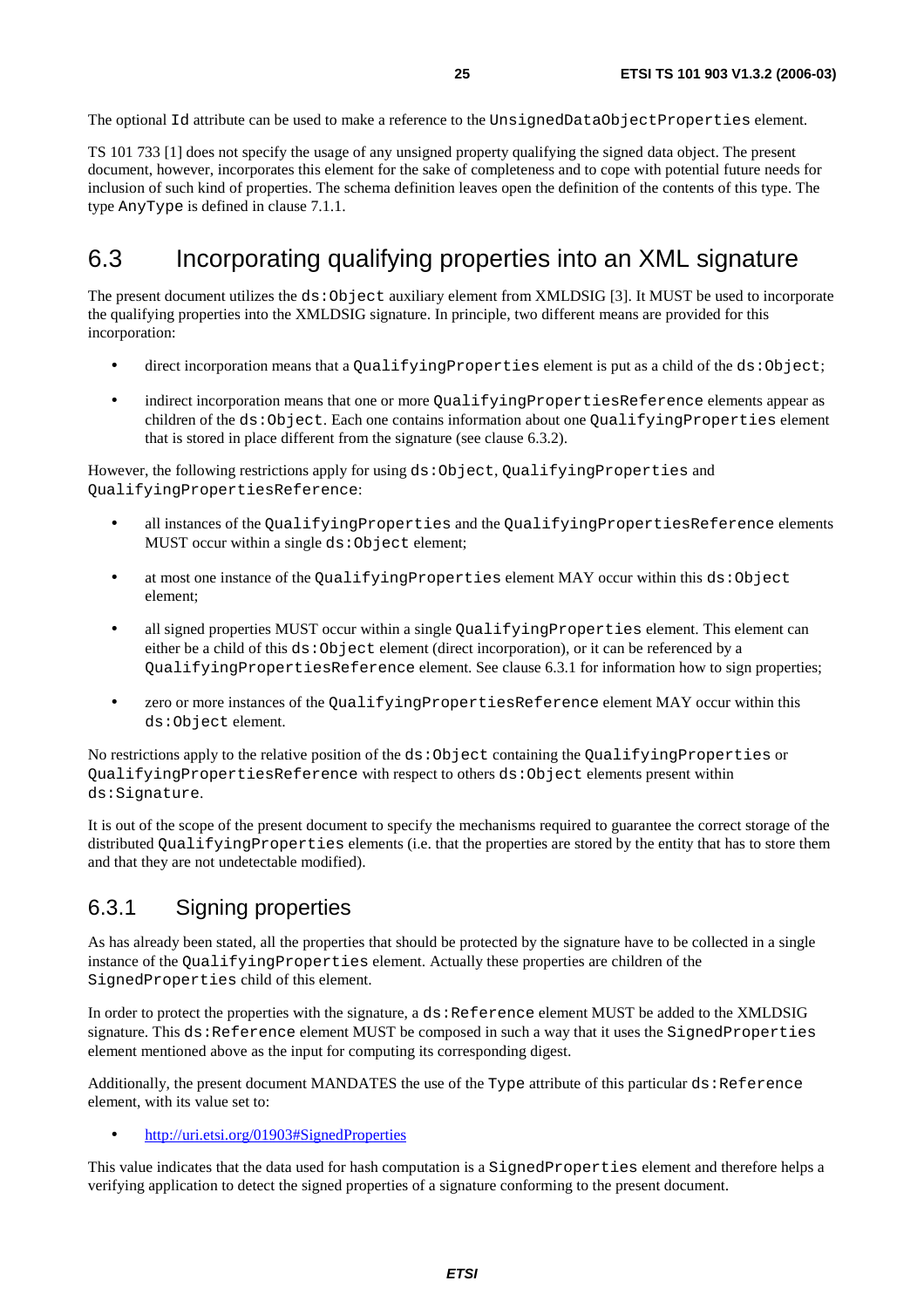### 6.3.2 The QualifyingPropertiesReference element

This element contains information about a QualifyingProperties element that is stored in place different from the signature, for instance in another XML document.

```
<xsd:element name="QualifyingPropertiesReference" 
  type="QualifyingPropertiesReferenceType"/> 
<xsd:complexType name="QualifyingPropertiesReferenceType"> 
   <xsd:attribute name="URI" type="xsd:anyURI" use="required"/> 
   <xsd:attribute name="Id" type="xsd:ID" use="optional"/> 
</xsd:complexType>
```
The mandatory URI attribute contains a bare-name XPointer fragment and references an external QualifyingProperties element. Its not-fragment part identifies the enclosing document and its bare-name XPointer fragment identifies the aforementioned element.

The optional Id attribute can be used to make a reference to the QualifyingPropertiesReference element.

# 7 Qualifying properties syntax

This clause describes in detail all qualifying properties which have been introduced in clause 4.3. It provides a rationale for each property as well as its XML Schema definition together with explanatory textual information.

Clause 7.1 summarizes a set of auxiliary structures that will be needed later on, while each of the remaining clauses corresponds to a certain qualifying property.

Clause 7.2 describes in detail the qualifying properties that can appear in XAdES-BES and XAdES-EPES electronic signatures forms as described in clause 4.

Clause 7.3 describes in detail the SignatureTimeStamp.

Clause 7.4 describes in detail properties that contain references to validation data.

Clause 7.5 describes in detail properties that can contain time-stamps covering references to validation data.

Clause 7.6 describes in detail properties that can contain validation data values.

Clause 7.7 describes in detail the ArchivalTimeStamp.

# 7.1 Auxiliary syntax

Certain auxiliary XML structures, utilized in several cases, are described in the subsequent clauses.

## 7.1.1 The AnyType data type

The AnyType Schema data type has a content model that allows a sequence of arbitrary XML elements that (mixed with text) is of unrestricted length. It also allows for text content only. Additionally, an element of this data type can bear an unrestricted number of arbitrary attributes. It is used throughout the remaining parts of this clause wherever the content of an XML element has been left open.

```
<xsd:complexType name="AnyType" mixed="true"> 
   <xsd:sequence minOccurs="0" maxOccurs="unbounded"> 
     <xsd:any namespace="##any" processContents="lax"/> 
   </xsd:sequence> 
   <xsd:anyAttribute namespace="##any"/> 
</xsd:complexType>
```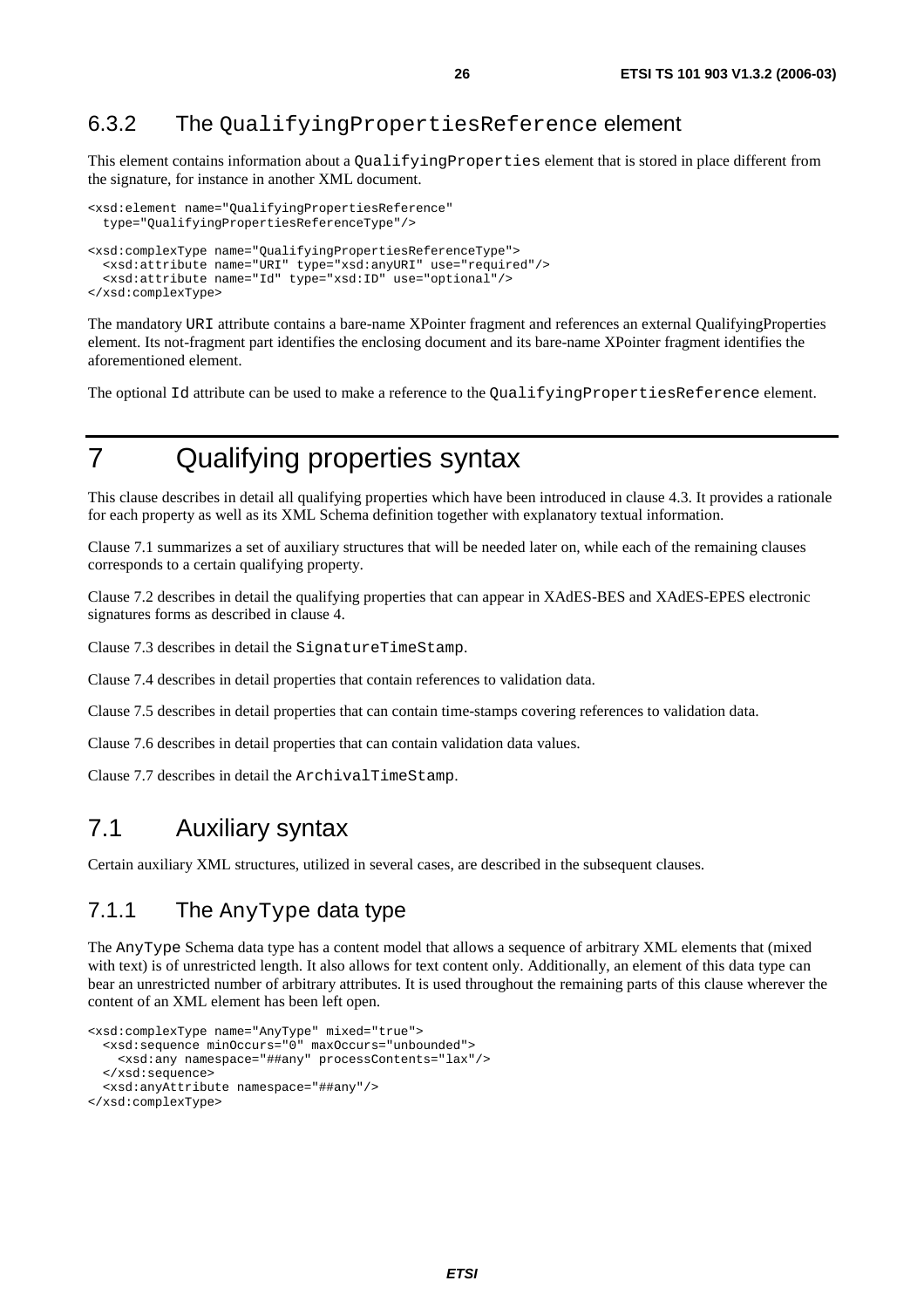#### 7.1.2 The ObjectIdentifierType data type

The ObjectIdentifierType data type can be used to identify a particular data object.

It allows the specification of a unique and permanent identifier of an object. In addition, it may also contain, a textual description of the nature of the data object, and a number of references to documents where additional information about the nature of the data object can be found.

```
<xsd:complexType name="ObjectIdentifierType"> 
   <xsd:sequence> 
     <xsd:element name="Identifier" type="IdentifierType"/> 
     <xsd:element name="Description" type="xsd:string" minOccurs="0"/> 
     <xsd:element name="DocumentationReferences" 
     type="DocumentationReferencesType" minOccurs="0"/> 
   </xsd:sequence> 
</xsd:complexType>
```
The Identifier element contains a permanent identifier. Once the identifier is assigned, it can never be re-assigned again. It supports both the mechanism that is used to identify objects in ASN.1 and the mechanism that is usually used to identify objects in an XML environment:

- in a XML environment objects are typically identified by means of a Uniform Resource Identifier, URI. In this case, the content of Identifier consists of the identifying URI, and the optional Qualifier attribute does not appear;
- in ASN.1 an Object IDentifier (OID) is used to identify an object. To support an OID, the content of Identifier consists of an OID, either encoded as Uniform Resource Name (URN) or as Uniform Resource Identifier (URI). The optional Qualifier attribute can be used to provide a hint about the applied encoding (values OIDAsURN or OIDAsURI).

Should an OID and an URI exist identifying the same object, the present document encourages the use of the URI as explained in the first bullet above.

```
<xsd:complexType name="IdentifierType"> 
   <xsd:simpleContent> 
     <xsd:extension base="xsd:anyURI"> 
       <xsd:attribute name="Qualifier" type="QualifierType" 
         use="optional"/> 
     </xsd:extension> 
   </xsd:simpleContent> 
</xsd:complexType> 
<xsd:simpleType name="QualifierType"> 
   <xsd:restriction base="xsd:string"> 
     <xsd:enumeration value="OIDAsURI"/> 
     <xsd:enumeration value="OIDAsURN"/> 
   </xsd:restriction> 
</xsd:simpleType>
```
The optional Description element contains an informal text describing the object identifier.

The optional DocumentationReferences element consists of an arbitrary number of references pointing to further explanatory documentation of the object identifier.

```
<xsd:complexType name="DocumentationReferencesType"> 
   <xsd:sequence maxOccurs="unbounded"> 
     <xsd:element name="DocumentationReference" type="xsd:anyURI"/> 
   </xsd:sequence> 
</xsd:complexType>
```
## 7.1.3 The EncapsulatedPKIDataType data type

The EncapsulatedPKIDataType is used to incorporate non XML pieces of PKI data into an XML structure. Examples of such PKI data that are widely used at the time being include X.509 certificates and revocation lists, OCSP responses, attribute certificates and time-stamp tokens.

```
<xsd:complexType name="EncapsulatedPKIDataType"> 
   <xsd:simpleContent> 
     <xsd:extension base="xsd:base64Binary"> 
       <xsd:attribute name="Id" type="xsd:ID" use="optional"/> 
       <xsd:attribute name="Encoding" type="xsd:anyURI"
```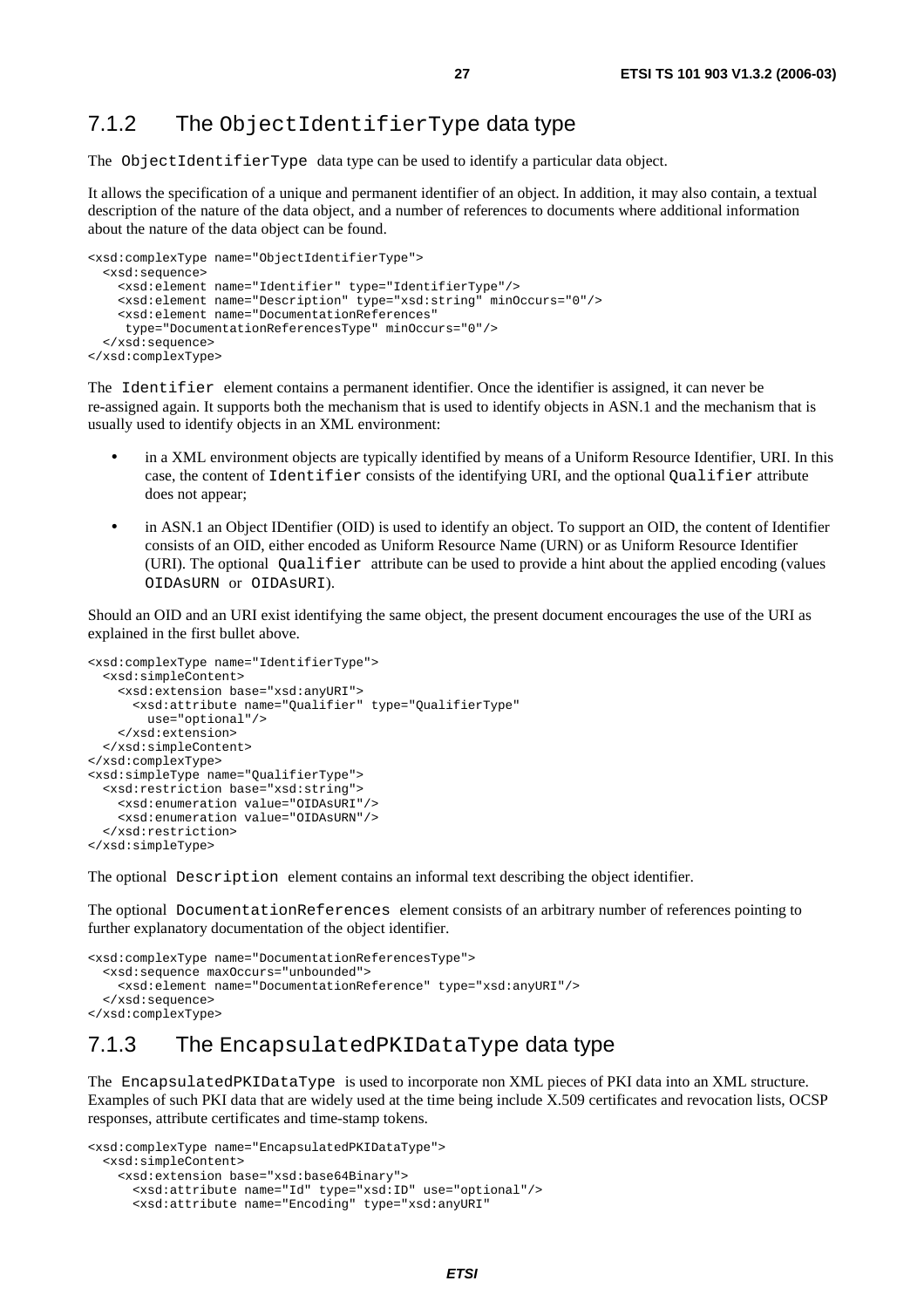```
 use="optional"/> 
     </xsd:extension> 
   </xsd:simpleContent> 
</xsd:complexType>
```
The content of this data type is the piece of PKI data, base64 encoded as defined in [3].

The Encoding attribute is an URI identifying the encoding used in the original PKI data. So far, the following URIs have been identified:

[http://uri.etsi.org/01903/v1.2.2#DER](http://uri.etsi.org/01903/v1.2.2) for denoting that the original PKI data were ASN.1 data encoded in DER.

[http://uri.etsi.org/01903/v1.2.2#BER](http://uri.etsi.org/01903/v1.2.2) for denoting that the original PKI data were ASN.1 data encoded in BER.

[http://uri.etsi.org/01903/v1.2.2#CER](http://uri.etsi.org/01903/v1.2.2) for denoting that the original PKI data were ASN.1 data encoded in CER.

[http://uri.etsi.org/01903/v1.2.2#PER](http://uri.etsi.org/01903/v1.2.2) for denoting that the original PKI data were ASN.1 data encoded in PER.

[http://uri.etsi.org/01903/v1.2.2#XER](http://uri.etsi.org/01903/v1.2.2) for denoting that the original PKI data were ASN.1 data encoded in XER.

If the Encoding attribute is not present, then it is assumed that the PKI data is ASN.1 data encoded in DER.

The optional ID attribute can be used to make a reference to an element of this data type.

### 7.1.4 Types for time-stamp tokens management

XAdES uses time-stamp tokens in a number of use cases. The present document defines:

- A XML schema definition of an abstract base type and two concrete derived types used as containers for time-stamp tokens.
- A number of properties of one of the aforementioned concrete types. Time-stamp tokens included in these properties will cover a specific set of elements and properties of XAdES signature forms and will satisfy, in this way, different requirements.

A time-stamp token is obtained by sending the digest value of the given data to the Time-Stamp Authority (TSA). The returned time-stamp token is a signed data that contains the digest value, the identity of the TSA, and the time of stamping. This proves that the given data existed *before* the time of stamping.

XAdES time-stamp tokens container properties contain time-stamp tokens computed on both elements defined in XMLDSIG [3] and properties defined in the present document. The present document uses the term time-stamped data objects for indistinctly denoting any of them.

#### 7.1.4.1 Time-stamp properties in XAdES

Below follows the list of the properties containing time-stamps that are defined by the present document:

- Properties that contain time-stamp tokens proving that some or all the data objects to be signed have been created before some time: AllDataObjectsTimeStamp and IndividualDataObjectsTimeStamp.
- SignatureTimeStamp: it is a container for a time-stamp token over the SignatureValue element to protect against repudiation in case of a key compromise.
- Two properties contain time-stamp tokens provided for protection against fraudulence in case of a CA key compromise:
	- RefsOnlyTimeStamp: it contains a time-stamp token only over all certificate and revocation information references.
	- SigAndRefsTimeStamp: it contains a time-stamp token computed over the signature value, the signature time-stamp and the certificate and revocation information references.
- To provide for long term validity of an XML signature, the signature and validation data values are time-stamped. ArchiveTimeStamp is defined for this purpose. More than one instance of this property can be added as time goes on to the archived electronic signature.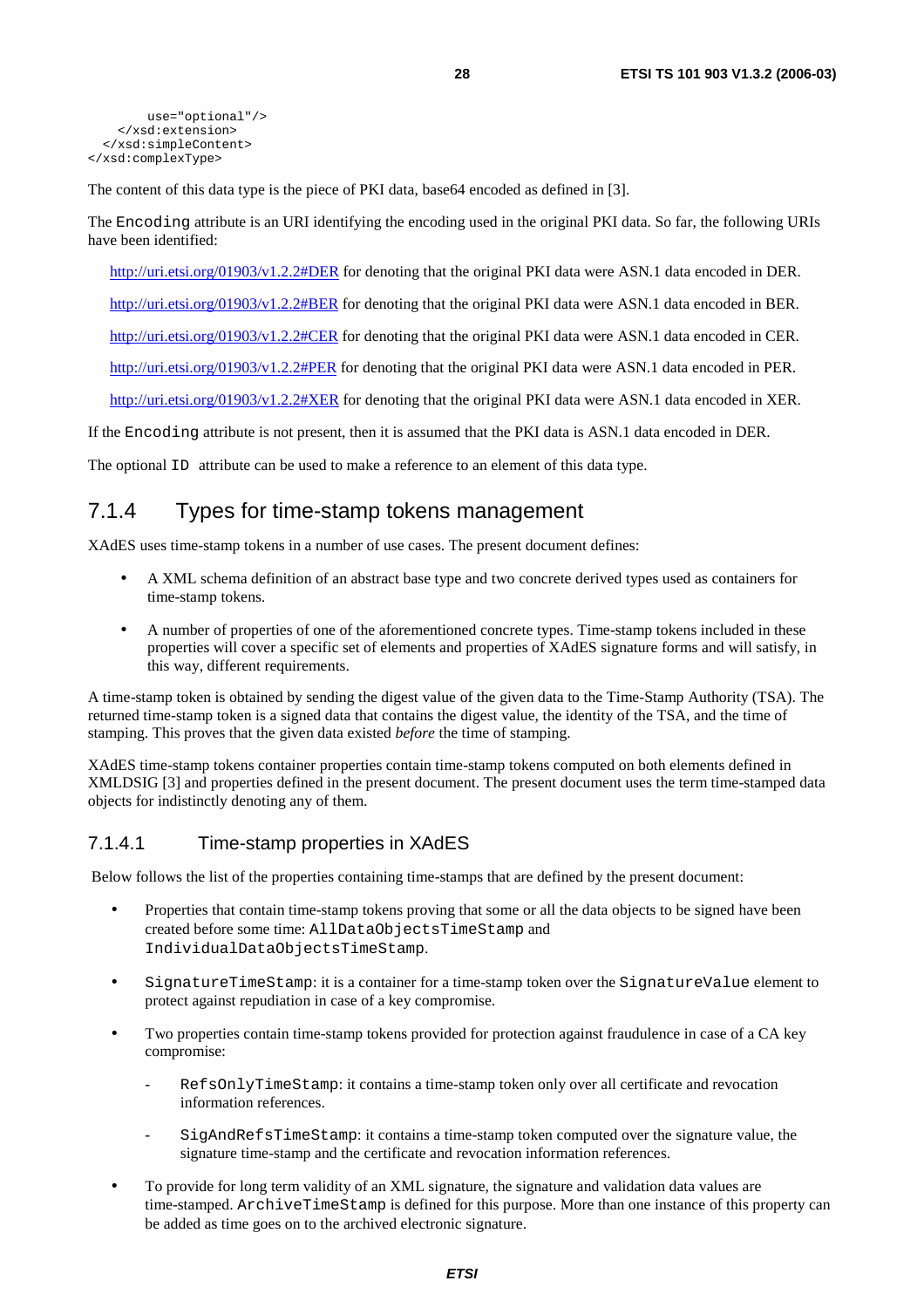#### 7.1.4.2 The GenericTimeStampType data type

The abstract base container type for time-stamp tokens specified by the present document does have the following features:

- It may contain encapsulated RFC 3161 [11] time-stamp tokens as well as XML time-stamp tokens.
- It may contain more than one time-stamp token generated for the same XAdES data objects (each one issued by different TSAs, for instance).
- It provides means for managing time-stamp tokens computed on XAdES data objects (as for the aforementioned XAdES properties) or time-stamp tokens computed on external data.
- It may use specific elements for identifying what is time-stamped and how to generate the input data for the computation of the digest value to be sent to the TSA. For certain XAdES data objects under certain circumstances this information may be implicit.

Below follows the schema definition for the data type.

```
 <xsd:complexType name="IncludeType"> 
   <xsd:attribute name="URI" type="xsd:anyURI" use="required"/> 
   <xsd:attribute name="referencedData" type="xsd:boolean" 
     use="optional"/> 
 </xsd:complexType> 
 <xsd:element name="ReferenceInfo" type="ReferenceInfoType"/> 
 <xsd:complexType name="ReferenceInfoType"> 
   <xsd:sequence> 
     <xsd:element ref="ds:DigestMethod"/> 
     <xsd:element ref="ds:DigestValue"/> 
   </xsd:sequence> 
   <xsd:attribute name="Id" type="xsd:ID" use="optional"/> 
   <xsd:attribute name="URI" type="xsd:anyURI" use="optional"/> 
 </xsd:complexType> 
 <xsd:complexType name="GenericTimeStampType" abstract="true"> 
   <xsd:sequence> 
     <xsd:choice minOccurs="0"> 
       <xsd:element ref="Include" maxOccurs="unbounded"/> 
       <xsd:element ref="ReferenceInfo" maxOccurs="unbounded"/> 
     </xsd:choice> 
     <xsd:element ref="ds:CanonicalizationMethod" minOccurs="0"/> 
     <xsd:choice maxOccurs="unbounded"> 
       <xsd:element name="EncapsulatedTimeStamp" 
         type="EncapsulatedPKIDataType"/> 
       <xsd:element name="XMLTimeStamp" type="AnyType"/> 
     </xsd:choice> 
   </xsd:sequence> 
   <xsd:attribute name="Id" type="xsd:ID" use="optional"/> 
 </xsd:complexType>
```
When present, the optional ds: CanonicalizationMethod element will indicate the canonicalization method used for canonicalizing XML node sets resulting after retrieving (and processing when required) the data objects covered by the time-stamp token(s). When not present, the standard canonicalization method as specified by XMLDSIG MUST be used.

The time-stamp token generated by the TSA can be either an ASN.1 data object (as defined in [11], use EncapsulatedTimeStamp), or it can be encoded as XML (use XMLTimeStamp).

Details on the different elements and supporting types are given in the clauses that define the two concrete types: XAdESTimeStampType and OtherTimeStampType.

#### 7.1.4.3 The XAdESTimeStampType data type

This concrete derived type is provided for containing time-stamp tokens computed on data objects of XAdES signatures. Applications claiming alignment with the present document MUST implement it because all the properties listed in clause 7.1.4.1 are elements of this type.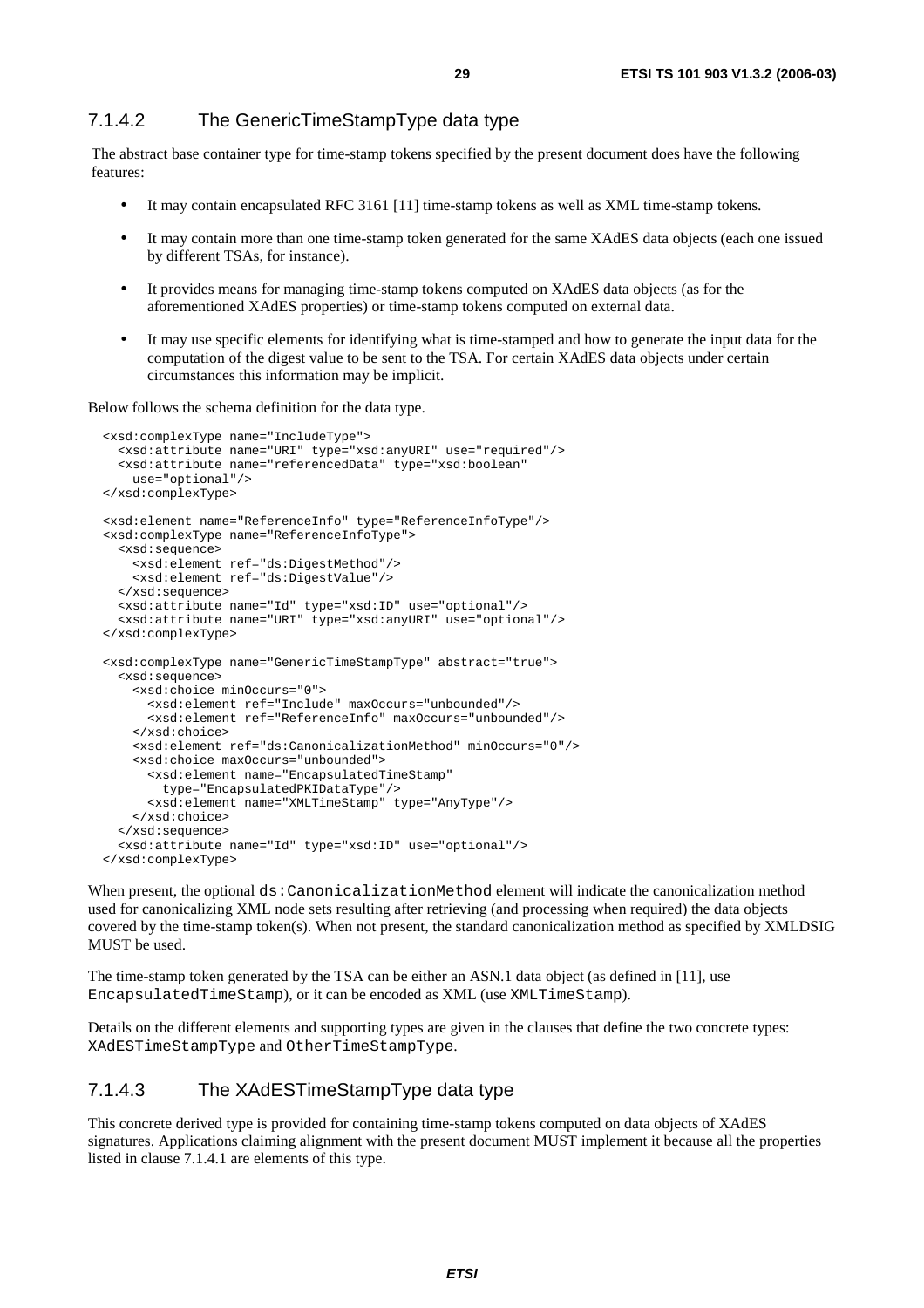Below follows the schema definition for the data type.

```
 <xsd:element name="XAdESTimeStamp" type="XAdESTimeStampType"/> 
 <xsd:complexType name="XAdESTimeStampType"> 
   <xsd:complexContent> 
     <xsd:restriction base="GenericTimeStampType"> 
       <xsd:sequence> 
         <xsd:element ref="Include" minOccurs="0" 
           maxOccurs="unbounded"/> 
         <xsd:element ref="ds:CanonicalizationMethod" minOccurs="0"/> 
         <xsd:choice maxOccurs="unbounded"> 
           <xsd:element name="EncapsulatedTimeStamp" 
             type="EncapsulatedPKIDataType"/> 
           <xsd:element name="XMLTimeStamp" type="AnyType"/> 
         </xsd:choice> 
       </xsd:sequence> 
       <xsd:attribute name="Id" type="xsd:ID" use="optional"/> 
     </xsd:restriction> 
   </xsd:complexContent> 
 </xsd:complexType>
```
This type provides two mechanisms for identifying data objects that are covered by the time-stamp token present in the container, and for specifying how to use them for computing the digest value that is sent to the TSA:

- Explicit. This mechanism uses the Include element for referencing specific data objects and for indicating their contribution to the input of the digest computation.
- Implicit. For certain time-stamp container properties under certain circumstances, applications do not require any additional indication for knowing that certain data objects are covered by the time-stamp tokens and how they contribute to the input of the digest computation. The present document specifies, in the clauses defining such properties (clauses 7.2.9, 7.2.10, 7.3, 7.5 and 7.7), how applications MUST act in these cases without explicit indications.

Clause 7.1.4.3.1 shows the principles that govern the explicit indication mechanism.

#### 7.1.4.3.1 Include mechanism

Include elements explicitly identify data objects that are time-stamped. Their order of appearance indicates how the data objects contribute in the generation of the input to the digest computation. The following time-stamp token container properties use this mechanism:

- IndividualDataObjectsTimeStamp. In this case each Include element contains an URI to one of the ds:Reference elements in the XAdES signature.
- SigAndRefsTimeStamp, RefsOnlyTimeStamp and ArchiveTimeStamp only and only if these elements and some of the unsigned properties covered by their time-stamp tokens do not have the same parent (i.e. some of them are in different QualifyingProperties elements and the XAdES signature contains QualifyingPropertiesReference elements - see clause 6.3).

The URI attribute in Include element identifies one time-stamped data object. Its value MUST follow the rules indicated below:

- It MUST have an empty not-fragment part and a bare-name XPointer fragment when the Include and the time-stamped data object are in the same document.
- It MUST have a not empty not-fragment part and a bare-name XPointer fragment when the Include and the time-stamped data object are not in the same document.
- When not empty, its not-fragment part MUST be equal to:
	- The not-fragment part of the Target attribute of the QualifyingProperties enclosing the Include element if the time-stamped data object is enveloped by the XAdES signature, or
	- The not-fragment part of the URI attribute of the QualifyingPropertiesReference element referencing the QualifyingProperties element enveloping the time-stamped data object if this QualifyingProperties element is not enveloped by the XAdES signature.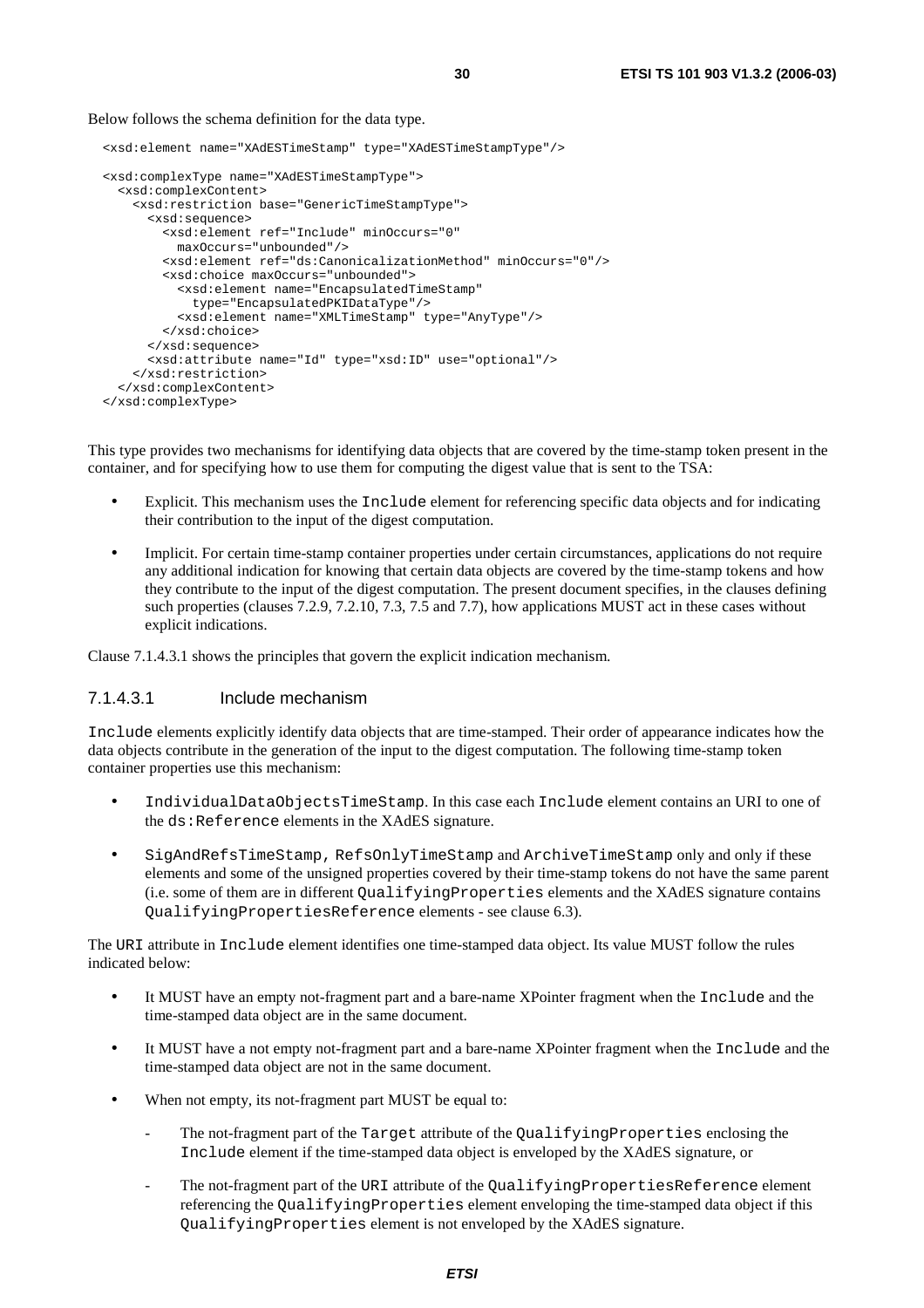Applications aligned with the present specification MUST parse the retrieved resource, and then process the bare-name XPointer as explained below to get a XPath node-set suitable for use by Canonical XML. For processing the bare-name XPointer applications MUST use as XPointer evaluation context the root node of the XML document that contains the element referenced by the not-fragment part of URI. Applications MUST derive an XPath node-set from the resultant location-set as indicated below:

- 1) Replace the element node E retrieved by the bare-name XPointer with E plus all descendants of E (text, comments, PIs, elements) and all namespace and attribute nodes of E and its descendant elements.
- 2) Delete all the comment nodes.

In time-stamps that cover  $ds$ :Reference elements, the attribute referencedData MAY be present. If present with value set to "true", the time-stamp is computed on the result of processing the corresponding ds:Reference element according to the XMLDSIG processing model. If the attribute is not present or is present with value "false", the time-stamp is computed on the ds:Reference element itself. When appearing in a time-stamp container property, each Include element MUST be processed in order as detailed below:

- 1) Retrieve the data object referenced in the URI attribute following the referencing mechanism indicated above.
- 2) If the retrieved data is a ds:Reference element and the referencedData attribute is set to the value "true", take the result of processing the retrieved ds:Reference element according to the reference processing model of XMLDSIG; otherwise take the ds:Reference element itself.
- 3) If the resulting data is an XML node set, canonicalize it. If ds:Canonicalization is present, the algorithm indicated by this element is used. If not, the standard canonicalization method specified by XMLDSIG is used.
- 4) Concatenate the resulting octets to those resulting from previous processing as indicated in the corresponding time-stamp container property.

#### 7.1.4.4 The OtherTimeStampType data type

This concrete derived type is provided for containing time-stamp tokens computed on a collection of data objects that are not present in the XAdES signature.

Below follows the schema definition for the data type.

```
<xsd:element name="OtherTimeStamp" type="OtherTimeStampType"/> 
<xsd:complexType name="OtherTimeStampType"> 
     <xsd:complexContent> 
         <xsd:restriction base="GenericTimeStampType"> 
             <xsd:sequence> 
                  <xsd:element ref="ReferenceInfo" maxOccurs="unbounded"/> 
                  <xsd:element ref="ds:CanonicalizationMethod" minOccurs="0"/> 
                  <xsd:choice> 
                      <xsd:element name="EncapsulatedTimeStamp" 
               type="EncapsulatedPKIDataType"/> 
                      <xsd:element name="XMLTimeStamp" type="AnyType"/> 
             </xsd:choice> 
             </xsd:sequence> 
             <xsd:attribute name="Id" type="xsd:ID" use="optional"/> 
         </xsd:restriction> 
     </xsd:complexContent> 
</xsd:complexType>
```
Each ReferenceInfo element contains the digest of one external data object. Attribute URI identifies the data object. As in XMLDSIG, if it is omitted, the application is expected to know the identity of the referenced object. Attribute Id permits this element to be referenced from elsewhere. Element ds:DigestMethod identifies the digest algorithm applied to the external data object. Element ds:DigestValue contains the base64 encoded value of the digest of the referenced data object.

Attribute Id and elements ds:CannonicalizationMethod, EncapsulatedTimeStamp and XMLTimeStamp will be used exactly as in XAdESTimeStampType.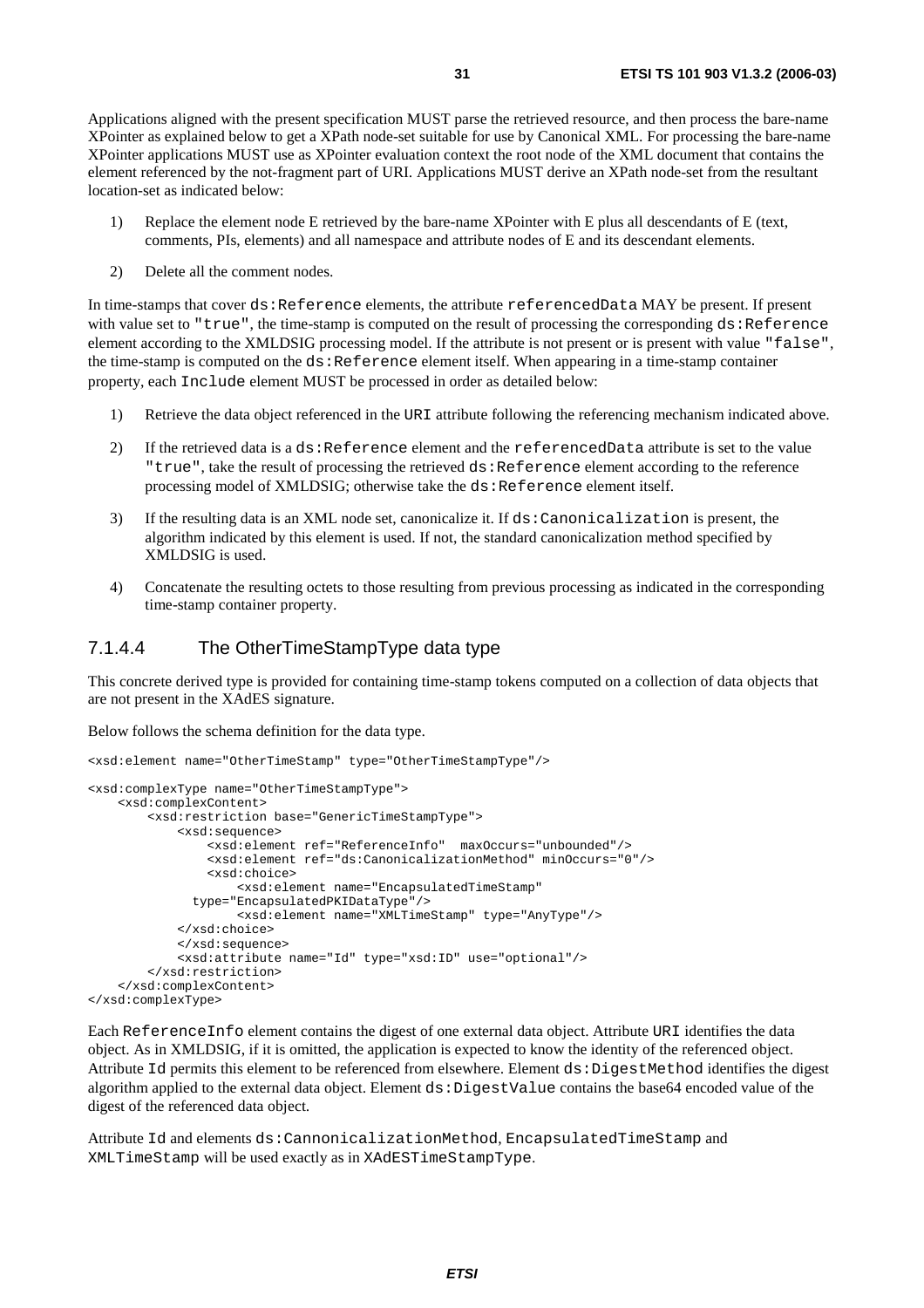For this type the actual input to the computation of the digest value that will be sent to the TSA is the concatenation of the canonicalized present ReferenceInfo elements. If ds:Canonicalization is present, the algorithm indicated by this element is used. If not, the standard canonicalization method specified by XMLDSIG is used.

The implementation of such a type is NOT MANDATORY for applications that claim alignment with the present document, as it does not define any property of this type.

# 7.2 Properties for XAdES-BES and XAdES-EPES forms

This clause describes in detail the qualifying properties that can appear in XAdES-BES and XAdES-EPES forms as described in clauses 4.4.1 and 4.4.2.

### 7.2.1 The SigningTime element

The SigningTime property specifies the time at which the signer (purportedly) performed the signing process.

The XML Schema recommendation [5] defines an XML type  $xsd:dat$ eTime that allows for the inclusion of the required information. This is the type selected for the SigningTime element.

This is a signed property that qualifies the whole signature.

At most one SigningTime element MAY be present in the signature.

Below follows the Schema definition for this element.

<xsd:element name="SigningTime" type="xsd:dateTime"/>

# 7.2.2 The SigningCertificate element

In many real life environments users will be able to get from different CAs or even from the same CA, different certificates containing the same public key for different names. The prime advantage is that a user can use the same private key for different purposes. Multiple use of the private key is an advantage when a smart card is used to protect the private key, since the storage of a smart card is always limited. When several CAs are involved, each different certificate may contain a different identity, e.g. as a national or as an employee from a company. Thus when a private key is used for various purposes, the certificate is needed to clarify the context in which the private key was used when generating the signature. Where there is the possibility of multiple uses of private keys it is necessary for the signer to indicate to the verifier the precise certificate to be used.

Many current schemes simply add the certificate after the signed data and thus are subject to various substitution attacks. An example of a substitution attack is a "bad" CA that would issue a certificate to someone with the public key of someone else. If the certificate from the signer was simply appended to the signature and thus not protected by the signature, any one could substitute one certificate by another and the message would appear to be signed by some one else. In order to counter this kind of attack, the identifier of the certificate has to be protected by the digital signature from the signer.

The SigningCertificate property is designed to prevent the simple substitution of the certificate. This property contains references to certificates and digest values computed on them.

The certificate used to verify the signature SHALL be identified in the sequence; the signature policy MAY mandate other certificates be present, that MAY include all the certificates up to the point of trust.

This is a signed property that qualifies the signature.

At most one SigningCertificate element MAY be present in the signature.

Below follows the Schema definition.

```
<xsd:element name="SigningCertificate" type="CertIDListType"/> 
<xsd:complexType name="CertIDListType"> 
     <xsd:sequence> 
         <xsd:element name="Cert" type="CertIDType" 
        maxOccurs="unbounded"/> 
     </xsd:sequence> 
</xsd:complexType>
```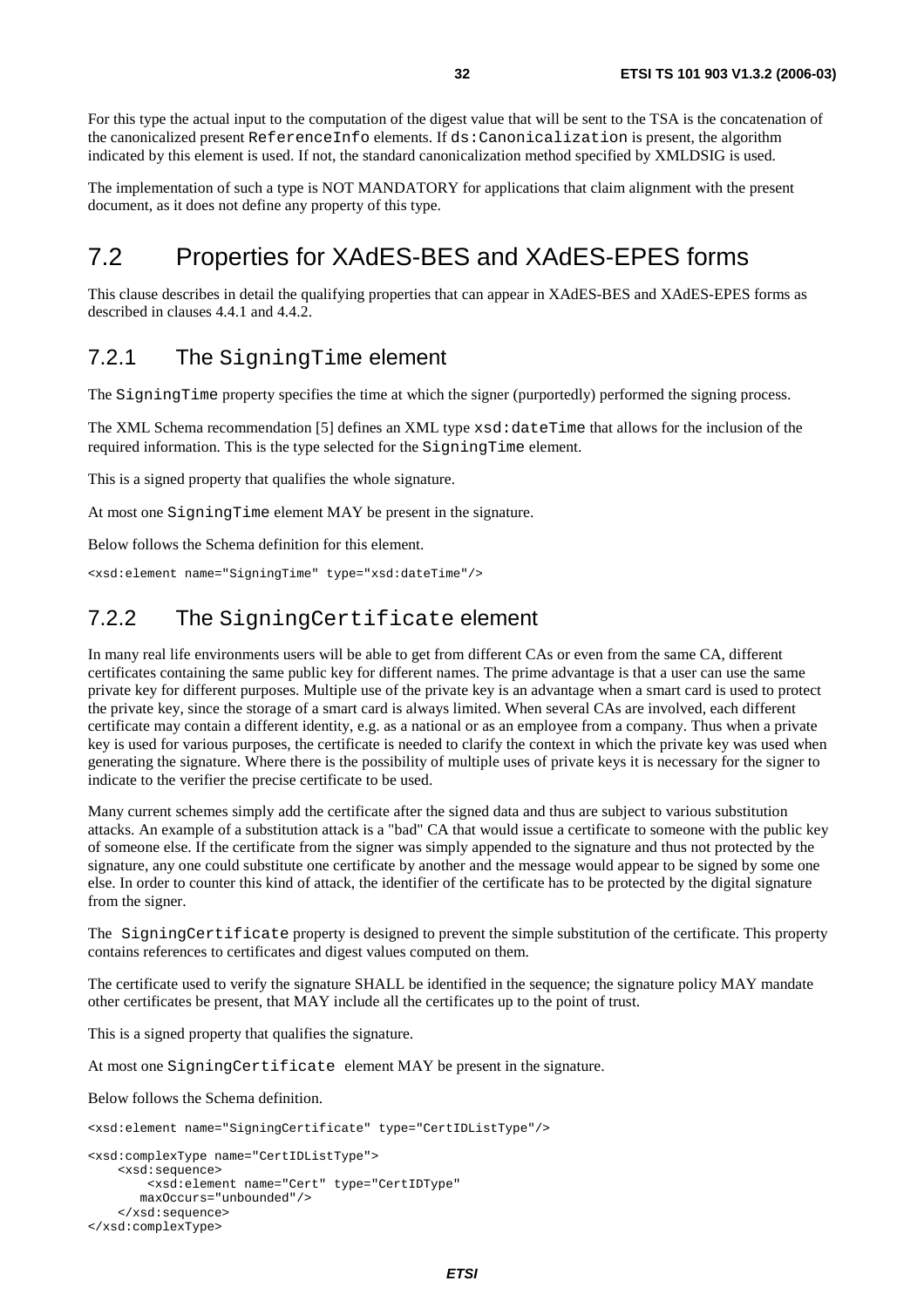```
<xsd:complexType name="CertIDType"> 
     <xsd:sequence> 
         <xsd:element name="CertDigest" type="DigestAlgAndValueType"/> 
         <xsd:element name="IssuerSerial" type="ds:X509IssuerSerialType"/> 
     </xsd:sequence> 
     <xsd:attribute name="URI" type="xsd:anyURI" use="optional"/> 
</xsd:complexType> 
<xsd:complexType name="DigestAlgAndValueType"> 
     <xsd:sequence> 
         <xsd:element ref="ds:DigestMethod"/> 
         <xsd:element ref="ds:DigestValue"/> 
     </xsd:sequence> 
</xsd:complexType>
```
The SigningCertificate element contains the aforementioned sequence of certificate identifiers and digests computed on the certificates (Cert elements).

The element IssuerSerial contains the identifier of one of the certificates referenced in the sequence. Should the ds:X509IssuerSerial element appear in the signature to denote the same certificate, its value MUST be consistent with the corresponding IssuerSerial element.

The element CertDigest contains the digest of one of the certificates referenced in the sequence. It contains two elements: ds:DigestMethod indicates the digest algorithm and ds:DigestValue contains the base64 encoded value of the digest.

The optional URI attribute indicates where the referenced certificate can be found.

#### 7.2.3 The SignaturePolicyIdentifier element

The signature policy is a set of rules for the creation and validation of an electronic signature, under which the signature can be determined to be valid. A given legal/contractual context MAY recognize a particular signature policy as meeting its requirements.

The signature policy needs to be available in human readable form so that it can be assessed to meet the requirements of the legal and contractual context in which it is being applied.

To facilitate the automatic processing of an electronic signature the parts of the signature policy which specify the electronic rules for the creation and validation of the electronic signature also need to be in a computer processable form.

If no signature policy is identified then the signature may be assumed to have been generated/verified without any policy constraints, and hence may be given no specific legal or contractual significance through the context of a signature policy.

The present document specifies two unambiguous ways for identifying the signature policy that a signature follows:

- The electronic signature can contain an explicit and unambiguous identifier of a signature policy together with a hash value of the signature policy, so it can be verified that the policy selected by the signer is the one being used by the verifier. An explicit signature policy has a globally unique reference, which, in this way, is bound to an electronic signature by the signer as part of the signature calculation. In these cases, for a given explicit signature policy there shall be one definitive form that has a unique binary encoded value. Finally, a signature policy identified in this way MAY be qualified by additional information.
- Alternatively, the electronic signature can avoid the inclusion of the aforementioned identifier and hash value. This will be possible when the signature policy can be unambiguously derived from the semantics of the type of data object(s) being signed, and some other information, e.g. national laws or private contractual agreements, that mention that a given signature policy MUST be used for this type of data content. In such cases, the signature will contain a specific empty element indicating that this implied way to identify the signature policy is used instead the identifier and hash value.

The signature policy identifier is a signed property qualifying the signature.

At most one SignaturePolicyIdentifier element MAY be present in the signature.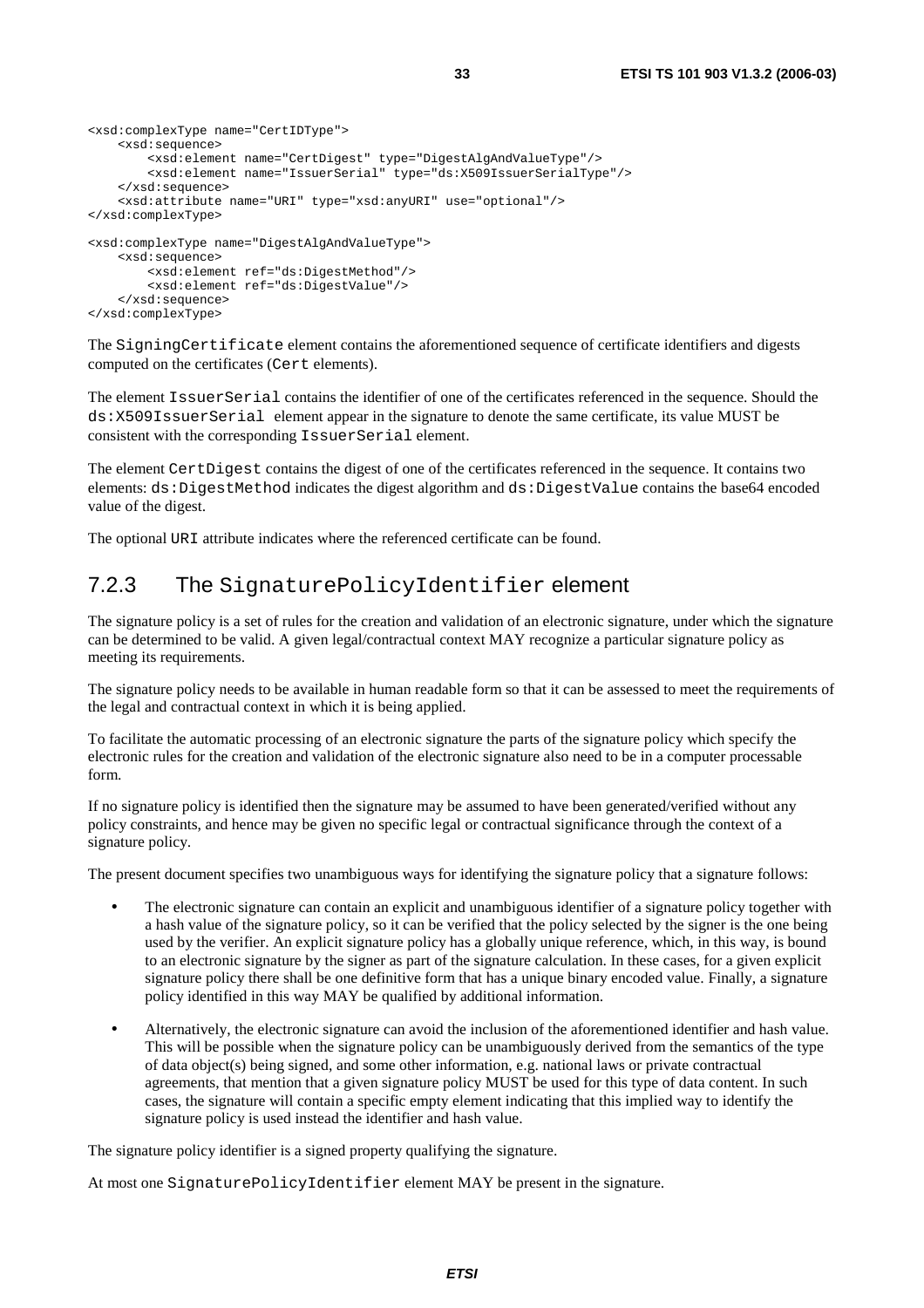#### Below follows the Schema definition for this type.

<xsd:element name="SignaturePolicyIdentifier" type="SignaturePolicyIdentifierType"/>

```
<xsd:complexType name="SignaturePolicyIdentifierType"> 
   <xsd:choice> 
     <xsd:element name="SignaturePolicyId" type="SignaturePolicyIdType"/> 
     <xsd:element name="SignaturePolicyImplied"/> 
   </xsd:choice> 
</xsd:complexType> 
<xsd:complexType name="SignaturePolicyIdType"> 
   <xsd:sequence> 
     <xsd:element name="SigPolicyId" type="ObjectIdentifierType"/> 
     <xsd:element ref="ds:Transforms" minOccurs="0"/> 
     <xsd:element name="SigPolicyHash" type="DigestAlgAndValueType"/> 
     <xsd:element name="SigPolicyQualifiers" 
       type="SigPolicyQualifiersListType" minOccurs="0"/> 
   </xsd:sequence> 
</xsd:complexType> 
<xsd:complexType name="SigPolicyQualifiersListType"> 
   <xsd:sequence> 
     <xsd:element name="SigPolicyQualifier" type="AnyType" 
      maxOccurs="unbounded"/> 
   </xsd:sequence> 
</xsd:complexType>
```
The SignaturePolicyId element will appear when the signature policy is identified using the first alternative. The SigPolicyId element contains an identifier that uniquely identifies a specific version of the signature policy. The SigPolicyHash element contains the identifier of the hash algorithm and the hash value of the signature policy. The SigPolicyQualifier element can contain additional information qualifying the signature policy identifier. The optional ds:Transforms element can contain the transformations performed on the signature policy document before computing its hash. The processing model for these transformations is described in [3].

Alternatively, the SignaturePolicyImplied element will appear when the second alternative is used. This empty element indicates that the data object(s) being signed and other external data imply the signature policy.

#### 7.2.3.1 Signature Policy qualifiers

Two qualifiers for the signature policy have been identified so far:

- a URL where a copy of the signature policy MAY be obtained;
- a user notice that should be displayed when the signature is verified.

Below follows the Schema definition for these two elements.

```
<xsd:element name="SPURI" type="xsd:anyURI"/> 
<xsd:element name="SPUserNotice" type="SPUserNoticeType"/> 
<xsd:complexType name="SPUserNoticeType"> 
   <xsd:sequence> 
     <xsd:element name="NoticeRef" type="NoticeReferenceType" 
       minOccurs="0"/> 
     <xsd:element name="ExplicitText" type="xsd:string" 
      minOccurs="0"/> 
   </xsd:sequence> 
</xsd:complexType> 
<xsd:complexType name="NoticeReferenceType"> 
   <xsd:sequence> 
     <xsd:element name="Organization" type="xsd:string"/> 
     <xsd:element name="NoticeNumbers" type="IntegerListType"/> 
   </xsd:sequence> 
</xsd:complexType> 
<xsd:complexType name="IntegerListType"> 
   <xsd:sequence> 
     <xsd:element name="int" type="xsd:integer" minOccurs="0" 
       maxOccurs="unbounded"/> 
   </xsd:sequence> 
</xsd:complexType>
```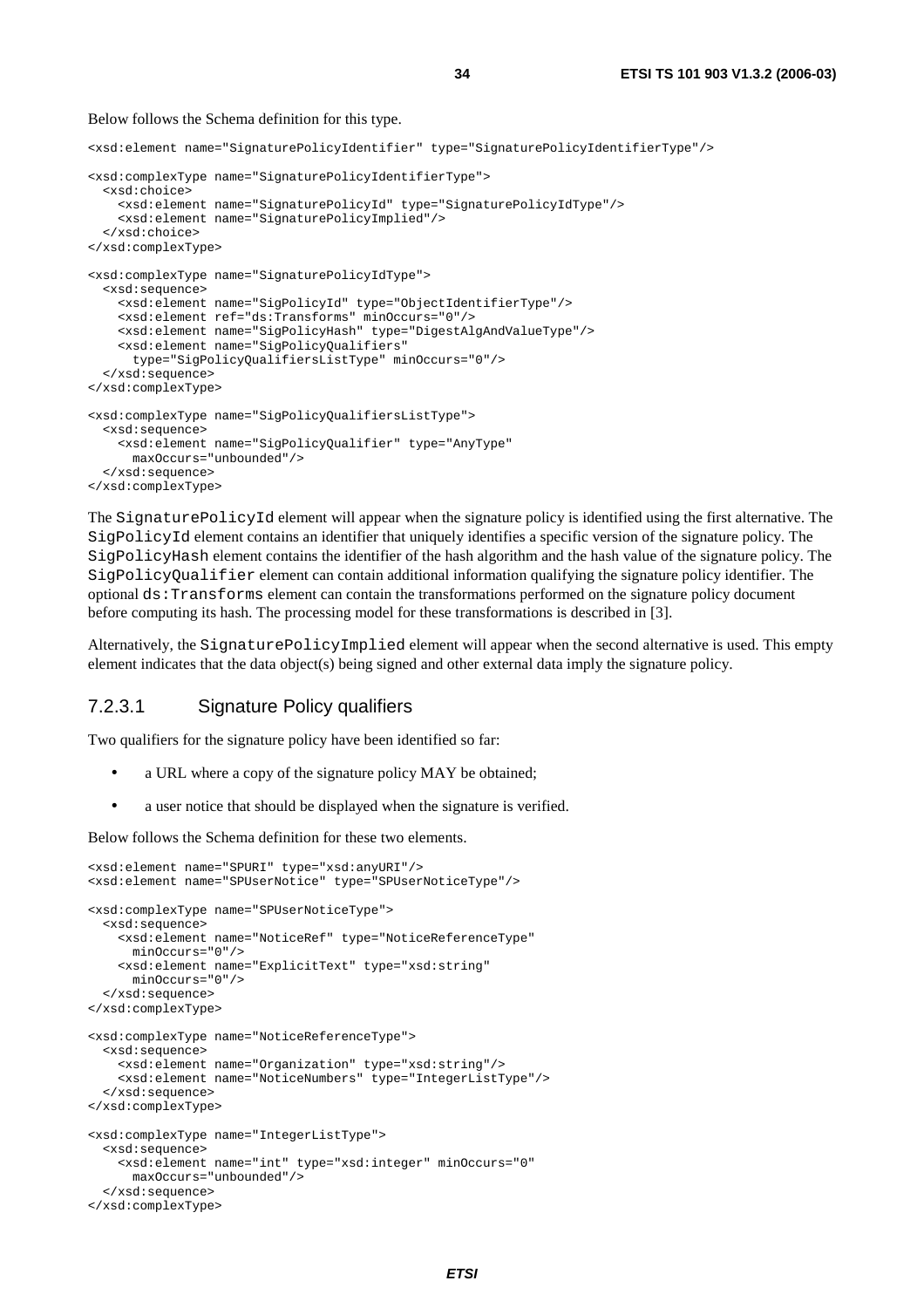The SPUserNotice element is intended for being displayed whenever the signature is validated. The ExplicitText element contains the text of the notice to be displayed. Other notices could come from the organization issuing the signature policy. The NoticeRef element names an organization and identifies by numbers (NoticeNumbers element) a group of textual statements prepared by that organization, so that the application could get the explicit notices from a notices file.

### 7.2.4 Countersignatures

Annex C, in its clause C.1, includes a description and discussion on multiple signatures and countersignatures. This clause defines two standard mechanisms for managing countersignatures. Details are given in clauses below.

#### 7.2.4.1 Countersignature identifier in Type attribute of ds: Reference

The present document defines the following URI value:

• [http://uri.etsi.org/01903#CountersignedSignature](http://uri.etsi.org/01903)

A XAdES signature containing a ds:Reference element whose Type attribute has this value will indicate that it is, in fact, a countersignature of the signature referenced by this element. The ds:Reference element MUST be built so that the countersignature actually signs the ds:SignatureValue element of the countersigned signature. All the XMLDSIG rules apply in the processing of the aforementioned ds: Reference element. The only purpose of this definition is to serve as an easy identification of a signature as actually being a countersignature.

#### 7.2.4.2 Enveloped countersignatures: the CounterSignature element

The CounterSignature is an unsigned property that qualifies the signature. A XAdES signature MAY have more than one CounterSignature properties. As indicated by its name, it contains one countersignature of the qualified signature.

The content of this property is a XMLDSIG or XAdES signature whose ds: SignedInfo MUST contain one ds:Reference element referencing the ds:SignatureValue element of the embedding and countersigned XAdES signature. The content of the ds: DigestValue in the aforementioned ds: Reference element of the countersignature MUST be the base64 encoded digest of the complete (and canonicalized) ds: SignatureValue element (i.e. including the starting and closing tags) of the embedding and countersigned XAdES signature. Applications MUST build this ds: Reference accordingly, using any of the mechanisms specified by XMLDSIG for achieving this objective. By doing this the countersignature actually signs the ds:SignatureValue element of the embedding XAdES signature.

Applications MAY add other ds:Reference elements referencing the ds:SignatureValue elements of previously existent CounterSignature elements. This allows for building arbitrarily long chains of explicit countersignatures.

A countersignature MAY itself be qualified by a CounterSignature property, which will have a ds:Reference element referencing the ds:SignatureValue of the first countersignature, built as described above. This is an alternative way of constructing arbitrarily long series of countersignatures, each one signing the ds:SignatureValue element of the one where it is directly embedded.

If the countersignature is a XAdES signature, its production MUST follow the rules dictated by the current specification. As for its verification they MUST be verified as any regular XAdES signature. Below follows the schema definition for this element.

<xsd:element name="CounterSignature" type="CounterSignatureType" /> <xsd:complexType name="CounterSignatureType"> <xsd:sequence> <xsd:element ref="ds:Signature"/> </xsd:sequence> </xsd:complexType>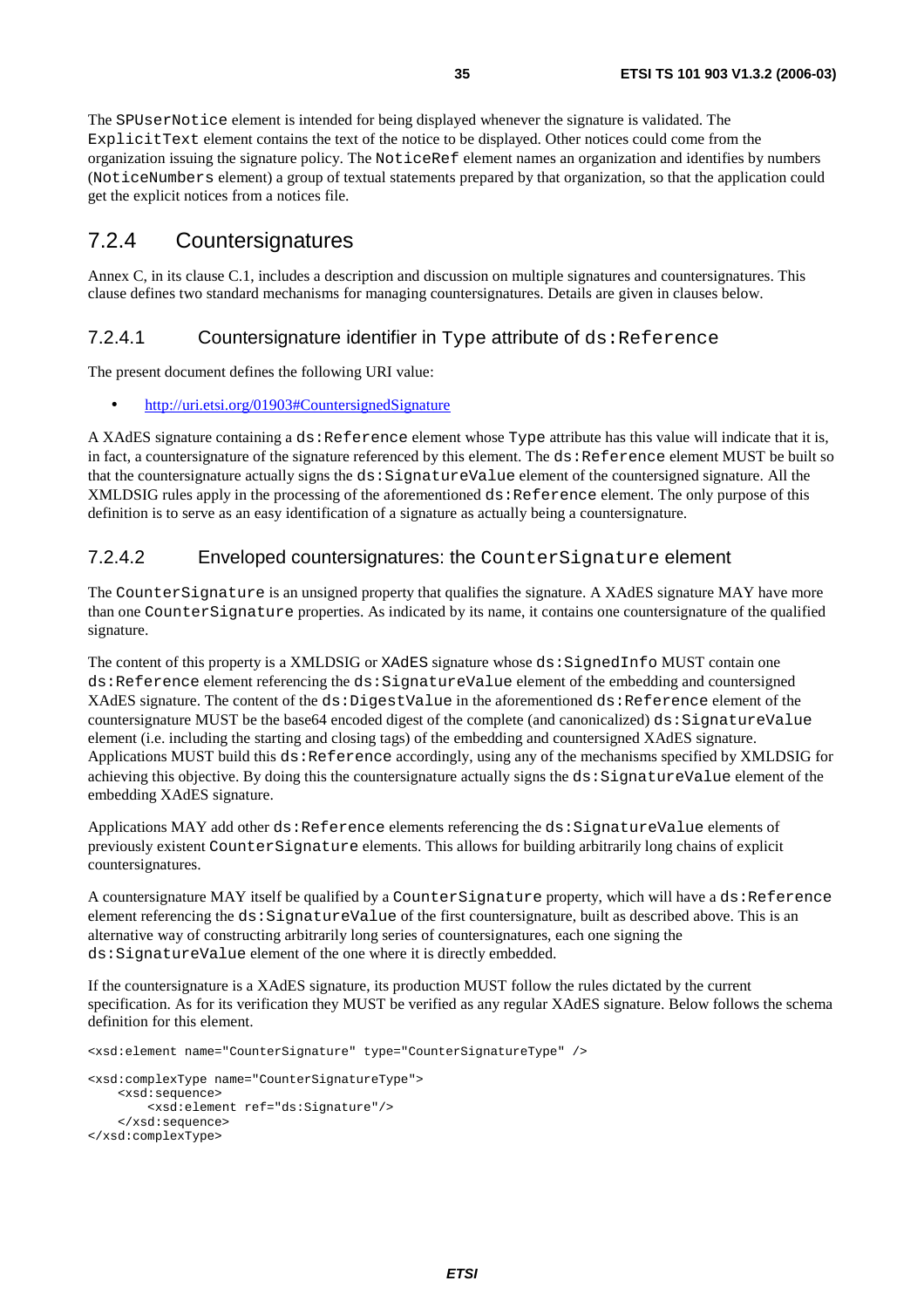

**Figure 2: Use of CounterSignature element** 

### 7.2.5 The DataObjectFormat element

When presenting signed data to a human user it may be important that there is no ambiguity as to the presentation of the signed data object to the relying party. In order for the appropriate representation (text, sound or video) to be selected by the relying party a content hint MAY be indicated by the signer. If a relying party system does not use the format specified to present the data object to the relying party, the electronic signature may not be valid. Such behaviour may have been established by the signature policy, for instance.

The DataObjectFormat element provides information that describes the format of the signed data object. This element SHOULD be present when the signed data is to be presented to human users on verification if the presentation format is not implicit within the data that has been signed. This is a signed property that qualifies one specific signed data object. In consequence, an XML electronic signature aligned with the present document MAY contain more than one DataObjectFormat elements, each one qualifying one signed data object.

Below follows the schema definition for this element.

```
<xsd:element name="DataObjectFormat" type="DataObjectFormatType"/> 
<xsd:complexType name="DataObjectFormatType"> 
     <xsd:sequence> 
         <xsd:element name="Description" type="xsd:string" minOccurs="0"/> 
         <xsd:element name="ObjectIdentifier" type="ObjectIdentifierType" 
       minOccurs="0"/> 
         <xsd:element name="MimeType" type="xsd:string" minOccurs="0"/> 
         <xsd:element name="Encoding" type="xsd:anyURI" minOccurs="0"/> 
     </xsd:sequence> 
     <xsd:attribute name="ObjectReference" type="xsd:anyURI" 
    use="required"/> 
</xsd:complexType>
```
The mandatory ObjectReference attribute MUST reference the ds:Reference element of the ds:Signature corresponding with the data object qualified by this property.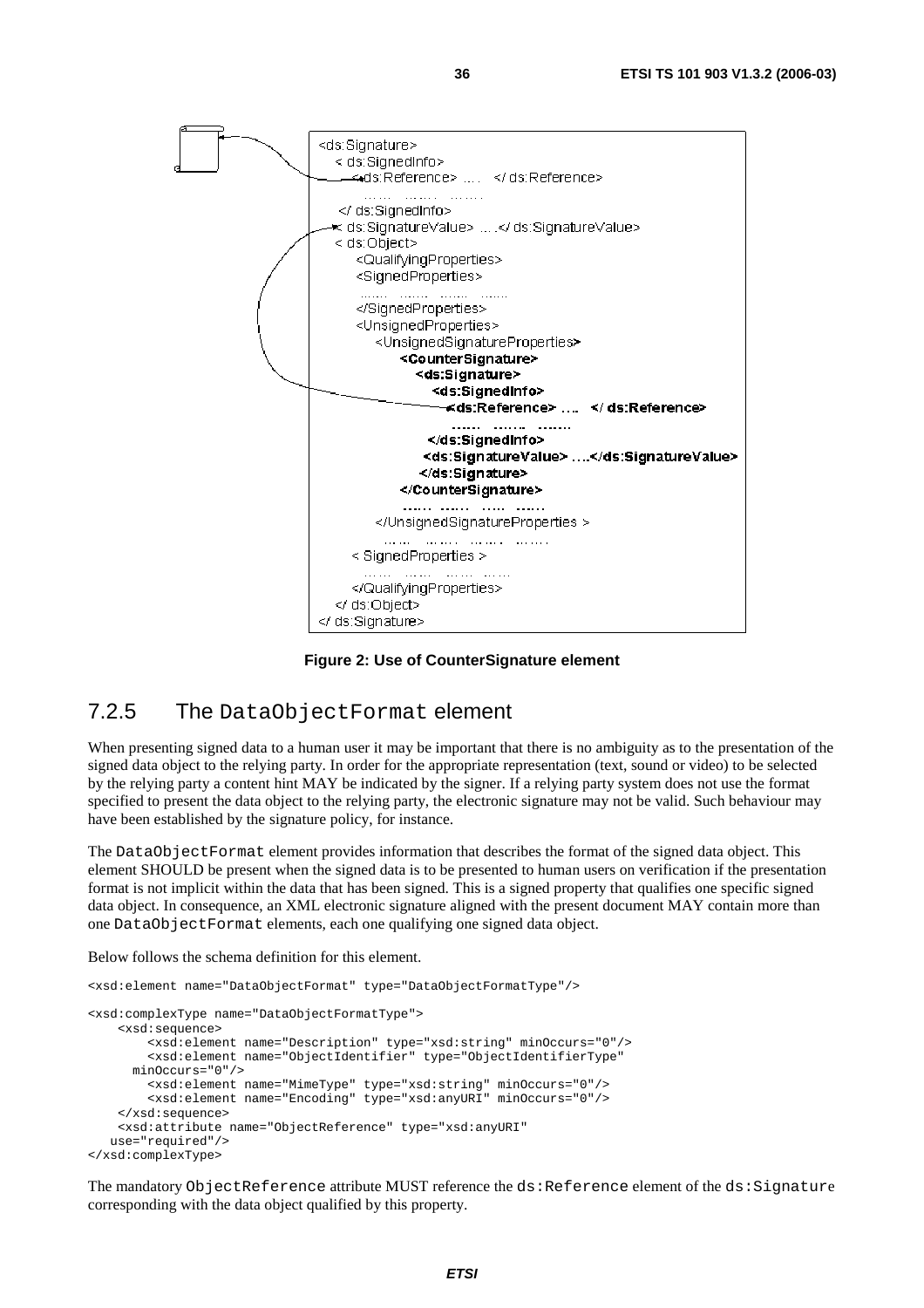This element can convey:

- textual information related to the signed data object in element Description;
- an identifier indicating the type of the signed data object in element ObjectIdentifier;
- an indication of the MIME type of the signed data object in element MimeType;
- an indication of the encoding format of the signed data object in element Encoding.

At least one element of Description, ObjectIdentifier and MimeType MUST be present within the property.

### 7.2.6 The CommitmentTypeIndication element

The commitment type can be indicated in the electronic signature either:

- explicitly using a commitment type indication in the electronic signature;
- implicitly or explicitly from the semantics of the signed data object.

If the indicated commitment type is explicit by means of a commitment type indication in the electronic signature, acceptance of a verified signature implies acceptance of the semantics of that commitment type. The semantics of explicit commitment types indications shall be specified either as part of the signature policy or MAY be registered for generic use across multiple policies.

If a signature includes a commitment type indication other than one of those recognized under the signature policy the signature shall be treated as invalid.

How commitment is indicated using the semantics of the data object being signed is outside the scope of the present document.

The commitment type MAY be:

- defined as part of the signature policy, in which case the commitment type has precise semantics that is defined as part of the signature policy;
- a registered type, in which case the commitment type has precise semantics defined by registration, under the rules of the registration authority. Such a registration authority may be a trading association or a legislative authority.

The definition of a commitment type includes:

- the object identifier for the commitment;
- a sequence of qualifiers.

The qualifiers can provide more information about the commitment, it could provide, for example, information about the context be it contractual/legal/application specific.

If an electronic signature does not contain a recognized commitment type then the semantics of the electronic signature is dependent on the data object being signed and the context in which it is being used.

This is a signed property that qualifies signed data object(s). In consequence, an XML electronic signature aligned with the present document MAY contain more than one CommitmentTypeIndication elements.

Below follows the schema definition for this element.

<xsd:element name="CommitmentTypeIndication" type="CommitmentTypeIndicationType"/>

```
<xsd:complexType name="CommitmentTypeIndicationType"> 
     <xsd:sequence> 
         <xsd:element name="CommitmentTypeId" 
        type="ObjectIdentifierType"/> 
         <xsd:choice> 
             <xsd:element name="ObjectReference" type="xsd:anyURI" 
          maxOccurs="unbounded"/>
```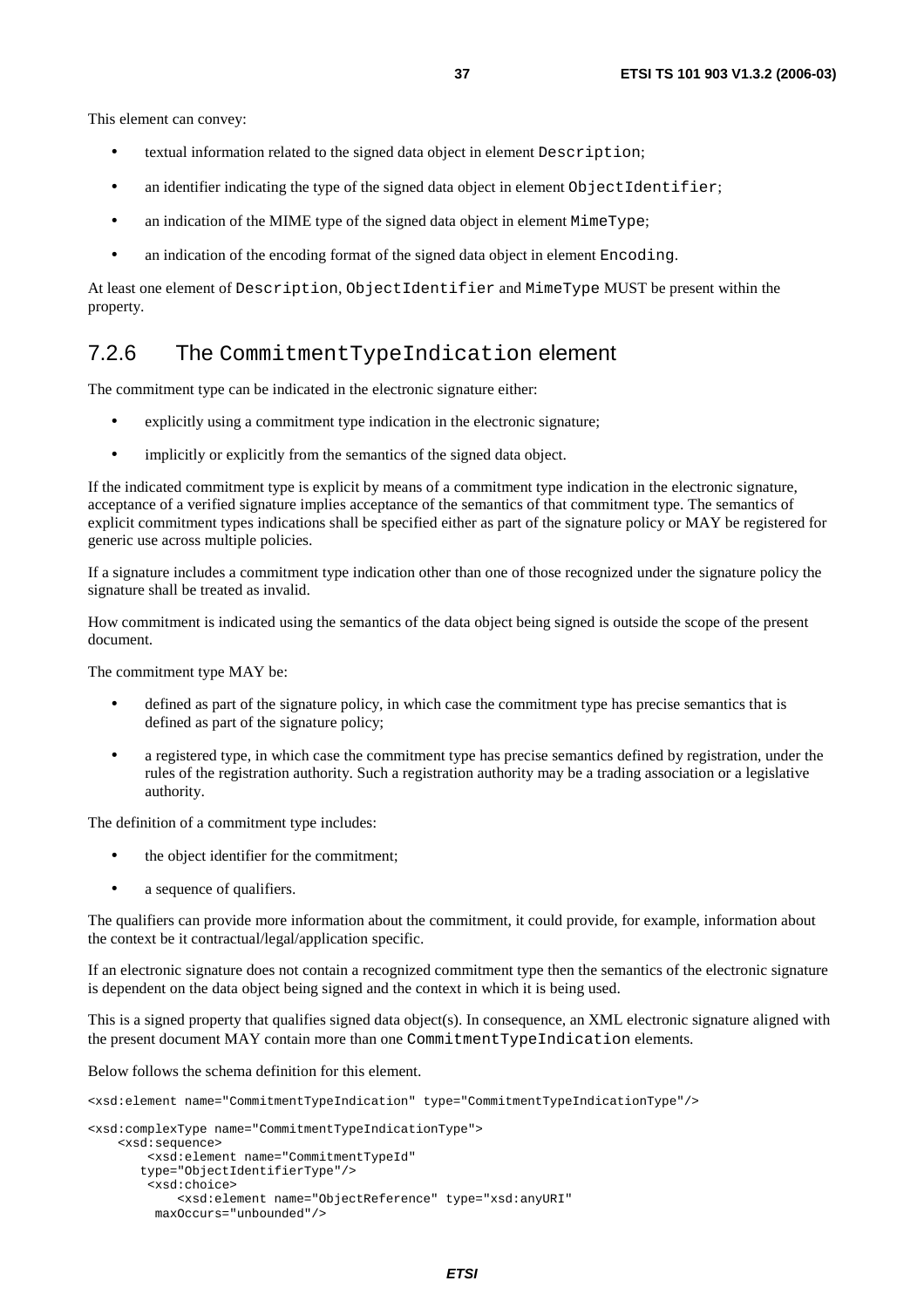```
 < xsd:element name="AllSignedDataObjects"/> 
         </xsd:choice> 
         <xsd:element name="CommitmentTypeQualifiers" 
       type="CommitmentTypeQualifiersListType" minOccurs="0"/> 
     </xsd:sequence> 
</xsd:complexType> 
<xsd:complexType name="CommitmentTypeQualifiersListType"> 
     <xsd:sequence> 
         <xsd:element name="CommitmentTypeQualifier" 
       type="AnyType" minOccurs="0" maxOccurs="unbounded"/> 
     </xsd:sequence> 
</xsd:complexType>
```
The CommitmentTypeId element univocally identifies the type of commitment made by the signer. A number of commitments have been already identified in TS 101 733 [1], namely:

- **Proof of origin** indicates that the signer recognizes to have created, approved and sent the signed data object. The URI for this commitment is [http://uri.etsi.org/01903/v1.2.2#ProofOfOrigin](http://uri.etsi.org/01903/v1.2.2).
- **Proof of receipt** indicates that signer recognizes to have received the content of the signed data object. The URI for this commitment is [http://uri.etsi.org/01903/v1.2.2#ProofOfReceipt.](http://uri.etsi.org/01903/v1.2.2)
- **Proof of delivery** indicates that the TSP providing that indication has delivered a signed data object in a local store accessible to the recipient of the signed data object. The URI for this commitment is [http://uri.etsi.org/01903/v1.2.2#ProofOfDelivery.](http://uri.etsi.org/01903/v1.2.2)
- **Proof of sender** indicates that the entity providing that indication has sent the signed data object (but not necessarily created it). The URI for this commitment is [http://uri.etsi.org/01903/v1.2.2#ProofOfSender](http://uri.etsi.org/01903/v1.2.2).
- **Proof of approval** indicates that the signer has approved the content of the signed data object. The URI for this commitment is [http://uri.etsi.org/01903/v1.2.2#ProofOfApproval.](http://uri.etsi.org/01903)
- **Proof of creation** indicates that the signer has created the signed data object (but not necessarily approved, nor sent it). The URI for this commitment is [http://uri.etsi.org/01903/v1.2.2#ProofOfCreation.](http://uri.etsi.org/01903/v1.2.2)

One ObjectReference element refers to one ds:Reference element of the ds:SignedInfo corresponding with one data object qualified by this property. If some but not all the signed data objects share the same commitment, one ObjectReference element MUST appear for each one of them. However, if all the signed data objects share the same commitment, the AllSignedDataObjects empty element MUST be present.

The CommitmentTypeQualifiers element provides means to include additional qualifying information on the commitment made by the signer.

### 7.2.7 The SignatureProductionPlace element

In some transactions the purported place where the signer was at the time of signature creation MAY need to be indicated. In order to provide this information a new property MAY be included in the signature.

This property specifies an address associated with the signer at a particular geographical (e.g. city) location.

This is a signed property that qualifies the signer.

An XML electronic signature aligned with the present document MAY contain at most one SignatureProductionPlace element.

Below follows the schema definition for this element.

```
<xsd:element name="SignatureProductionPlace" type="SignatureProductionPlaceType"/> 
<xsd:complexType name="SignatureProductionPlaceType"> 
     <xsd:sequence> 
         <xsd:element name="City" type="xsd:string" minOccurs="0"/> 
         <xsd:element name="StateOrProvince" type="xsd:string" 
        minOccurs="0"/> 
         <xsd:element name="PostalCode" type="xsd:string" minOccurs="0"/> 
         <xsd:element name="CountryName" type="xsd:string" minOccurs="0"/> 
     </xsd:sequence> 
</xsd:complexType>
```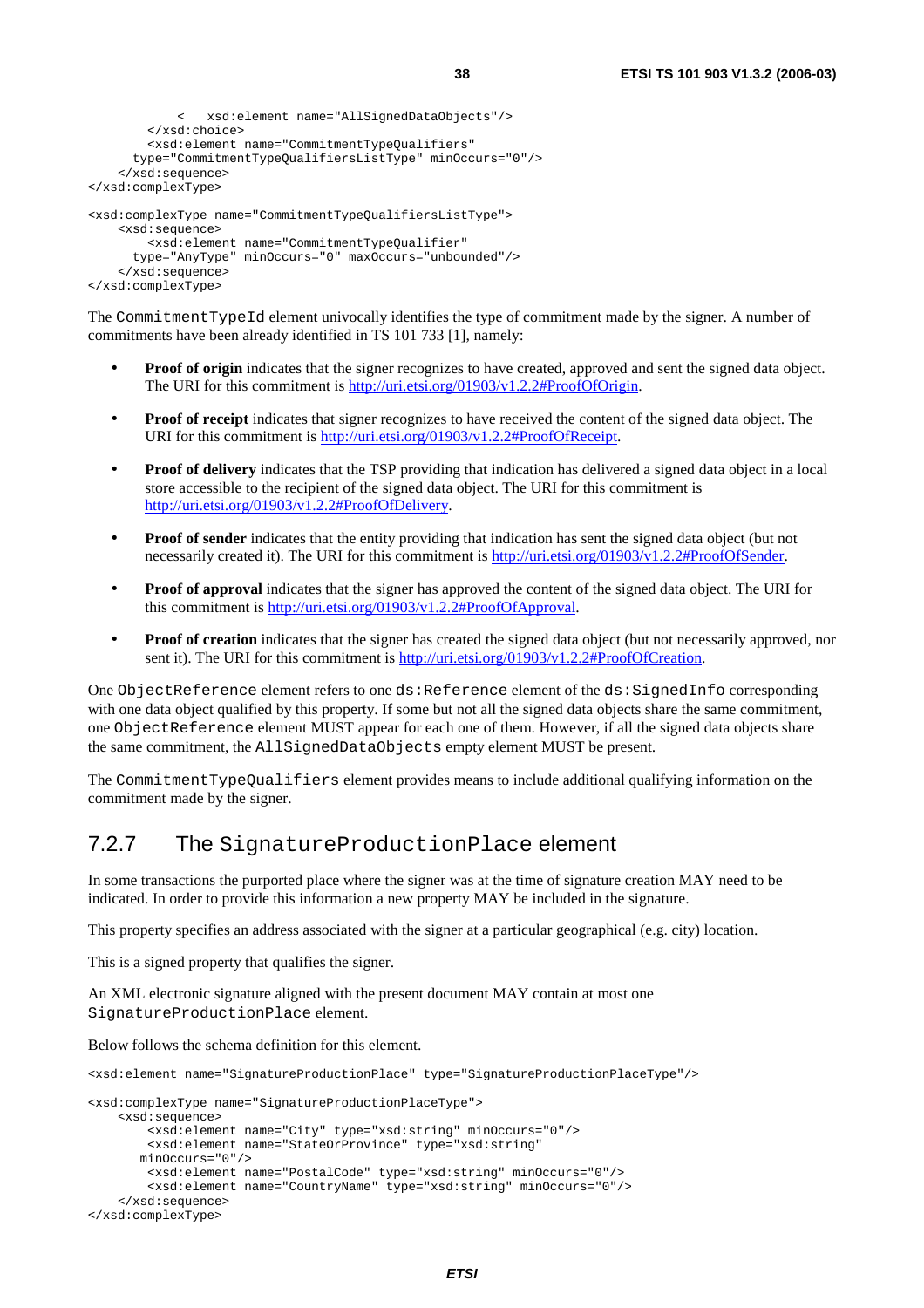### 7.2.8 The SignerRole element

While the name of the signer is important, the position of the signer within a company or an organization can be even more important. Some contracts may only be valid if signed by a user in a particular role, e.g. a Sales Director. In many cases who the sales Director really is, is not that important but being sure that the signer is empowered by his company to be the Sales Director is fundamental.

The present document defines two different ways for providing this feature:

- using a claimed role name;
- using an attribute certificate containing a *certified* role.

The signer MAY state his own role without any certificate to corroborate this claim, in which case the claimed role can be added to the signature as a signed qualifying property.

Unlike public key certificates that bind an identifier to a public key, Attribute Certificates bind the identifier of a certificate to some attributes of its owner, like a role. The Attribute Authority will be most of the time under the control of an organization or a company that is best placed to know which attributes are relevant for which individual. The Attribute Authority MAY use or point to public key certificates issued by any CA, provided that the appropriate trust may be placed in that CA. Attribute Certificates MAY have various periods of validity. That period may be quite short, e.g. one day. While this requires that a new Attribute Certificate is obtained every day, valid for that day, this can be advantageous since revocation of such certificates may not be needed. When signing, the signer will have to specify which Attribute Certificate it selects.

This is a signed property that qualifies the signer.

An XML electronic signature aligned with the present document MAY contain at most one SignerRole element.

Below follows the Schema definition for this element.

```
<xsd:element name="SignerRole" type="SignerRoleType"/> 
<xsd:complexType name="SignerRoleType"> 
   <xsd:sequence> 
     <xsd:element name="ClaimedRoles" type="ClaimedRolesListType" 
      minOccurs="0"/> 
     <xsd:element name="CertifiedRoles" type="CertifiedRolesListType" 
      minOccurs="0"/> 
   </xsd:sequence> 
</xsd:complexType> 
<xsd:complexType name="ClaimedRolesListType"> 
   <xsd:sequence> 
     <xsd:element name="ClaimedRole" type="AnyType" 
       maxOccurs="unbounded"/> 
   </xsd:sequence> 
</xsd:complexType> 
<xsd:complexType name="CertifiedRolesListType"> 
   <xsd:sequence> 
     <xsd:element name="CertifiedRole" type="EncapsulatedPKIDataType" 
      maxOccurs="unbounded"/> 
   </xsd:sequence> 
</xsd:complexType>
```
This property contains a sequence of roles that the signer can play (element SignerRole). At least one of the two elements ClaimedRoles or CertifiedRoles MUST be present.

The ClaimedRoles element contains a sequence of roles claimed by the signer but not certified. Additional contents types MAY be defined on a domain application basis and be part of this element. The namespaces given to the corresponding XML schemas will allow their unambiguous identification in the case these roles use XML.

The CertifiedRoles element contains one or more wrapped DER-encoded attribute certificates for the signer.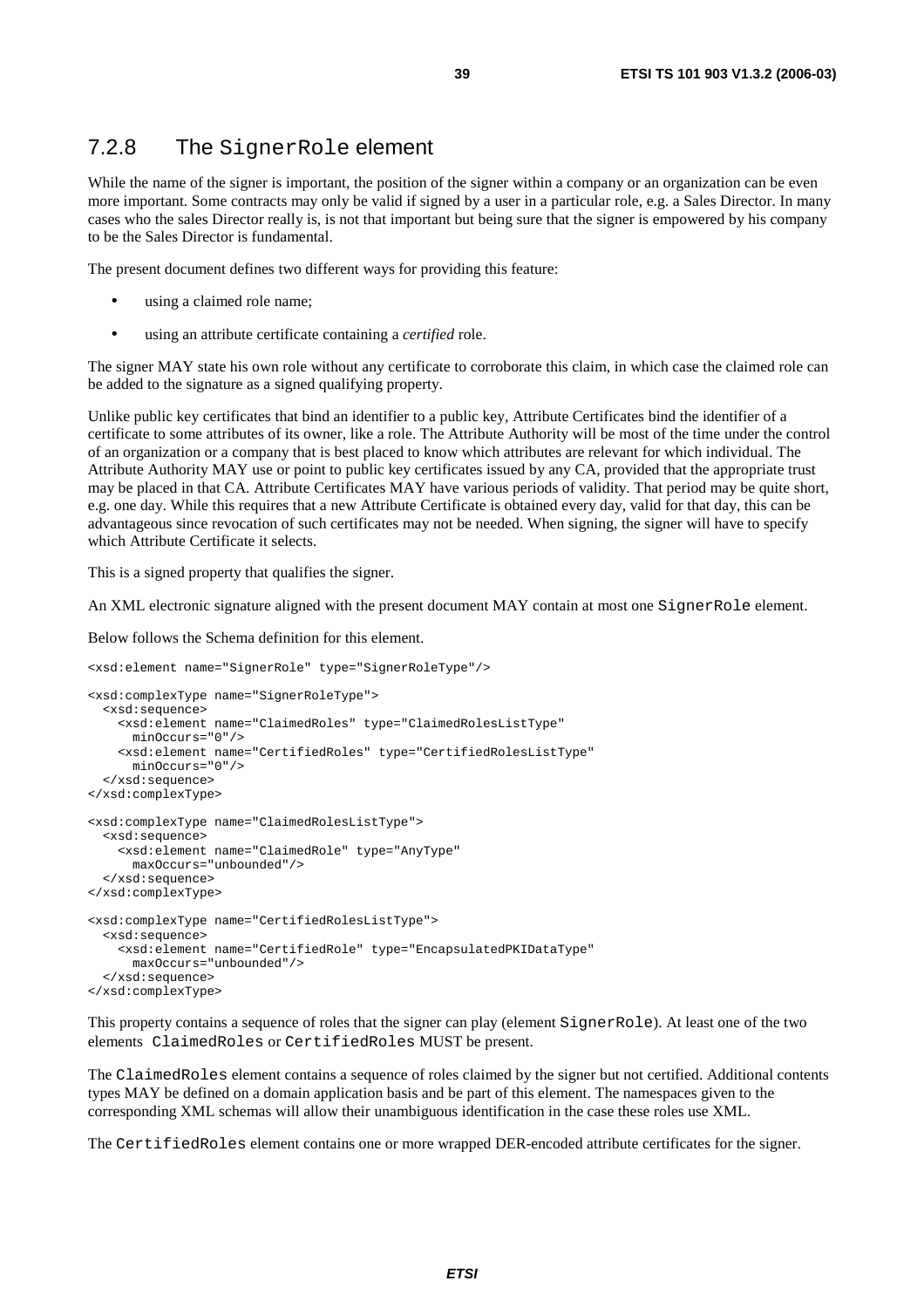### 7.2.9 The AllDataObjectsTimeStamp element

The AllDataObjectsTimeStamp element contains the time-stamp computed before the signature production, over the sequence formed by ALL the ds:Reference elements within the ds:SignedInfo referencing whatever the signer wants to sign except the SignedProperties element.

The AllDataObjectsTimeStamp element is a signed property. Several instances of this property from different TSAs can occur within the same XAdES.

Below follows the schema definition for this element.

<xsd:element name="AllDataObjectsTimeStamp" type="XAdESTimeStampType"/>

This property uses the Implicit mechanism. The input to the computation of the digest value MUST be the result of processing the aforementioned suitable ds:Reference elements in their order of appearance within ds:SignedInfo as follows:

- 1) Process the retrieved ds:Reference element according to the reference processing model of XMLDSIG.
- 2) If the result is a XML node set, canonicalize it. If ds:Canonicalization is present, the algorithm indicated by this element is used. If not, the standard canonicalization method specified by XMLDSIG is used.
- 3) Concatenate the resulting octets to those resulting from previously processed ds:Reference elements in ds:SignedInfo.

### 7.2.10 The IndividualDataObjectsTimeStamp element

The IndividualDataObjectsTimeStamp element contains the time-stamp computed before the signature production, over a sequence formed by SOME ds:Reference elements within the ds:SignedInfo. Note that this sequence cannot contain a ds:Reference computed on the SignedProperties element.

The IndividualDataObjectsTimeStamp element is a signed property that qualifies the signed data object(s).

Several instances of this property can occur within the same XAdES.

Below follows the schema definition for this element.

```
<xsd:element name="IndividualDataObjectsTimeStamp" 
  type="XAdESTimeStampType"/>
```
This property uses the explicit (Include) mechanism. Generating applications MUST compose the Include elements to refer to those ds:Reference elements that are to be time-stamped. Their corresponding referencedData attribute MUST be present and set to "true".

The digest computation input MUST be the result of processing the selected  $ds$ :Reference within ds:SignedInfo as follows:

- 1) Process the retrieved ds:Reference element according to the reference processing model of XMLDSIG.
- 2) If the result is a XML node set, canonicalize it. If ds: Canonicalization is present, the algorithm indicated by this element is used. If not, the standard canonicalization method specified by XMLDSIG is used.
- 3) Concatenate the resulting octets to those resulting from previously processed ds:Reference elements in ds:SignedInfo.

## 7.3 The SignatureTimeStamp element

An important property for long standing signatures is that a signature, having been found once to be valid, shall continue to be so months or years later.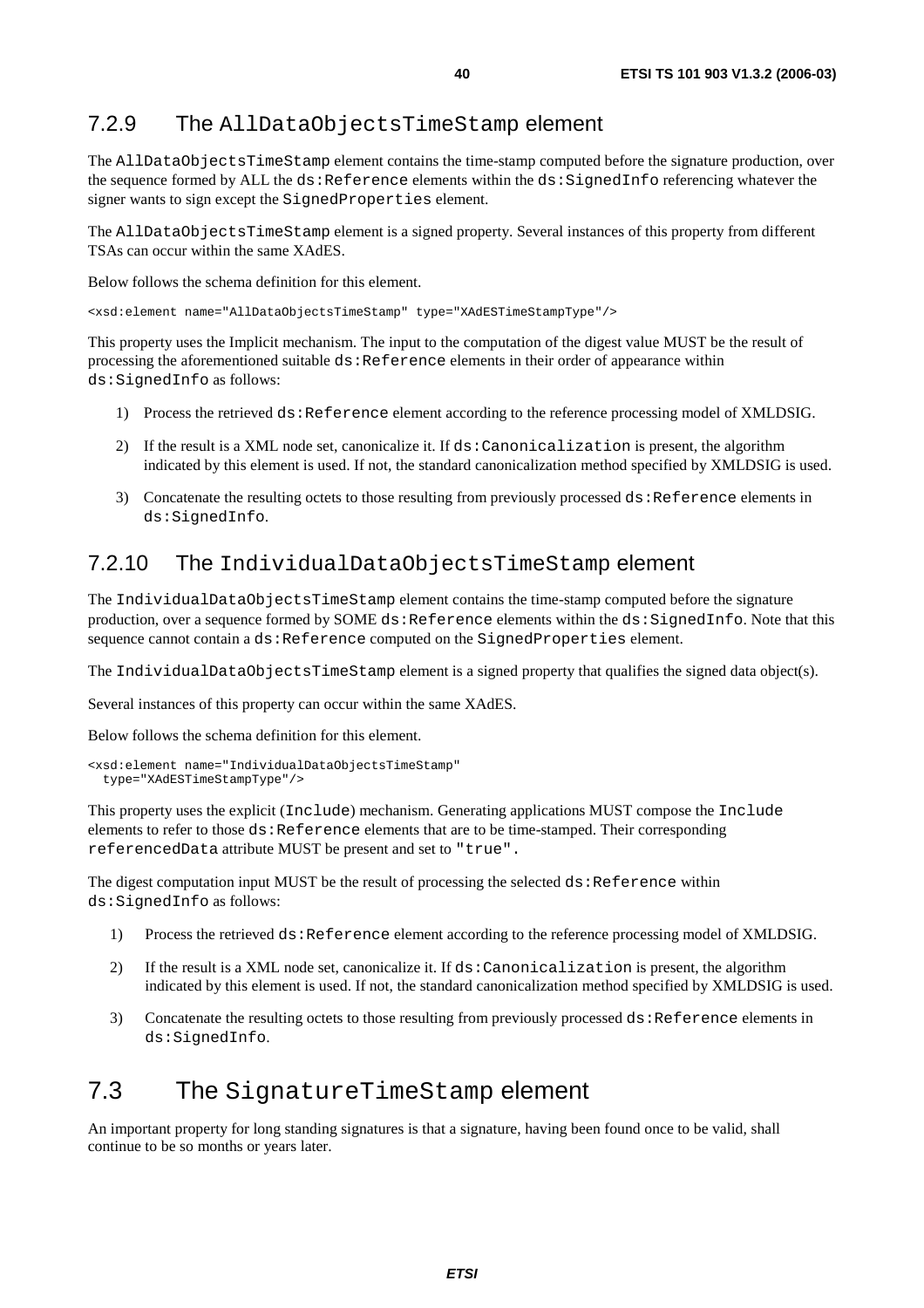A signer, verifier or both MAY be required to provide on request, proof that a digital signature was created or verified during the validity period of all the certificates that make up the certificate path. In this case, the signer, verifier or both will also be required to provide proof that all the user and CA certificates used were not revoked when the signature was created or verified.

It would be quite unacceptable to consider a signature as invalid even if the keys or certificates were only compromised later. Thus there is a need to be able to demonstrate that the signature key was valid around the time that the signature was created to provide long term evidence of the validity of a signature. Time-stamping by a Time-Stamping Authority (TSA) can provide such evidence.

Time-stamping an electronic signature before the revocation of the signer's private key and before the end of the validity of the certificate provides evidence that the signature has been created while the certificate was valid and before it was revoked.

If a recipient wants to keep the result of the validation of an electronic signature valid, he will have to ensure that he has obtained a valid time-stamp for it, before that key (and any key involved in the validation) is revoked. The sooner the time-stamp is obtained after the signing time, the better.

It is important to note that signatures MAY be generated "off-line" and time-stamped at a later time by anyone, for example by the signer or any recipient interested in the signature. The time-stamp can thus be provided by the signer together with the signed data object, or obtained by the recipient following receipt of the signed data object.

The validation mandated by the signature policy can specify a maximum acceptable time difference which is allowed between the time indicated in the SigningTime element and the time indicated by the SignatureTimeStamp element. If this delay is exceeded then the electronic signature shall be considered as invalid.

The SignatureTimeStamp encapsulates the time-stamp over the ds:SignatureValue element.

This property uses the implicit mechanism as the time-stamped data object is always the same. For building the input to the digest computation, applications MUST:

- 1) Take the ds: SignatureValue element and its contents.
- 2) If the ds:Canonicalization element is present canonicalize it using the indicated algorithm. If not, use the standard canonicalization method specified by XMLDSIG.

The SignatureTimeStamp element is an unsigned property qualifying the signature. A XAdES-T form MAY contain several SignatureTimeSamp elements, obtained from different TSAs.

Below follows the schema definition for this element.

<xsd:element name="SignatureTimeStamp" type="XAdESTimeStampType"/>

### 7.4 Properties for references to validation data

The following clauses describe in detail qualifying properties that can contain references to certificates and revocation values that have been used in the validation of the electronic signature.

When dealing with long term electronic signatures, all the data used in the verification (namely, certificate path and revocation information) of such signatures MUST be stored and conveniently time-stamped for arbitration purposes. Similar considerations apply to attribute certificates if they appear within the signature.

In some environments, it can be convenient to add these data to the electronic signature (as unsigned properties) for archival purposes (see electronic signature form for archival in clause B.3).

Systems implementing the present document may consider to archive validation data outside the XAdES e.g. to prevent redundant storage and to reduce the size of the signatures. In such cases each electronic signature MUST incorporate references to all these data within the signature, reducing accordingly the size of the stored electronic signature. This format builds up taking XAdES-T signature by incorporating additional data required for validation:

- the sequence of references to the full set of CA certificates that have been used to validate the electronic signature up to (but not including) the signer's certificate;
- the sequence of references to the full set of revocation data that have been used in the validation of the signer and CA certificates;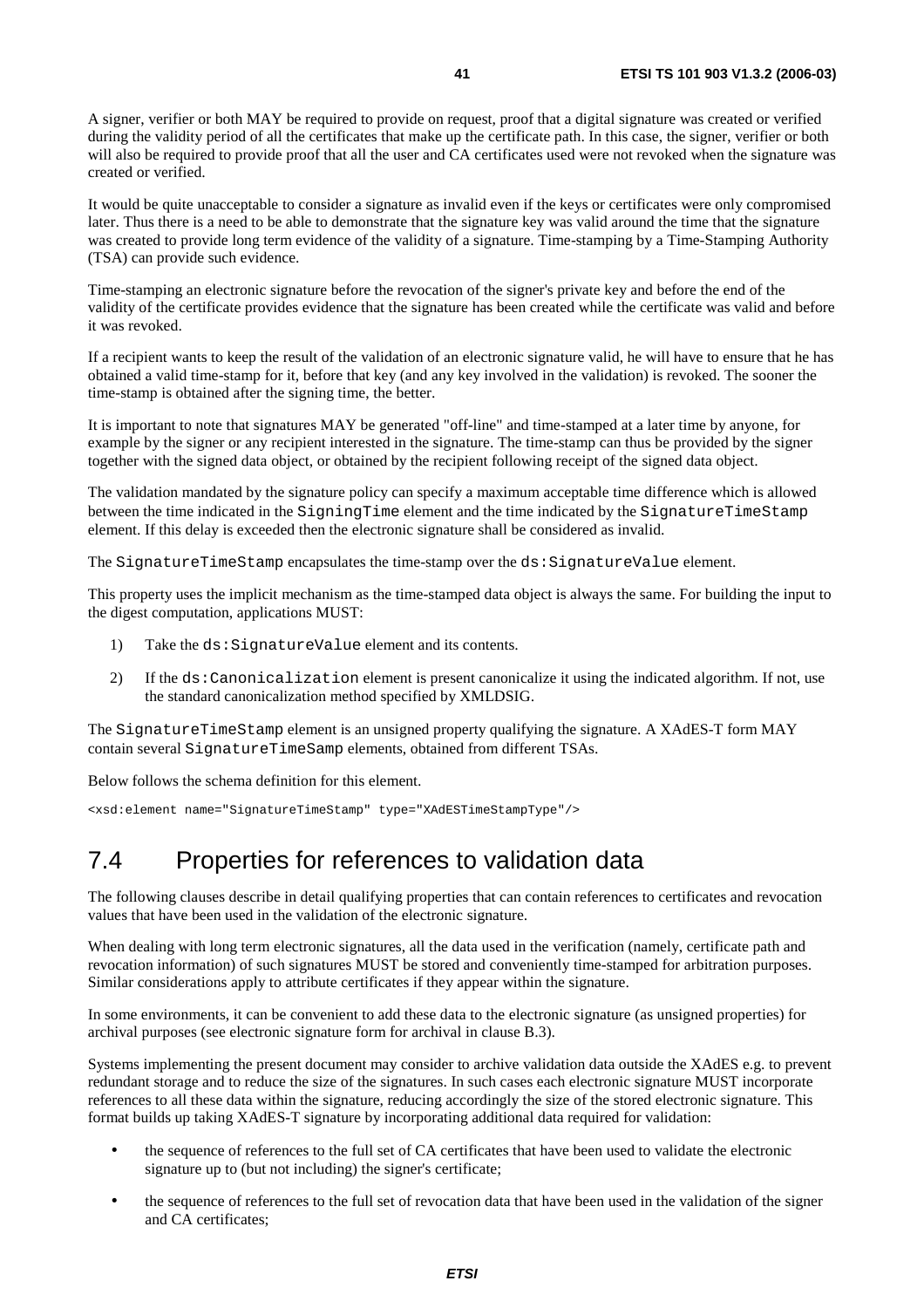- the references to the full set of Attribute Authorities certificates that have been used to validate the attribute certificate, if present;
- the references to the full set of revocation data that have been used in the validation of the attribute certificate, if present.

### 7.4.1 The CompleteCertificateRefs element

This clause defines the XML element able to carry the aforementioned references to the CA certificates: the CompleteCertificateRefs element.

This is an unsigned property that qualifies the signature.

An XML electronic signature aligned with the present document MAY contain at most one CompleteCertificateRefs element.

Below follows the schema definition for this element.

<xsd:element name="CompleteCertificateRefs" type="CompleteCertificateRefsType"/>

```
<xsd:complexType name="CompleteCertificateRefsType"> 
   <xsd:sequence> 
     <xsd:element name="CertRefs" type="CertIDListType" /> 
   </xsd:sequence> 
   <xsd:attribute name="Id" type="xsd:ID" use="optional"/> 
</xsd:complexType>
```
The CertRefs element contains a sequence of Cert elements already defined in clause 7.2.2, incorporating the digest of each certificate and the issuer and serial number identifier.

Should XML time-stamp tokens based in XMLDSIG be standardized and spread, this type could also serve to contain references to the certification chain for any TSUs providing such time-stamp tokens. In this case, an element of this type could be added as an unsigned property to the XML time-stamp token using the incorporation mechanisms defined in the present specification.

### 7.4.2 The CompleteRevocationRefs element

As it was stated in the previous clause, the addition, to an electronic signature, of the full set of references to the revocation data that have been used in the validation of the signer and CAs certificates, provide means to retrieve the actual revocation data archived elsewhere in case of dispute and, in this way, to illustrate that the verifier has taken due diligence of the available revocation information.

Currently two major types of revocation data are managed in most of the systems, namely CRLs and responses of on-line certificate status servers, obtained through protocols designed for these purposes, like OCSP protocol.

This clause defines the CompleteRevocationRefs element that will carry the full set of revocation information used for the verification of the electronic signature.

This is an unsigned property that qualifies the signature.

An XML electronic signature aligned with the present document MAY contain at most one CompleteRevocationRefs element.

Below follows the Schema definition for this element.

```
<xsd:element name="CompleteRevocationRefs" 
   type="CompleteRevocationRefsType"/> 
<xsd:complexType name="CompleteRevocationRefsType"> 
   <xsd:sequence> 
     <xsd:element name="CRLRefs" type="CRLRefsType" minOccurs="0"/> 
     <xsd:element name="OCSPRefs" type="OCSPRefsType" minOccurs="0"/> 
     <xsd:element name="OtherRefs" type="OtherCertStatusRefsType" 
      minOccurs="0"/> 
   </xsd:sequence> 
   <xsd:attribute name="Id" type="xsd:ID" use="optional"/> 
</xsd:complexType>
```

```
ETSI
```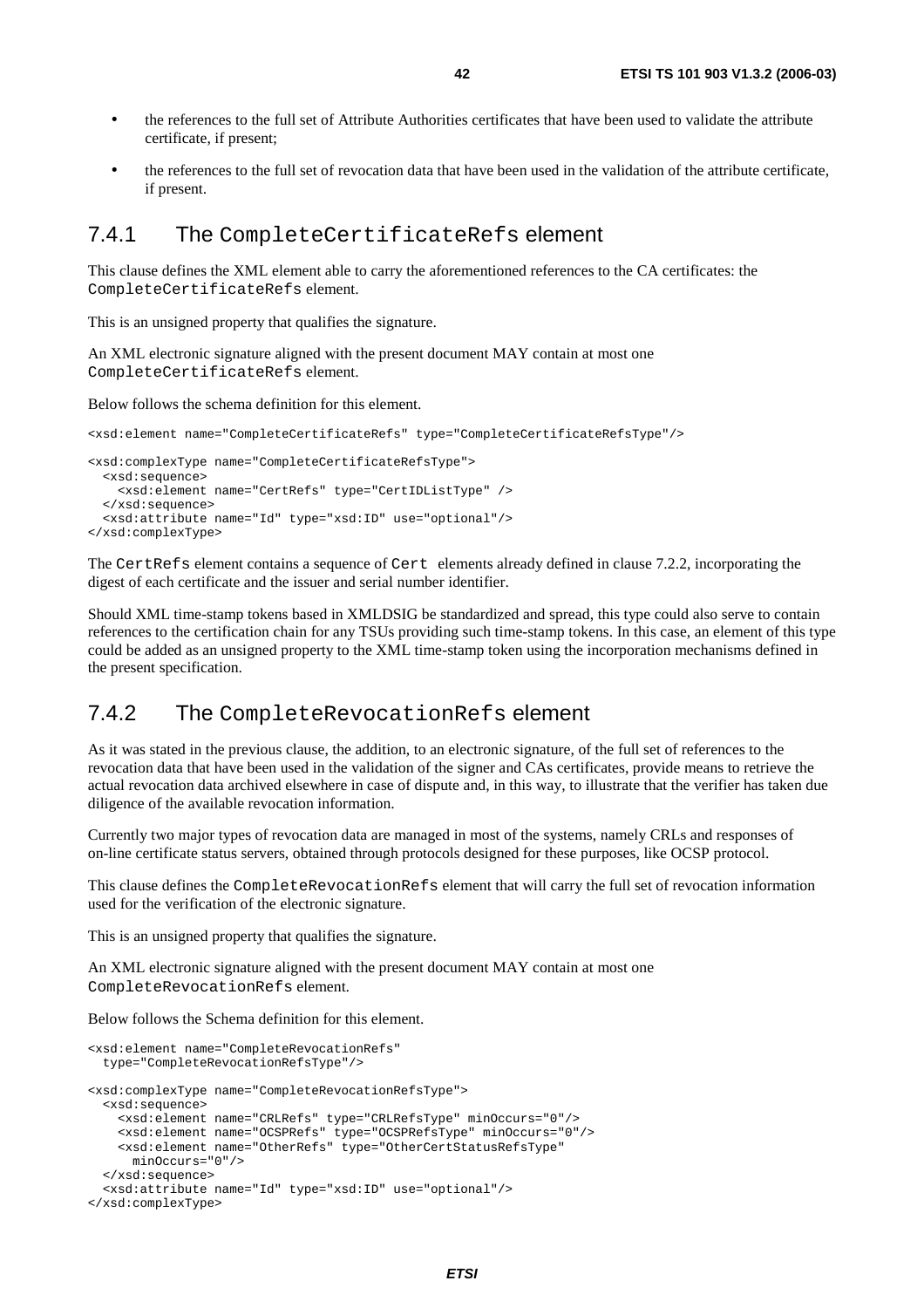```
<xsd:complexType name="CRLRefsType"> 
   <xsd:sequence> 
     <xsd:element name="CRLRef" type="CRLRefType" 
       maxOccurs="unbounded"/> 
   </xsd:sequence> 
</xsd:complexType> 
<xsd:complexType name="CRLRefType"> 
   <xsd:sequence> 
     <xsd:element name="DigestAlgAndValue" 
      type="DigestAlgAndValueType"/> 
     <xsd:element name="CRLIdentifier" type="CRLIdentifierType" 
      minOccurs="0"/> 
   </xsd:sequence> 
</xsd:complexType> 
<xsd:complexType name="CRLIdentifierType"> 
   <xsd:sequence> 
     <xsd:element name="Issuer" type="xsd:string"/> 
     <xsd:element name="IssueTime" type="xsd:dateTime" /> 
     <xsd:element name="Number" type="xsd:integer" minOccurs="0"/> 
   </xsd:sequence> 
   <xsd:attribute name="URI" type="xsd:anyURI" use="optional"/> 
</xsd:complexType> 
<xsd:complexType name="OCSPRefsType"> 
   <xsd:sequence> 
     <xsd:element name="OCSPRef" type="OCSPRefType" 
      maxOccurs="unbounded"/> 
   </xsd:sequence> 
</xsd:complexType> 
<xsd:complexType name="OCSPRefType"> 
   <xsd:sequence> 
     <xsd:element name="OCSPIdentifier" type="OCSPIdentifierType"/> 
     <xsd:element name="DigestAlgAndValue" 
      type="DigestAlgAndValueType" 
       minOccurs="0"/> 
   </xsd:sequence> 
</xsd:complexType> 
     <xsd:complexType name="ResponderIDType"> 
         <xsd:choice> 
             <xsd:element name="ByName" type="xsd:string"/> 
             <xsd:element name="ByKey" type="xsd:base64Binary"/> 
         </xsd:choice> 
     </xsd:complexType> 
<xsd:complexType name="OCSPIdentifierType"> 
   <xsd:sequence> 
 <xsd:element name="ResponderID" type="ResponderIDType"/> 
 <xsd:element name="ProducedAt" type="xsd:dateTime"/> 
   </xsd:sequence> 
   <xsd:attribute name="URI" type="xsd:anyURI" use="optional"/> 
</xsd:complexType> 
<xsd:complexType name="OtherCertStatusRefsType"> 
   <xsd:sequence> 
     <xsd:element name="OtherRef" type="AnyType" 
      maxOccurs="unbounded"/> 
   </xsd:sequence> 
</xsd:complexType>
```
The CompleteRevocationRefs element can contain:

- sequences of references to CRLs (CRLRefs element);
- sequences of references to OCSPResponse data as defined in RFC 2560 [9] (OCSPRefs element);
- other references to alternative forms of revocation data (OtherRefs element).

Each element in a CRLRefs sequence (CrlRef element) references one CRL. Each reference contains:

• the digest of the entire DER encoded CRL (DigestAlgAndValue element);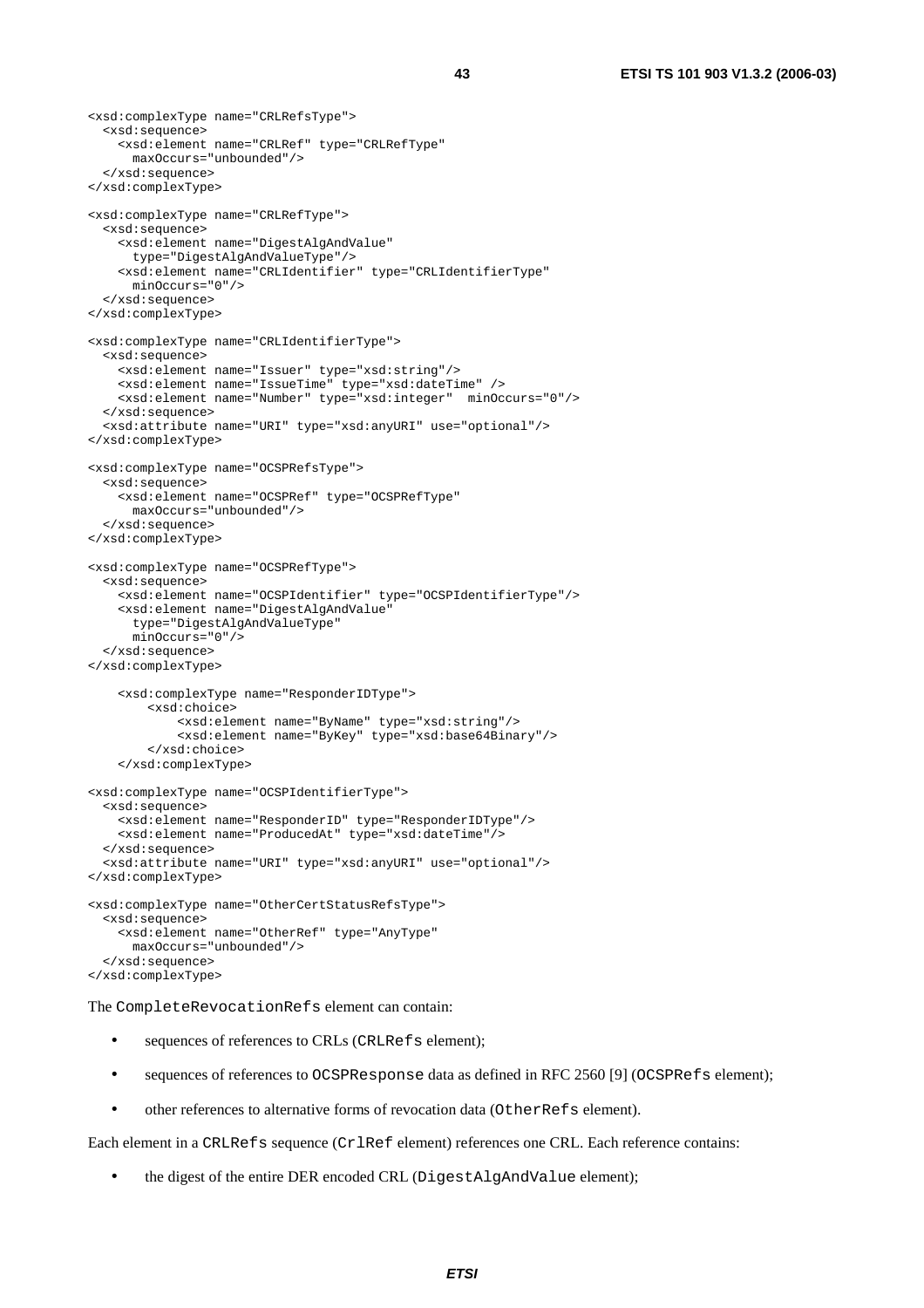• a set of data (CRLIdentifier element) including the issuer (Issuer element), the time when the CRL was issued (IssueTime element) and optionally the number of the CRL (Number element). CRLIdentifier element contents MUST follow the rules established by XMLDSIG [3] in its clause 4.4.4 for strings representing Distinguished Names. In addition, this element can be dropped if the CRL could be inferred from other information. Its URI attribute could serve to indicate where the identified CRL is archived.

Each element in an OCSPRefs sequence (OcspRef element) references one OCSP response. Each reference contains:

- a set of data (OCSPIdentifier element) that includes an identifier of the responder and an indication of the time when the response was generated. The responder may be identified by its name, using the Byname element within ResponderID. It may also be identified by the digest of the server"s public key computed as mandated in RFC 2560 [9] , using the ByKey element. In this case the content of the ByKey element will be the DER value of the byKey field defined in RFC 2560, base64-encoded. The contents of ByName element MUST follow the rules established by XMLDSIG [3] in its clause 4.4.4 for strings representing Distinguished Names. The generation time indication appears in the ProducedAt element and corresponds to the "ProducedAt" field of the referenced response. The optional URI attribute could serve to indicate where the OCSP response identified is archived;
- the digest computed on the DER encoded OCSPResponse defined in RFC 2560 [9], appearing within DigestAlgAndValue element, since it MAY be needed to differentiate between two OCSP responses by the same server with their "ProducedAt" fields within the same second.

Alternative forms of validation data can be included in this property making use of the OtherRefs element, a sequence whose items (OtherRef elements) can contain any kind of information.

Should XML time-stamp tokens based in XMLDSIG be standardized and spread, this type could also serve to contain references to the full set of CRL or OCSP responses that have been used to verify the certification chain for any TSUs providing such time-stamp tokens. In this case, an element of this type could be added as an unsigned property to the XML time-stamp token using the incorporation mechanisms defined in the present specification.

### 7.4.3 The AttributeCertificateRefs element

This clause defines the AttributeCertificateRefs element that will carry the references to the full set of Attribute Authorities certificates that have been used to validate the attribute certificate.

This property MAY be used only when a user attribute certificate is present in the signature within the signature. It is an unsigned property that qualifies the signature.

An XML electronic signature aligned with the present document MAY contain at most one AttributeCertificateRefs element.

Below follows the schema definition for this element.

<xsd:element name="AttributeCertificateRefs" type="CompleteCertificateRefsType"/>

NOTE: Copies of the certificates referenced in this property may be held using the AttrAuthoritiesCertValues property.

### 7.4.4 The AttributeRevocationRefs element

This clause defines the AttributeRevocationRefs element able to carry the references to the full set of revocation data that have been used in the validation of the attribute certificate(s) present in the signature. This is an unsigned property that qualifies the signature.

This property MAY be used only when a user attribute certificate is present in the signature within the signature.

An XML electronic signature aligned with the present document MAY contain at most one AttributeRevocationRefs element.

Below follows the schema definition for this element.

<xsd:element name="AttributeRevocationRefs" type="CompleteRevocationRefsType"/>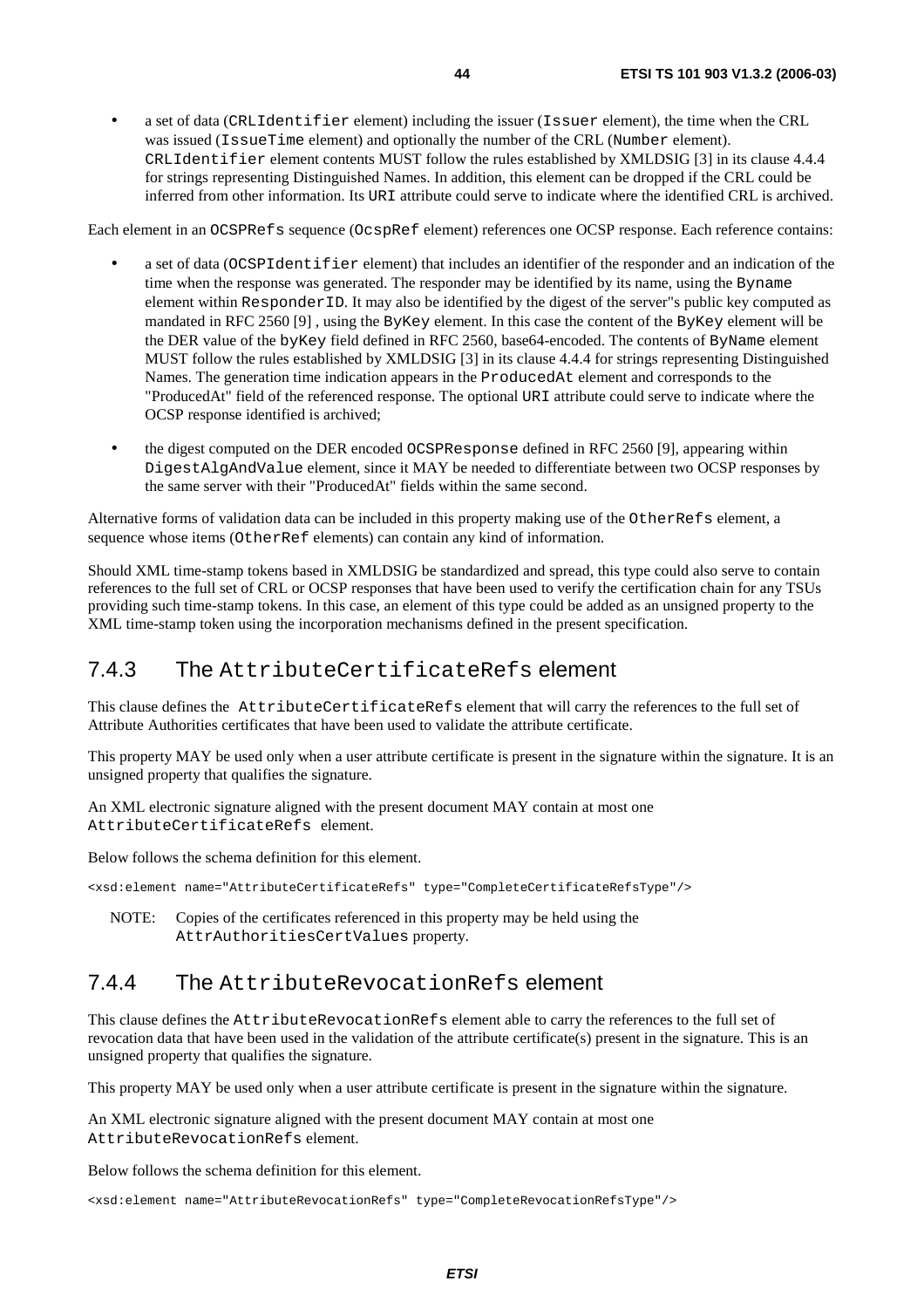NOTE: Copies of the revocation values referenced in this property may be held using the AttributeRevocationValues property.

## 7.5 Time-stamps on references to validation data

This clause describes the incorporation into XAdES signature of time-stamp tokens on the references to validation data defined in clause 7.4.

Electronic signatures incorporating time-stamps on validation data references are needed when there is a requirement to safeguard against the possibility of a CA key in the certificate chain ever being compromised. A verifier MAY be required to provide, on request, proof that the certification path and the revocation information used at the time of the signature were valid, even in the case where one of the issuing keys or OCSP responder keys is later compromised.

The current document defines two ways of using time-stamps to protect against this compromise:

- Time-stamp the sequence formed by the digital signature (ds: SignatureValue element), the SignatureTimeStamp element when present in the XAdES-T form, the certification path references, the Attribute Authorities certificate references and the revocation data references (for both the certificates in the certification path and in the list of Attribute Authorities certificate), when an OCSP response is used to get the status of the certificate from the signer.
- Time-stamp only the references when CRLs are used to get the status of the certificate from the signer and the status of the attribute certificates present in the signature.

The signer, verifier or both MAY obtain the time-stamp.

### 7.5.1 The SigAndRefsTimeStamp element

When an OCSP response is used, it is necessary to time-stamp in particular that response in the case the key from the responder would be compromised. Since the information contained in the OCSP response is user specific and time specific, an individual time-stamp is needed for every signature received. Instead of placing the time-stamp only over the certification path references and the revocation information references, which include the OCSP response, the time-stamp is placed on the digital signature (ds: SignatureValue element), the signature time-stamp(s) present in the XAdES-T form, the certification path references and the revocation status references. For the same cryptographic price, this will provide an integrity mechanism over the electronic signature. Any modification can be immediately detected. It should be noticed that other means of protecting/detecting the integrity of the electronic signature exist and could be used.

The SigAndRefsTimeStamp element is an unsigned property qualifying the signature. Clause B.1 proposes a XAdES form that can incorporate one or more SigAndRefsTimeStamp elements.

Below follows the schema definition for this element.

<xsd:element name="SigAndRefsTimeStamp" type="XAdESTimeStampType"/>

This property contains a time-stamp token that covers the following data objects: ds:SignatureValue element, all present SignatureTimeStamp elements, CompleteCertificateRefs, CompleteRevocationRefs, and when present, AttributeCertificateRefs and AttributeRevocationRefs.

Depending whether all the aforementioned time-stamped unsigned properties and the SigAndRefsTimeStamp property itself have the same parent or not, its contents may be different. Details are given in clauses below.

#### 7.5.1.1 Not distributed case

When SigAndRefsTimeStamp and all the unsigned properties covered by its time-stamp token have the same parent, this property uses the Implicit mechanism. The input to the computation of the digest value MUST be the result of taking in order each of the data objects listed below, canonicalize each one and concatenate the resulting octet streams:

1) The ds:SignatureValue element.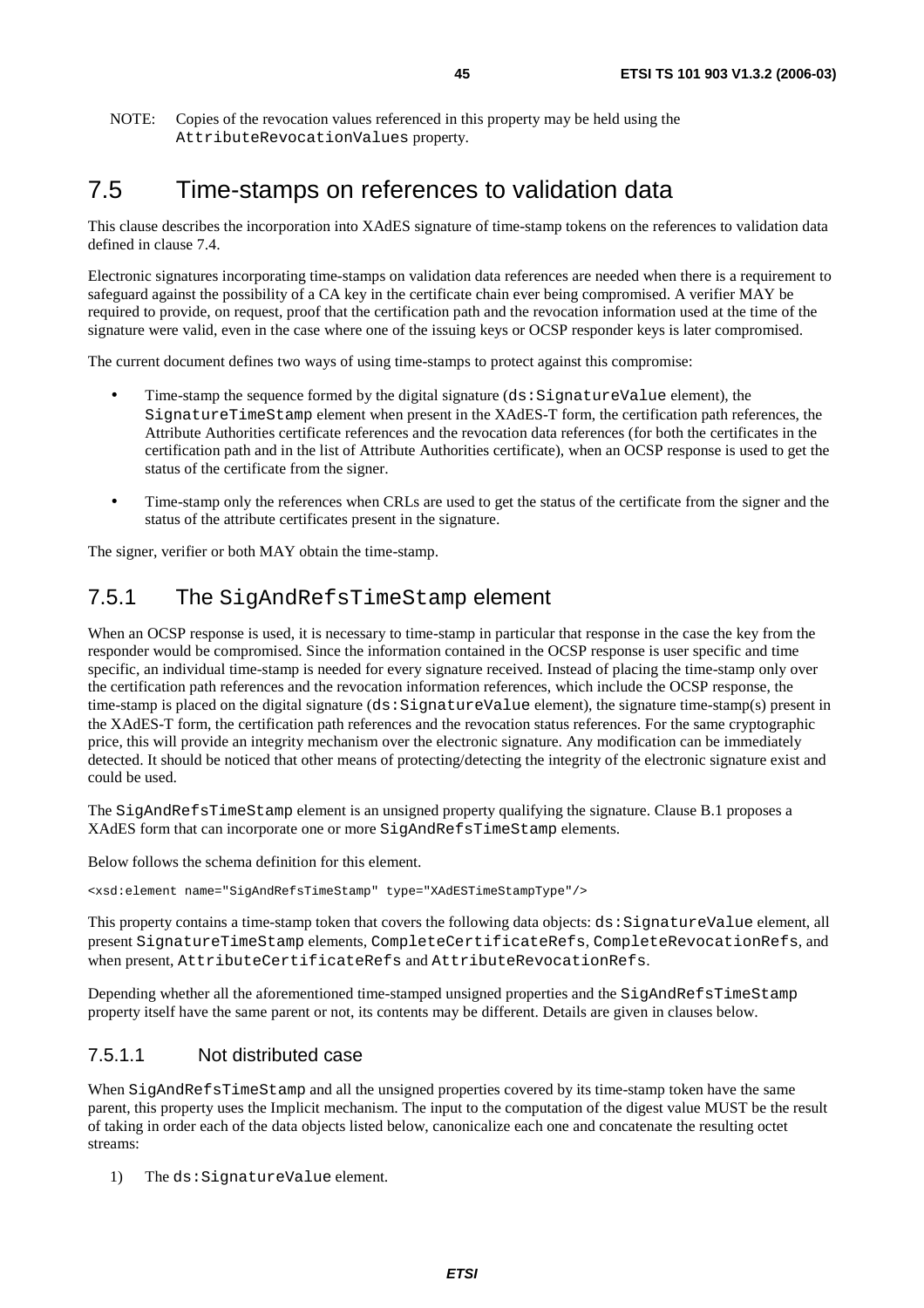- 2) Those among the following unsigned properties that appear before SigAndRefsTimeStamp, in their order of appearance within the UnsignedSignatureProperties element:
	- SignatureTimeStamp elements.
	- The CompleteCertificateRefs element.
	- The CompleteRevocationRefs element.
	- The AttributeCertificateRefs element if this property is present.
	- The AttributeRevocationRefs element if this property is present.

Below follows the list -in order- of data objects that contribute to the digest computation. Elements within [] contribute in their order of appearance within the UnsignedSignatureProperties element, not in the order they are enumerated below:

```
(ds:SignatureValue, [SignatureTimeStamp+, CompleteCertificateRefs, CompleteRevocationRefs, 
AttributeCertificateRefs?, AttributeRevocationRefs?]).
```
#### 7.5.1.2 Distributed case

When SigAndRefsTimeStamp and some of the unsigned properties covered by its time-stamp token DO NOT have the same parent, applications MUST build this property as indicated below:

- 1) No Include element will be added for ds:SignatureValue. All applications MUST implicitly assume its contribution to the digest input (see below in this clause).
- 2) Generate one Include element per each unsigned property that MUST be covered by the time-stamp token in the order they appear listed below:
	- The SignatureTimeStamp elements.
	- The CompleteCertificateRefs element.
	- The CompleteRevocationRefs element.
	- The AttributeCertificateRefs element if this property is present.
	- The AttributeRevocationRefs element if this property is present.

Applications MUST build URI attributes following the rules stated in clause 7.1.4.3.1.

Generating applications MUST build digest computation input as indicated below:

- 1) Initialize the final octet stream as an empty octet stream.
- 2) Take the ds:SignatureValue element and its content. Canonicalize it and put the result in the final octet stream.
- 3) Take each unsigned property listed above in the order they have been listed above(this order MUST be the same as the order the Include elements appear in the property). For each one extract comment nodes, canonicalize and concatenate the resulting octet string to the final octet stream.

Validating applications MUST build digest computation input as indicated below:

- 1) Initialize the final octet stream to empty.
- 2) Take the ds:SignatureValue. Canonicalize it and put the result in the final octet stream.
- 3) Process in order each Include element present as indicated in clause 7.1.4.3.1. Concatenate the resulting octet strings to the final octet stream.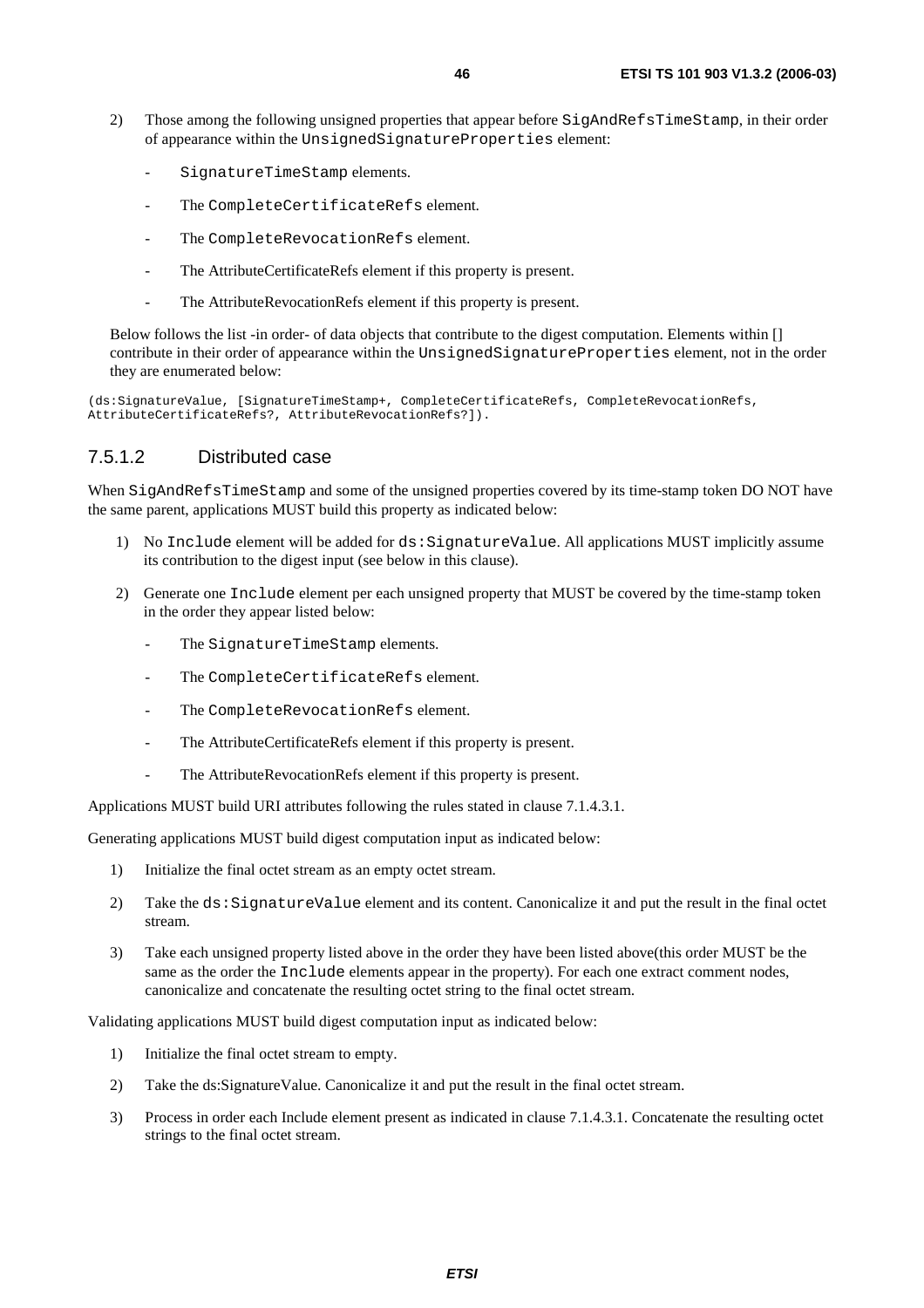Below follows the list of the data objects that contribute to the digest computation. Super index  $e^{e}$  means that this property is referenced using explicit mechanism, i.e. that the property contains an Include element that references it:

e<br>ds:SignatureValue, SignatureTimeStamp +, CompleteCertificateRefs , CompleteRevocationRefs , AttributeCertificateRefse ?, AttributeRevocationRefse ?).

### 7.5.2 The RefsOnlyTimeStamp element

Time-Stamping each ES with Complete Validation Data as defined above may not be efficient, particularly when the same set of CA certificates and CRL information is used to validate many signatures.

Time-Stamping CA certificates will stop any attacker from issuing bogus CA certificates that could be claimed to exist before the CA key was compromised. Any bogus time-stamped CA certificates will show that the certificate was created after the legitimate CA key was compromised. In the same way, time-stamping CA CRLs, will stop any attacker from issuing bogus CA CRLs which could be claimed to exist before the CA key was compromised.

Time-Stamping of commonly used certificates and CRLs can be done centrally, e.g. inside a company or by a service provider. This method reduces the amount of data the verifier has to time-stamp, for example it could reduce to just one time-stamp per day (i.e. in the case were all the signers use the same CA and the CRL applies for the whole day). The information that needs to be time-stamped is not the actual certificates and CRLs but the unambiguous references to those certificates and CRLs.

The hash sent to the TSA will be computed then over the concatenation of CompleteCertificateRefs and CompleteRevocationRefs elements.

The RefsOnlyTimeStamp element is an unsigned property qualifying the signature.

Clause B.3.1 proposes a XAdES form that can incorporate one or more RefsOnlyTimeStamp elements.

Below follows the schema definition for this element.

<xsd:element name="RefsOnlyTimeStamp" type="XAdESTimeStampType"/>

This property contains a time-stamp token that covers the following data objects: CompleteCertificateRefs, CompleteRevocationRefs, and when present, AttributeCertificateRefs and AttributeRevocationRefs.

Depending whether all the aforementioned time-stamped unsigned properties and the SigAndRefsTimeStamp property itself have the same parent or not, its contents may be different. Details are given in clauses below.

#### 7.5.2.1 Not distributed case

When RefsOnlyTimeStamp and all the unsigned properties covered by its time-stamp token have the same parent, this property uses the Implicit mechanism. The input to the computation of the digest value MUST be the result of taking those of the unsigned properties listed below that appear before the RefsOnlyTimeStamp in their order of appearance within the UnsignedSignatureProperties element, canonicalize each one and concatenate the resulting octet streams:

- The CompleteCertificateRefs element.
- The CompleteRevocationRefs element.
- The AttributeCertificateRefs element if this property is present.
- The AttributeRevocationRefs element if this property is present.

Below follows the list of data objects that contribute to the digest computation:

```
([CompleteCertificateRefs, CompleteRevocationRefs, AttributeCertificateRefs?, 
AttributeRevocationRefs?]).
```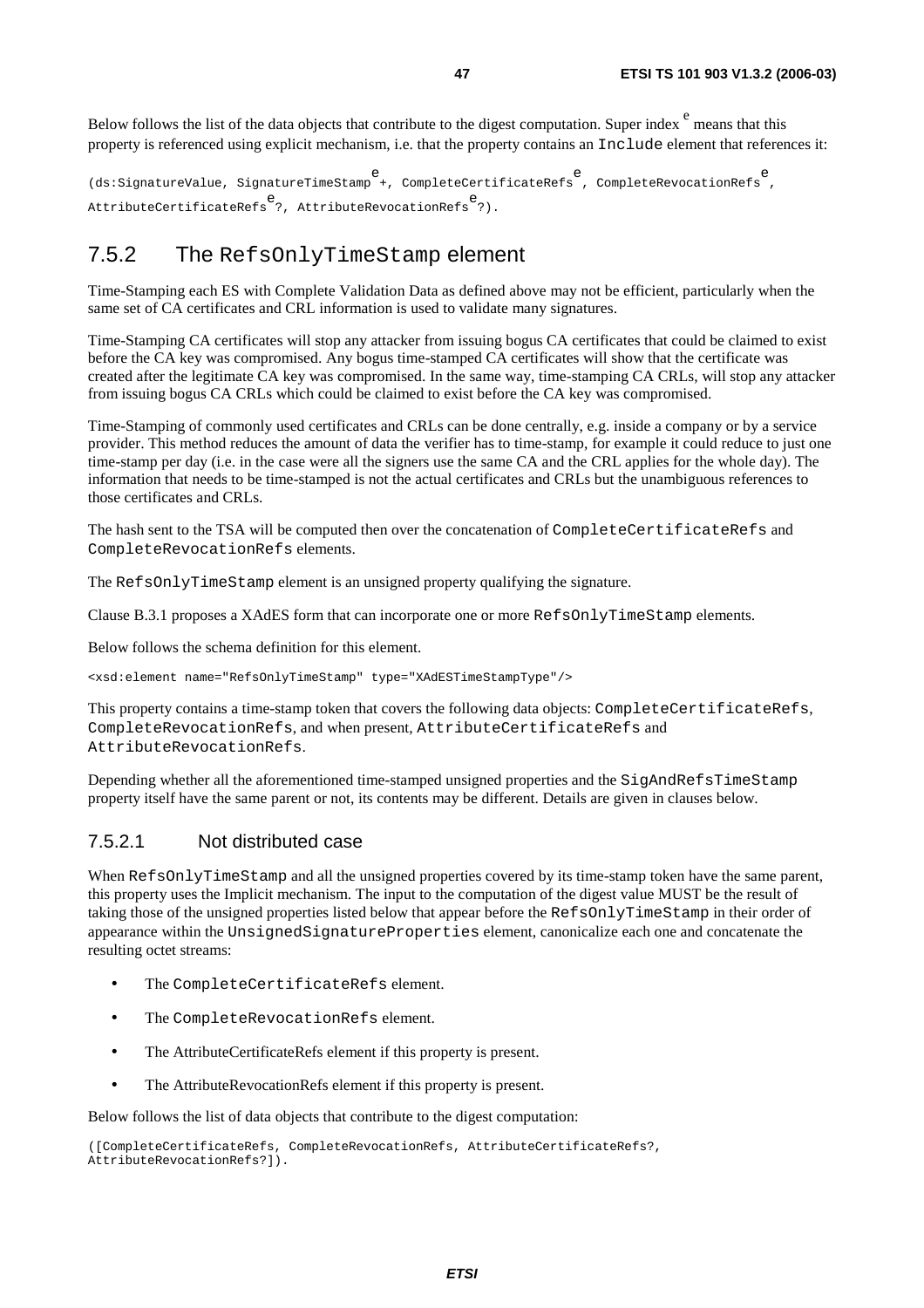### 7.5.2.2 Distributed case

When RefsOnlyTimeStamp and some of the unsigned properties covered by its time-stamp token DO NOT have the same parent, applications MUST build this property generating one Include element per each unsigned property that must be covered by the time-stamp token in the order they appear listed below:

- The CompleteCertificateRefs element.
- The CompleteRevocationRefs element.
- The AttributeCertificateRefs element if this property is present.
- The AttributeRevocationRefs element if this property is present.

Applications MUST build URI attributes following the rules stated in clause 7.1.4.3.1.

Generating applications MUST build digest computation input as indicated below:

- 1) Initialize the final octet stream as an empty octet stream.
- 2) Take each unsigned property listed above in the order they have been listed above(this order MUST be the same as the order the Include elements appear in the property). For each one extract comment nodes, canonicalize and concatenate the resulting octet stream to the final octet stream.

Validating applications MUST build digest computation input as indicated below:

- 1) Initialize the final octet stream as an empty octet stream.
- 2) Process in order each Include element present as indicated in clause 7.1.4.3.1. Concatenate the resulting octet stream to the final octet stream.

Below follows the list -in order- of the data objects that contribute to the digest computation. Superindex  $e^{\text{e}}$  means that this property is referenced using explicit mechanism, i.e. that the property contains a Include element that references it:

```
e<br>(CompleteCertificateRefs , CompleteRevocationRefs , AttributeCertificateRefs ?,
AttributeRevocationRefse
?).
```
## 7.6 Properties for validation data values

This clause describes in detail those properties that allow the incorporation of validation data values to the electronic signature. Clause B. 2 proposes a XAdES form for adding these values to the electronic signature.

### 7.6.1 The CertificateValues Property element

A verifier will have to prove that the certification path was valid, at the time of the validation of the signature, up to a trust point according to the naming constraints and the certificate policy constraints from an optionally specified signature validation policy. It will be necessary to capture all the certificates from the certification path, starting with those from the signer and ending up with those of the certificate from one trusted root.

When dealing with long term electronic signatures, all the data used in the verification (including the certificate path) MUST be conveniently archived. In principle, the CertificateValues element contains the full set of certificates that have been used to validate the electronic signature, including the signer's certificate. However, it is not necessary to include one of those certificates into this property, if the certificate is already present in the ds:KeyInfo element of the signature.

If CompleteCertificateRefs and CertificateValues are present, all the certificates referenced in CompleteCertificateRefs MUST be present either in the ds:KeyInfo element of the signature or in the CertificateValues property element.

The CertificateValues is an unsigned property and qualifies the XML signature.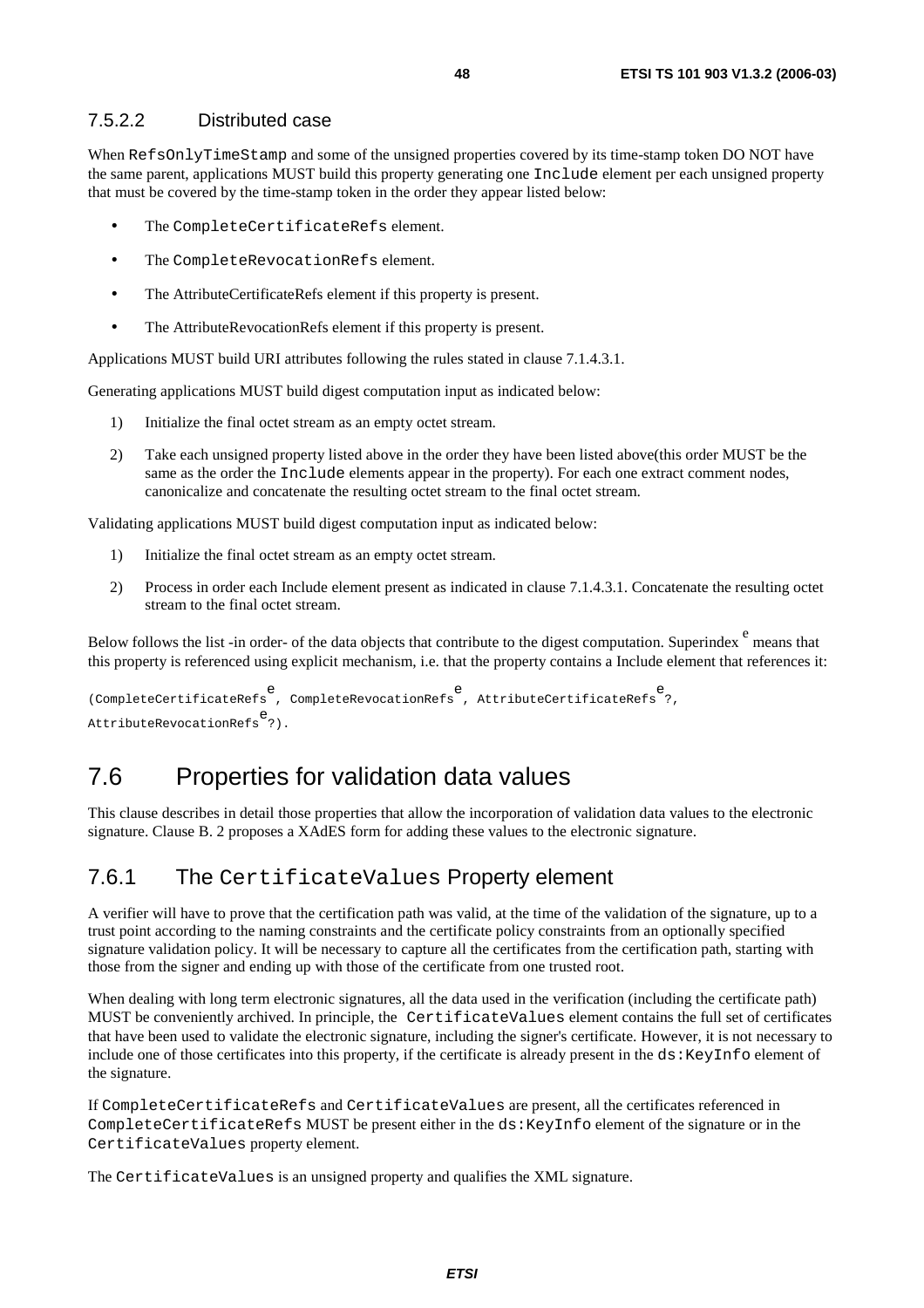An XML electronic signature aligned with the present document MAY contain at most one CertificateValues element.

```
<xsd:element name="CertificateValues" type="CertificateValuesType"/> 
<xsd:complexType name="CertificateValuesType"> 
     <xsd:choice minOccurs="0" maxOccurs="unbounded"> 
         <xsd:element name="EncapsulatedX509Certificate" 
           type="EncapsulatedPKIDataType"/> 
         <xsd:element name="OtherCertificate" type="AnyType"/> 
     </xsd:choice> 
     <xsd:attribute name="Id" type="xsd:ID" use="optional"/> 
</xsd:complexType>
```
The EncapsulatedX509Certificate element is able to contain the base64 encoding of a DER-encoded X.509 certificate. The OtherCertificate element is a placeholder for potential future new formats of certificates.

Should XML time-stamp tokens based in XMLDSIG be standardized and spread, this type could also serve to contain the certification chain for any TSUs providing such time-stamp tokens, if these certificates are not already present in the time-stamp tokens themselves as part of the TSUs' signatures. In this case, an element of this type could be added as an unsigned property to the XML time-stamp token using the incorporation mechanisms defined in the present specification.

### 7.6.2 The RevocationValues property element

One way of dealing with long term electronic signatures (for instance for arbitration purposes), is to store and conveniently time-stamp all the revocation data used in the verification of such signatures.

Currently two major types of revocation data are managed in most of the systems, namely CRLs and responses of on-line certificate status servers, obtained through protocols designed for these purposes, like OCSP protocol.

When using CRLs to get revocation information, a verifier will have to make sure that he or she gets at the time of the first verification the appropriate certificate revocation information from the signer's CA. This should be done as soon as possible, after the grace period (clause 4.4.3.2 - note 5), to minimize the time delay between the generation and verification of the signature. This involves checking that the signer certificate serial number is not included in the CRL. The signer, the verifier or any other third party may obtain either this CRL. If obtained by the signer, then it shall be conveyed to the verifier. Additional CRLs for the CA certificates in the certificate path MUST also be checked by the verifier. It MAY be convenient to archive these CRLs within an archived electronic signature for ease of subsequent verification or arbitration.

When using OCSP to get revocation information, a verifier will have to make sure that she or he gets at the time of the first verification an OCSP response that contains the status "valid". This should be done as soon as possible after the generation of the signature, after the grace period (clause 4.4.3.2 - note 5). The signer, the verifier or any other third party MAY fetch this OCSP response. Since OCSP responses are transient and thus are not archived by any TSP including CA, it is the responsibility of every verifier to make sure that it is stored in a safe place.

The RevocationValues property element is used to hold the values of the revocation information which are to be shipped with the electronic signature. If CompleteRevocationRefs and RevocationValues are present, RevocationValues MUST contain the values of all the objects referenced in CompleteRevocationRefs.

This is an unsigned property that qualifies the signature.

An XML electronic signature aligned with the present document MAY contain at most one RevocationValues element.

Below follows the Schema definition for this element.

```
<xsd:element name="RevocationValues" type="RevocationValuesType"/> 
<xsd:complexType name="RevocationValuesType"> 
   <xsd:sequence> 
     <xsd:element name="CRLValues" type="CRLValuesType" 
       minOccurs="0"/> 
     <xsd:element name="OCSPValues" type="OCSPValuesType" 
       minOccurs="0"/> 
     <xsd:element name="OtherValues" type="OtherCertStatusValuesType" 
       minOccurs="0"/>
```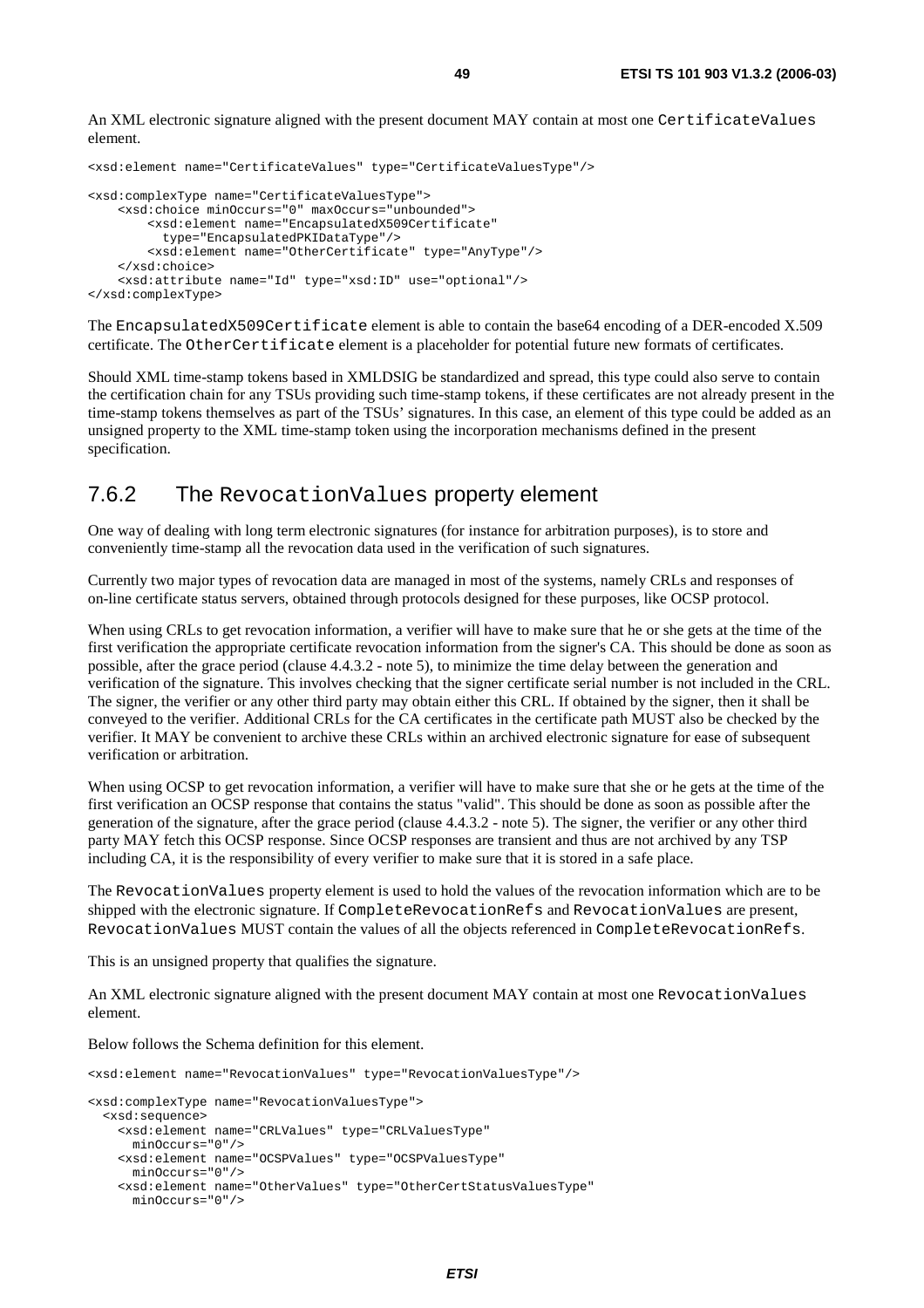```
 </xsd:sequence> 
   <xsd:attribute name="Id" type="xsd:ID" use="optional"/> 
</xsd:complexType>
```
Revocation information can include Certificate Revocation Lists (CRLValues) or responses from an online certificate status server (OCSPValues). Additionally a placeholder for other revocation information (OtherValues) is provided for future use.

```
<xsd:complexType name="CRLValuesType"> 
   <xsd:sequence> 
      <xsd:element name="EncapsulatedCRLValue" 
        type="EncapsulatedPKIDataType" 
        maxOccurs="unbounded"/> 
   </xsd:sequence> 
</xsd:complexType>
```
Certificate Revocation Lists (CRLValues) consist of a sequence of at least one Certificate Revocation List. Each EncapsulatedCRLValue will contain the base64 encoding of a DER-encoded X.509 CRL.

```
<xsd:complexType name="OCSPValuesType"> 
   <xsd:sequence> 
       <xsd:element name="EncapsulatedOCSPValue" 
        type="EncapsulatedPKIDataType" maxOccurs="unbounded"/> 
   </xsd:sequence> 
</xsd:complexType>
```
OCSP Responses (OCSPValues) consist of a sequence of at least one OCSP Response. The EncapsulatedOCSPValue element contains the base64 encoding of a DER-encoded OCSPResponse defined in RFC 2560 [9].

```
<xsd:complexType name="OtherCertStatusValuesType"> 
   <xsd:sequence> 
     <xsd:element name="OtherValue" type="AnyType" 
       maxOccurs="unbounded"/> 
   </xsd:sequence> 
</xsd:complexType>
```
The OtherValues element provides a placeholder for other revocation information that can be used in the future.

Should XML time-stamp tokens based in XMLDSIG be standardized and spread, this type could also serve to contain the values of revocation data including CRLs and OCSP responses for any TSUs providing such time-stamp tokens, if they are not already present in the time-stamp tokens themselves as part of the TSUs" signatures. In this case, an element of this type could be added as an unsigned property to the XML time-stamp token using the incorporation mechanisms defined in the present specification.

### 7.6.3 The AttrAuthoritiesCertValues element

This property contains the certificate values of the Attribute Authorities that have been used to validate the attribute certificate when present in the signature. Should any of the certificates present within CertificateValues property have been used for validate the attribute certificate, they do not need to appear within the AttrAuthoritiesCertValues.

If AttributeCertificateRefs and AttrAuthoritiesCertValues are present, AttrAuthoritiesCertValues and CertificateValues properties MUST contain all the certificates referenced in AttributeCertificateRefs.

Below follows the Schema definition for this element.

<xsd:element name="AttrAuthoritiesCertValues" type="CertificateValuesType"/>

### 7.6.4 The AttributeRevocationValues Property element

This property contains the set of revocation data that have been used to validate the attribute certificate when present in the signature. Should any of the revocation data present within RevocationValues property have been used for validate the attribute certificate, they do not need to appear within the AttributeRevocationValues.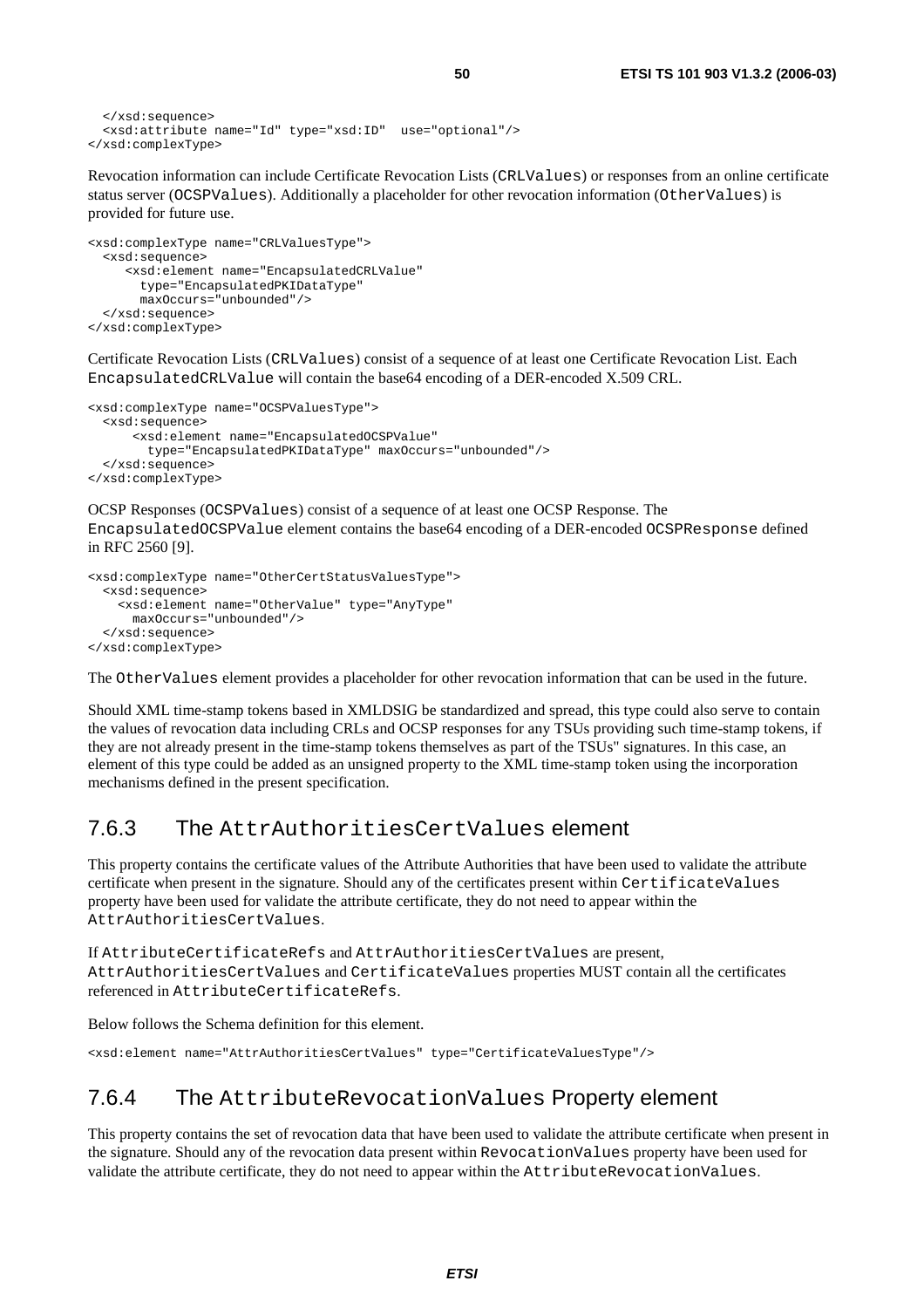If AttributeRevocationRefs and AttributeRevocationValues are present, AttributeRevocationValues and RevocationValues MUST contain the values of all the objects referenced in AttributeRevocationRefs.

Below follows the Schema definition for this element.

<xsd:element name="AttributeRevocationValues" type="RevocationValuesType"/>

## 7.7 The ArchiveTimeStamp element

Advances in computing increase the probability of being able to break algorithms and compromise keys. There is therefore a requirement to be able to protect electronic signatures against this possibility.

Over a period of time weaknesses may occur in the cryptographic algorithms used to create an electronic signature (e.g. due to the time available for cryptanalysis, or improvements in crypto analytical techniques). Before such weaknesses become likely, a verifier should take extra measures to maintain the validity of the electronic signature. Several techniques could be used to achieve this goal depending on the nature of the weakened cryptography. In order to simplify matters, a single technique, called Archive validation data, covering all the cases is being presented in the present document.

Archive validation data consists of the complete validation data and the complete certificate and revocation data, time-stamped together with the electronic signature. The Archive validation data is necessary if the hash function and the crypto algorithms that were used to create the signature are no longer secure. Also, if it cannot be assumed that the hash function used by the Time-Stamping Authority is secure, then nested time-stamps of archived electronic signature are required.

The potential for Trusted Service Provider (TSP) key compromise should be significantly lower than for user keys, because TSP(s) are expected to use stronger cryptography and better key protection. It can be expected that new algorithms (or old ones with greater key lengths) will be used. In such a case, a sequence of time-stamps will protect against forgery. Each time-stamp needs to be affixed before either the compromise of the signing key or of the cracking of the algorithms used by the TSA. TSAs (Time-Stamping Authorities) should have long keys and/or a "good" or different algorithm.

Nested time-stamps will also protect the verifier against key compromise or cracking the algorithm on the old electronic signatures.

The process will need to be performed and iterated before the cryptographic algorithms used for generating the previous time-stamp are no longer secure. Archive validation data MAY thus bear multiple embedded time-stamps.

The ArchiveTimeStamp element is an unsigned property qualifying the signature. Below follows the schema definition for this element.

<xsd:element name="ArchiveTimeStamp" type="XAdESTimeStampType"/>

Should a CounterSignature unsigned property be time-stamped by the ArchiveTimeStamp, any ulterior change of their contents (by addition of unsigned properties if the counter-signature is a XAdES signature, for instance) would make the validation of the ArchiveTimeStamp, and in consequence of the countersigned XAdES signature, fail. Implementers SHOULD, in consequence, not change the contents of the CounterSignature property once it has been time-stamped by the ArchiveTimeStamp. Implementors MAY, in these circumstances, to make use of the detached counter-signature mechanism specified in clause 7.2.4.1.

In addition it has to be noted that the present document allows to counter-sign a previously time-stamped countersignature with another CounterSignature property added to the embedding XAdES signature after the time-stamp container.

Depending whether all the unsigned properties covered by the time-stamp token and the ArchiveTimeStamp property itself have the same parent or not, its contents may be different. Details are given in clauses below.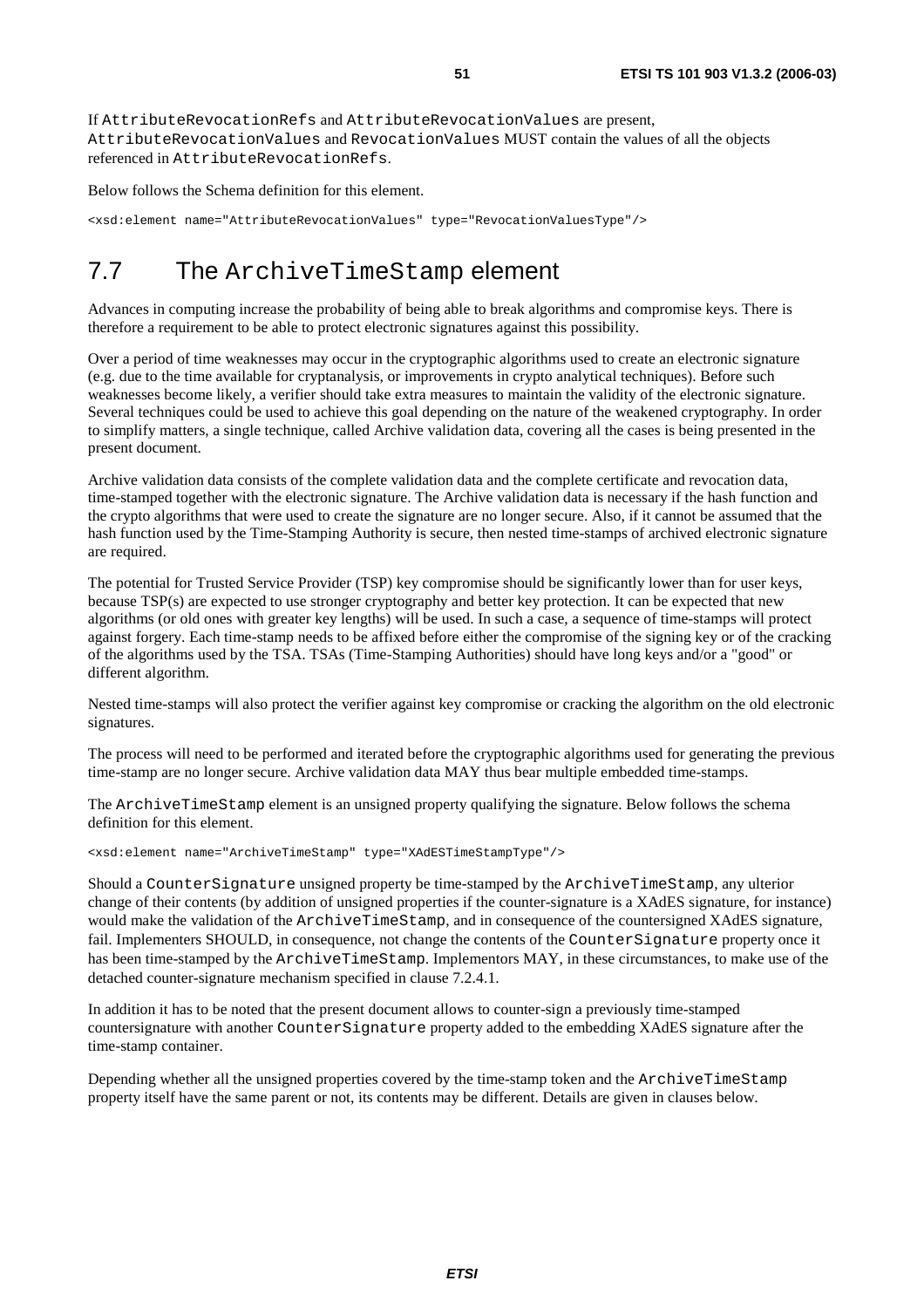### 7.7.1 Not distributed case

When ArchiveTimeStamp and all the unsigned properties covered by its time-stamp token have the same parent, this property uses the Implicit mechanism for all the time-stamped data objects. The input to the computation of the digest value MUST be built as follows:

- 1) Initialize the final octet stream as an empty octet stream.
- 2) Take all the ds: Reference elements in their order of appearance within ds: SignedInfo referencing whatever the signer wants to sign including the SignedProperties element. Process each one as indicated below:
	- Process the retrieved ds: Reference element according to the reference processing model of XMLDSIG.
	- If the result is a XML node set, canonicalize it. If ds: Canonicalization is present, the algorithm indicated by this element is used. If not, the standard canonicalization method specified by XMLDSIG is used.
	- Concatenate the resulting octets to the final octet stream.
- 3) Take the following XMLDSIG elements in the order they are listed below, canonicalize each one and concatenate each resulting octet stream to the final octet stream:
	- The ds:SignedInfo element.
	- The ds: SignatureValue element.
	- The ds: KeyInfo element, if present.
- 4) Take any of the following unsigned signature properties that appear before the current ArchiveTimeStamp in the order they appear within the UnsignedSignatureProperties, canonicalize each one and concatenate each resulting octet stream to the final octet stream:
	- Any present SignatureTimeStamp property.
	- Any present CounterSignature property.
	- The CompleteCertificateRefs and CompleteRevocationRefs properties if present.
	- The AttributeCertificateRefs and AttributeRevocationRefs properties if present.
	- Any present SigAndRefsTimeStamp and RefsOnlyTimeStamp property.
	- The CertificateValues property. This property MUST be added if it is not already present.
	- The RevocationValues property. This property MUST be added if it is not already present.
	- The AttrAuthoritiesCertValues property. This property MUST be added if not already present and the following conditions are true: there exist an attribute certificate in the signature AND a number of certificates that have been used in its validation do not appear in CertificateValues. Its content will satisfy with the rules specified in clause 7.6.3.
	- The AttributeRevocationValues property. This property MUST be added if not already present and there the following conditions are true: there exist an attribute certificate AND some revocation data that have been used in its validation do not appear in RevocationValues. Its content will satisfy with the rules specified in clause 7.6.4.
	- Any previous ArchiveTimestamp property.
- 5) Take any  $ds:Object$  element in the signature that is not referenced by any  $ds:Reference$  within ds:SignedInfo, except that one containing the QualifyingProperties element. Canonicalize each one and concatenate each resulting octet stream to the final octet stream. If ds:Canonicalization is present, the algorithm indicated by this element is used. If not, the standard canonicalization method specified by XMLDSIG is used.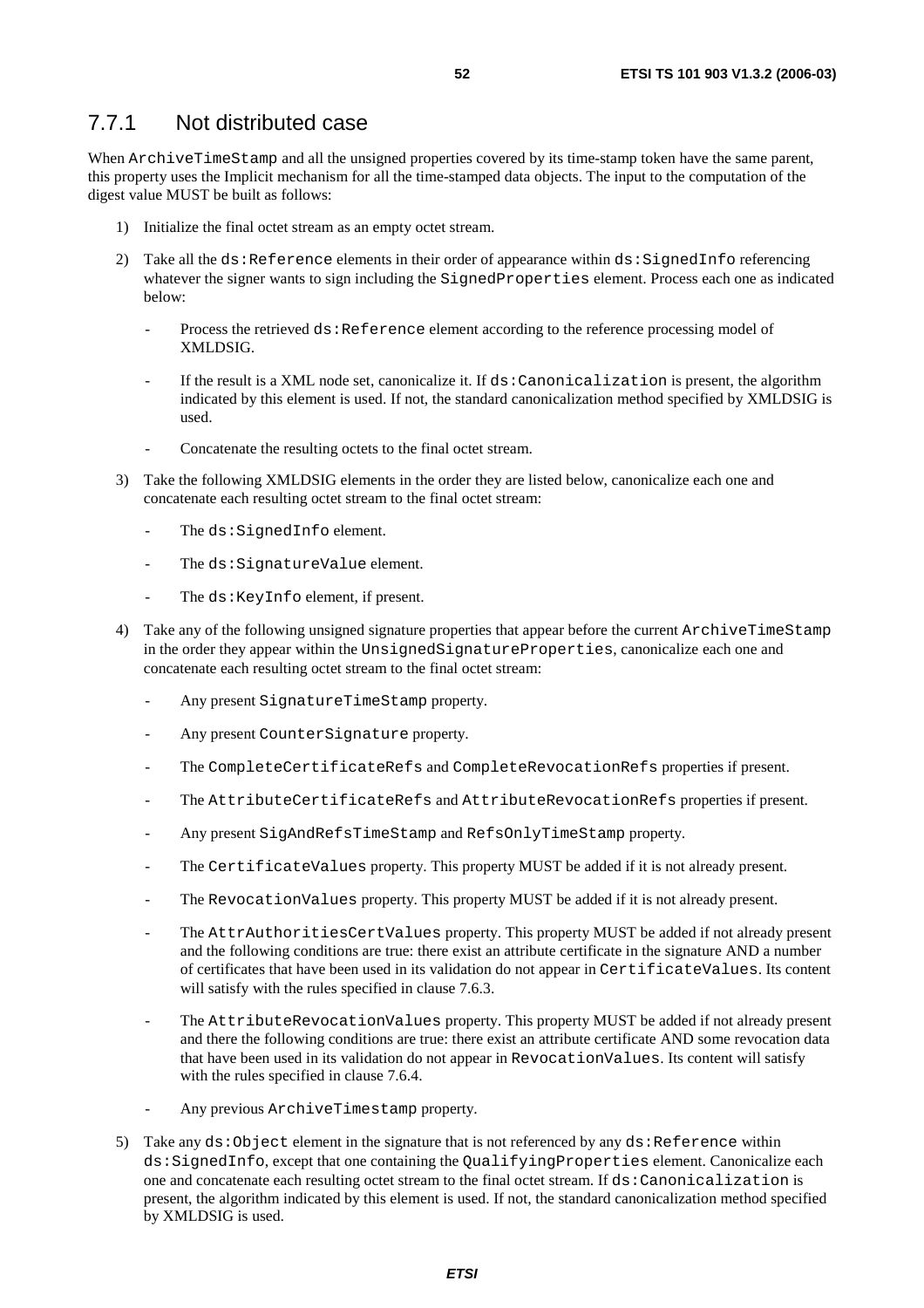### 7.7.2 Distributed case

When ArchiveTimeStamp and some of the unsigned properties covered by its time-stamp token DO NOT have the same parent, applications MUST use the explicit (Include) mechanism only for referencing the unsigned properties. Applications MUST build this property generating one Include element per each unsigned property that must be covered by the time-stamp token in the order they appear listed below:

- 1) Any present SignatureTimeStamp property.
- 2) Any present CounterSignature property.
- 3) The CompleteCertificateRefs property if present.
- 4) The CompleteRevocationRefs property if present.
- 5) The AttributeCertificateRefs property if present.
- 6) The AttributeRevocationRefs property if present.
- 7) Any present SigAndRefsTimeStamp property.
- 8) Any present RefsOnlyTimeStamp property.
- 9) The CertificateValues property. This property MUST be added if it is not already present.
- 10) RevocationValues property. This property MUST be added if it is not already present.
- 11) The AttrAuthoritiesCertValues property. This property MUST be added, if not already present, when the conditions mentioned in the non distributed case are met.
- 12) The AttributeRevocationValues property. This property MUST be added, if not already present, when the conditions mentioned in the non distributed case are met.
- 13) Any previously present ArchiveTimestamp property.

No Include elements are generated for any other XMLDSIG element present in the signature and listed in clause 7.5.2.1, although they are actually time-stamped as it is discussed in the next clause.

Generating applications MUST build digest computation input as for the Implicit case (clause 7.7.1) substituting step 4 by the one specified below:

- 1) Take the following unsigned signature properties in the order they are listed below, extract comment nodes, canonicalize each one and concatenate each resulting octet stream to the final octet stream. The order of appearance of their referencing Include elements in the ArchiveTimeStamp property MUST be identical to the order that unsigned properties are actually processed:
	- Any present SignatureTimeStamp property.
	- Any present CounterSignature property.
	- The CompleteCertificateRefs property if present.
	- The CompleteRevocationRefs property if present.
	- The AttributeCertificateRefs property if present.
	- The AttributeRevocationRefs property if present.
	- Any present SigAndRefsTimeStamp property.
	- Any present RefsOnlyTimeStamp property.
	- The CertificateValues property. This property MUST be added if it is not already present.
	- The RevocationValues property. This property MUST be added if it is not already present.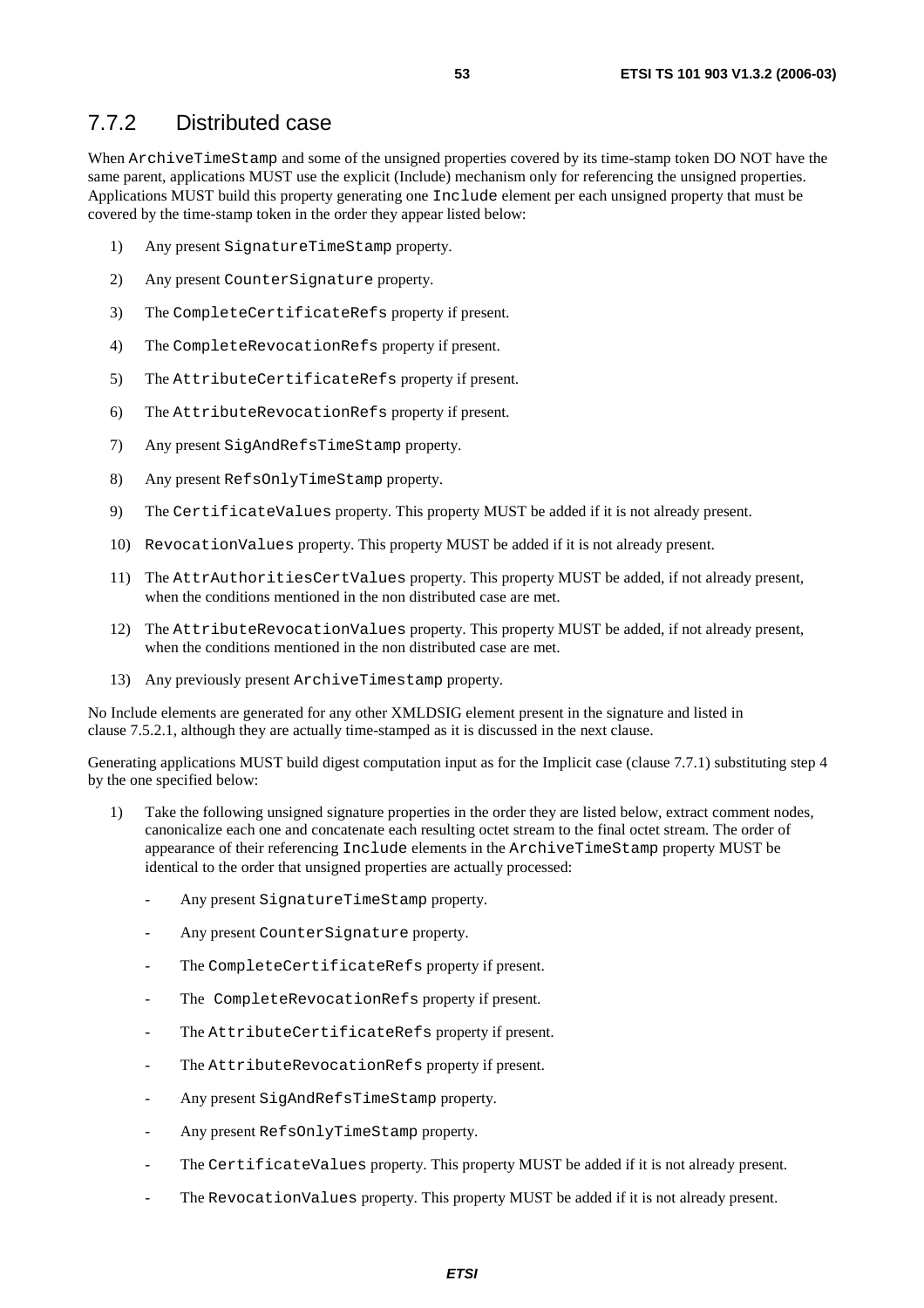- The AttrAuthoritiesCertValues property. This property MUST be added, if not already present, when the conditions mentioned in the non distributed case are met.
- The AttributeRevocationValues property. This property MUST be added, if not already present, when the conditions mentioned in the non distributed case are met.
- Any previous ArchiveTimestamp property.

Verifying applications MUST build digest computation input as detailed below:

- 1) Initialize the final octet stream as an empty octet stream.
- 2) Take all the ds: Reference elements in their order of appearance within ds: SignedInfo referencing whatever the signer wants to sign including the SignedProperties element. Process each one as indicated below:
	- a) Process the retrieved ds: Reference element according to the reference processing model of XMLDSIG.
	- b) If the result is a XML node set, canonicalize it. If ds:Canonicalization is present, the algorithm indicated by this element is used. If not, the standard canonicalization method specified by XMLDSIG is used.
	- c) Concatenate the resulting octets to the final octet stream.
- 3) Take the following XMLDSIG elements in the order they are listed below, canonicalize each one and concatenate each resulting octet stream to the final octet stream:
	- d) The ds:SignedInfo element.
	- e) The ds:SignatureValue element.
	- f) The ds:KeyInfo element if this element is present.
- 4) Process in order each Include element present as indicated in clause 7.1.4.3.1. Concatenate the resulting octet streams to the final octet stream.
- 5) Take any  $ds:Object$  element in the signature that is not referenced by any  $ds:Reference$  within ds:SignedInfo, except that one containing the QualifyingProperties element. Canonicalize each one and concatenate each resulting octet stream to the final octet stream. If ds:Canonicalization is present, the algorithm indicated by this element is used. If not, the standard canonicalization method specified by XMLDSIG is used.

# 8 Conformance requirements

The present document defines conformance requirements for the generation of XAdES-BES and XAdES-EPES. At least one of these two forms must be implemented.

The present document defines conformance requirements for the verification of XAdES-BES and XAdES-EPES. At least one of the two forms must be implemented.

The present document only defines conformance requirements up to a XAdES electronic signature with complete validation data (XAdES-C). This means that none of the extended and archive forms of Electronic Signature, specified in annex B, need to be implemented to get conformance to the present document.

On verification the inclusion of optional signed and unsigned properties must be supported only to the extended that the signature is verifiable. The semantics of optional properties may be unsupported, unless specified otherwise by a signature policy.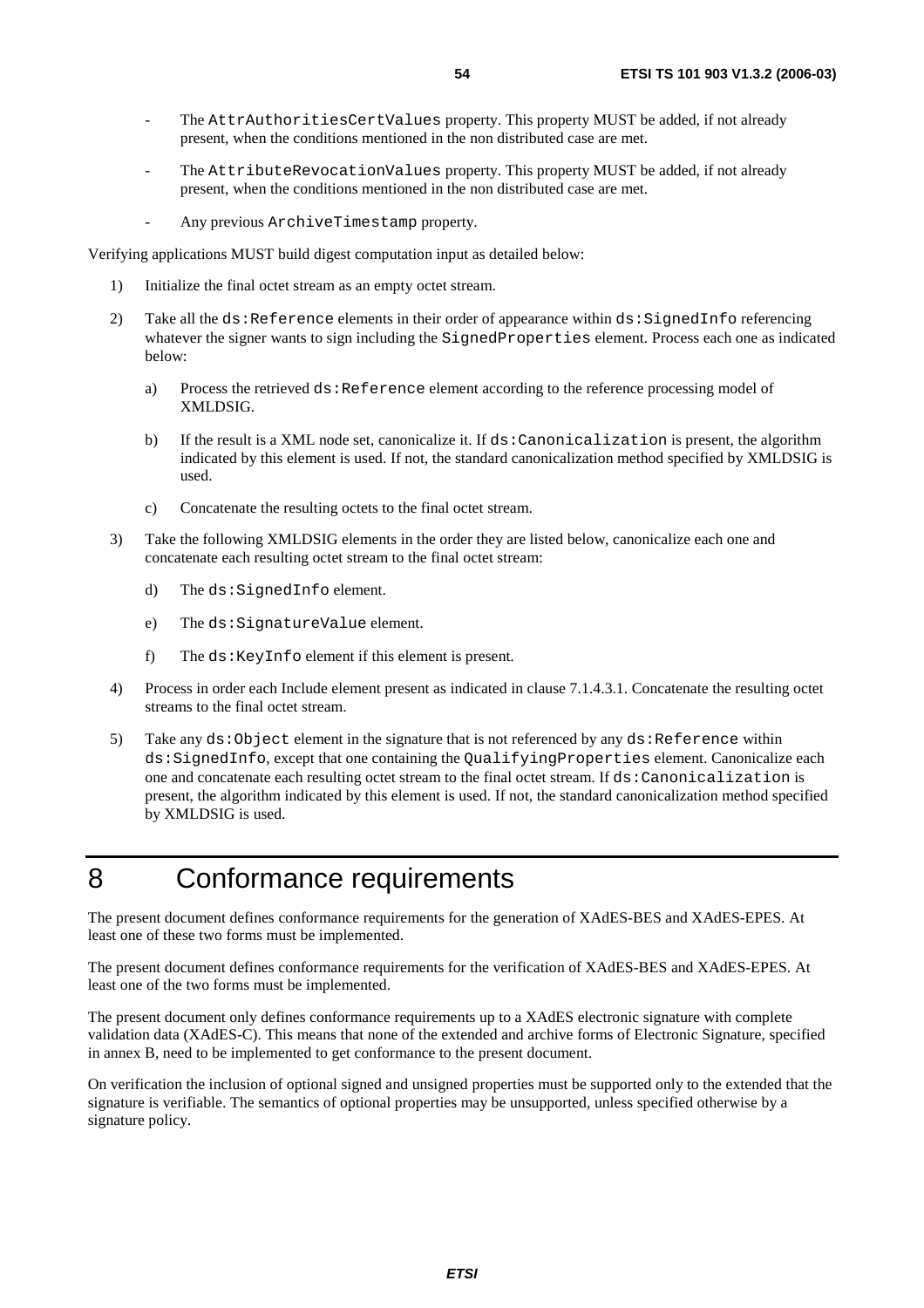## 8.1 Basic Electronic Signature (XAdES-BES)

A system supporting XAdES-BES signers according to the present document shall, at a minimum, support generation of a XML electronic signature consisting of the following components:

- The  $ds:$  Signature element as specified in [3].
- At least one of the following:
	- the SigningCertificate signed property (as defined in clause 7.2.2) incorporated to the signature as defined in clause 6.3;
	- the ds:KeyInfo element whose contents satisfy the restrictions specified in clause 4.4.1.

## 8.2 Explicit policy based Electronic Signature (XAdES-EPES)

A system supporting policy based signers according to the present document shall, at a minimum, support generation of XAdES-BES, plus:

The SignaturePolicyIdentifier signed property (as defined in clause 7.2.3).

## 8.3 Verification using time-stamping

A system supporting verifiers according to the present document with time-stamping facilities shall, at a minimum, support:

- Verification of the mandated components of a XAdES-BES electronic signature, as defined in clause 8.1.
- SignatureTimeStamp unsigned property, as defined in clause 7.3.
- CompleteCertificateRefs unsigned property as defined in clause 7.4.1.
- CompleteRevocationRefs unsigned property, as defined in clause 7.4.2.
- Public Key Certificates, as defined in ITU-T Recommendation X.509 [6] (see clause 8.1).
- Either of:
	- Certificate Revocation Lists. as defined in ITU-T Recommendation X.509 [6] (see clause 8.2); or
	- On-line Certificate Status Protocol, as defined in RFC 2560 [9] (see clause 8.3).

### 8.4 Verification using secure records

A system supporting verifiers according to the present document shall, at a minimum, support:

- Verification of the mandated components of a XAdES-BES, as defined in clause 8.1.
- CompleteCertificateRefs unsigned property as defined in clause 7.4.1.
- CompleteRevocationRefs unsigned property, as defined in clause 7.4.2.
- A record must be maintained and cannot be undetectable modified, of the electronic signature and the time when the signature was first validated using the referenced certificates and revocation information.
- Public Key Certificates, as defined in ITU-T Recommendation X.509 [6] (see clause 8.1).
- Either of:
	- Certificate Revocation Lists. as defined in ITU-T Recommendation X.509 [6] (see clause 8.2); or
	- On-line Certificate Status Protocol, as defined in RFC 2560 [9] (see clause 8.3).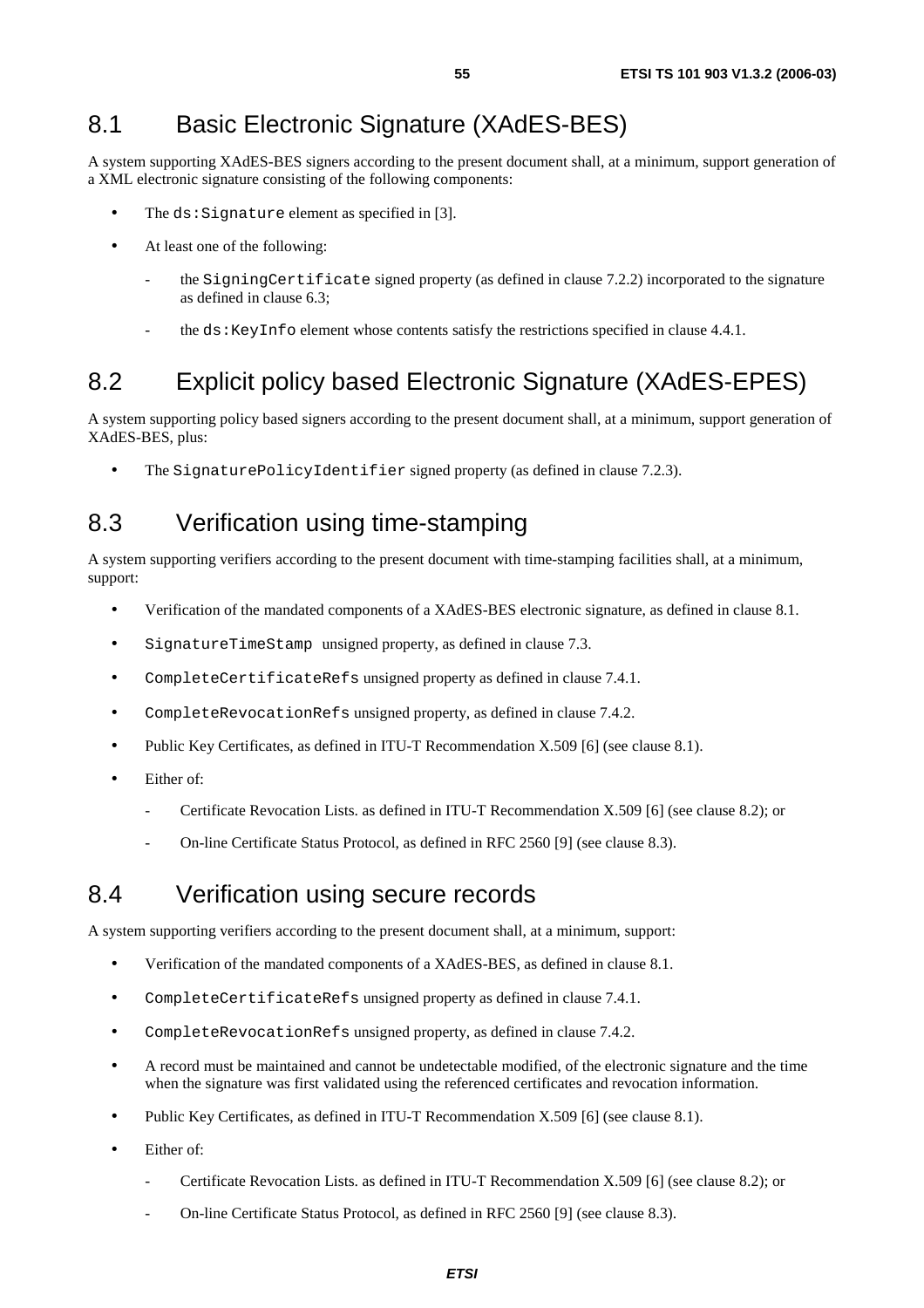#### **Data Object (Content/Document) (source W3C/IETF Recommendation: "XML-Signature Si=yntax and Processing" [**3**])**

The actual binary/octet data being operated on (transformed, digested or signed) by an application, frequently an HTTP entity. Note that the proper noun Object designates a specific XML element. Occasionally we refer to a data object as a document or as a resource's content. The term element content is used to describe the data between XML start and end tags. The term XML document is used to describe data objects which conform to the XML specification.

#### **Signature (source W3C/IETF Recommendation February 2002: "XML-Signature Syntax and Processing" [**3**])**

Formally speaking, a value generated from the application of a private key to a message via a cryptographic algorithm such that it has the properties of signer authentication and message authentication (integrity). (However, we sometimes use the term signature generically such that it encompasses AuthenticationCode values as well, but we are careful to make the distinction when the property of AuthenticationSigner is relevant to the exposition.) A signature may be (non-exclusively) described as detached, enveloping or enveloped.

#### **Transform (source W3C/IETF Recommendation February 2002: "XML-Signature Syntax and Processing" [**3**])**

The processing of a data from its source to its derived form. Typical transforms include XML Canonicalization, XPath and XSLT.

#### **Attribute Certificate (source ITU-T Recommendation X.509: "DATA NETWORKS AND OPEN SYSTEM COMMUNICATIONS.DIRECTORY" [**6**])**

A set of attributes of a user together with some other information, rendered unforgeable by the digital signature created using the private key of the certification authority which issued it.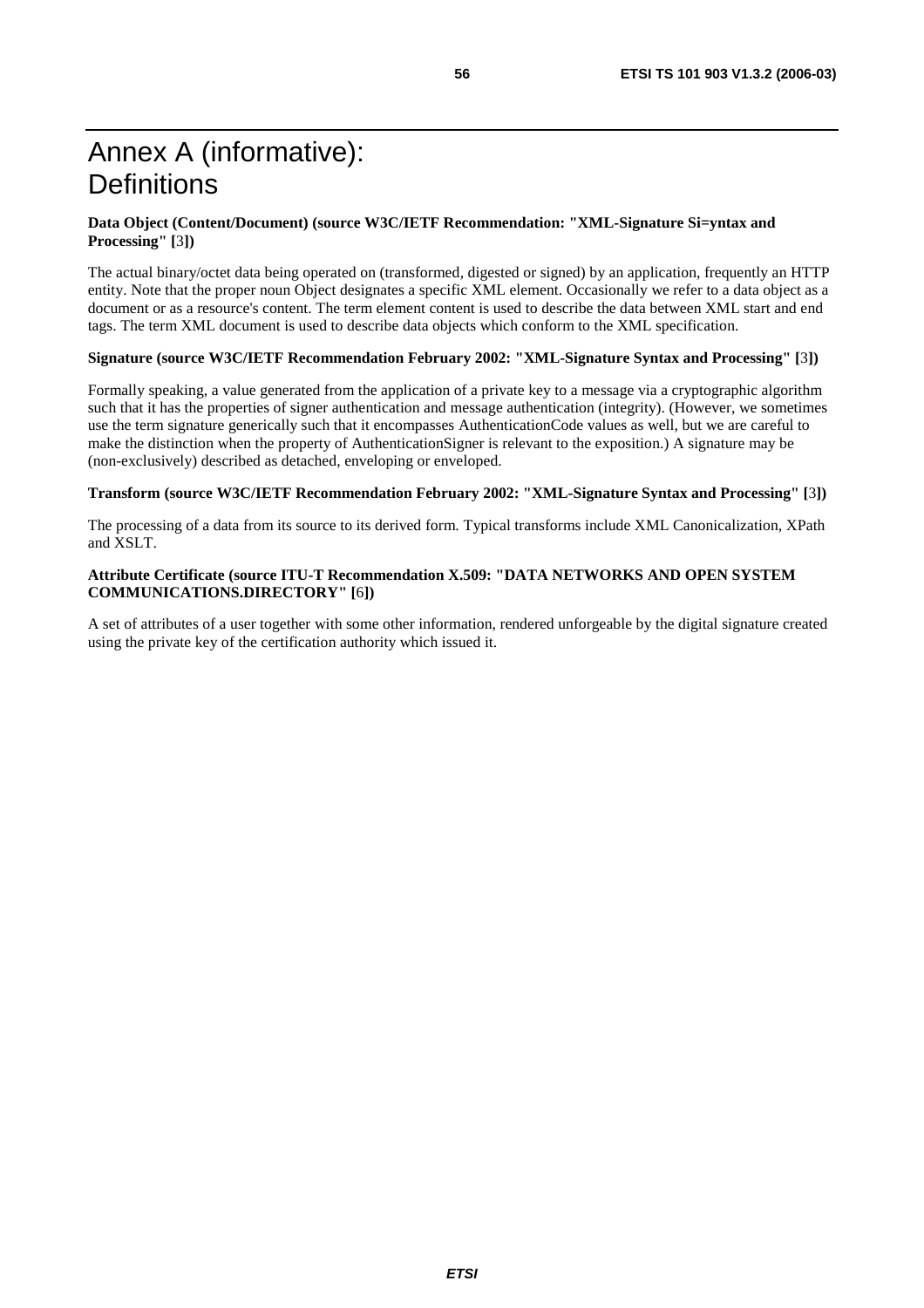# Annex B (informative): Extended electronic signature forms

The XAdES forms specified in clause 4.4 can be extended by addition of certain unsigned properties that are defined in the present document. These properties are applicable for very long term verification, and for preventing some disaster situations which have been identified in the normative part of the present document. The clauses below give an overview of the various forms of extended signature formats in the present document.

# B.1 Extended signatures with time forms (XAdES-X)

Extended signatures with time indication forms (XAdES-X) in accordance with the present document build on signatures containing CompleteCertificateRefs and CompleteRevocationRefs properties, by adding one or more time-stamps unsigned properties.

Depending of what is time-stamped, there are two different types of XAdES-X signatures, namely, XAdES-X type 1 and XAdES-X type 2. Time-stamps in both types cover, among other elements, CompleteCertificateRefs and CompleteRevocationRefs properties. Time-stamps provide an integrity and trusted time protection over everything that is time-stamped. They protect the referenced certificates, CRLs and OCSP responses in case of a later compromise of a CA key, CRL key or OCSP issuer key.

XAdES-X type 1 is built by adding one or more SigAndRefsTimeStamp properties each containing one time-stamp obtained from different TSAs. These time-stamps are computed on the SignatureValue element, SignatureTimeStamp if present, CompleteCertificateRefs and CompleteRevocationRefs properties.

XAdES-X type 2 is built by adding one or more RefsOnlyTimeStamp properties each containing one time-stamp obtained from different TSAs. These time-stamps are computed on the CompleteCertificateRefs and CompleteRevocationRefs properties.

Below follows the most complete XAdES-X structure, which builds on a XAdES-C signature.

```
 XMLDISG 
 | 
ds:Signature ID?>- - - -
  <ds:SignedInfo> | | | | | 
    <ds:CanonicalizationMethod/> | | | | | 
    <ds:SignatureMethod/> | | | | | 
   (<ds:Reference URI? >
     (<\ ds: Transforms/>)?
      <ds:DigestMethod/> | | | | | 
      <ds:DigestValue/> | | | | | 
   \langle/ds:Reference>)+
  </ds:SignedInfo/> | | | | | 
   <ds:SignatureValue> | | | | | 
  (\text{ds:KeyInfo}>)? - -
 | | | | 
   <ds:Object> | | | | 
 | | | | 
    <QualifyingProperties> | | | | 
 | | | | 
     <SignedProperties>
 | | | | 
        <SignedSignatureProperties> | | | | 
         (SigningTime)?
         (SigningCertificate)?
          (SignaturePolicyIdentifier)? | | | | 
          (SignatureProductionPlace)? | | | | 
         (SignerRole)?
        </SignedSignatureProperties> | | | | 
 | | | | 
        <SignedDataObjectProperties> | | | | 
         (DataObjectFormat)*
         (CommitmentTypeIndication)*
          (AllDataObjectsTimeStamp)* | | | | 
         (IndividualDataObjectsTimeStamp)*
        </SignedDataObjectPropertiesSigned> | | | |
```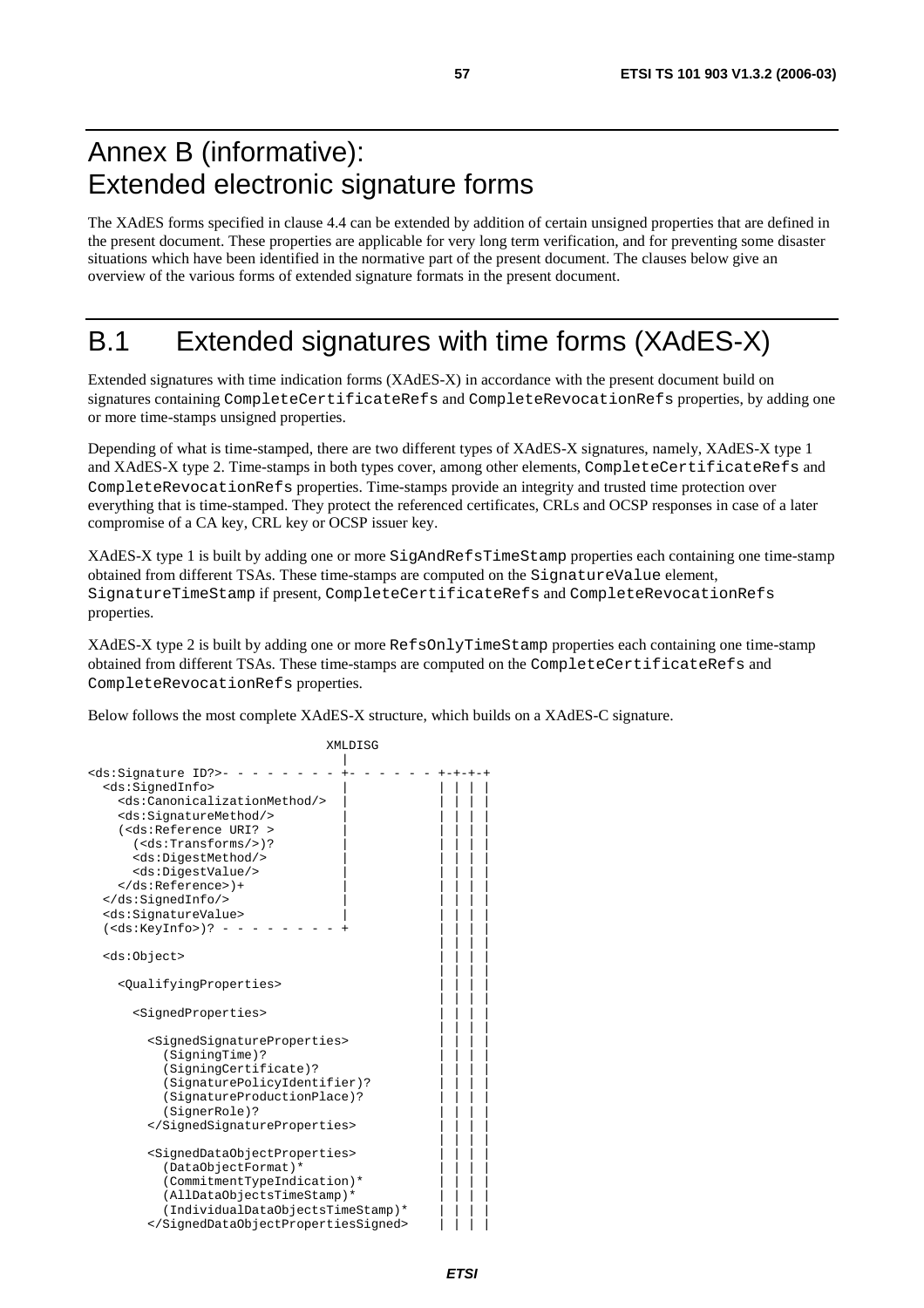| <unsignedproperties></unsignedproperties>                                                                                                                                                                                                                                                              |
|--------------------------------------------------------------------------------------------------------------------------------------------------------------------------------------------------------------------------------------------------------------------------------------------------------|
| <unsignedsignatureproperties><br/>(CounterSignature)*-<br/>(SignatureTimeStamp)*-<br/>(CompleteCertificateRefs)<br/>(CompleteRevocationRefs)<br/>(AttributeCertificateRefs)?<br/>(AttributeRevocationRefs)?<br/>((SigAndRefsTimeStamp)*<br/>(RefsOnlyTimeStamp)*)<br/></unsignedsignatureproperties> - |
|                                                                                                                                                                                                                                                                                                        |
|                                                                                                                                                                                                                                                                                                        |
| <br>-                                                                                                                                                                                                                                                                                                  |
| XAdES-BES (-EPES)                                                                                                                                                                                                                                                                                      |
| XAdES-T                                                                                                                                                                                                                                                                                                |
| XAdES-C                                                                                                                                                                                                                                                                                                |
| XAdES-X                                                                                                                                                                                                                                                                                                |

# B.2 Extended long electronic signatures with time (XAdES-X-L)

Extended long electronic signatures with time (XAdES-X-L) forms in accordance with the present document build up on XAdES-X types 1 or 2 by adding the CertificateValues and RevocationValues unsigned properties aforementioned.

The structure for the most complete XAdES-X-L, built on the most complete XAdES-X signature, is shown below.

```
 XMLDISG 
 | 
<ds:Signature ID?>- - - - - - - - +- - - - - +-+-+-+-+ 
  <ds:SignedInfo> | | | | | | 
    <ds:CanonicalizationMethod/> | | | | | | 
    <ds:SignatureMethod/> | | | | | | 
   (<ds:Reference URI? >
     (<ds:Transforms/>)?
      <ds:DigestMethod/> | | | | | | 
      <ds:DigestValue/> | | | | | | 
   \langle/ds:Reference>)+
   </ds:SignedInfo> | | | | | | 
   <ds:SignatureValue/> | | | | | | 
  (\text{ds:KeyInfo>})? - - - - - - -
 | | | | | 
   <ds:Object> | | | | | 
 | | | | | 
    <QualifyingProperties> | | | | | 
 | | | | | 
       <SignedProperties> | | | | | 
 | | | | | 
         <SignedSignatureProperties> | | | | | 
         (SigningTime)?
         (SigningCertificate)?
          (SignaturePolicyIdentifier)? | | | | | 
          (SignatureProductionPlace)?
          (SignerRole)?
         </SignedSignatureProperties> | | | | | 
 | | | | | 
         <SignedDataObjectProperties> | | | | | 
         (DataObjectFormat)*
          (CommitmentTypeIndication)*
         (AllDataObjectsTimeStamp)*
         (IndividualDataObjectsTimeStamp)*
```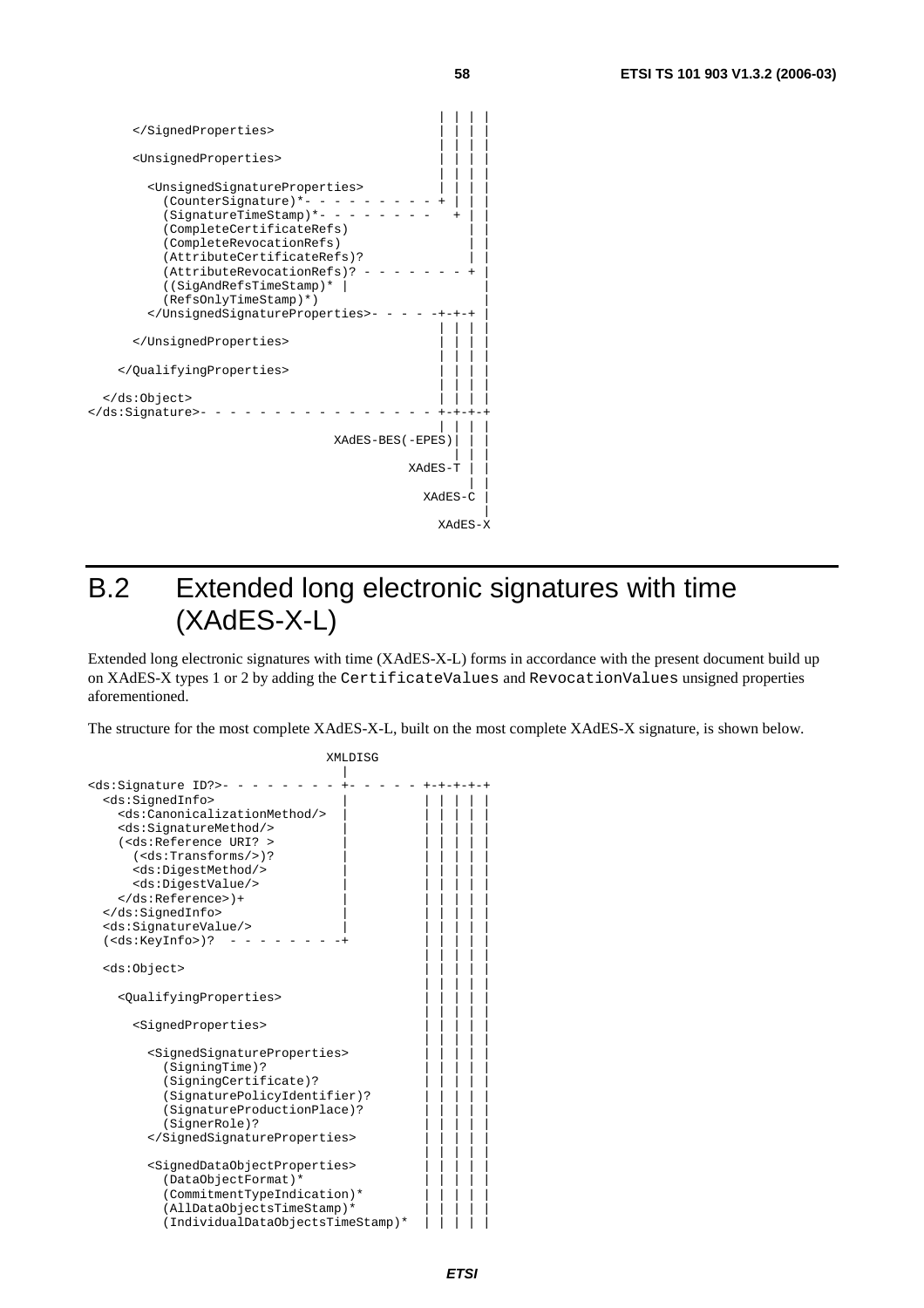| <unsignedproperties></unsignedproperties>                                                                                                                                                                                                                                                                                                                                                                                                |
|------------------------------------------------------------------------------------------------------------------------------------------------------------------------------------------------------------------------------------------------------------------------------------------------------------------------------------------------------------------------------------------------------------------------------------------|
| <unsignedsignatureproperties><br/>(CounterSignature)*- -<br/>(SignatureTimeStamp)*-<br/>(CompleteCertificateRefs)<br/>(CompleteRevocationRefs)<br/>(AttributeCertificateRefs)?<br/>(AttributeRevocationRefs)?<br/>((SigAndRefsTimeStamp)*<br/><math>(RefsOnlyTimeStamp)</math>*)-<br/>(CertificatesValues)<br/>(RevocationValues)<br/>(AttrAuthoritiesCertValues)?<br/>(AttributeRevocationValues)?<br/></unsignedsignatureproperties> - |
|                                                                                                                                                                                                                                                                                                                                                                                                                                          |
|                                                                                                                                                                                                                                                                                                                                                                                                                                          |
| <br>-                                                                                                                                                                                                                                                                                                                                                                                                                                    |
| XAdES-BES (-EPES)                                                                                                                                                                                                                                                                                                                                                                                                                        |
| XAdES-T                                                                                                                                                                                                                                                                                                                                                                                                                                  |
| XAdES-C                                                                                                                                                                                                                                                                                                                                                                                                                                  |
| XAdES-X                                                                                                                                                                                                                                                                                                                                                                                                                                  |
| XAdES-X-L                                                                                                                                                                                                                                                                                                                                                                                                                                |

# B.3 Archival electronic signatures (XAdES-A)

Archival signatures in accordance with the present document MUST incorporate CertificateValues, RevocationValues and one or more ArchiveTimeStamp unsigned properties. They MAY contain other properties. Each ArchiveTimeStamp element contains a time-stamp token covering among other elements, those ones that contain validation data (see clause 7.7). These forms are used for archival of signatures. Successive time-stamps protect the whole material against vulnerable hashing algorithms or the breaking of the cryptographic material or algorithms.

Below follows the structure of a XAdES-A built on a XAdES-X-L, as an example of the most complete archival form.

| XMLDISG                                                                                                                                                                                                                                                                                                                                                               |            |
|-----------------------------------------------------------------------------------------------------------------------------------------------------------------------------------------------------------------------------------------------------------------------------------------------------------------------------------------------------------------------|------------|
| <ds:signature id?="">-<br/><ds:signedinfo><br/><ds:canonicalizationmethod></ds:canonicalizationmethod><br/><ds:signaturemethod></ds:signaturemethod><br/><math>(&lt;</math>ds:Reference <math>(URL=)?</math><br/><math>(&lt;\ds:Transforms/&gt;)</math>?<br/><ds:digestmethod></ds:digestmethod><br/><ds:digestvalue></ds:digestvalue></ds:signedinfo></ds:signature> | -+-+-+-+-+ |
| $\langle ds:Reference \rangle$ +                                                                                                                                                                                                                                                                                                                                      |            |
| <br><ds:signaturevalue></ds:signaturevalue>                                                                                                                                                                                                                                                                                                                           |            |
| ( <ds:keyinfo>)? -</ds:keyinfo>                                                                                                                                                                                                                                                                                                                                       |            |
| <ds:object></ds:object>                                                                                                                                                                                                                                                                                                                                               |            |
| <qualifyingproperties></qualifyingproperties>                                                                                                                                                                                                                                                                                                                         |            |
| <signedproperties></signedproperties>                                                                                                                                                                                                                                                                                                                                 |            |
| <signedsignatureproperties><br/>(SigningTime)?<br/>(SigningCertificate)?<br/>(SignaturePolicyIdentifier)?<br/>(SignatureProductionPlace)?</signedsignatureproperties>                                                                                                                                                                                                 |            |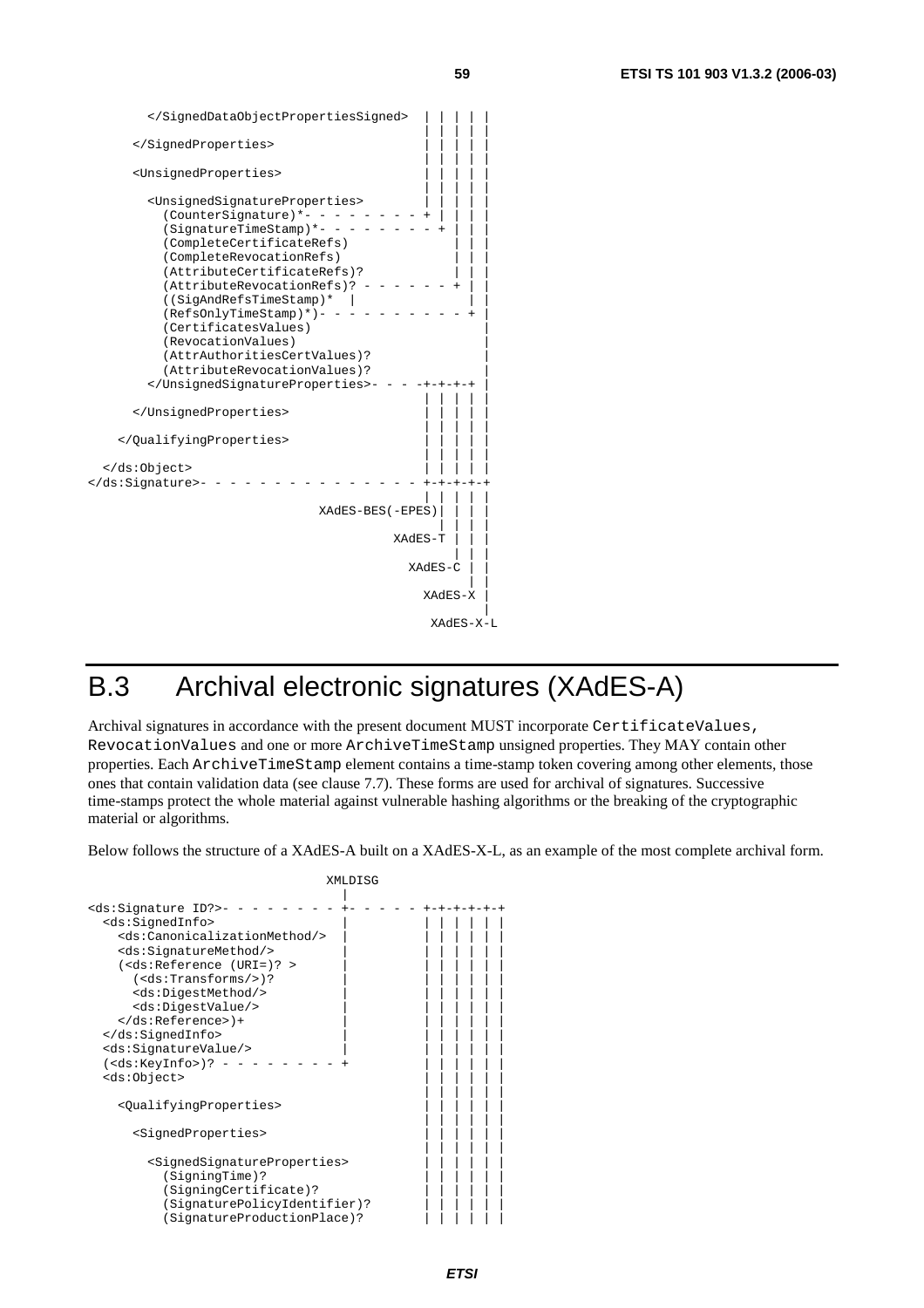| (SignerRole)?                                                                                                                                                                                                                                                                                                                                                                                                                                                                                    |         |
|--------------------------------------------------------------------------------------------------------------------------------------------------------------------------------------------------------------------------------------------------------------------------------------------------------------------------------------------------------------------------------------------------------------------------------------------------------------------------------------------------|---------|
|                                                                                                                                                                                                                                                                                                                                                                                                                                                                                                  |         |
| <signeddataobjectproperties><br/>(DataObjectFormat)*<br/>(CommitmentTypeIndication)*<br/>(AllDataObjectsTimeStamp)*<br/>(IndividualDataObjectsTimeStamp)*<br/></signeddataobjectproperties>                                                                                                                                                                                                                                                                                                      |         |
|                                                                                                                                                                                                                                                                                                                                                                                                                                                                                                  |         |
| <unsignedproperties></unsignedproperties>                                                                                                                                                                                                                                                                                                                                                                                                                                                        |         |
| <unsignedsignatureproperties><br/>(CounterSignature)*- -<br/>(SignatureTimeStamp)*-<br/>(CompleteCertificateRefs)?<br/>(CompleteRevocationRefs)?<br/>(AttributeCertificateRefs)?<br/>(AttributeRevocationRefs)?<br/>((SigAndRefsTimeStamp)*<br/><math>(RefsOnlyTimeStamp)</math><sup>*</sup>)? <math>\cdot</math><br/>(CertificatesValues)<br/>(RevocationValues<br/>(AttrAuthoritiesCertValues)?<br/>(AttributeRevocationValues)?-<br/>(ArchiveTimeStamp)+<br/></unsignedsignatureproperties> - |         |
|                                                                                                                                                                                                                                                                                                                                                                                                                                                                                                  |         |
|                                                                                                                                                                                                                                                                                                                                                                                                                                                                                                  |         |
|                                                                                                                                                                                                                                                                                                                                                                                                                                                                                                  |         |
| -                                                                                                                                                                                                                                                                                                                                                                                                                                                                                                |         |
| XAdES-BES (-EPES)                                                                                                                                                                                                                                                                                                                                                                                                                                                                                |         |
| XAdES-T                                                                                                                                                                                                                                                                                                                                                                                                                                                                                          |         |
| XAdES-C                                                                                                                                                                                                                                                                                                                                                                                                                                                                                          |         |
| XAdES-X                                                                                                                                                                                                                                                                                                                                                                                                                                                                                          |         |
| XAdES-X-L                                                                                                                                                                                                                                                                                                                                                                                                                                                                                        |         |
|                                                                                                                                                                                                                                                                                                                                                                                                                                                                                                  | XAdES-A |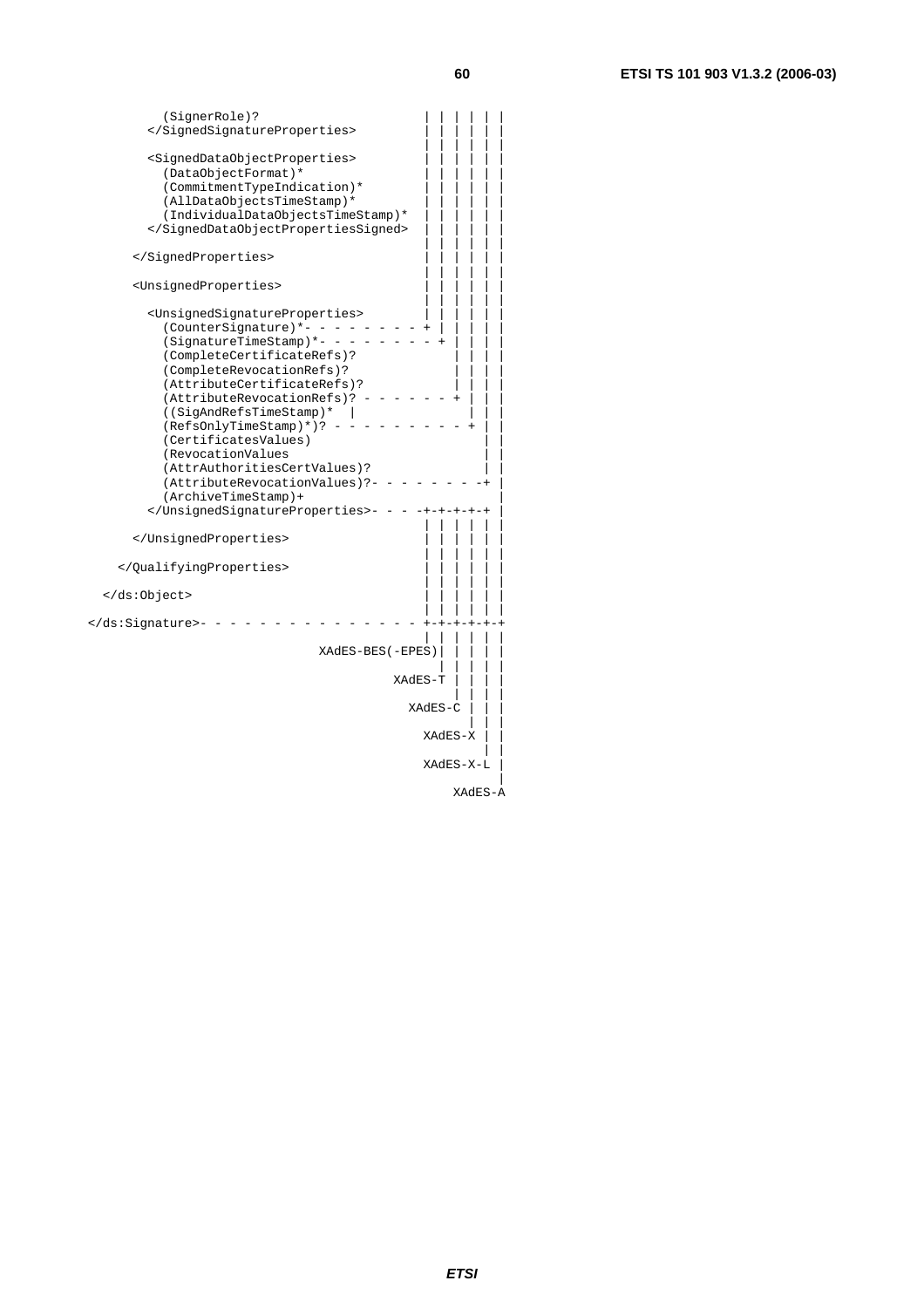# Annex C (informative): concepts and rationales

This annex presents details on some of the concepts used in the standard. It also provides the rationale for certain normative parts of the present document.

# C.1 Multiple signatures and countersignatures

Some electronic signatures may only be valid if they bear more than one signature. This is generally the case, for example, when a contract is signed between two parties. The ordering of the signatures may or may not be important, i.e. one may or may not need to be applied before the other. This allows establishing two basic categories for multiple signatures:

- independent signatures;
- countersignatures.

Independent signatures are parallel signatures where the ordering of the signatures is not important. The computation of these signatures is performed on exactly the same input but using different private keys.

Countersignatures are signatures that are applied one after the other and are used where the order the signatures are applied is important. In these situations the first signature signs the signed data object. Each additional signature may sign in turn the latest previously generated signature, or all the previously generated signatures and the signed document.

The referencing mechanism present in XMLDSIG gives full support to countersignatures. Using them, the countersignatures may be placed and kept in different ways: they may be embedded one within the other, or they may be detached from the rest as long as their corresponding <ds:Reference> elements ensure that each signature actually signs the previously generated signature (or all the previously generated signatures and the signed document if this is the requirement). While XMLDSIG supports these features, it does not propose any standard format for countersignatures as it considers this topic being out of its scope.

The present document defines a new URI value, which, when assigned as value of the Type attribute of a ds:Reference element, denotes that the enclosing XAdES signature is in fact, a countersignature of another signature.

In addition the present document defines with the CounterSignature property a standard way of managing countersignatures that:

- are computed on the values of the latest previously generated signatures;
- are embedded within the signatures that they countersign so that the first electronic signature (the one computed on the data objects actually signed) contains all the additional countersignatures that have to be verified.

This proposal does not, of course, satisfy all the potential requirements that real situations may pose in terms of relationships among electronic signatures and documents. This would require more complexity and likely the need to define new XML containers for the signatures, which is currently out of scope of XAdES.

Independent signatures will not appear as CounterSignature properties of another independent one.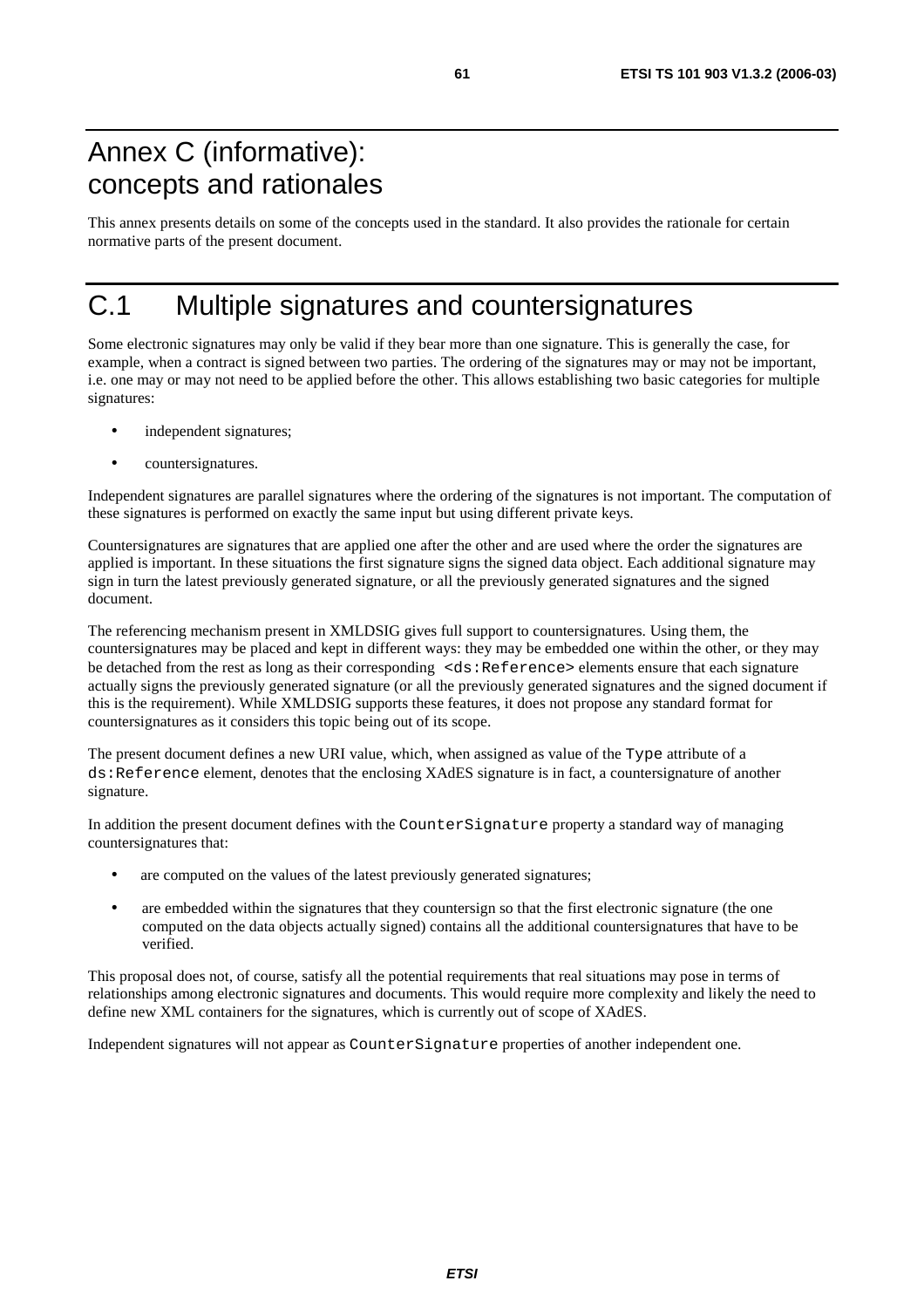# Annex D (normative): Schema definitions

```
<?xml version="1.0" encoding="UTF-8"?> 
<xsd:schema targetNamespace="http://uri.etsi.org/01903/v1.3.2#" 
xmlns:xsd="http://www.w3.org/2001/XMLSchema" xmlns="http://uri.etsi.org/01903/v1.3.2#" 
xmlns:ds="http://www.w3.org/2000/09/xmldsig#" elementFormDefault="qualified"> 
   <xsd:import namespace="http://www.w3.org/2000/09/xmldsig#" 
schemaLocation="http://www.w3.org/TR/2002/REC-xmldsig-core-20020212/xmldsig-core-schema.xsd"/> 
<!-- Start auxiliary types definitions: AnyType, ObjectIdentifierType, 
EncapsulatedPKIDataType and containers for time-stamp tokens --> 
<!-- Start AnyType --> 
   <xsd:element name="Any" type="AnyType"/> 
   <xsd:complexType name="AnyType" mixed="true"> 
     <xsd:sequence minOccurs="0" maxOccurs="unbounded"> 
       <xsd:any namespace="##any" processContents="lax"/> 
     </xsd:sequence> 
     <xsd:anyAttribute namespace="##any"/> 
   </xsd:complexType> 
<!-- End AnyType --> 
<!-- Start ObjectIdentifierType--> 
   <xsd:element name="ObjectIdentifier" type="ObjectIdentifierType"/> 
   <xsd:complexType name="ObjectIdentifierType"> 
     <xsd:sequence> 
       <xsd:element name="Identifier" type="IdentifierType"/> 
       <xsd:element name="Description" type="xsd:string" minOccurs="0"/> 
       <xsd:element name="DocumentationReferences" 
         type="DocumentationReferencesType" minOccurs="0"/> 
     </xsd:sequence> 
   </xsd:complexType> 
   <xsd:complexType name="IdentifierType"> 
     <xsd:simpleContent> 
       <xsd:extension base="xsd:anyURI"> 
         <xsd:attribute name="Qualifier" type="QualifierType" use="optional"/> 
       </xsd:extension> 
     </xsd:simpleContent> 
   </xsd:complexType> 
   <xsd:simpleType name="QualifierType"> 
     <xsd:restriction base="xsd:string"> 
       <xsd:enumeration value="OIDAsURI"/> 
       <xsd:enumeration value="OIDAsURN"/> 
     </xsd:restriction> 
   </xsd:simpleType> 
   <xsd:complexType name="DocumentationReferencesType"> 
     <xsd:sequence maxOccurs="unbounded"> 
       <xsd:element name="DocumentationReference" type="xsd:anyURI"/> 
     </xsd:sequence> 
   </xsd:complexType> 
<!-- End ObjectIdentifierType--> 
<!-- Start EncapsulatedPKIDataType--> 
   <xsd:element name="EncapsulatedPKIData" type="EncapsulatedPKIDataType"/> 
   <xsd:complexType name="EncapsulatedPKIDataType"> 
     <xsd:simpleContent> 
       <xsd:extension base="xsd:base64Binary"> 
         <xsd:attribute name="Id" type="xsd:ID" use="optional"/> 
         <xsd:attribute name="Encoding" type="xsd:anyURI" use="optional"/> 
       </xsd:extension> 
     </xsd:simpleContent> 
   </xsd:complexType> 
<!-- End EncapsulatedPKIDataType --> 
   <!-- Start time-stamp containers types --> 
   <!-- Start GenericTimeStampType -->
```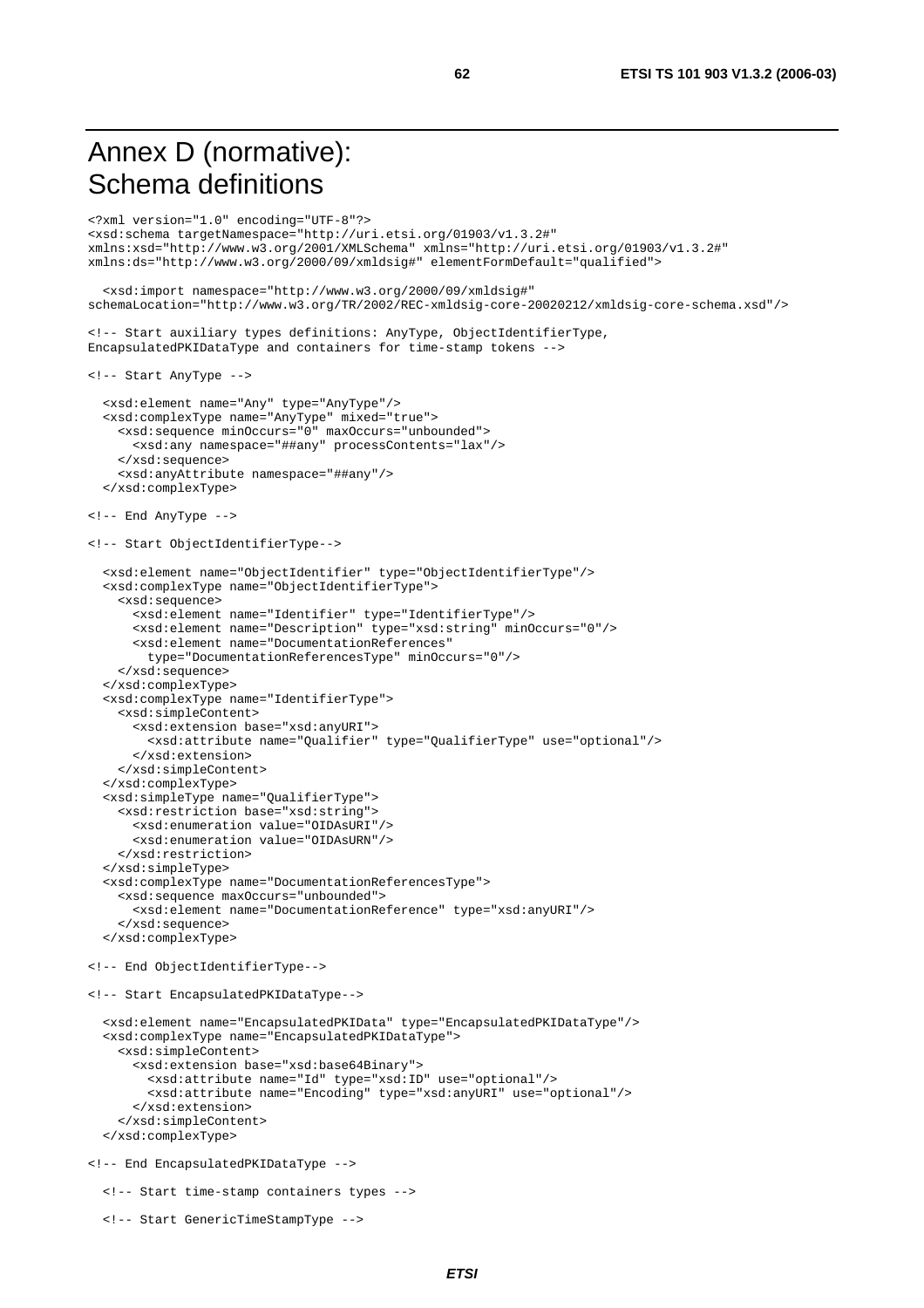```
 <xsd:element name="Include" type="IncludeType"/> 
 <xsd:complexType name="IncludeType"> 
   <xsd:attribute name="URI" type="xsd:anyURI" use="required"/> 
   <xsd:attribute name="referencedData" type="xsd:boolean" use="optional"/> 
 </xsd:complexType> 
 <xsd:element name="ReferenceInfo" type="ReferenceInfoType"/> 
 <xsd:complexType name="ReferenceInfoType"> 
   <xsd:sequence> 
     <xsd:element ref="ds:DigestMethod"/> 
     <xsd:element ref="ds:DigestValue"/> 
   </xsd:sequence> 
   <xsd:attribute name="Id" type="xsd:ID" use="optional"/> 
   <xsd:attribute name="URI" type="xsd:anyURI" use="optional"/> 
 </xsd:complexType> 
 <xsd:complexType name="GenericTimeStampType" abstract="true"> 
   <xsd:sequence> 
     <xsd:choice minOccurs="0"> 
       <xsd:element ref="Include" maxOccurs="unbounded"/> 
       <xsd:element ref="ReferenceInfo" maxOccurs="unbounded"/> 
     </xsd:choice> 
     <xsd:element ref="ds:CanonicalizationMethod" minOccurs="0"/> 
     <xsd:choice maxOccurs="unbounded"> 
       <xsd:element name="EncapsulatedTimeStamp" 
          type="EncapsulatedPKIDataType"/> 
       <xsd:element name="XMLTimeStamp" type="AnyType"/> 
     </xsd:choice> 
   </xsd:sequence> 
   <xsd:attribute name="Id" type="xsd:ID" use="optional"/> 
 </xsd:complexType> 
 <!-- End GenericTimeStampType --> 
 <!-- Start XAdESTimeStampType"/> 
 <xsd:element name="XAdESTimeStamp" type="XAdESTimeStampType"/> 
 <xsd:complexType name="XAdESTimeStampType"> 
   <xsd:complexContent> 
     <xsd:restriction base="GenericTimeStampType"> 
       <xsd:sequence> 
         <xsd:element ref="Include" minOccurs="0" maxOccurs="unbounded"/> 
         <xsd:element ref="ds:CanonicalizationMethod" minOccurs="0"/> 
         <xsd:choice maxOccurs="unbounded"> 
           <xsd:element name="EncapsulatedTimeStamp" 
               type="EncapsulatedPKIDataType"/> 
           <xsd:element name="XMLTimeStamp" type="AnyType"/> 
         </xsd:choice> 
       </xsd:sequence> 
       <xsd:attribute name="Id" type="xsd:ID" use="optional"/> 
     </xsd:restriction> 
   </xsd:complexContent> 
 </xsd:complexType> 
 <!-- End XAdESTimeStampType --> 
 <!-- Start OtherTimeStampType"/> 
 <xsd:element name="OtherTimeStamp" type="OtherTimeStampType"/> 
 <xsd:complexType name="OtherTimeStampType"> 
   <xsd:complexContent> 
     <xsd:restriction base="GenericTimeStampType"> 
       <xsd:sequence> 
         <xsd:element ref="ReferenceInfo" maxOccurs="unbounded"/> 
         <xsd:element ref="ds:CanonicalizationMethod" minOccurs="0"/> 
         <xsd:choice> 
              <xsd:element name="EncapsulatedTimeStamp" 
               type="EncapsulatedPKIDataType"/> 
             <xsd:element name="XMLTimeStamp" type="AnyType"/> 
           </xsd:choice> 
         </xsd:sequence> 
       <xsd:attribute name="Id" type="xsd:ID" use="optional"/> 
     </xsd:restriction> 
   </xsd:complexContent> 
 </xsd:complexType> 
 <!-- End OtherTimeStampType --> 
 <!-- End time-stamp containers types -->
```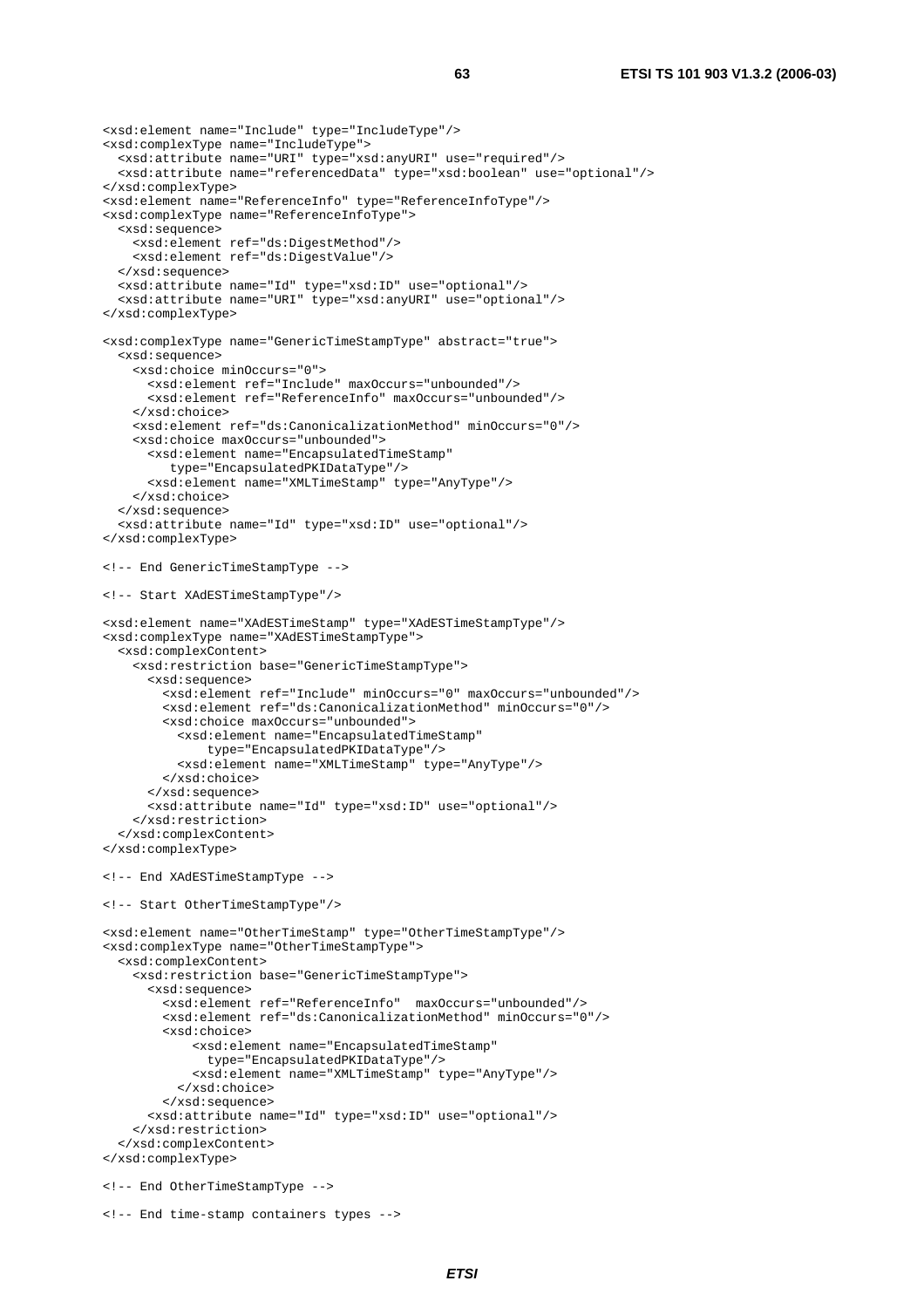<!-- End auxiliary types definitions--> <!-- Start container types --> <!-- Start QualifyingProperties --> <xsd:element name="QualifyingProperties" type="QualifyingPropertiesType"/> <xsd:complexType name="QualifyingPropertiesType"> <xsd:sequence> <xsd:element name="SignedProperties" type="SignedPropertiesType" minOccurs="0"/> <xsd:element name="UnsignedProperties" type="UnsignedPropertiesType" minOccurs="0"/> </xsd:sequence> <xsd:attribute name="Target" type="xsd:anyURI" use="required"/> <xsd:attribute name="Id" type="xsd:ID" use="optional"/> </xsd:complexType> <!-- End QualifyingProperties --> <!-- Start SignedProperties--> <xsd:element name="SignedProperties" type="SignedPropertiesType"/> <xsd:complexType name="SignedPropertiesType"> <xsd:sequence> <xsd:element name="SignedSignatureProperties" type="SignedSignaturePropertiesType"/> <xsd:element name="SignedDataObjectProperties" type="SignedDataObjectPropertiesType" minOccurs="0"/> </xsd:sequence> <xsd:attribute name="Id" type="xsd:ID" use="optional"/> </xsd:complexType> <!-- End SignedProperties--> <!-- Start UnsignedProperties--> <xsd:element name="UnsignedProperties" type="UnsignedPropertiesType" /> <xsd:complexType name="UnsignedPropertiesType"> <xsd:sequence> <xsd:element name="UnsignedSignatureProperties" type="UnsignedSignaturePropertiesType" minOccurs="0"/> <xsd:element name="UnsignedDataObjectProperties" type="UnsignedDataObjectPropertiesType" minOccurs="0"/> </xsd:sequence> <xsd:attribute name="Id" type="xsd:ID" use="optional"/> </xsd:complexType> <!-- End UnsignedProperties--> <!-- Start SignedSignatureProperties--> <xsd:element name="SignedSignatureProperties" type="SignedSignaturePropertiesType" /> <xsd:complexType name="SignedSignaturePropertiesType"> <xsd:sequence> <xsd:element name="SigningTime" type="xsd:dateTime" minOccurs="0"/> <xsd:element name="SigningCertificate" type="CertIDListType" minOccurs="0"/> <xsd:element name="SignaturePolicyIdentifier" type="SignaturePolicyIdentifierType" minOccurs="0"/> <xsd:element name="SignatureProductionPlace" type="SignatureProductionPlaceType" minOccurs="0"/> <xsd:element name="SignerRole" type="SignerRoleType" minOccurs="0"/> </xsd:sequence> <xsd:attribute name="Id" type="xsd:ID" use="optional"/> </xsd:complexType>

```
<!-- End SignedSignatureProperties-->
```

```
<!-- Start SignedDataObjectProperties-->
```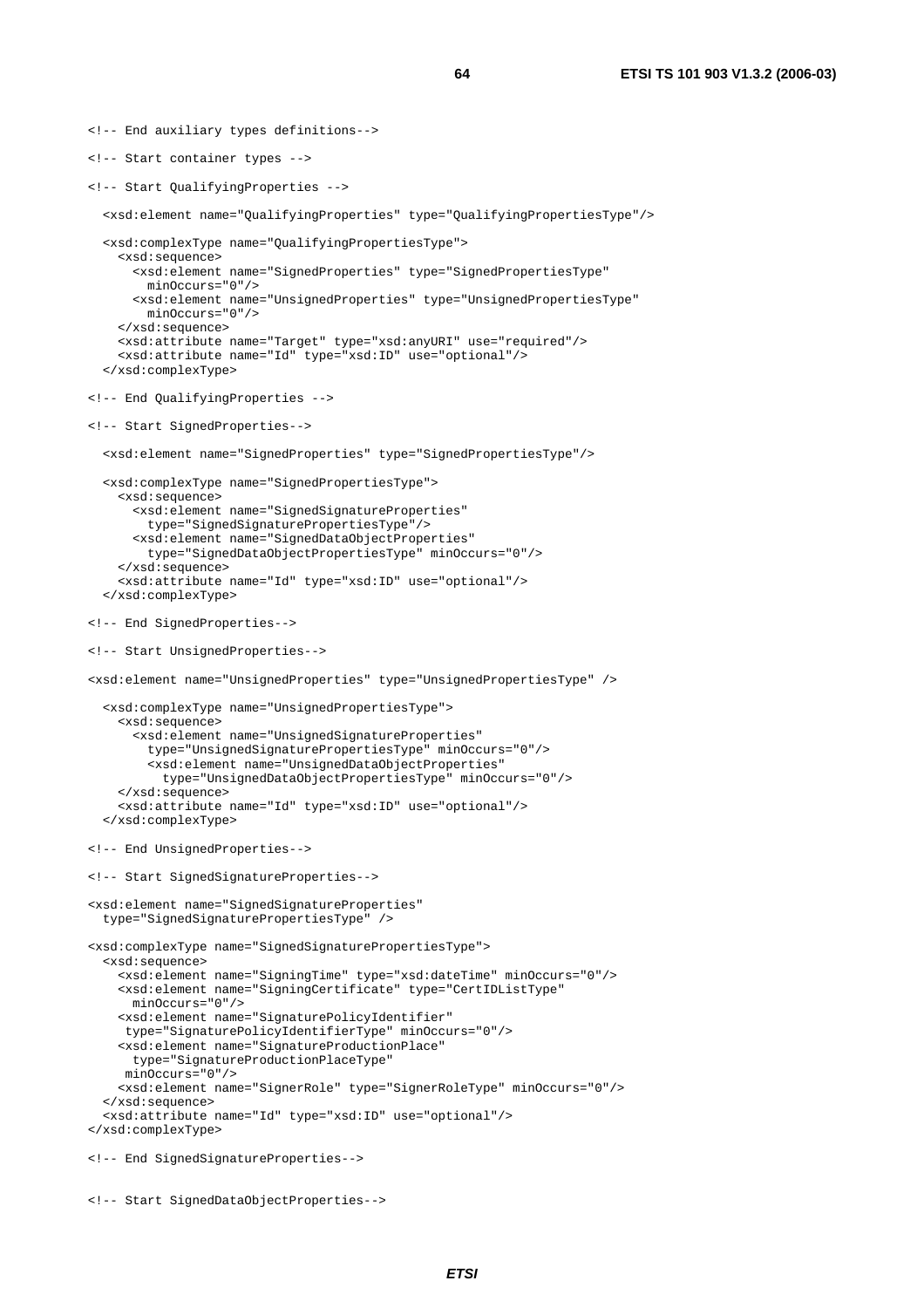```
<xsd:element name="SignedDataObjectProperties" 
  type="SignedDataObjectPropertiesType"/> 
<xsd:complexType name="SignedDataObjectPropertiesType"> 
   <xsd:sequence> 
     <xsd:element name="DataObjectFormat" type="DataObjectFormatType" 
       minOccurs="0" maxOccurs="unbounded"/> 
     <xsd:element name="CommitmentTypeIndication" 
       type="CommitmentTypeIndicationType" minOccurs="0" 
       maxOccurs="unbounded"/> 
     <xsd:element name="AllDataObjectsTimeStamp" type="XAdESTimeStampType" 
       minOccurs="0" maxOccurs="unbounded"/> 
     <xsd:element name="IndividualDataObjectsTimeStamp" 
       type="XAdESTimeStampType" 
       minOccurs="0" maxOccurs="unbounded"/> 
   </xsd:sequence> 
   <xsd:attribute name="Id" type="xsd:ID" use="optional"/> 
</xsd:complexType> 
<!-- End SignedDataObjectProperties--> 
<!-- Start UnsignedSignatureProperties--> 
<xsd:element name="UnsignedSignatureProperties" 
   type="UnsignedSignaturePropertiesType"/> 
<xsd:complexType name="UnsignedSignaturePropertiesType"> 
   <xsd:choice maxOccurs="unbounded"> 
     <xsd:element name="CounterSignature" type="CounterSignatureType"/> 
     <xsd:element name="SignatureTimeStamp" type="XAdESTimeStampType"/> 
     <xsd:element name="CompleteCertificateRefs" 
       type="CompleteCertificateRefsType"/> 
     <xsd:element name="CompleteRevocationRefs" 
       type="CompleteRevocationRefsType"/> 
     <xsd:element name="AttributeCertificateRefs" 
      type="CompleteCertificateRefsType"/> 
     <xsd:element name="AttributeRevocationRefs" 
       type="CompleteRevocationRefsType"/> 
     <xsd:element name="SigAndRefsTimeStamp" type="XAdESTimeStampType"/> 
 <xsd:element name="RefsOnlyTimeStamp" type="XAdESTimeStampType"/> 
 <xsd:element name="CertificateValues" 
       type="CertificateValuesType"/> 
     <xsd:element name="RevocationValues" type="RevocationValuesType"/> 
     <xsd:element name="AttrAuthoritiesCertValues" 
      type="CertificateValuesType"/> 
     <xsd:element name="AttributeRevocationValues" 
       type="RevocationValuesType"/> 
     <xsd:element name="ArchiveTimeStamp" type="XAdESTimeStampType"/> 
     <xsd:any namespace="##other" /> 
   </xsd:choice> 
   <xsd:attribute name="Id" type="xsd:ID" use="optional"/> 
</xsd:complexType> 
<!-- End UnsignedSignatureProperties--> 
<!-- Start UnsignedDataObjectProperties--> 
<xsd:element name="UnsignedDataObjectProperties" 
  type="UnsignedDataObjectPropertiesType" /> 
<xsd:complexType name="UnsignedDataObjectPropertiesType"> 
  <xsd:sequence> 
     <xsd:element name="UnsignedDataObjectProperty" type="AnyType" 
       minOccurs="0" maxOccurs="unbounded"/> 
   </xsd:sequence> 
   <xsd:attribute name="Id" type="xsd:ID" use="optional"/> 
</xsd:complexType> 
<!-- End UnsignedDataObjectProperties--> 
<!-- Start QualifyingPropertiesReference--> 
<xsd:element name="QualifyingPropertiesReference" 
  type="QualifyingPropertiesReferenceType"/>
```

```
<xsd:complexType name="QualifyingPropertiesReferenceType">
```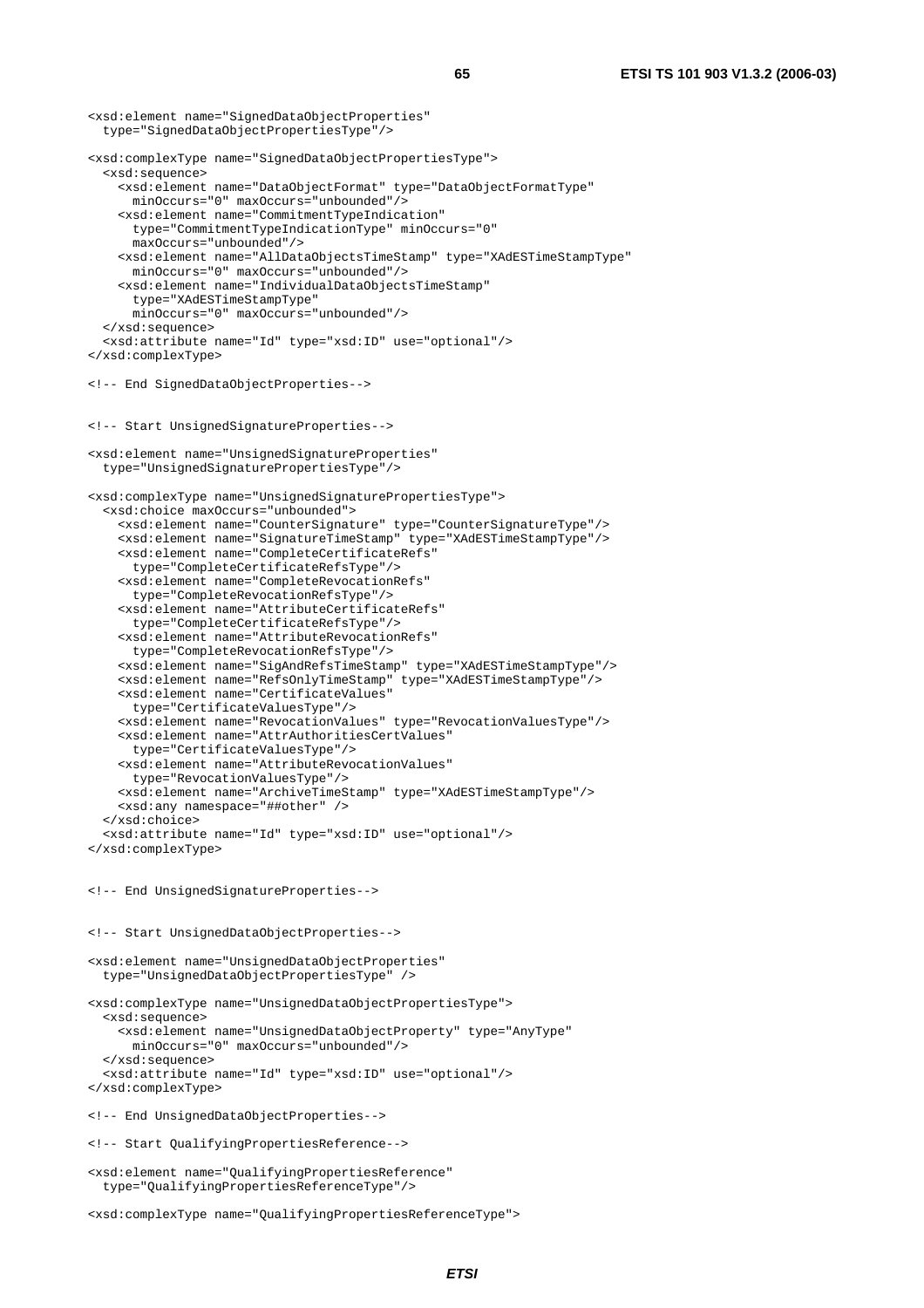```
 <xsd:attribute name="URI" type="xsd:anyURI" use="required"/> 
   <xsd:attribute name="Id" type="xsd:ID" use="optional"/> 
</xsd:complexType> 
<!-- End QualifyingPropertiesReference--> 
<!-- End container types --> 
<!-- Start SigningTime element --> 
   <xsd:element name="SigningTime" type="xsd:dateTime"/> 
<!-- End SigningTime element --> 
<!-- Start SigningCertificate --> 
   <xsd:element name="SigningCertificate" type="CertIDListType"/> 
   <xsd:complexType name="CertIDListType"> 
     <xsd:sequence> 
       <xsd:element name="Cert" type="CertIDType" maxOccurs="unbounded"/> 
     </xsd:sequence> 
   </xsd:complexType> 
   <xsd:complexType name="CertIDType"> 
     <xsd:sequence> 
       <xsd:element name="CertDigest" type="DigestAlgAndValueType"/> 
       <xsd:element name="IssuerSerial" type="ds:X509IssuerSerialType"/> 
     </xsd:sequence> 
     <xsd:attribute name="URI" type="xsd:anyURI" use="optional"/> 
   </xsd:complexType> 
   <xsd:complexType name="DigestAlgAndValueType"> 
     <xsd:sequence> 
       <xsd:element ref="ds:DigestMethod"/> 
       <xsd:element ref="ds:DigestValue"/> 
     </xsd:sequence> 
   </xsd:complexType> 
<!-- End SigningCertificate --> 
<!-- Start SignaturePolicyIdentifier --> 
   <xsd:element name="SignaturePolicyIdentifier" 
     type="SignaturePolicyIdentifierType"/> 
   <xsd:complexType name="SignaturePolicyIdentifierType"> 
     <xsd:choice> 
       <xsd:element name="SignaturePolicyId" type="SignaturePolicyIdType"/> 
       <xsd:element name="SignaturePolicyImplied"/> 
     </xsd:choice> 
   </xsd:complexType> 
   <xsd:complexType name="SignaturePolicyIdType"> 
     <xsd:sequence> 
       <xsd:element name="SigPolicyId" type="ObjectIdentifierType"/> 
       <xsd:element ref="ds:Transforms" minOccurs="0"/> 
       <xsd:element name="SigPolicyHash" type="DigestAlgAndValueType"/> 
       <xsd:element name="SigPolicyQualifiers" 
         type="SigPolicyQualifiersListType" minOccurs="0"/> 
     </xsd:sequence> 
   </xsd:complexType> 
   <xsd:complexType name="SigPolicyQualifiersListType"> 
     <xsd:sequence> 
       <xsd:element name="SigPolicyQualifier" type="AnyType" 
         maxOccurs="unbounded"/> 
     </xsd:sequence> 
   </xsd:complexType> 
   <xsd:element name="SPURI" type="xsd:anyURI"/> 
   <xsd:element name="SPUserNotice" type="SPUserNoticeType"/> 
   <xsd:complexType name="SPUserNoticeType"> 
     <xsd:sequence> 
       <xsd:element name="NoticeRef" type="NoticeReferenceType" 
         minOccurs="0"/> 
       <xsd:element name="ExplicitText" type="xsd:string" minOccurs="0"/> 
     </xsd:sequence> 
   </xsd:complexType> 
   <xsd:complexType name="NoticeReferenceType"> 
     <xsd:sequence> 
       <xsd:element name="Organization" type="xsd:string"/> 
       <xsd:element name="NoticeNumbers" type="IntegerListType"/> 
     </xsd:sequence> 
   </xsd:complexType> 
   <xsd:complexType name="IntegerListType"> 
     <xsd:sequence>
```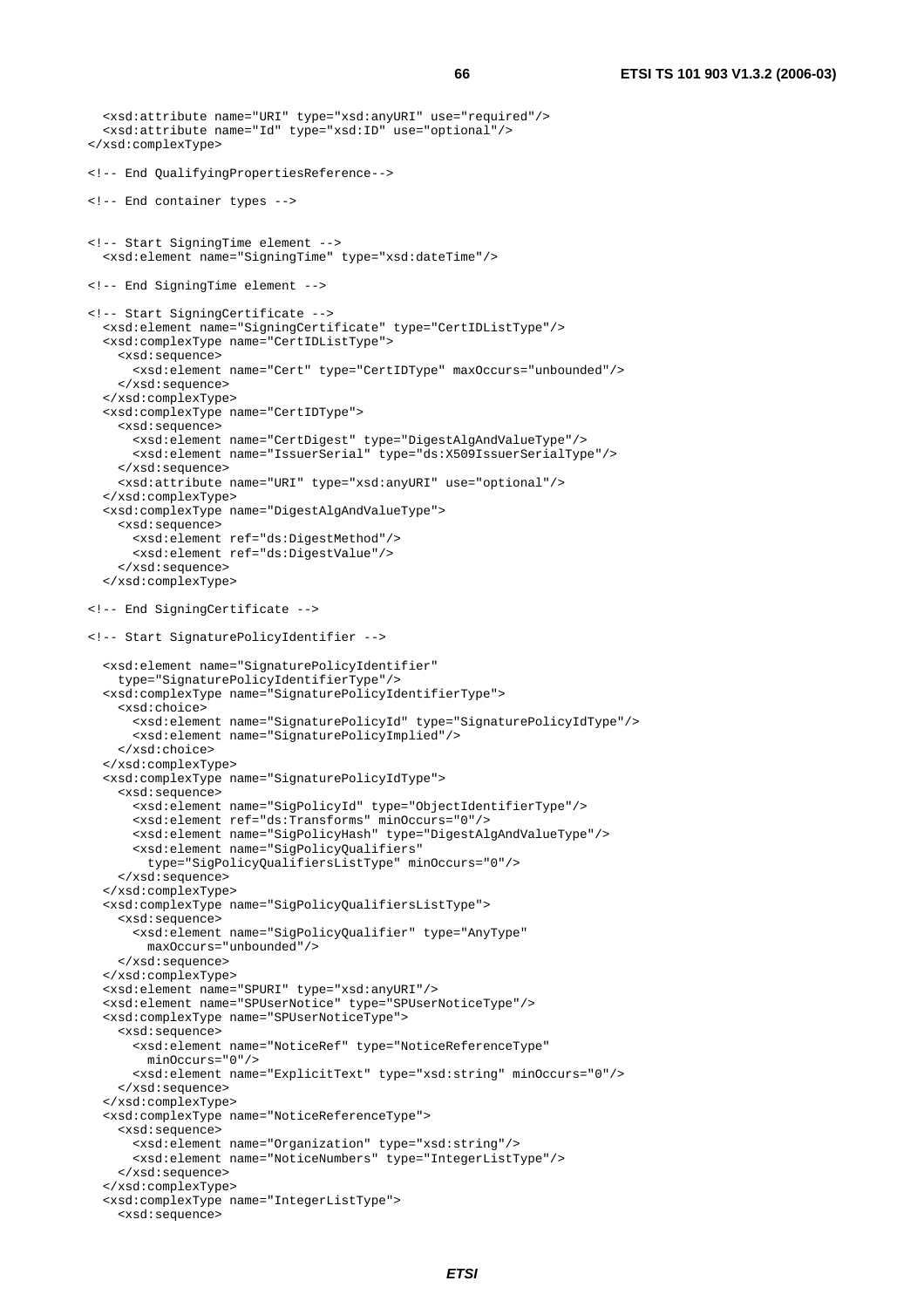```
 <xsd:element name="int" type="xsd:integer" minOccurs="0" 
         maxOccurs="unbounded"/> 
     </xsd:sequence> 
   </xsd:complexType> 
<!-- End SignaturePolicyIdentifier --> 
<!-- Start CounterSignature --> 
   <xsd:element name="CounterSignature" type="CounterSignatureType"/> 
   <xsd:complexType name="CounterSignatureType"> 
     <xsd:sequence> 
       <xsd:element ref="ds:Signature"/> 
     </xsd:sequence> 
   </xsd:complexType> 
<!-- End CounterSignature --> 
<!-- Start DataObjectFormat --> 
   <xsd:element name="DataObjectFormat" type="DataObjectFormatType"/> 
   <xsd:complexType name="DataObjectFormatType"> 
     <xsd:sequence> 
       <xsd:element name="Description" type="xsd:string" minOccurs="0"/> 
       <xsd:element name="ObjectIdentifier" type="ObjectIdentifierType" 
         minOccurs="0"/> 
       <xsd:element name="MimeType" type="xsd:string" minOccurs="0"/> 
       <xsd:element name="Encoding" type="xsd:anyURI" minOccurs="0"/> 
     </xsd:sequence> 
     <xsd:attribute name="ObjectReference" type="xsd:anyURI" use="required"/> 
   </xsd:complexType> 
<!-- End DataObjectFormat --> 
<!-- Start CommitmentTypeIndication --> 
   <xsd:element name="CommitmentTypeIndication" type="CommitmentTypeIndicationType"/> 
   <xsd:complexType name="CommitmentTypeIndicationType"> 
     <xsd:sequence> 
       <xsd:element name="CommitmentTypeId" type="ObjectIdentifierType"/> 
       <xsd:choice> 
         <xsd:element name="ObjectReference" type="xsd:anyURI" 
           maxOccurs="unbounded"/> 
         <xsd:element name="AllSignedDataObjects"/> 
       </xsd:choice> 
       <xsd:element name="CommitmentTypeQualifiers" 
         type="CommitmentTypeQualifiersListType" minOccurs="0"/> 
     </xsd:sequence> 
   </xsd:complexType> 
   <xsd:complexType name="CommitmentTypeQualifiersListType"> 
     <xsd:sequence> 
       <xsd:element name="CommitmentTypeQualifier" type="AnyType" 
         minOccurs="0" maxOccurs="unbounded"/> 
     </xsd:sequence> 
   </xsd:complexType> 
<!-- End CommitmentTypeIndication --> 
<!-- Start SignatureProductionPlace --> 
   <xsd:element name="SignatureProductionPlace" 
     type="SignatureProductionPlaceType"/> 
   <xsd:complexType name="SignatureProductionPlaceType"> 
     <xsd:sequence> 
       <xsd:element name="City" type="xsd:string" minOccurs="0"/> 
       <xsd:element name="StateOrProvince" type="xsd:string" minOccurs="0"/> 
       <xsd:element name="PostalCode" type="xsd:string" minOccurs="0"/> 
       <xsd:element name="CountryName" type="xsd:string" minOccurs="0"/> 
     </xsd:sequence> 
   </xsd:complexType> 
<!-- End SignatureProductionPlace --> 
<!-- Start SignerRole --> 
<xsd:element name="SignerRole" type="SignerRoleType"/> 
<xsd:complexType name="SignerRoleType"> 
   <xsd:sequence> 
     <xsd:element name="ClaimedRoles" type="ClaimedRolesListType"
```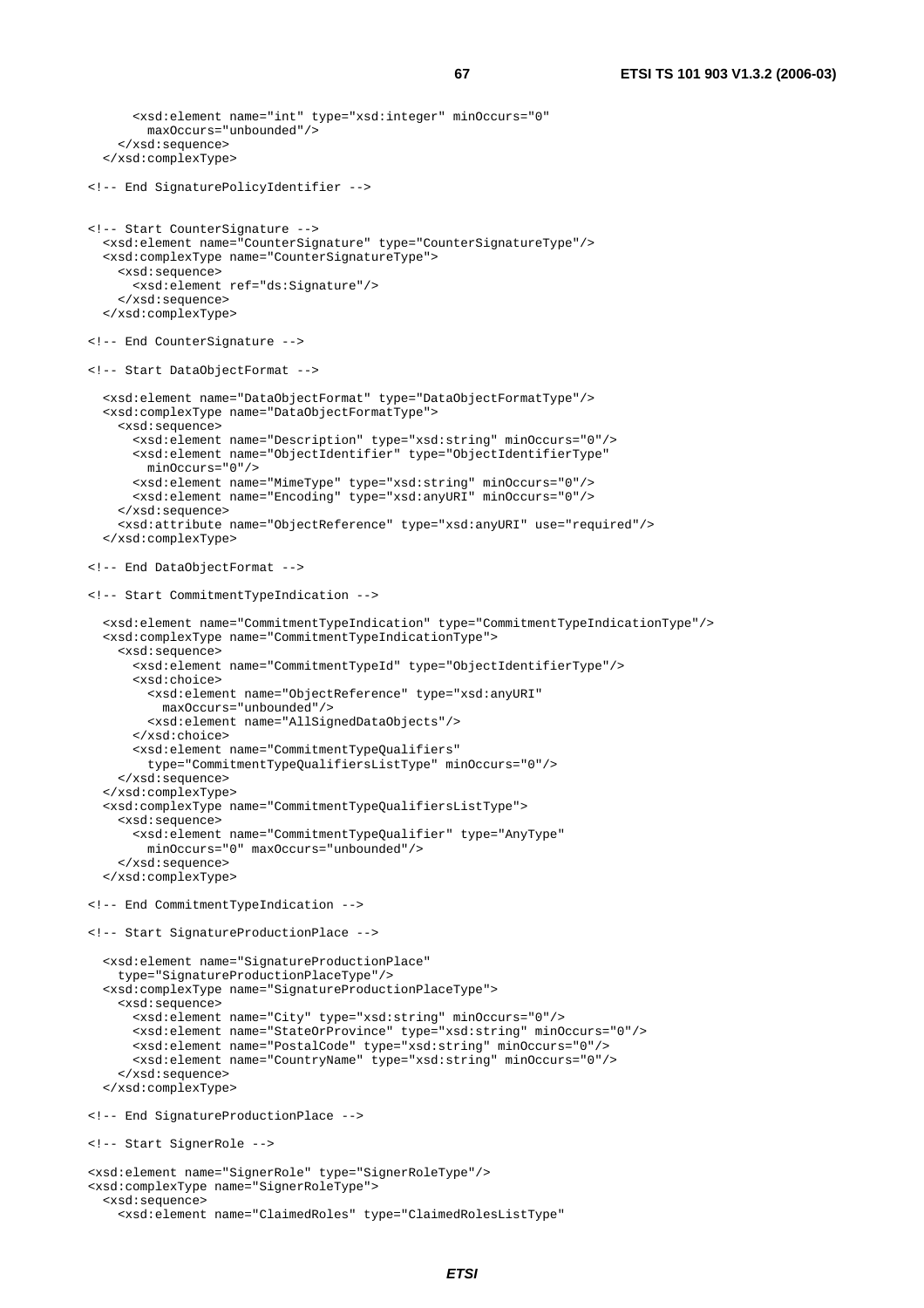```
 minOccurs="0"/> 
     <xsd:element name="CertifiedRoles" type="CertifiedRolesListType" 
       minOccurs="0"/> 
   </xsd:sequence> 
</xsd:complexType> 
<xsd:complexType name="ClaimedRolesListType"> 
   <xsd:sequence> 
     <xsd:element name="ClaimedRole" type="AnyType" maxOccurs="unbounded"/> 
   </xsd:sequence> 
</xsd:complexType> 
<xsd:complexType name="CertifiedRolesListType"> 
   <xsd:sequence> 
     <xsd:element name="CertifiedRole" type="EncapsulatedPKIDataType" 
      maxOccurs="unbounded"/> 
   </xsd:sequence> 
</xsd:complexType> 
<!-- End SignerRole --> 
   <xsd:element name="AllDataObjectsTimeStamp" type="XAdESTimeStampType"/> 
   <xsd:element name="IndividualDataObjectsTimeStamp" 
     type="XAdESTimeStampType"/> 
   <xsd:element name="SignatureTimeStamp" type="XAdESTimeStampType"/> 
<!-- Start CompleteCertificateRefs --> 
<xsd:element name="CompleteCertificateRefs" 
type="CompleteCertificateRefsType"/> 
<xsd:complexType name="CompleteCertificateRefsType"> 
   <xsd:sequence> 
     <xsd:element name="CertRefs" type="CertIDListType" /> 
   </xsd:sequence> 
   <xsd:attribute name="Id" type="xsd:ID" use="optional"/> 
</xsd:complexType> 
<!-- End CompleteCertificateRefs --> 
<!-- Start CompleteRevocationRefs--> 
<xsd:element name="CompleteRevocationRefs" 
type="CompleteRevocationRefsType"/> 
<xsd:complexType name="CompleteRevocationRefsType"> 
   <xsd:sequence> 
     <xsd:element name="CRLRefs" type="CRLRefsType" minOccurs="0"/> 
     <xsd:element name="OCSPRefs" type="OCSPRefsType" minOccurs="0"/> 
     <xsd:element name="OtherRefs" type="OtherCertStatusRefsType" 
      minOccurs="0"/> 
   </xsd:sequence> 
   <xsd:attribute name="Id" type="xsd:ID" use="optional"/> 
</xsd:complexType> 
<xsd:complexType name="CRLRefsType"> 
   <xsd:sequence> 
     <xsd:element name="CRLRef" type="CRLRefType" maxOccurs="unbounded"/> 
   </xsd:sequence> 
</xsd:complexType> 
<xsd:complexType name="CRLRefType"> 
   <xsd:sequence> 
     <xsd:element name="DigestAlgAndValue" type="DigestAlgAndValueType"/> 
     <xsd:element name="CRLIdentifier" type="CRLIdentifierType" 
       minOccurs="0"/> 
   </xsd:sequence> 
</xsd:complexType> 
<xsd:complexType name="CRLIdentifierType"> 
   <xsd:sequence> 
     <xsd:element name="Issuer" type="xsd:string"/> 
     <xsd:element name="IssueTime" type="xsd:dateTime" /> 
     <xsd:element name="Number" type="xsd:integer" minOccurs="0"/> 
   </xsd:sequence>
```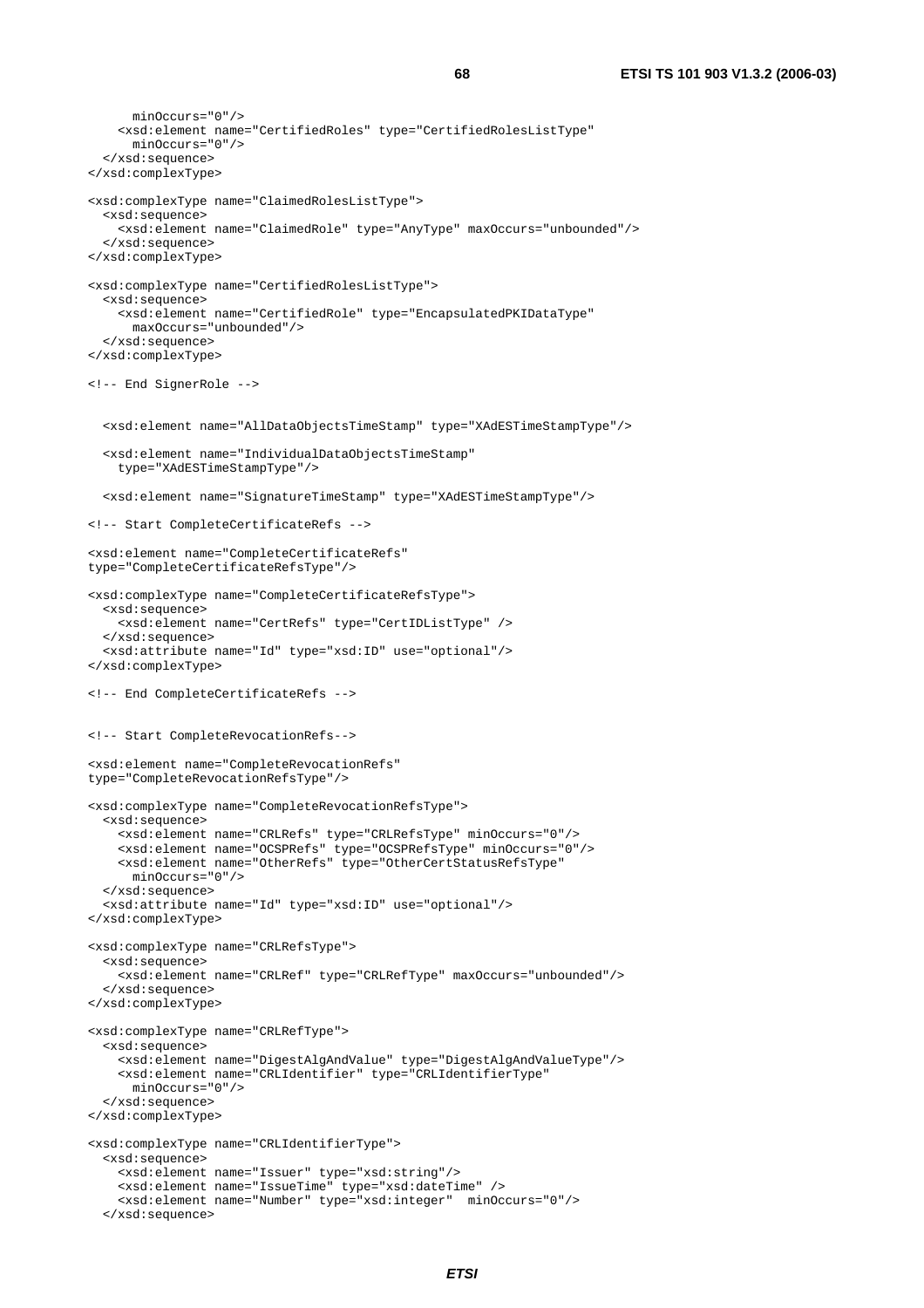```
 <xsd:attribute name="URI" type="xsd:anyURI" use="optional"/> 
</xsd:complexType> 
<xsd:complexType name="OCSPRefsType"> 
   <xsd:sequence> 
     <xsd:element name="OCSPRef" type="OCSPRefType" maxOccurs="unbounded"/> 
   </xsd:sequence> 
</xsd:complexType> 
<xsd:complexType name="OCSPRefType"> 
  <xsd:sequence> 
     <xsd:element name="OCSPIdentifier" type="OCSPIdentifierType"/> 
     <xsd:element name="DigestAlgAndValue" type="DigestAlgAndValueType" 
      minOccurs="0"/> 
   </xsd:sequence> 
</xsd:complexType> 
  <xsd:complexType name="ResponderIDType"> 
     <xsd:choice> 
       <xsd:element name="ByName" type="xsd:string"/> 
       <xsd:element name="ByKey" type="xsd:base64Binary"/> 
     </xsd:choice> 
   </xsd:complexType> 
<xsd:complexType name="OCSPIdentifierType"> 
   <xsd:sequence> 
     <xsd:element name="ResponderID" type="ResponderIDType"/> 
     <xsd:element name="ProducedAt" type="xsd:dateTime"/> 
   </xsd:sequence> 
   <xsd:attribute name="URI" type="xsd:anyURI" use="optional"/> 
</xsd:complexType> 
<xsd:complexType name="OtherCertStatusRefsType"> 
  <xsd:sequence> 
     <xsd:element name="OtherRef" type="AnyType" maxOccurs="unbounded"/> 
   </xsd:sequence> 
</xsd:complexType> 
<!-- End CompleteRevocationRefs--> 
<xsd:element name="AttributeCertificateRefs" 
  type="CompleteCertificateRefsType"/> 
<xsd:element name="AttributeRevocationRefs" 
  type="CompleteRevocationRefsType"/> 
<xsd:element name="SigAndRefsTimeStamp" type="XAdESTimeStampType"/> 
<xsd:element name="RefsOnlyTimeStamp" type="XAdESTimeStampType"/> 
<!-- Start CertificateValues --> 
<xsd:element name="CertificateValues" type="CertificateValuesType"/> 
<xsd:complexType name="CertificateValuesType"> 
  <xsd:choice minOccurs="0" maxOccurs="unbounded"> 
     <xsd:element name="EncapsulatedX509Certificate" 
       type="EncapsulatedPKIDataType"/> 
      <xsd:element name="OtherCertificate" type="AnyType"/> 
     </xsd:choice> 
     <xsd:attribute name="Id" type="xsd:ID" use="optional"/> 
</xsd:complexType> 
<!-- End CertificateValues --> 
<!-- Start RevocationValues--> 
<xsd:element name="RevocationValues" type="RevocationValuesType"/> 
<xsd:complexType name="RevocationValuesType"> 
   <xsd:sequence> 
     <xsd:element name="CRLValues" type="CRLValuesType" minOccurs="0"/> 
     <xsd:element name="OCSPValues" type="OCSPValuesType" minOccurs="0"/> 
     <xsd:element name="OtherValues" type="OtherCertStatusValuesType" minOccurs="0"/> 
   </xsd:sequence> 
   <xsd:attribute name="Id" type="xsd:ID" use="optional"/> 
</xsd:complexType> 
<xsd:complexType name="CRLValuesType"> 
   <xsd:sequence>
```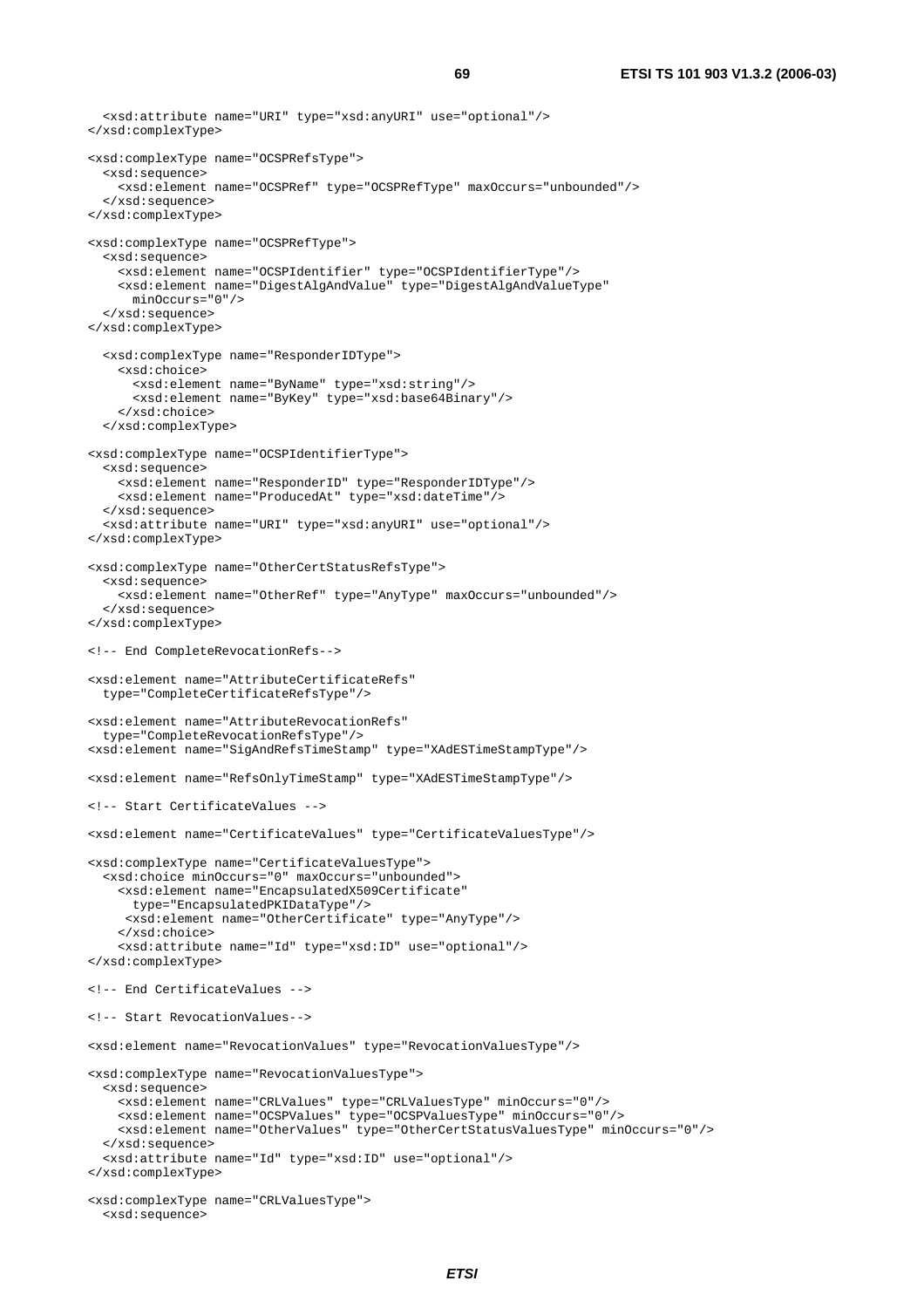```
 <xsd:element name="EncapsulatedCRLValue" type="EncapsulatedPKIDataType" 
       maxOccurs="unbounded"/> 
  </xsd:sequence> 
</xsd:complexType> 
<xsd:complexType name="OCSPValuesType"> 
   <xsd:sequence> 
       <xsd:element name="EncapsulatedOCSPValue" 
         type="EncapsulatedPKIDataType" maxOccurs="unbounded"/> 
  </xsd:sequence> 
</xsd:complexType> 
<xsd:complexType name="OtherCertStatusValuesType"> 
   <xsd:sequence> 
    <xsd:element name="OtherValue" type="AnyType" maxOccurs="unbounded"/> 
   </xsd:sequence> 
</xsd:complexType> 
<!-- End RevocationValues--> 
<xsd:element name="AttrAuthoritiesCertValues" type="CertificateValuesType"/> 
<xsd:element name="AttributeRevocationValues" type="RevocationValuesType"/> 
<xsd:element name="ArchiveTimeStamp" type="XAdESTimeStampType"/>
```
</xsd:schema>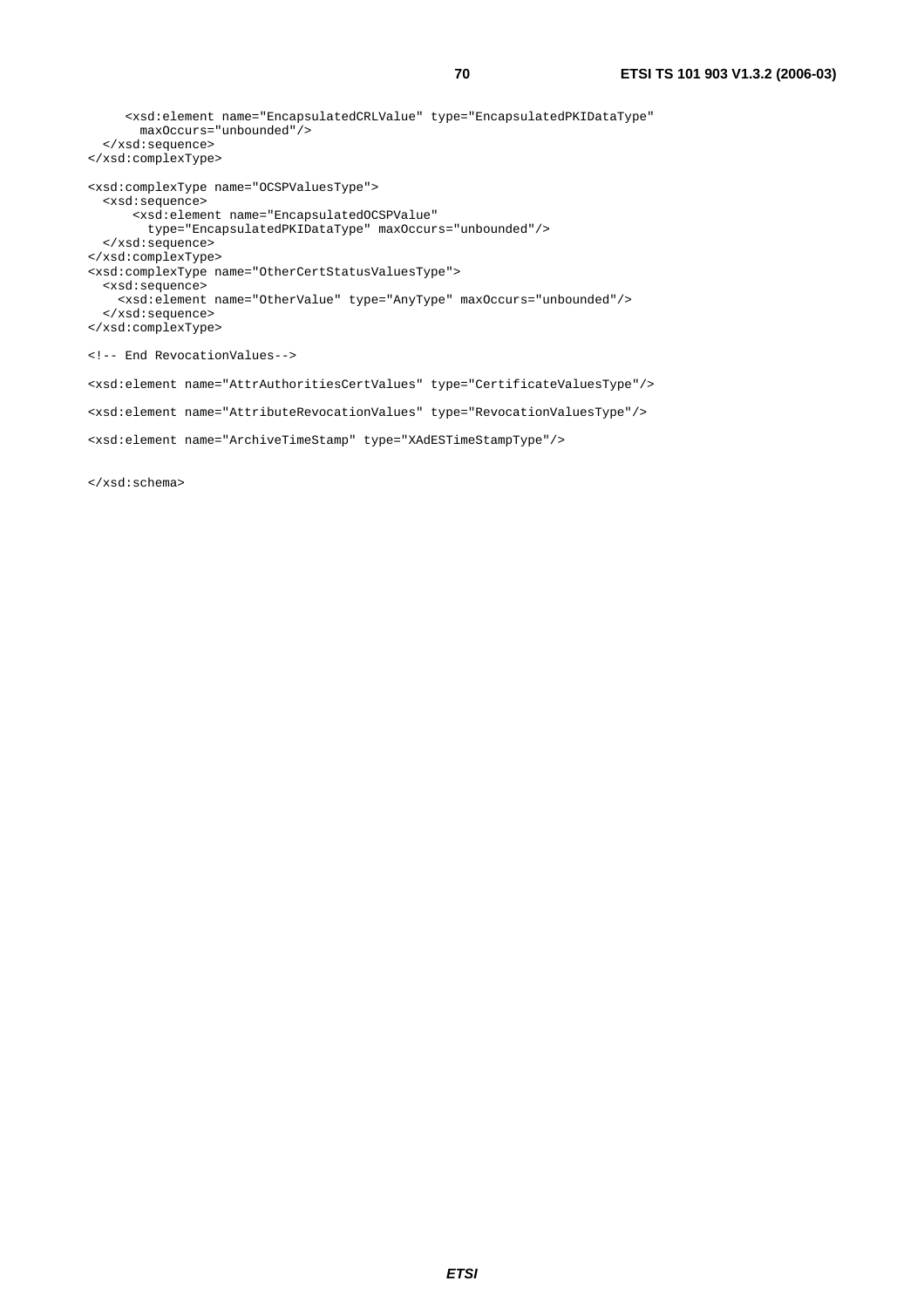```
Annex E (informative): 
DTD
```

```
<?xml version="1.0" encoding="UTF-8"?> 
<!ENTITY % Any.ANY ' '> 
<!ENTITY % XMLTimeStamp.ANY ' '> 
<!ENTITY % Method.ANY ' '> 
<!-- Start Any --> 
<!ELEMENT Any (#PCDATA %Any.ANY;)*> 
<!-- End Any --> 
<!-- Start ObjectIdentifier --> 
<!ELEMENT ObjectIdentifier (Identifier, Description?, 
DocumentationReferences?)> 
<!ELEMENT Identifier (#PCDATA)> 
<!ATTLIST Identifier 
     Qualifier (OIDAsURI | OIDAsURN) #IMPLIED 
> 
<!ELEMENT Description (#PCDATA)> 
<!ELEMENT DocumentationReferences (DocumentationReference)+> 
<!ELEMENT DocumentationReference (#PCDATA)> 
<!-- End ObjectIdentifier --> 
<!-- Start EncapsulatedPKIData --> 
<!ELEMENT EncapsulatedPKIData (#PCDATA)> 
<!ATTLIST EncapsulatedPKIData 
     Id ID #IMPLIED 
     Encoding CDATA #IMPLIED 
> 
<!-- End EncapsulatedPKIData --> 
<!-- Start time-stamp container types --> 
<!ELEMENT Include EMPTY> 
<!ATTLIST Include 
    URI CDATA #REQUIRED 
     referencedData CDATA #IMPLIED 
> 
<!ELEMENT ReferenceInfo (DigestMethod, DigestValue)> 
<!ATTLIST ReferenceInfo 
     Id ID #IMPLIED 
     URI CDATA #IMPLIED 
> 
<!ELEMENT XAdESTimeStamp (Include*, CanonicalizationMethod?, 
(EncapsulatedTimeStamp | XMLTimeStamp)+)> 
<!ATTLIST XAdESTimeStamp 
     Id ID #IMPLIED 
\sim<!ELEMENT OtherTimeStamp (ReferenceInfo+, CanonicalizationMethod?, 
(EncapsulatedTimeStamp | XMLTimeStamp))> 
<!ATTLIST OtherTimeStamp 
     Id ID #IMPLIED 
> 
<!ELEMENT EncapsulatedTimeStamp (#PCDATA)> 
<!ATTLIST EncapsulatedTimeStamp 
     Id ID #IMPLIED 
><!ELEMENT XMLTimeStamp (#PCDATA %XMLTimeStamp.ANY; )*> 
<!-- End time-stamp tokens container --> 
<!-- Start container types -->
```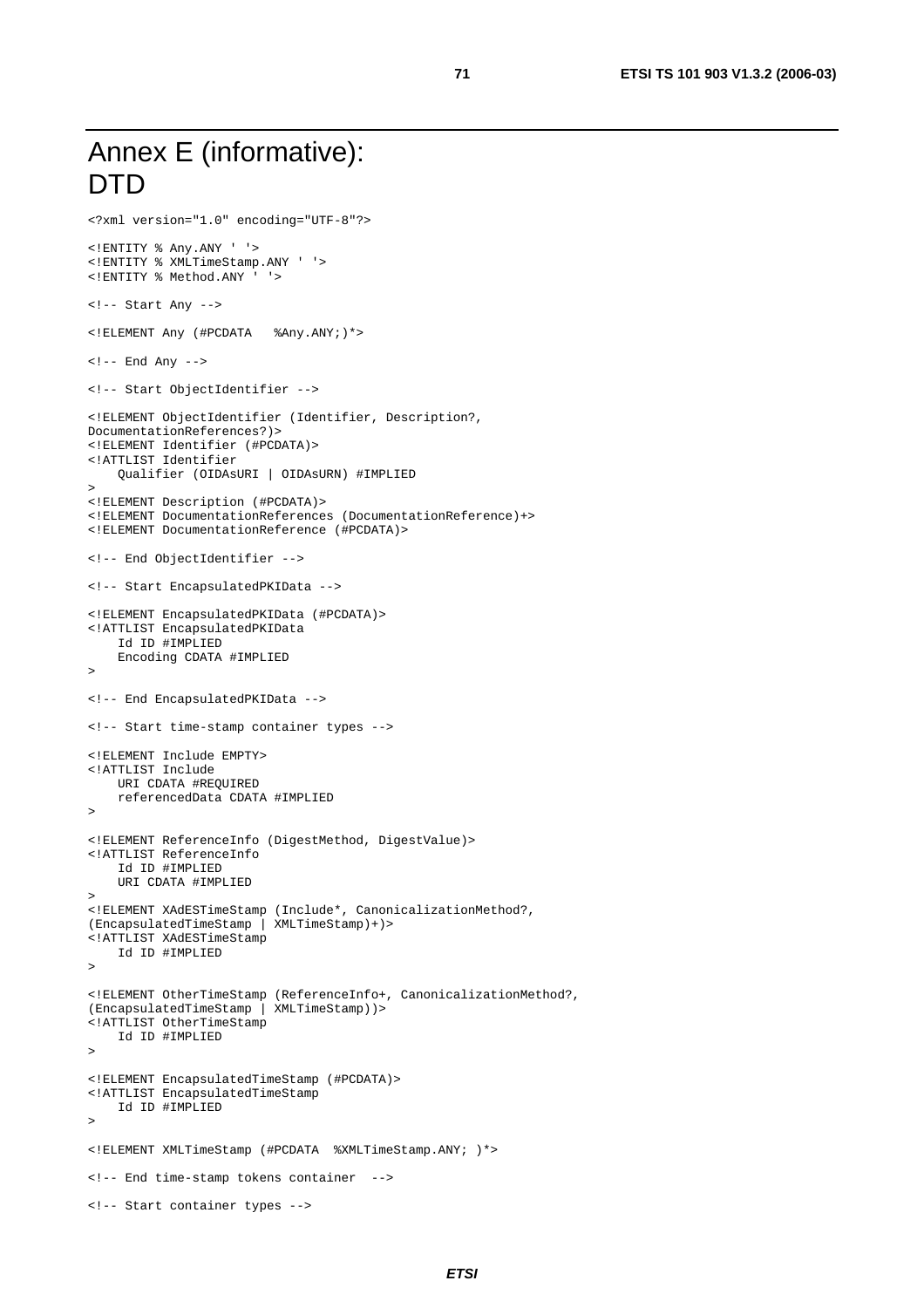```
<!-- Start QualifyingProperties --> 
<!ELEMENT QualifyingProperties (SignedProperties?, UnsignedProperties?)> 
<!ATTLIST QualifyingProperties 
     Target CDATA #REQUIRED 
     Id ID #IMPLIED 
><!ELEMENT SignedProperties (SignedSignatureProperties, 
SignedDataObjectProperties?)> 
<!ATTLIST SignedProperties 
     Id ID #IMPLIED 
><!ELEMENT UnsignedProperties (UnsignedSignatureProperties?, 
UnsignedDataObjectProperties?)> 
<!ATTLIST UnsignedProperties 
     Id ID #IMPLIED 
><!-- End QualifyingProperties --> 
<!-- Start SignedSignatureProperties, SignedDataObjectProperties, 
UnsignedSignatureProperties, UnsignedDataObjectProperties --> 
<!ELEMENT SignedSignatureProperties (SigningTime?, SigningCertificate?, 
SignaturePolicyIdentifier?, SignatureProductionPlace?, SignerRole?)> 
<!ATTLIST SignedSignatureProperties 
     Id ID #IMPLIED 
\sim<!ELEMENT SignedDataObjectProperties (DataObjectFormat*, 
CommitmentTypeIndication*, AllDataObjectsTimeStamp*, 
IndividualDataObjectsTimeStamp*)> 
<!ATTLIST SignedDataObjectProperties 
     Id ID #IMPLIED 
><!ELEMENT UnsignedSignatureProperties (CounterSignature | SignatureTimeStamp 
| CompleteCertificateRefs | CompleteRevocationRefs | AttributeCertificateRefs 
  | AttributeRevocationRefs | (SigAndRefsTimeStamp | RefsOnlyTimeStamp) | 
CertificateValues | RevocationValues | AttrAuthoritiesCertValues 
| AttributeRevocationValues | %Any.ANY; | ArchiveTimeStamp)+> 
<!ATTLIST UnsignedSignatureProperties 
     Id ID #IMPLIED 
> 
<!ELEMENT UnsignedDataObjectProperties (UnsignedDataObjectProperty*)> 
<!ATTLIST UnsignedDataObjectProperties 
     Id ID #IMPLIED 
\rightarrow<!ELEMENT UnsignedDataObjectProperty (#PCDATA %Any.ANY;)*> 
<!-- End SignedSignatureProperties, SignedDataObjectProperties, 
UnsignedSignatureProperties, UnsignedDataObjectProperties --> 
<!-- Start QualifyingPropertiesReference --> 
<!ELEMENT QualifyingPropertiesReference EMPTY> 
<!ATTLIST QualifyingPropertiesReference 
     URI CDATA #REQUIRED 
     Id ID #IMPLIED 
> 
<!-- End QualifyingPropertiesReference --> 
<!-- End container types --> 
<!-- Start SigningTime --> 
<!ELEMENT SigningTime (#PCDATA)> 
<!-- End SigningTime --> 
<!-- Start SigningCertificate --> 
<!ELEMENT SigningCertificate (Cert+)> 
<!ELEMENT Cert (CertDigest, IssuerSerial)>
```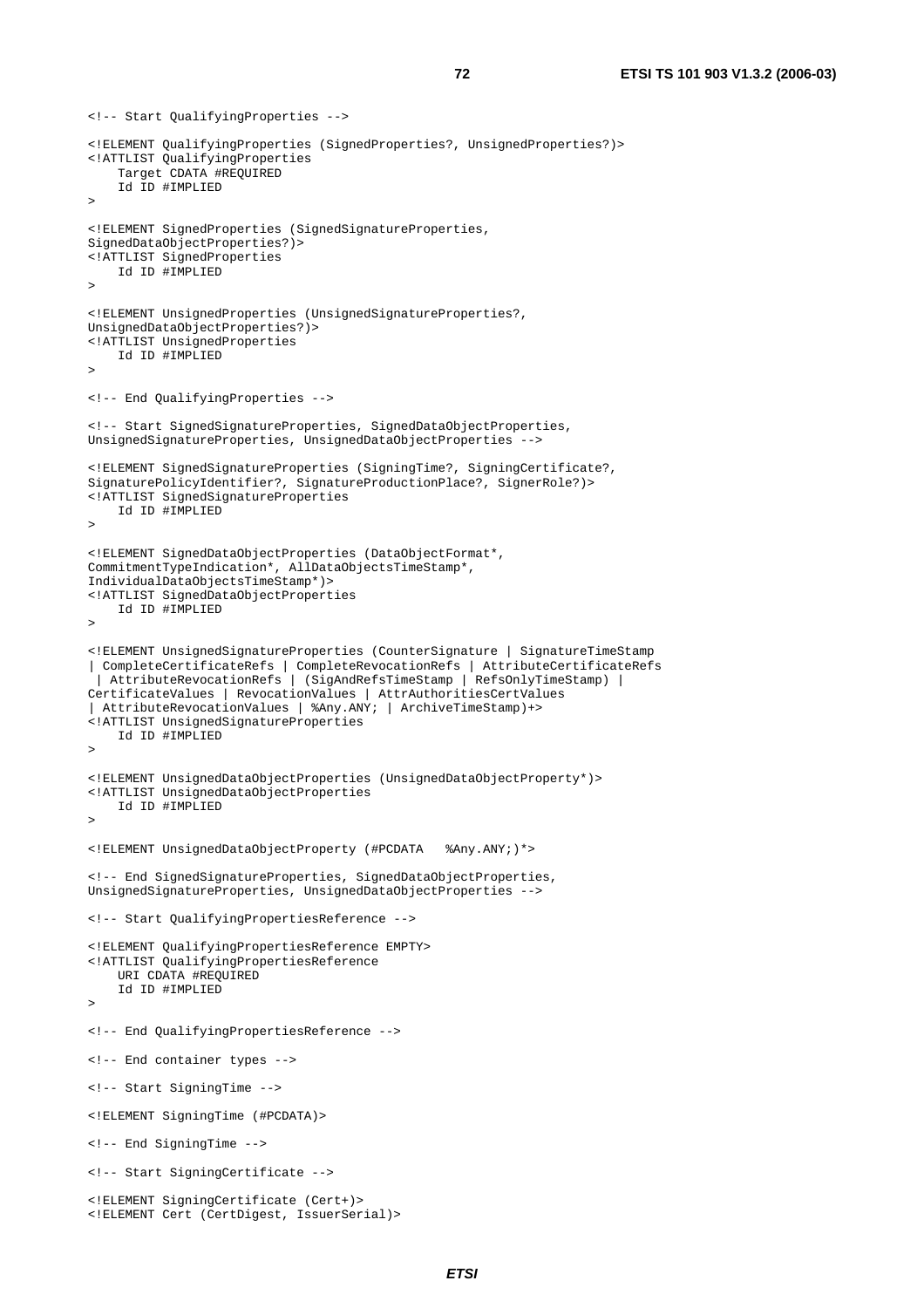```
<!ATTLIST Cert 
     URI CDATA #IMPLIED 
><!ELEMENT CertDigest (DigestMethod, DigestValue)> 
<!ELEMENT IssuerSerial (X509IssuerName, X509SerialNumber)> 
<!ELEMENT X509IssuerName (#PCDATA)> 
<!ELEMENT X509SerialNumber (#PCDATA)> 
<!-- End SigningCertificate --> 
<!-- Start SignaturePolicyIdentifier --> 
<!ELEMENT SignaturePolicyIdentifier (SignaturePolicyId | 
SignaturePolicyImplied)> 
<!ELEMENT SignaturePolicyImplied ANY> 
<!ELEMENT SignaturePolicyId (SigPolicyId, Transforms?, SigPolicyHash, 
SigPolicyQualifiers?)> 
<!ELEMENT SigPolicyId (Identifier, Description?, DocumentationReferences?)> 
<!ELEMENT SigPolicyHash (DigestMethod, DigestValue)> 
<!ELEMENT SigPolicyQualifiers (SigPolicyQualifier+)> 
<!ELEMENT SigPolicyQualifier (#PCDATA %Any.ANY; )*> 
<!-- End SignaturePolicyIdentifier --> 
<!-- Start SPURI and SPUserNotice --> 
<!ELEMENT SPURI (#PCDATA)> 
<!ELEMENT SPUserNotice (NoticeRef?, ExplicitText?)> 
<!ELEMENT NoticeRef (Organization, NoticeNumbers)> 
<!ELEMENT ExplicitText (#PCDATA)> 
<!ELEMENT Organization (#PCDATA)> 
<!ELEMENT NoticeNumbers (int*)> 
<!ELEMENT int (#PCDATA)> 
<!-- End SPURI and SPUserNotice --> 
<!-- Start CounterSignature --> 
<!ELEMENT CounterSignature (Signature)> 
<!-- End CounterSignature --> 
<!-- Start DataObjectFormat --> 
<!ELEMENT DataObjectFormat (Description?, ObjectIdentifier?, MimeType?, 
Encoding?)> 
<!ATTLIST DataObjectFormat 
     ObjectReference CDATA #REQUIRED 
><!ELEMENT MimeType (#PCDATA)> 
<!ELEMENT Encoding (#PCDATA)> 
<!-- End DataObjectFormat --> 
<!-- Start CommitmentTypeIndication --> 
<!ELEMENT CommitmentTypeIndication (CommitmentTypeId, (ObjectReference+ | 
AllSignedDataObjects), CommitmentTypeQualifiers?)> 
<!ELEMENT CommitmentTypeId (Identifier, Description?, 
DocumentationReferences?)> 
<!ELEMENT ObjectReference (#PCDATA)> 
<!ELEMENT AllSignedDataObjects ANY> 
<!ELEMENT CommitmentTypeQualifiers (CommitmentTypeQualifier*)> 
<!ELEMENT CommitmentTypeQualifier (#PCDATA %Any.ANY; )*> 
<!-- End CommitmentTypeIndication --> 
<!-- Start SignatureProductionPlace --> 
<!ELEMENT SignatureProductionPlace (City?, StateOrProvince?, PostalCode?, 
CountryName?)> 
<!ELEMENT City (#PCDATA)> 
<!ELEMENT StateOrProvince (#PCDATA)> 
<!ELEMENT PostalCode (#PCDATA)> 
<!ELEMENT CountryName (#PCDATA)> 
<!-- End SignatureProductionPlace --> 
<!-- Start SignerRole -->
```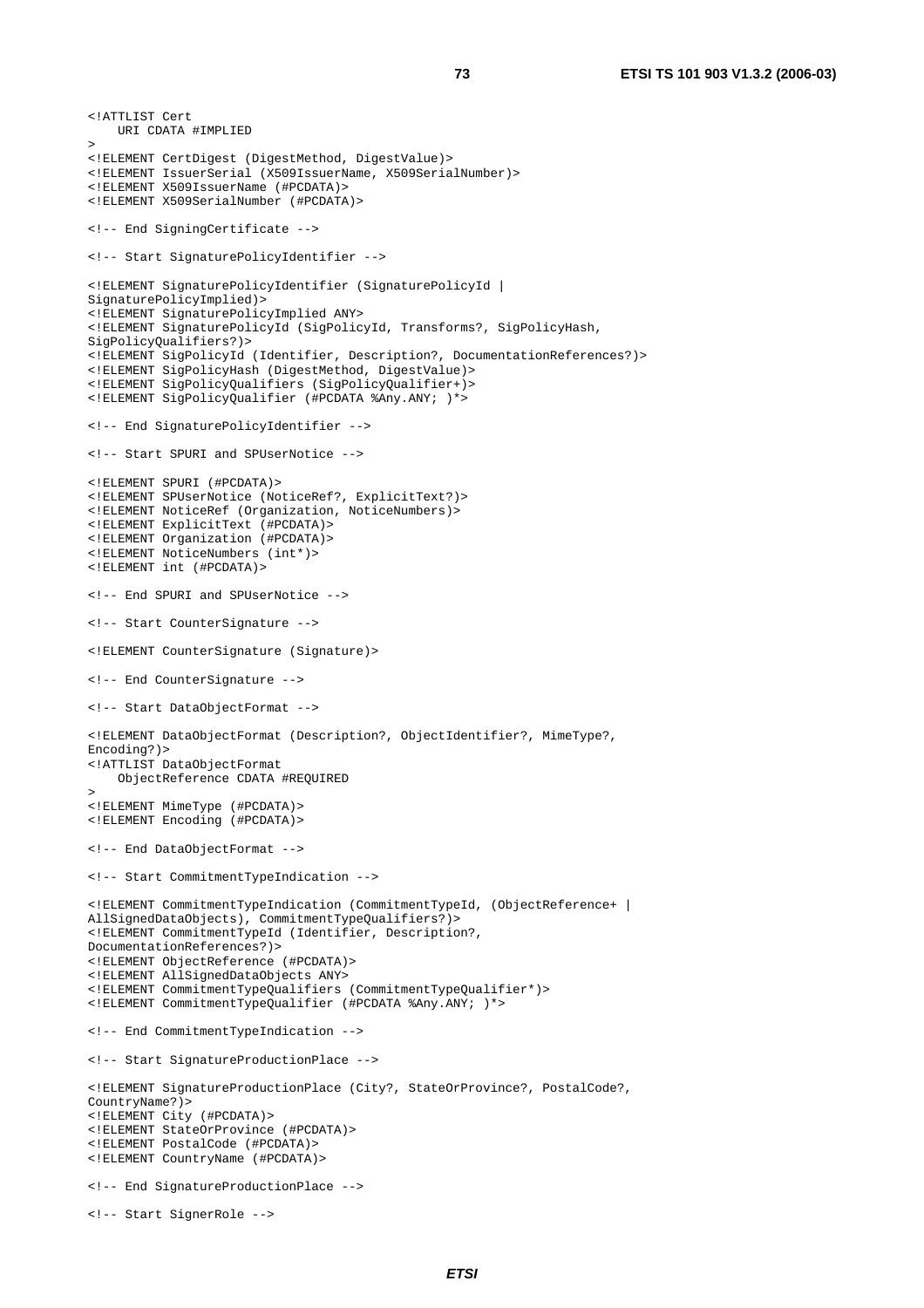```
<!ELEMENT SignerRole (ClaimedRoles?, CertifiedRoles?)> 
<!ELEMENT ClaimedRoles (ClaimedRole+)> 
<!ELEMENT CertifiedRoles (CertifiedRole+)> 
<!ELEMENT ClaimedRole (#PCDATA %Any.ANY; )*> 
<!ELEMENT CertifiedRole (#PCDATA)> 
<!ATTLIST CertifiedRole 
     Id ID #IMPLIED 
    Encoding CDATA #IMPLIED 
><!-- End SignerRole --> 
<!-- Start AllDataObjectsTimeStamp, IndividualDataObjectsTimeStamp, 
SignatureTimeStamp --> 
<!ELEMENT AllDataObjectsTimeStamp (CanonicalizationMethod?, 
(EncapsulatedTimeStamp | XMLTimeStamp)+)> 
<!ATTLIST AllDataObjectsTimeStamp 
    Id ID #IMPLIED 
><!ELEMENT IndividualDataObjectsTimeStamp (Include+, CanonicalizationMethod?, 
(EncapsulatedTimeStamp | XMLTimeStamp)+)> 
<!ATTLIST IndividualDataObjectsTimeStamp 
    Id ID #IMPLIED 
><!ELEMENT SignatureTimeStamp (CanonicalizationMethod?, (EncapsulatedTimeStamp 
| XMLTimeStamp)+)> 
<!ATTLIST SignatureTimeStamp 
     Id ID #IMPLIED 
><!-- End AllDataObjectsTimeStamp, IndividualDataObjectsTimeStamp, 
SignatureTimeStamp --> 
<!-- Start CompleteCertificateRefs --> 
<!ELEMENT CompleteCertificateRefs (CertRefs)> 
<!ATTLIST CompleteCertificateRefs 
     Id ID #IMPLIED 
\ddot{\phantom{1}}<!ELEMENT CertRefs (Cert+)> 
<!-- End CompleteCertificateRefs --> 
<!-- Start AttributeCertificateRefs --> 
<!ELEMENT AttributeCertificateRefs (CertRefs)> 
<!ATTLIST AttributeCertificateRefs 
    Id ID #IMPLIED 
><!-- End AttributeCertificateRefs --> 
<!-- Start CompleteRevocationRefs --> 
<!ELEMENT CompleteRevocationRefs (CRLRefs?, OCSPRefs?, OtherRefs?)> 
<!ATTLIST CompleteRevocationRefs 
    Id ID #IMPLIED 
><!ELEMENT CRLRefs (CRLRef+)> 
<!ELEMENT OCSPRefs (OCSPRef+)> 
<!ELEMENT OtherRefs (OtherRef+)> 
<!ELEMENT CRLRef (DigestAlgAndValue, CRLIdentifier?)> 
<!ELEMENT OCSPRef (OCSPIdentifier, DigestAlgAndValue?)> 
<!ELEMENT OtherRef (#PCDATA %Any.ANY; )*> 
<!ELEMENT DigestAlgAndValue (DigestMethod, DigestValue)> 
<!ELEMENT CRLIdentifier (Issuer, IssueTime, Number?)> 
<!ATTLIST CRLIdentifier 
    URI CDATA #IMPLIED 
> 
<!ELEMENT OCSPIdentifier (ResponderID, ProducedAt)> 
<!ATTLIST OCSPIdentifier 
    URI CDATA #IMPLIED 
\sim
```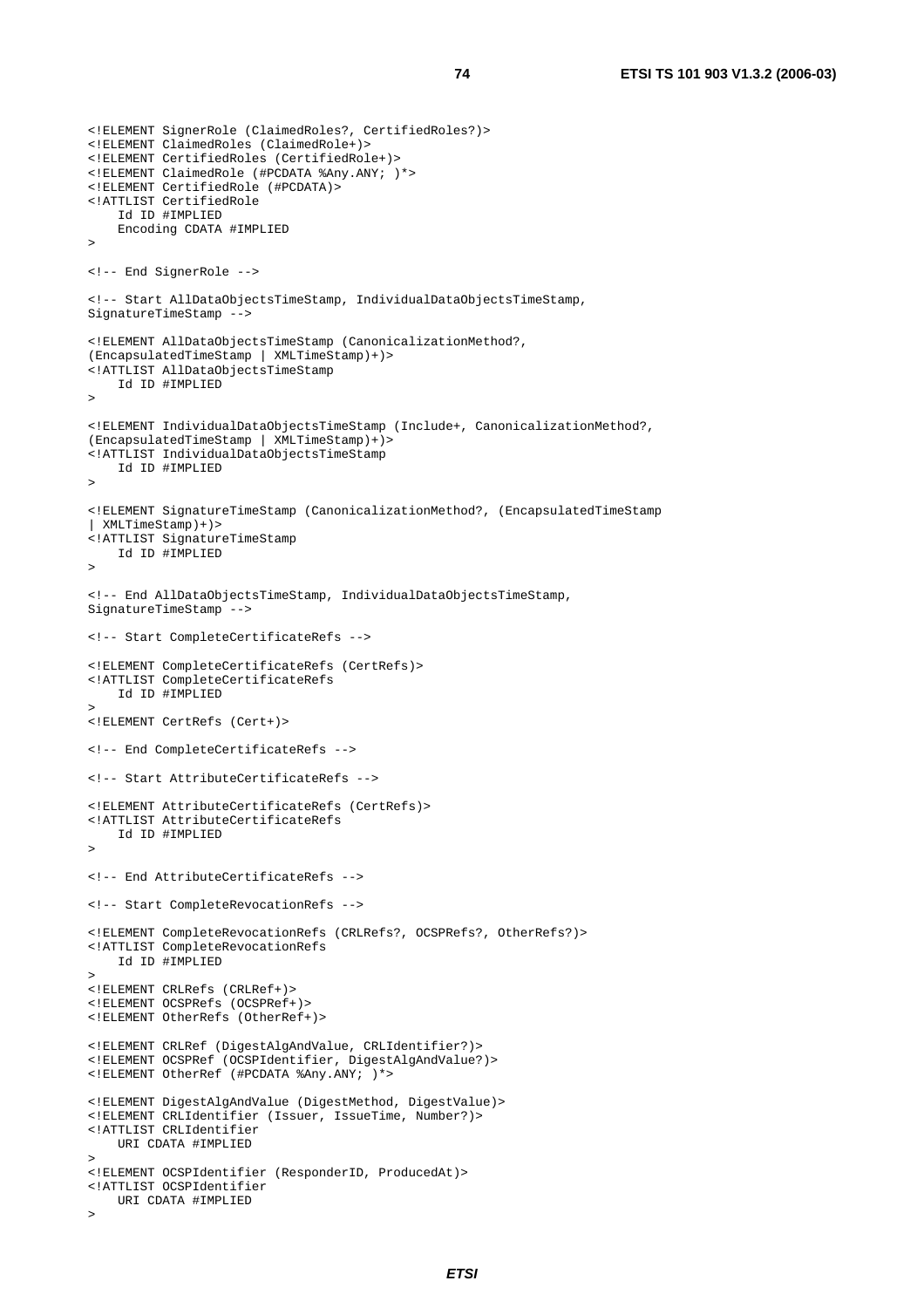```
<!ELEMENT Issuer (#PCDATA)> 
<!ELEMENT IssueTime (#PCDATA)> 
<!ELEMENT Number (#PCDATA)> 
<!ELEMENT ResponderID (ByName | ByKey)> 
<!ELEMENT ByName (#PCDATA)> 
<!ELEMENT ByKey (#PCDATA)> 
<!ELEMENT ProducedAt (#PCDATA)> 
<!-- End CompleteRevocationRefs --> 
<!-- Start AttributeRevocationRefs --> 
<!ELEMENT AttributeRevocationRefs (CRLRefs?, OCSPRefs?, OtherRefs?)> 
<!ATTLIST AttributeRevocationRefs 
     Id ID #IMPLIED 
> 
<!-- End AttributeRevocationRefs --> 
<!-- Start SigAndRefsTimeStamp, RefsOnlyTimeStamp --> 
<!ELEMENT SigAndRefsTimeStamp (Include*, CanonicalizationMethod?, 
(EncapsulatedTimeStamp | XMLTimeStamp)+)> 
<!ATTLIST SigAndRefsTimeStamp 
     Id ID #IMPLIED 
><!ELEMENT RefsOnlyTimeStamp (Include*, CanonicalizationMethod?, 
(EncapsulatedTimeStamp | XMLTimeStamp)+)> 
<!ATTLIST RefsOnlyTimeStamp 
     Id ID #IMPLIED 
> 
<!-- End SigAndRefsTimeStamp, RefsOnlyTimeStamp --> 
<!-- Start CertificateValues --> 
<!ELEMENT CertificateValues (EncapsulatedX509Certificate | 
OtherCertificate)*> 
<!ATTLIST CertificateValues 
     Id ID #IMPLIED 
><!ELEMENT EncapsulatedX509Certificate (#PCDATA)> 
<!ATTLIST EncapsulatedX509Certificate 
     Id ID #IMPLIED 
     Encoding CDATA #IMPLIED 
><!ELEMENT OtherCertificate (#PCDATA %Any.ANY;)*> 
<!ELEMENT AttrAuthoritiesCertValues (EncapsulatedX509Certificate | 
OtherCertificate)*> 
<!ATTLIST CertificateValues 
    Id ID #IMPLIED 
> 
<!-- Start RevocationValues --> 
<!ELEMENT RevocationValues (CRLValues?, OCSPValues?, OtherValues?)> 
<!ATTLIST RevocationValues 
    Id ID #IMPLIED 
> 
<!ELEMENT CRLValues (EncapsulatedCRLValue+)> 
<!ELEMENT OCSPValues (EncapsulatedOCSPValue+)> 
<!ELEMENT OtherValues (OtherValue+)> 
<!ELEMENT EncapsulatedCRLValue (#PCDATA)> 
<!ATTLIST EncapsulatedCRLValue 
     Id ID #IMPLIED 
     Encoding CDATA #IMPLIED 
\rightarrow<!ELEMENT EncapsulatedOCSPValue (#PCDATA)> 
<!ATTLIST EncapsulatedOCSPValue 
     Id ID #IMPLIED 
     Encoding CDATA #IMPLIED 
\ddot{\phantom{1}}
```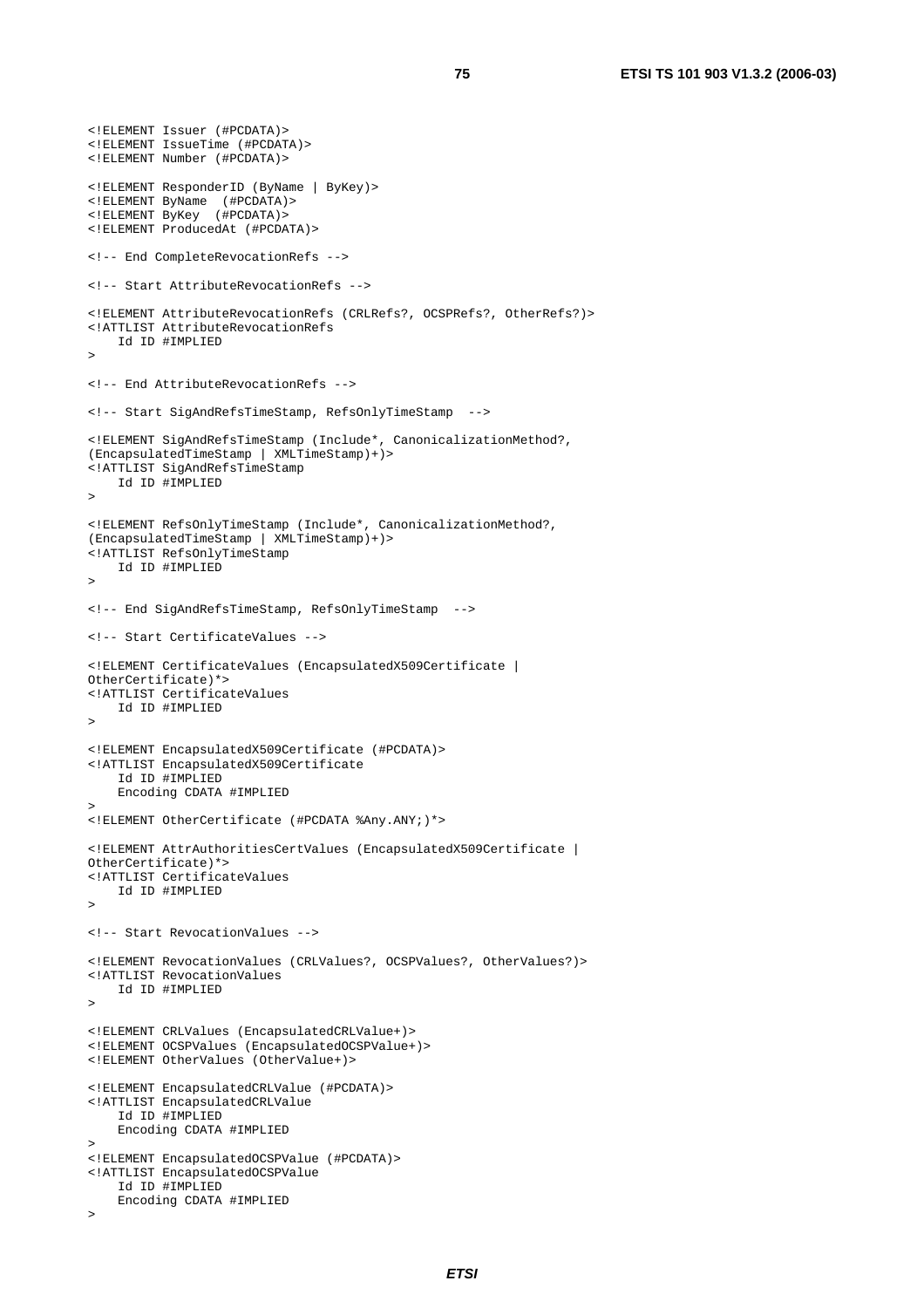```
<!ELEMENT OtherValue (#PCDATA %Any.ANY; )*> 
<!-- End RevocationValues --> 
<!ELEMENT AttributeRevocationValues (CRLValues?, OCSPValues?, OtherValues?)> 
<!ATTLIST RevocationValues 
     Id ID #IMPLIED 
\rightarrow<!-- Start ArchiveTimeStamp --> 
<!ELEMENT ArchiveTimeStamp (Include*, CanonicalizationMethod?, 
(EncapsulatedTimeStamp | XMLTimeStamp)+)> 
<!ATTLIST ArchiveTimeStamp 
    Id ID #IMPLIED 
>
```

```
<!-- End ArchiveTimeStamp -->
```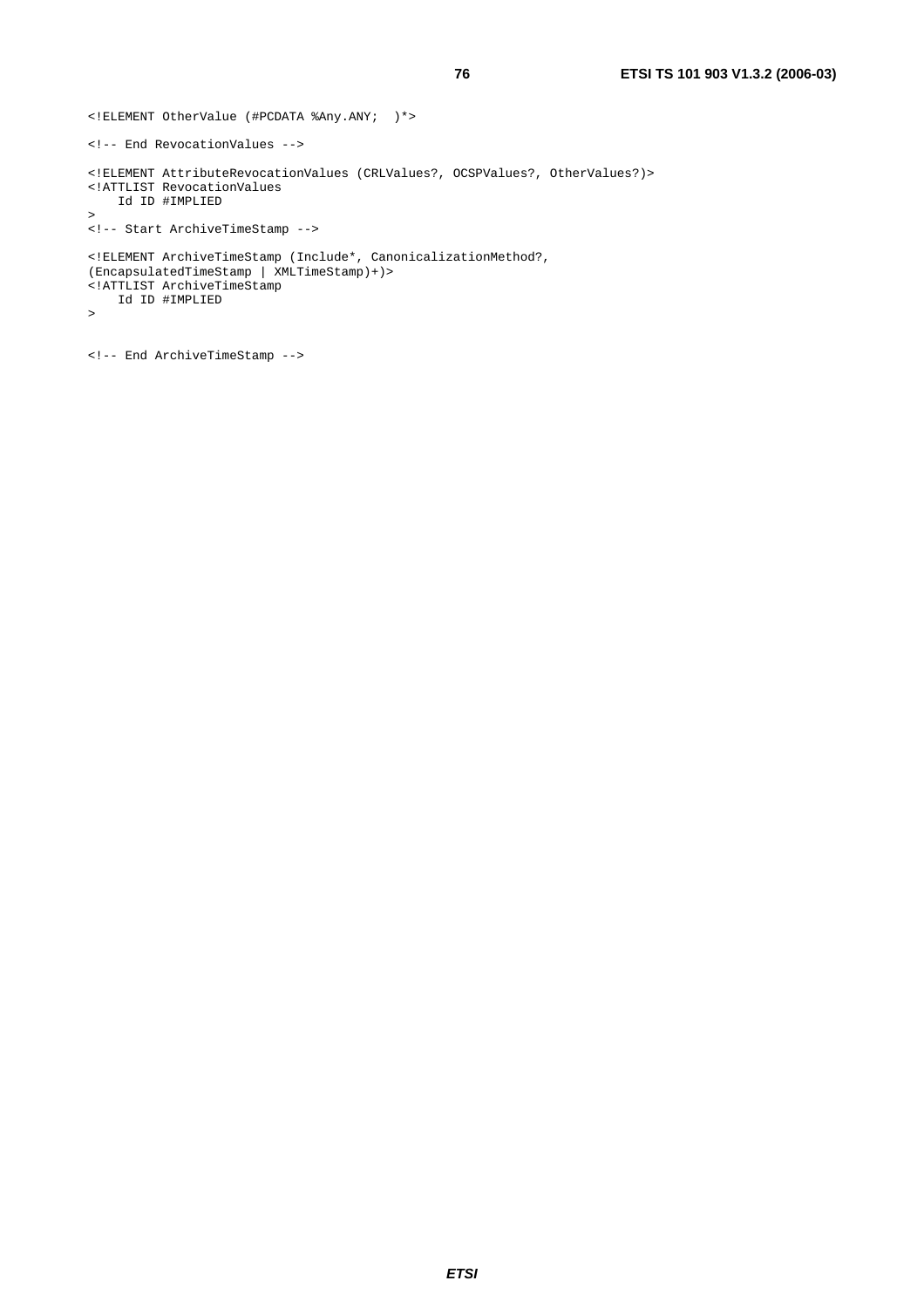# Annex F (informative): Incorporation of qualifying properties

As stated in the normative part of the present document, new elements have been defined to incorporate properties (both signed and unsigned) that qualify the whole signature, the signer or individual signed data objects: QualifyingProperties, SignedProperties, UnsignedProperties,

SignedSignatureProperties, UnsignedSignatureProperties, SignedDataObjectProperties and UnsignedDataProperties.

Annex E shows an example of direct incorporation of qualifying properties and one example of indirect incorporation of these properties.

Below follows the resulting general structure of direct incorporation.

```
<ds:Signature ID?> 
   <ds:SignedInfo> 
     <ds:CanonicalizationMethod/> 
     <ds:SignatureMethod/> 
     (<ds:Reference URI? > 
       (<ds:Transforms>)? 
       <ds:DigestMethod/> 
       <ds:DigestValue/> 
     </Reference>)+ 
   </ds:SignedInfo> 
   <ds:SignatureValue/> 
   (<ds:KeyInfo>)? 
   <ds:Object> 
     <QualifyingProperties> 
       <SignedProperties> 
         <SignedSignatureProperties> 
           <!-- Collection of signed XML elements with 
           properties qualifying the signature or the 
           signer --> 
         </SignedSignatureProperties> 
         <SignedDataObjectProperties> 
            <!-- Collection of signed XML elements with 
           properties individually qualifying signed data 
            objects --> 
       </SignedDataObjectPropertiesSigned> 
       </SignedProperties> 
       <UnsignedProperties> 
         </UnsignedSignatureProperties> 
            <!-- Collection of unsigned XML elements with 
           properties qualifying signature or signer --> 
         </UnsignedSignatureProperties> 
         <UnSignedDataObjectProperties> 
           <!-- Collection of unsigned XML elements with 
           properties individually qualifying signed 
           data objects --> 
         </UnSignedDataObjectProperties> 
       </UnsignedProperties> 
     </QualifyingProperties> 
   </ds:Object>
```
</ds:Signature>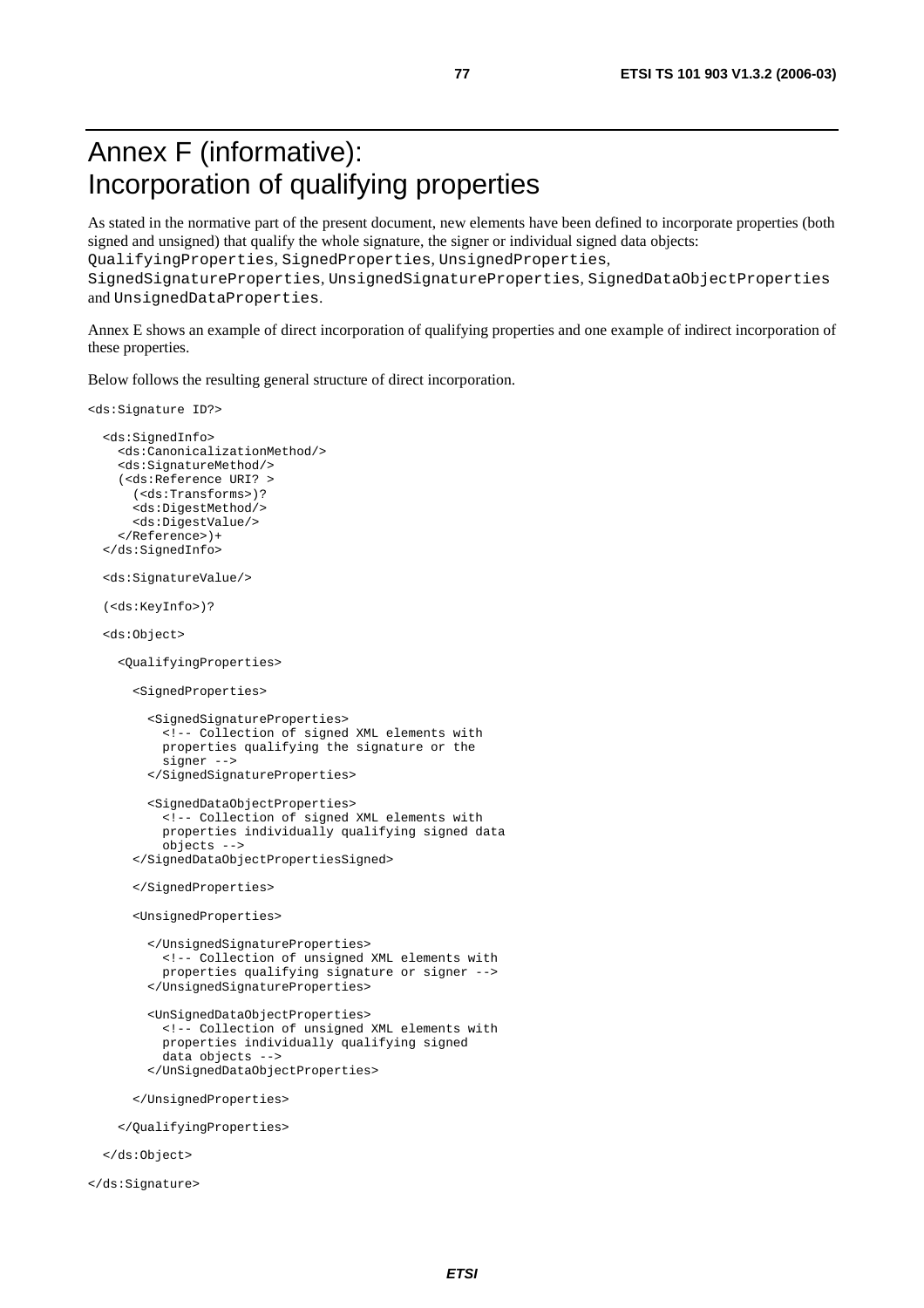Below follows an example showing the inclusion of three sets of qualifying properties:

- The first one includes signed properties qualifying the signature, namely:
	- the time of signature production (element SigningTime);
	- a restricted set of references to certificates to be used in verifying a signature. This also includes a reference to the certificate containing the public key corresponding to the private key used in the signature computation (element SigningCertificate);
	- an identification of the signature policy under which the signature has been produced and will have to be verified (element SignaturePolicyIdentifier).
- The second one includes signed properties qualifying the signed data object, namely:
	- a time-stamp of the signed data object, proving that the content has been produced before the time indicated in the time-stamp (element AllDataObjectsTimeStamp);
	- an indication of the format of the signed object (element DataObjectFormat).
- The third one includes unsigned properties qualifying the signature, namely:
	- a time-stamp on the electronic signature itself, proving that the signature was produced before the time indicated by such time-stamp (element SignatureTimeStamp);
	- the references to the full set of CA certificates that the verifier of the electronic signature has used to validate the electronic signature (element CompleteCertificateRefs);
	- the references to the revocation material (CRLs or OCSP responses) used in the validation of the signer and CA certificates used the full to validate the electronic signature (element CompleteRevocationRefs);
	- the time-stamp generated over the electronic signature with the aforementioned qualifying information (element SigAndRefsTimeStamp);
	- the full set of CA certificates that the verifier of the electronic signature has used to validate the electronic signature (element CertificateValues);
	- the revocation material (CRLs or OCSP responses) used in the validation of the signer and CA certificates used the full to validate the electronic signature (element RevocationValues).

```
[s01]<ds:Signature Id="SignatureId" xmlns:ds="http://www.w3.org/2000/09/xmldsig#> 
[s02] <ds:SignedInfo Id="SignedInfoId"> 
[s03] <ds:CanonicalizationMethod Algorithm="http://www.w3.org/TR/2001/REC-xml-c14n-20010315"/> 
[s04] <ds:SignatureMethod Algorithm="http://www.w3.org/2000/09/xmldsig#dsa-sha1"/> 
[s05] <ds:Reference URI="http://www.etsi.org/docToBeSigned" Id="FirstSignedDocument"> 
[s06] <ds:DigestMethod Algorithm="http://www.w3.org/2000/09/xmldsig#shal"/><br>[s07] <ds:DigestValue>... ... ...</ds:DigestValue>
[s07] <ds:DigestValue>… … …</ds:DigestValue> 
         [s08] </ds:Reference> 
[s09] <ds:Reference URI="#SignedPropertiesId" 
Type="http://uri.etsi.org/01903#SignedProperties"> 
[s10] <ds:DigestMethod Algorithm="http://www.w3.org/2000/09/xmldsig#sha1"/> 
[s11] <ds:DigestValue>… … …</ds:DigestValue> 
         [s12] </ds:Reference> 
[s13] </ds:SignedInfo>
[s14] <ds:SignatureValue Id="SignatureValueId">… … … </ds:SignatureValue> 
[s15] <ds:KeyInfo>… … …</ds:KeyInfo> 
[s16] <ds:Object >
[s17] <QualifyingProperties Id="QualifyingPropertiesId" Target="#SignatureId" 
xmlns="http://uri.etsi.org/01903/v1.3.2#" xmlns:ds="http://www.w3.org/2000/09/xmldsig#"> 
[s18] <SignedProperties Id="SignedPropertiesId"> 
[s19] <SignedSignatureProperties > 
[s20] <SigningTime>… … …</SigningTime> 
[s21] <SigningCertificate>… … …</SigningCertificate > 
               [s22] <SignaturePolicyIdentifier>… … …</ SignaturePolicyIdentifier > 
[s23] </SignedSignatureProperties> 
[s24] < SignedDataObjectProperties><br>
[s25] < > < DataObjectFormat>... ... ...</D
                [s25] <DataObjectFormat>… … …</DataObjectFormat>
```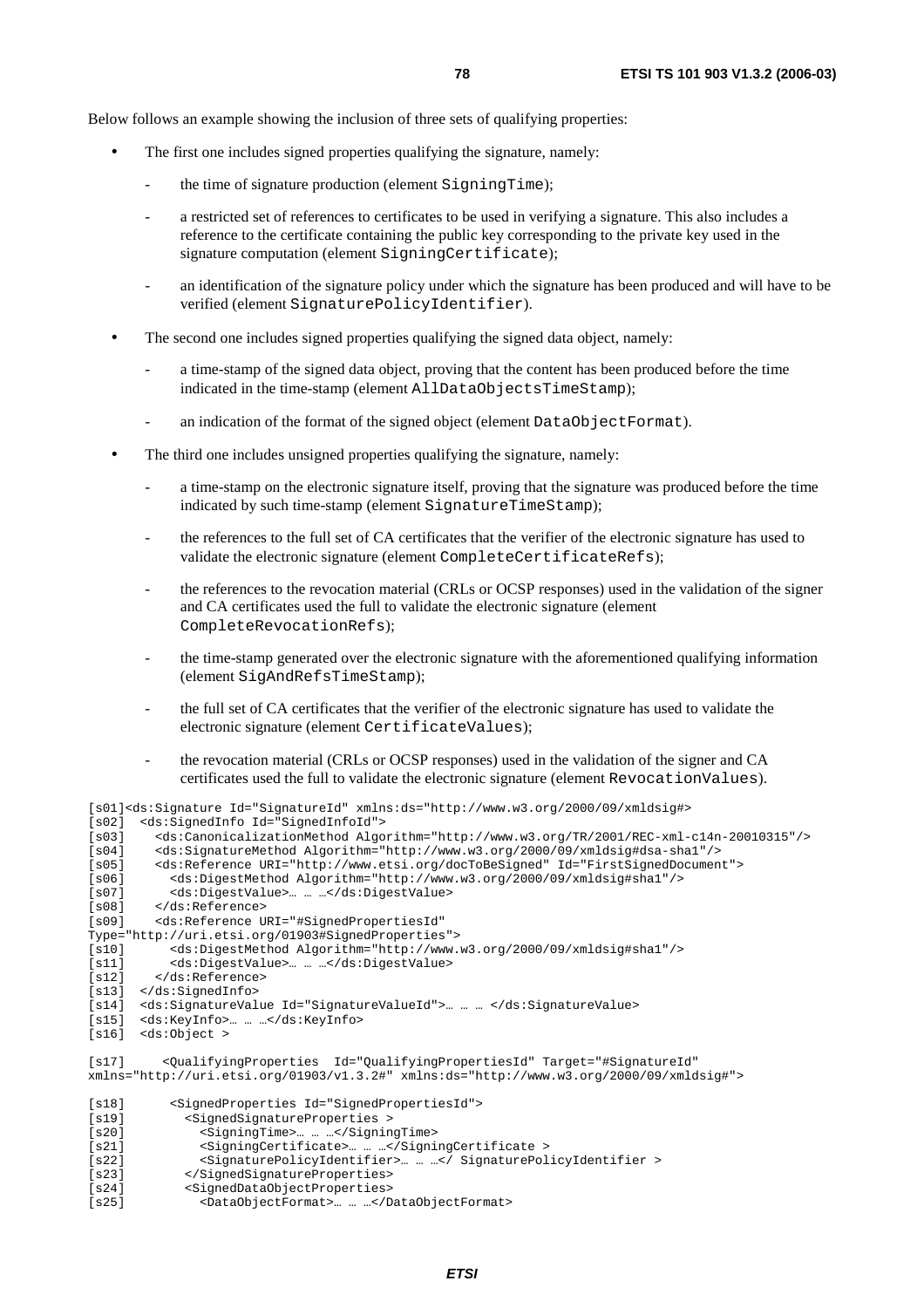| [s26]                                                                                                                                                                                                                                                                                                                                                                                                                                                                                                                                                                                                                    |                                                                                                                                                                                                                                                                                                                                    |  |  |  |
|--------------------------------------------------------------------------------------------------------------------------------------------------------------------------------------------------------------------------------------------------------------------------------------------------------------------------------------------------------------------------------------------------------------------------------------------------------------------------------------------------------------------------------------------------------------------------------------------------------------------------|------------------------------------------------------------------------------------------------------------------------------------------------------------------------------------------------------------------------------------------------------------------------------------------------------------------------------------|--|--|--|
|                                                                                                                                                                                                                                                                                                                                                                                                                                                                                                                                                                                                                          |                                                                                                                                                                                                                                                                                                                                    |  |  |  |
| [s27]<br>[s28]                                                                                                                                                                                                                                                                                                                                                                                                                                                                                                                                                                                                           |                                                                                                                                                                                                                                                                                                                                    |  |  |  |
| [s29]                                                                                                                                                                                                                                                                                                                                                                                                                                                                                                                                                                                                                    | <br><unsignedproperties></unsignedproperties>                                                                                                                                                                                                                                                                                      |  |  |  |
| [s30]                                                                                                                                                                                                                                                                                                                                                                                                                                                                                                                                                                                                                    | <unsignedsignatureproperties></unsignedsignatureproperties>                                                                                                                                                                                                                                                                        |  |  |  |
| [s31]                                                                                                                                                                                                                                                                                                                                                                                                                                                                                                                                                                                                                    | <signaturetimestamp< td=""></signaturetimestamp<>                                                                                                                                                                                                                                                                                  |  |  |  |
|                                                                                                                                                                                                                                                                                                                                                                                                                                                                                                                                                                                                                          | Id="SignatureTimeStampId">                                                                                                                                                                                                                                                                                                         |  |  |  |
| [s32]                                                                                                                                                                                                                                                                                                                                                                                                                                                                                                                                                                                                                    |                                                                                                                                                                                                                                                                                                                                    |  |  |  |
|                                                                                                                                                                                                                                                                                                                                                                                                                                                                                                                                                                                                                          |                                                                                                                                                                                                                                                                                                                                    |  |  |  |
| [s33]                                                                                                                                                                                                                                                                                                                                                                                                                                                                                                                                                                                                                    | <completerevocationrefs< td=""></completerevocationrefs<>                                                                                                                                                                                                                                                                          |  |  |  |
|                                                                                                                                                                                                                                                                                                                                                                                                                                                                                                                                                                                                                          | Id="CompleteRevocationRefsId">                                                                                                                                                                                                                                                                                                     |  |  |  |
| [s34]                                                                                                                                                                                                                                                                                                                                                                                                                                                                                                                                                                                                                    | <sigandrefstimestamp<br>Id="SigAndRefsTimeStampId"&gt;  </sigandrefstimestamp<br>                                                                                                                                                                                                                                                  |  |  |  |
| [s35]                                                                                                                                                                                                                                                                                                                                                                                                                                                                                                                                                                                                                    | <certificatevalues< td=""></certificatevalues<>                                                                                                                                                                                                                                                                                    |  |  |  |
|                                                                                                                                                                                                                                                                                                                                                                                                                                                                                                                                                                                                                          | Id="CertificateValuesId">                                                                                                                                                                                                                                                                                                          |  |  |  |
| [s36]                                                                                                                                                                                                                                                                                                                                                                                                                                                                                                                                                                                                                    | <revocationvalues< td=""></revocationvalues<>                                                                                                                                                                                                                                                                                      |  |  |  |
|                                                                                                                                                                                                                                                                                                                                                                                                                                                                                                                                                                                                                          | Id="RevocationValuesId">                                                                                                                                                                                                                                                                                                           |  |  |  |
| [s37]                                                                                                                                                                                                                                                                                                                                                                                                                                                                                                                                                                                                                    |                                                                                                                                                                                                                                                                                                                                    |  |  |  |
| [s38]                                                                                                                                                                                                                                                                                                                                                                                                                                                                                                                                                                                                                    |                                                                                                                                                                                                                                                                                                                                    |  |  |  |
| [s39]                                                                                                                                                                                                                                                                                                                                                                                                                                                                                                                                                                                                                    |                                                                                                                                                                                                                                                                                                                                    |  |  |  |
| [s40]<br><br>[s41]                                                                                                                                                                                                                                                                                                                                                                                                                                                                                                                                                                                                       |                                                                                                                                                                                                                                                                                                                                    |  |  |  |
|                                                                                                                                                                                                                                                                                                                                                                                                                                                                                                                                                                                                                          |                                                                                                                                                                                                                                                                                                                                    |  |  |  |
| [ <sub>s01</sub> ]                                                                                                                                                                                                                                                                                                                                                                                                                                                                                                                                                                                                       | Beginning of the XML signature. The namespace by default is the namespace defined in<br>XMLDSIG.                                                                                                                                                                                                                                   |  |  |  |
| $[s02] - [s13]$                                                                                                                                                                                                                                                                                                                                                                                                                                                                                                                                                                                                          | The ds: SignedInfo element contains the information that is actually signed.                                                                                                                                                                                                                                                       |  |  |  |
| $[$ 03]                                                                                                                                                                                                                                                                                                                                                                                                                                                                                                                                                                                                                  | The ds: CanonicalizationMethod element indicates the algorithm used to get a canonical                                                                                                                                                                                                                                             |  |  |  |
|                                                                                                                                                                                                                                                                                                                                                                                                                                                                                                                                                                                                                          | representation of the ds: SignedInfo element before being signed.                                                                                                                                                                                                                                                                  |  |  |  |
| $[1804]$                                                                                                                                                                                                                                                                                                                                                                                                                                                                                                                                                                                                                 | The ds: SignatureMethod indicates the algorithms used to sign ds: SignedInfo.                                                                                                                                                                                                                                                      |  |  |  |
| $[s05]$ to $[s16]$                                                                                                                                                                                                                                                                                                                                                                                                                                                                                                                                                                                                       | ds:Reference elements contain the digest value and indication on the digest algorithm for each<br>data object that has to be (indirectly) signed. Each one also has a reference to the corresponding<br>data object. These elements also have the 1d attribute that can be used to make individual<br>references each one of them. |  |  |  |
| $[s05-s08]$                                                                                                                                                                                                                                                                                                                                                                                                                                                                                                                                                                                                              | The first ds: Reference element. Its URI attribute references the data object that has to be<br>signed. ds: DigestMethod indicates the digest algorithm (shal in this case) and<br>ds: DigestValue contains the base64 encoded digest value.                                                                                       |  |  |  |
| $[s09-s12]$<br>The second ds: Reference element. Its URI attribute points to the SignedProperties<br>element (using the URI attribute) that contains the whole set of signed properties.<br>ds: DigestMethod indicates the digest algorithm (shal in this case) and ds: DigestValue<br>contains the digest value filtered in base. This means that the digest value of that<br>SignedProperties is included in ds: SignedInfo and in consequence signed when this<br>element is signed. The Type attribute indicates that this element is a reference to the<br>SignatureProperties element as mandated in clause 6.3.1. |                                                                                                                                                                                                                                                                                                                                    |  |  |  |
| [s14]                                                                                                                                                                                                                                                                                                                                                                                                                                                                                                                                                                                                                    | ds: SignatureValue contains the computed digital signature of ds: SignedInfo in base64.                                                                                                                                                                                                                                            |  |  |  |
| [s15]                                                                                                                                                                                                                                                                                                                                                                                                                                                                                                                                                                                                                    | ds: KeyInfo contains cryptographic material to verify the signature.                                                                                                                                                                                                                                                               |  |  |  |
| $[s16-s40]$                                                                                                                                                                                                                                                                                                                                                                                                                                                                                                                                                                                                              | $ds:Object$ contains three elements with the properties qualifying both the signature and the<br>signed data object.                                                                                                                                                                                                               |  |  |  |
|                                                                                                                                                                                                                                                                                                                                                                                                                                                                                                                                                                                                                          |                                                                                                                                                                                                                                                                                                                                    |  |  |  |

[s17-39] QualifyingProperties contains the full set of qualifying properties both signed (SignedProperties) and unsigned (UnsignedProperties). The namespace by default is changed for this element and its contents to the one defined as namespace by default in the schema definition given in the present document in order not to have to qualify the whole set of elements. Additionally, as elements already defined in [3] are used in the definitions, its namespace is also defined (prefix ds).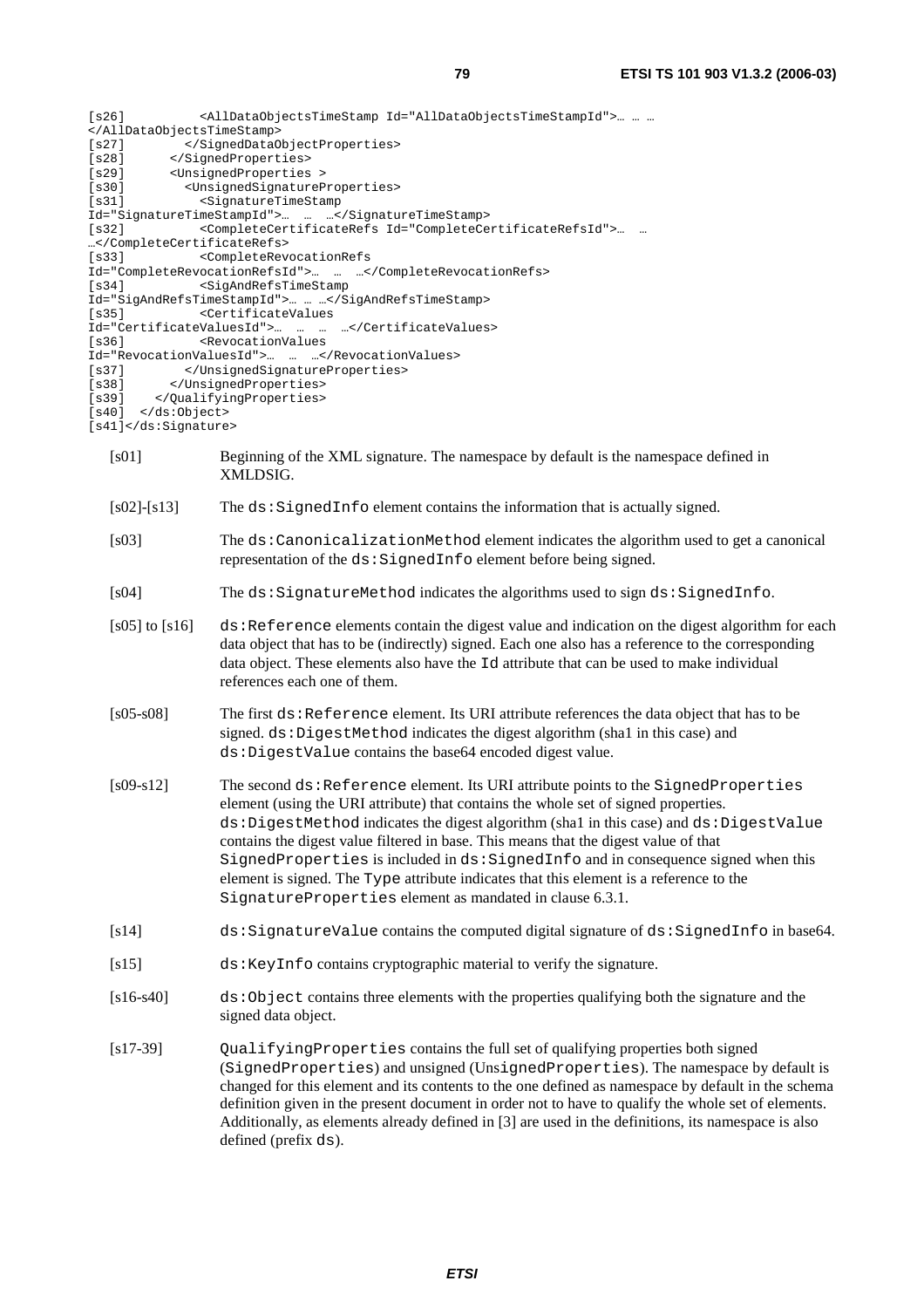| $[s18-s28]$  | SignedProperties contains the whole set of qualifying properties that are signed grouped in<br>two sequences. The first one (SignedSignatureProperties) contains all the signed<br>properties that qualify the signature. The second one (SignedDataObjectProperties)<br>contains all the signed properties that individually qualify each signed data object. |
|--------------|----------------------------------------------------------------------------------------------------------------------------------------------------------------------------------------------------------------------------------------------------------------------------------------------------------------------------------------------------------------|
| $[s19-ss23]$ | SignedSignatureProperties contains all the signed properties that qualify the signature<br>(SigningTime, SigningCertificate, SignaturePolicyIdentifier).                                                                                                                                                                                                       |
| [s20]        | signingTime contains the value of the signing instant when the signature has been computed.                                                                                                                                                                                                                                                                    |
| [s21]        | SigningCertificate contains, as stated above, a restricted set of references to certificates to                                                                                                                                                                                                                                                                |

- be used in verifying a signature.
- [s24-27] SignedDataObjectProperties contains all the signed properties that individually qualify each signed data object (AllDataObjectsTimeStamp, DataObjectFormat).
- [s25] DataObjectFormat identifies the format of the signed data object.
- [s26] AllDataObjectsTimeStamp is a time-stamp issued for the signed data object.
- [s29-38] UnsignedProperties contains the whole set of qualifying properties that are NOT signed.
- [s30-s37] UnsignedSignatureProperties the whole set of unsigned properties that qualify the signature.
- [s31] SignatureTimeStamp contains a time-stamp for the signature itself.
- [s32] CompleteCertificateRefs contains references to CA certificates in the certification path used to verify the signature.
- [s33] CompleteRevocationRefs contains references to revocation information used to verify the signature.
- [s34] SigAndRefsTimeStamp contains a time-stamp over the XAdES-C form of the electronic signature.
- [s35] CertificateValues contains the values of the certificates referenced in CompleteCertificateRefs.
- [s36] RevocationValues contains the revocation data used to validate the electronic signature.
- NOTE: The tree shown in the example above does not explicitly show certain optional XML elements (like ds:Transforms For a complete description of this tree see W3C/IETF Recommendation "XML-Signature Core Syntax and Processing" [3].

Below follows the example of indirect incorporation of all the unsigned properties. In this example, the signed properties will be directly incorporated into the ds:Signature element as in the previous example. However, the unsigned properties will be separately stored in other place. To incorporate these properties use is made of the QualifyingPropertiesReference element pointing to the element containing them.

Below follows the contents of the XAdES itself that could be located, for instance, at the URI [http://uri.etsi.org/01903/v1.3.2/Indirect-Incorporation/Signature2](http://uri.etsi.org/01903/v1.3.2/Indirect%1eIncorporation/Signature2):

[s01]<ds:Signature Id="Signature2Id" xmlns:ds="http://www.w3.org/2000/09/xmldsig#> [s02] <ds:SignedInfo Id="SignedInfoId"> [s03] <ds:CanonicalizationMethod Algorithm="http://www.w3.org/TR/2001/REC-xml-c14n-20010315"/> [s04] <ds:SignatureMethod Algorithm="http://www.w3.org/2000/09/xmldsig#dsa-sha1"/> [s05] <ds:Reference URI="http://www.etsi.org/docToBeSigned" Id="FirstSignedDocument"> [s06] <ds:DigestMethod Algorithm="http://www.w3.org/2000/09/xmldsig#sha1"/> [s07] <ds:DigestValue>… … …</ds:DigestValue> [s08] </ds:Reference> [s09] <ds:Reference URI="#SignedPropertiesId" Type=[http://uri.etsi.org/01903#SignedProperties>](http://uri.etsi.org/01903)<br>[s10] <ds:DigestMethod Algorithm="http://ww [s10] <ds:DigestMethod Algorithm="http://www.w3.org/2000/09/xmldsig#sha1"/> [s11] <ds:DigestValue>… … …</ds:DigestValue> [s12] </ds:Reference> [s13] </ds:SignedInfo> [s14] <ds:SignatureValue Id="SignatureValueId">… … … </ds:SignatureValue>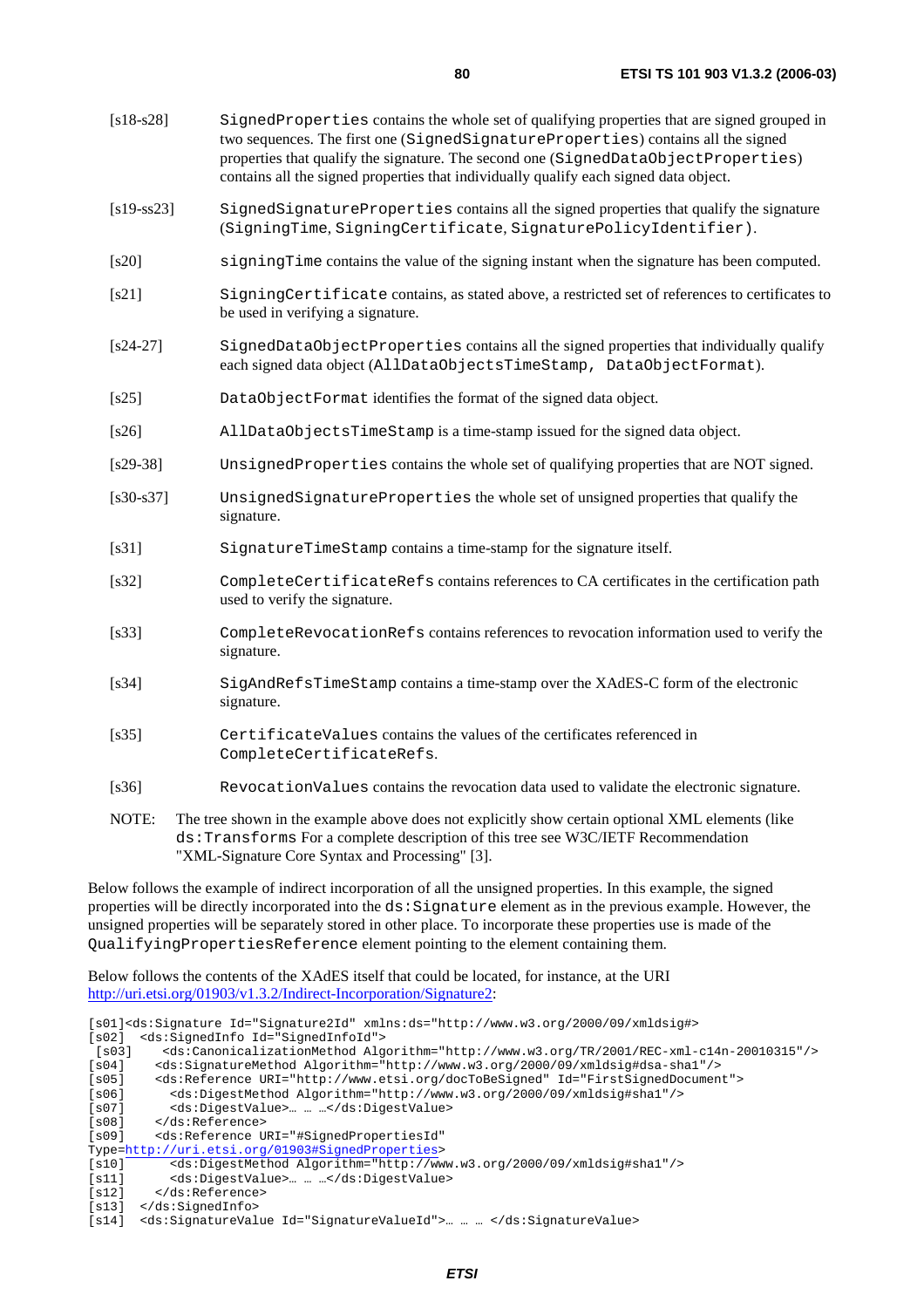| [s15] | <ds:keyinfo> </ds:keyinfo>                                                                               |  |  |  |
|-------|----------------------------------------------------------------------------------------------------------|--|--|--|
| [s16] | $ds:Object$ >                                                                                            |  |  |  |
| [s17] | <qualifyingproperties <="" id="QualifyingProperties" target="#SignatureId" td=""></qualifyingproperties> |  |  |  |
|       | $xmlns="http://uri.etsi.org/01903/v1.3.2#" xmlns:ds="http://www.w3.org/2000/09/xmldsiq#">$               |  |  |  |
| [s18] | <signedproperties id="SignedPropertiesId"></signedproperties>                                            |  |  |  |
| [s19] | <signedsignatureproperties></signedsignatureproperties>                                                  |  |  |  |
| [s20] | <signingtime> </signingtime>                                                                             |  |  |  |
| [s21] | <signingcertificate> </signingcertificate>                                                               |  |  |  |
| [s22] | <signaturepolicyidentifier> </signaturepolicyidentifier>                                                 |  |  |  |
| [s23] |                                                                                                          |  |  |  |
| [s24] | <signeddataobjectproperties></signeddataobjectproperties>                                                |  |  |  |
| [s25] | <dataobjectformat> </dataobjectformat>                                                                   |  |  |  |
| [s26] |                                                                                                          |  |  |  |
|       |                                                                                                          |  |  |  |
| [s27] |                                                                                                          |  |  |  |
| [s28] |                                                                                                          |  |  |  |
| [s29] |                                                                                                          |  |  |  |
| [s30] | <oualifyingpropertiesreference< td=""></oualifyingpropertiesreference<>                                  |  |  |  |

URI="[http://uri.etsi.org/01903/v1.3.2/Indirect-Incorporation/example1#QualifyingPropertiesId"](http://uri.etsi.org/01903/v1.3.2/Indirect%1eIncorporation/example1%23QualifyingPropertiesId)> [s31] </QualifyingPropertiesReference>

 $[s32]$  </ds:Object>

[s33]</ds:Signature>

- [s1-s29] These lines are the same as in the first example. They show how the signed properties are directly incorporated.
- [s30-s32] These lines show how to indirectly incorporate the unsigned properties stored in other place using the QualifyingPropertiesReference element.
- [s30] The URI attribute contains the URI pointing to the QualifyingProperties element that contains those qualifying properties that are being indirectly incorporated. In this case, it points to a file that could be found in <http://uri.etsi.org/01903/v1.3.2/Indirect-Incorporation/eample1>, which contains this element.

This example ends showing that part of the file that could be found in

[http://uri.etsi.org/01903/v1.3.2/Indirect-Incorporation/example1](http://uri.etsi.org/01903/v1.3.2/Indirect%1eIncorporation/example1) that contains the QualifyingProperties element referenced in the QualifyingPropertiesReference.

<!-- This is the part of the file found in [http://uri.etsi.org/01903/v1.3.2/Indirect-Incorporation/Signature2](http://uri.etsi.org/01903/v1.3.2/Indirect%1eIncorporation/Signature2) that contains the QualifyingProperties element containing the unsigned properties that are indirectly incorporated in the advanced electronic signature -->

```
[si] <QualifyingProperties Id="QualifyingPropertiesId" Target="http://uri.etsi.org/01903/v1.3.2/ 
Indirect-Incorporation/Signature2#Signature2Id" xmlns="http://uri.etsi.org/01903/v1.3.2#" 
xmlns:ds="http://www.w3.org/2000/09/xmldsig#"> 
[si+1] <UnsignedProperties > 
ح المحدث ولي العامة [si+2]<br>
sUnsignedSignatureProperties><br>
sSignatureTimeStamp>>> <SignatureTimeStamp
                 <SignatureTimeStamp<br>meStampId">... ... ...</SignatureTimeStamp>
Id="SignatureTimeStampId">... ...<br>
[s\,i+4] <CompleteCertif
          .<br><CompleteCertificateRefs Id="CompleteCertificateRefsId">… …
…</CompleteCertificateRefs> 
[si+5] <CompleteRevocationRefs 
Id="CompleteRevocationRefsId">… … …</CompleteRevocationRefs> 
[si+6] <SigAndRefsTimeStamp 
Id="SigAndRefsTimeStampId">… … …</SigAndRefsTimeStamp> 
                 <CertificateValues
Id="CertificateValuesId">… … … …</CertificateValues> 
[si+8] <RevocationValues 
Id="RevocationValuesId">… … …</RevocationValues> 
[si+9] </UnsignedSignatureProperties><br>[si+10] </UnsignedProperties>
            </UnsignedProperties>
[si+11] </QualifyingProperties> 
<!-- Below would follow the rest of the file -->
```
In the example above the QualifyingProperties element is shown that is part of the file that could be found in [http://uri.etsi.org/01903/v1.3.2/Indirect-Incorporation/example1](http://uri.etsi.org/01903/v1.2.2/Indirect-Incorporation/example1) and that is pointed by the URI element in the QualifyingPropertiesReference in the advanced electronic signature.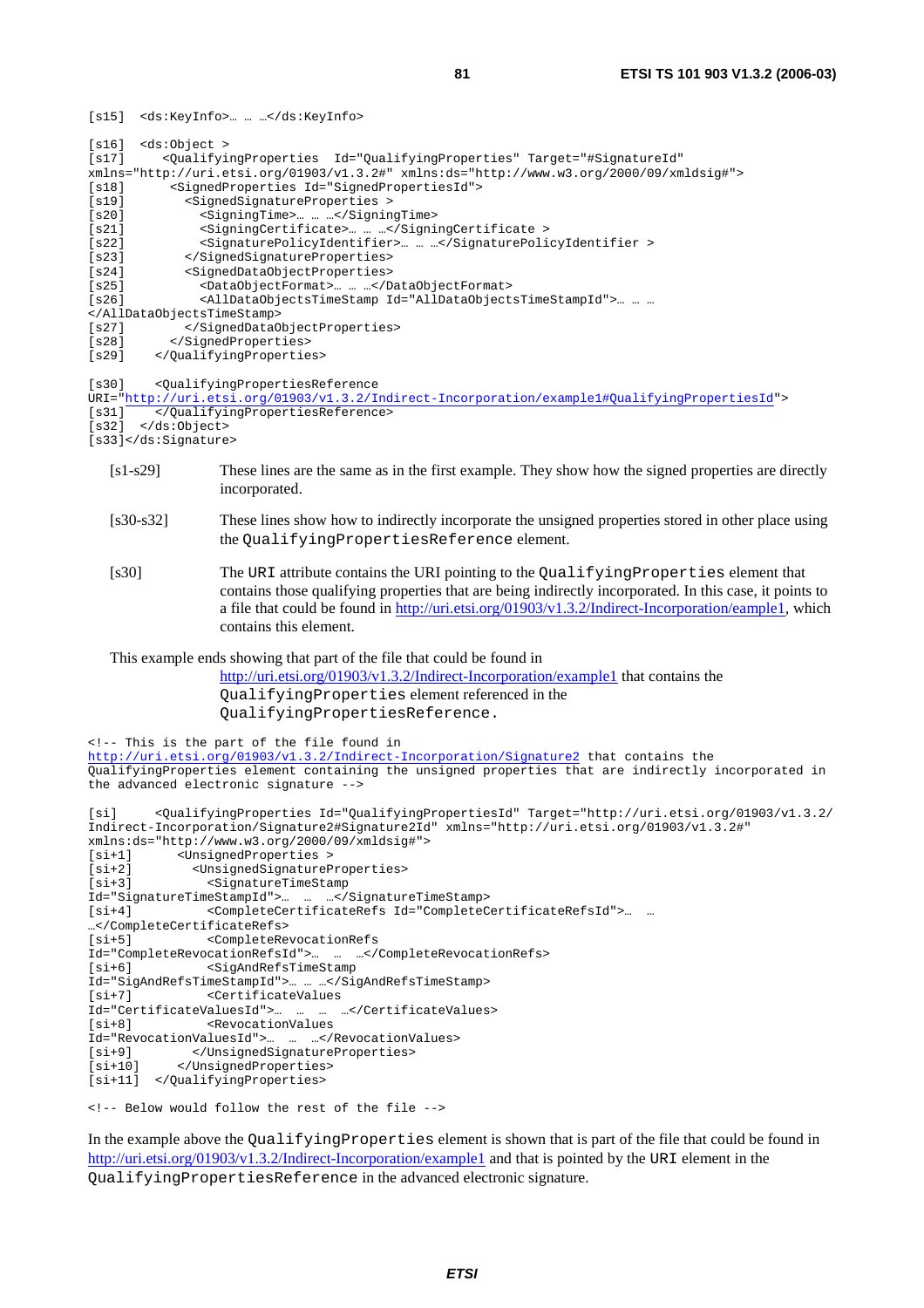# Annex G (informative): Details on XAdES signatures validation

This annex does not aim at specifying normative procedures for validating XAdES signatures, as the eventual acceptance or rejection of a specific electronic signature depends on both technical and non-technical considerations, these last ones being highly dependent on specific contexts. Instead, this annex gives only informative details on technical steps, which are likely to be common to most of the contexts where electronic signatures are used, and that verifiers SHOULD perform during the validation of such signatures.

The present annex is structured in two clauses.

The first one presents an example of how, after receiving a XAdES-EPES signature, a verifier could make to evolve it, as the validation process advances, towards more advanced XAdES forms, namely, XAdES-T, XAdES-C, XAdES-X, XAdES-X-L and XAdES-A. Other evolutions in the received signatures are, of course, possible, and it is expected to be dependant on the rules applying in the specific contexts.

The second clause enumerates technical rules for verification of the different qualifying properties present in XAdES that verifiers SHOULD follow while verifying XAdES electronic signatures.

# G.1 Signatures evolution example

The present specification does not preclude the signature generator to collect validation data and generate up to a XAdES-C form if she may wait the time required for collecting such validation data and generate the corresponding XAdES unsigned properties before sending the signature to its destine. Nevertheless, contexts where signers do not add such validation data are more likely to occur.

This clause gives an overview of how a recipient of a XAdES-EPES signature could make to evolve it, as the validation process advances, towards more advanced XAdES forms.

Figure G.1 shows the contents of the XAdES-EPES signature arrived to the verifier with an indication of the incorporated signed properties.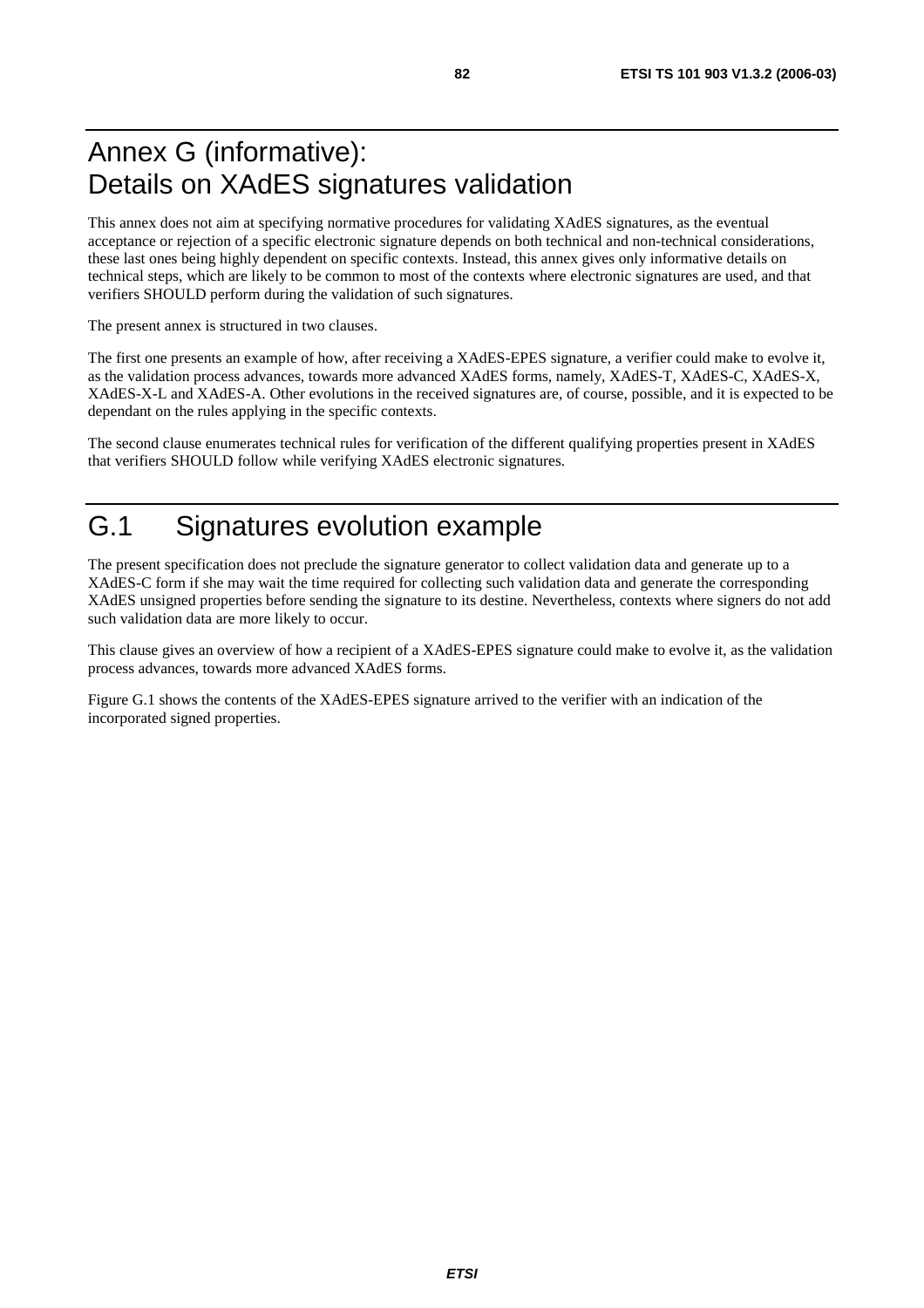

**Figure G.1: Initial XAdES-EPES signature** 

Note that this is a XAdES-EPES signature built on a XAdES-BES because it contains SigningCertificate and SignaturePolicyIdentifier properties.

As said before the verifier may collect all the additional data that forms the electronic signature. Figures below and subsequent description, show how she may build up a complete electronic signature as she goes through the verification process.

Soon after receiving the XAdES-EPES signature, the verifier may check the signature value (1). Afterwards the validation process shall at least add one time-stamp on the signature (2), generating a XAdES-T form. The validation process may also validate the electronic signature, using additional data (e.g. certificates, CRL, etc.) provided by trusted service providers, and check whether the signature meets the requirements specified in the signature policy indicated by the SignaturePolicyIdentifier property. If the validation process result is validation incomplete, then the output from this stage is the ES-T. This process is shown in figure G.2.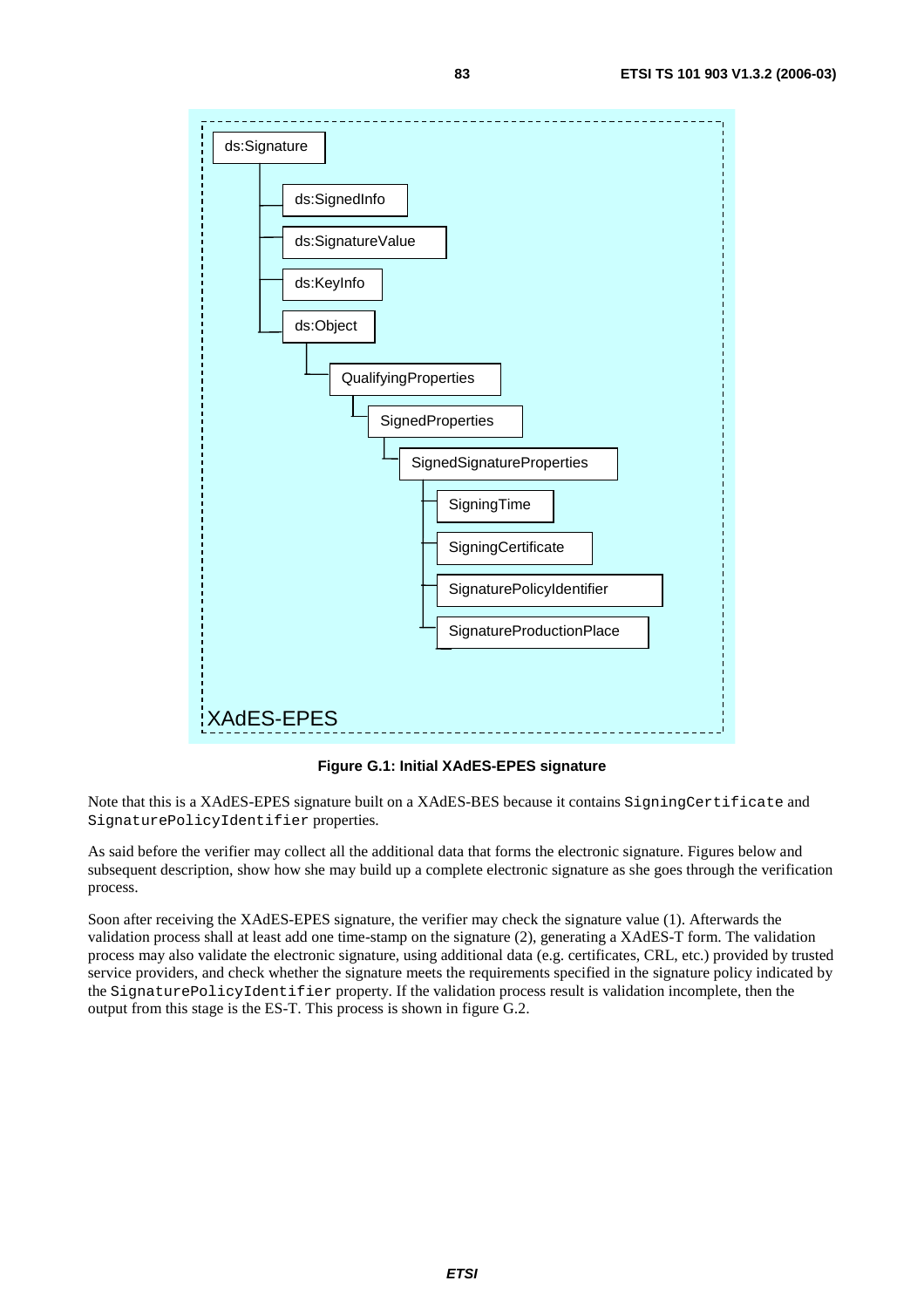

**Figure G.2: Generation of XAdES-T**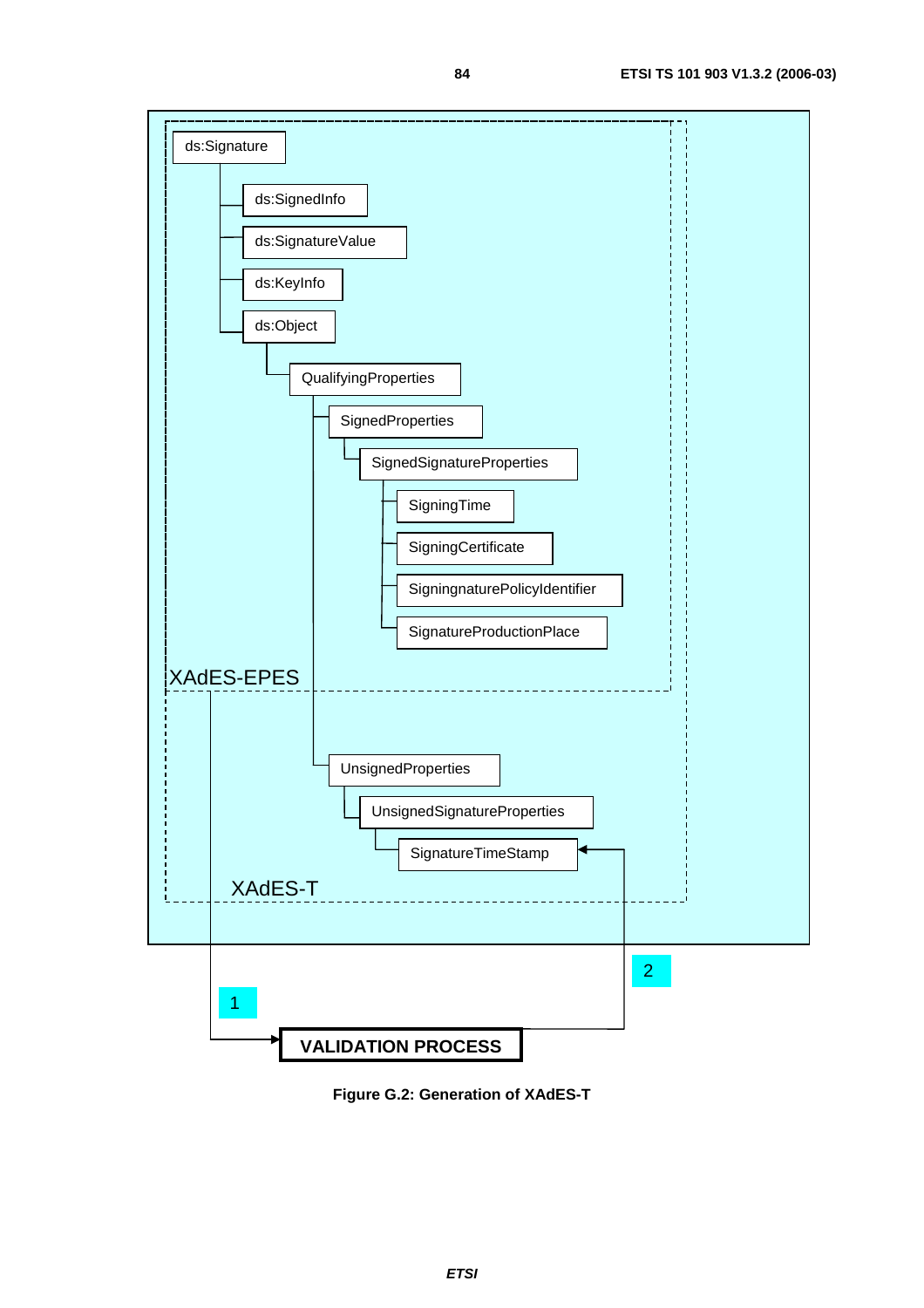# G.1.1 Example of path to archival form with validation data references

To ascertain the validity status as Valid or Invalid and communicate that to the user, all the additional validation data must be available, including the complete certificate and revocation information.

Once the verifier has got such information, she may complete the validation checks and generate the XAdES-C form (3), adding CompleteCertificateRefs and CompleteRevocationRefs properties, as shown in figure G.3.



**Figure G.3: Generation of XAdES-C**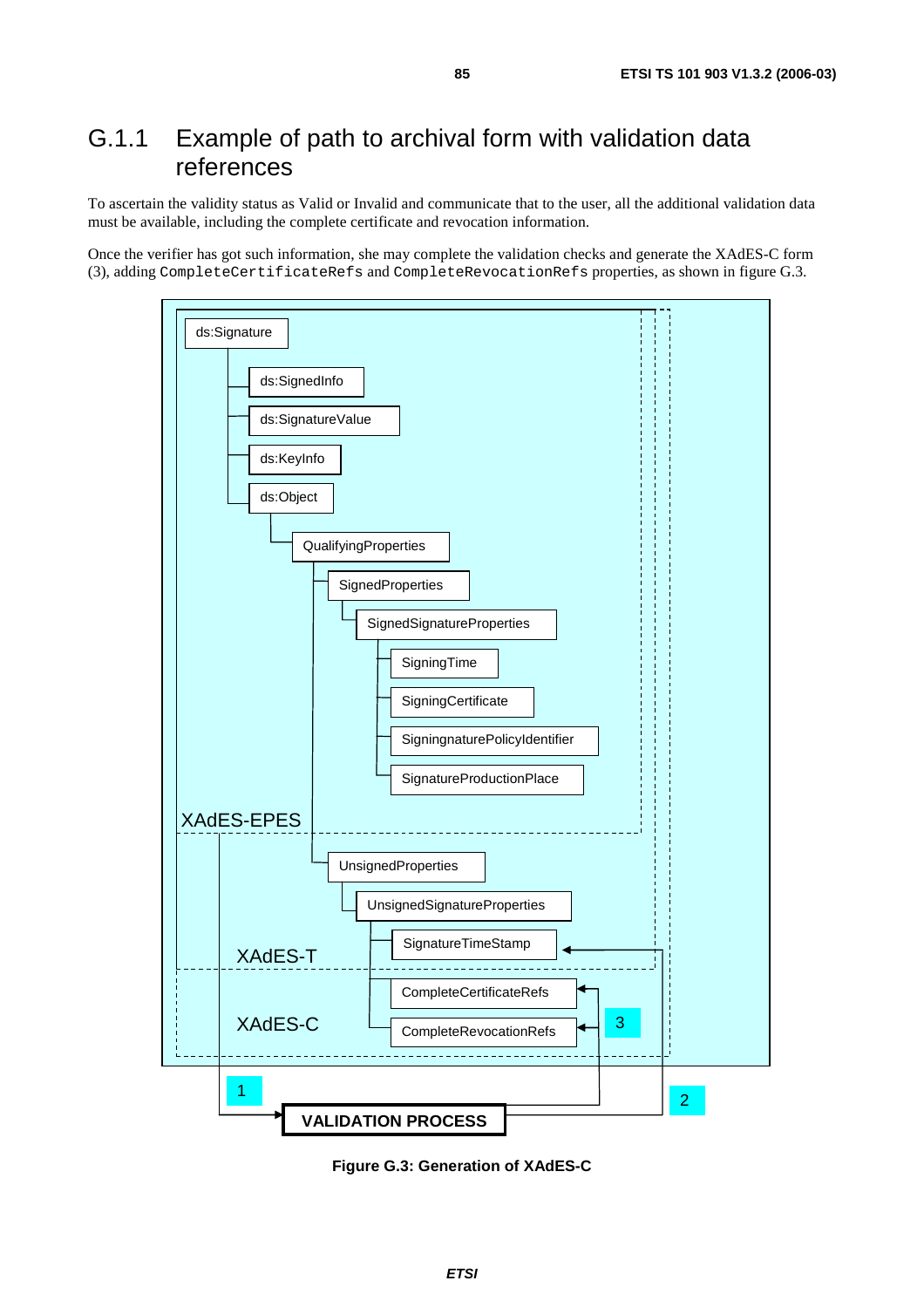When the validation process creates the ES-C it may also create extended forms of validation data, namely XAdES-X, in its two variants: the one including SigAndRefsTimeStamp or the one including RefsOnlyTimeStamp properties (4) as shown in figure G.4.



**Figure G.4: Generation of XAdES-X**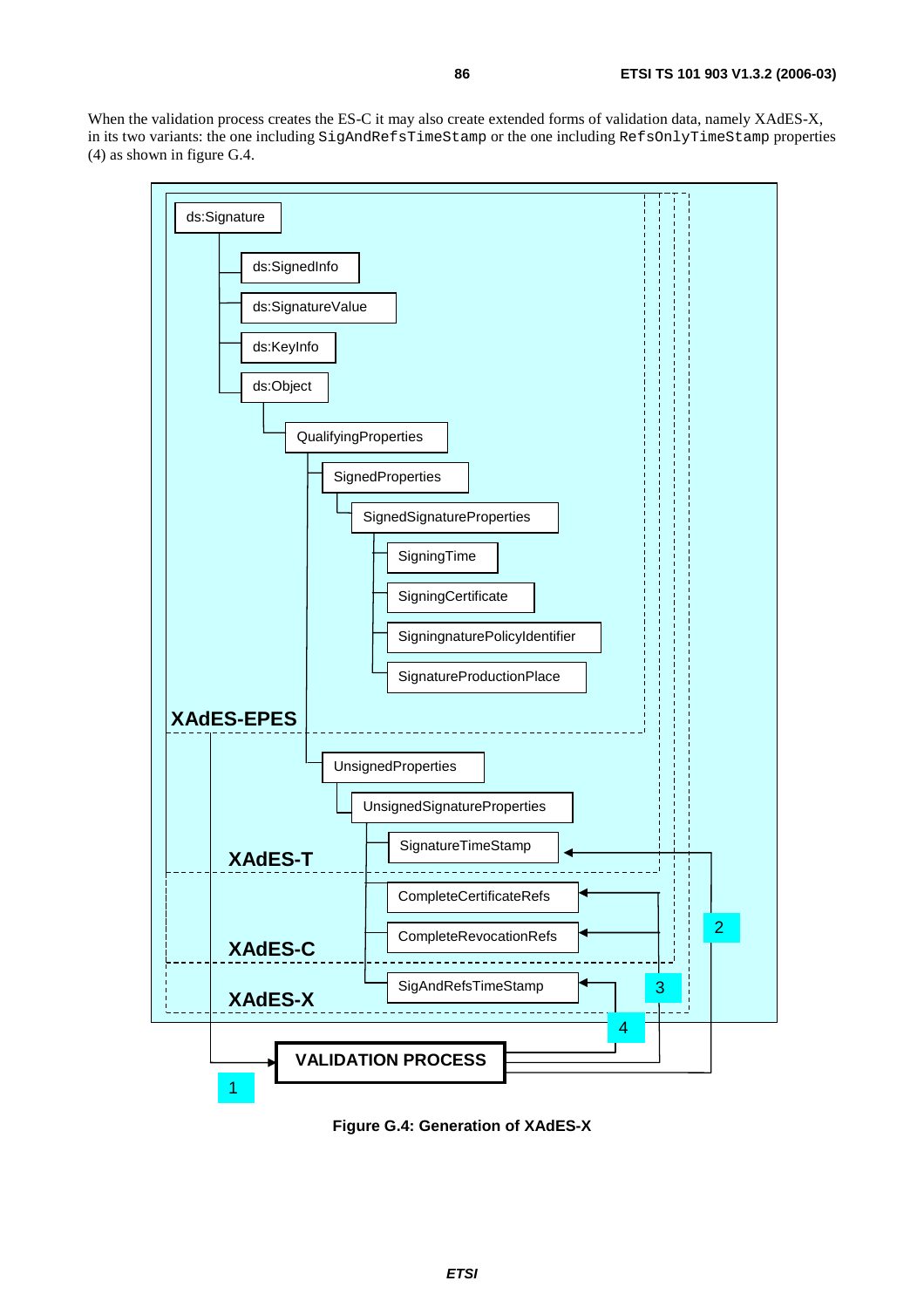Before the algorithms used in any of electronic signature become or are likely, to be compromised or rendered vulnerable in the future, it may be necessary to add all the values of the validation and user data and time-stamp the whole signature, obtaining a XAdES-A form as shown in figure G.5.



**Figure G.5: Generation of XAdES-A**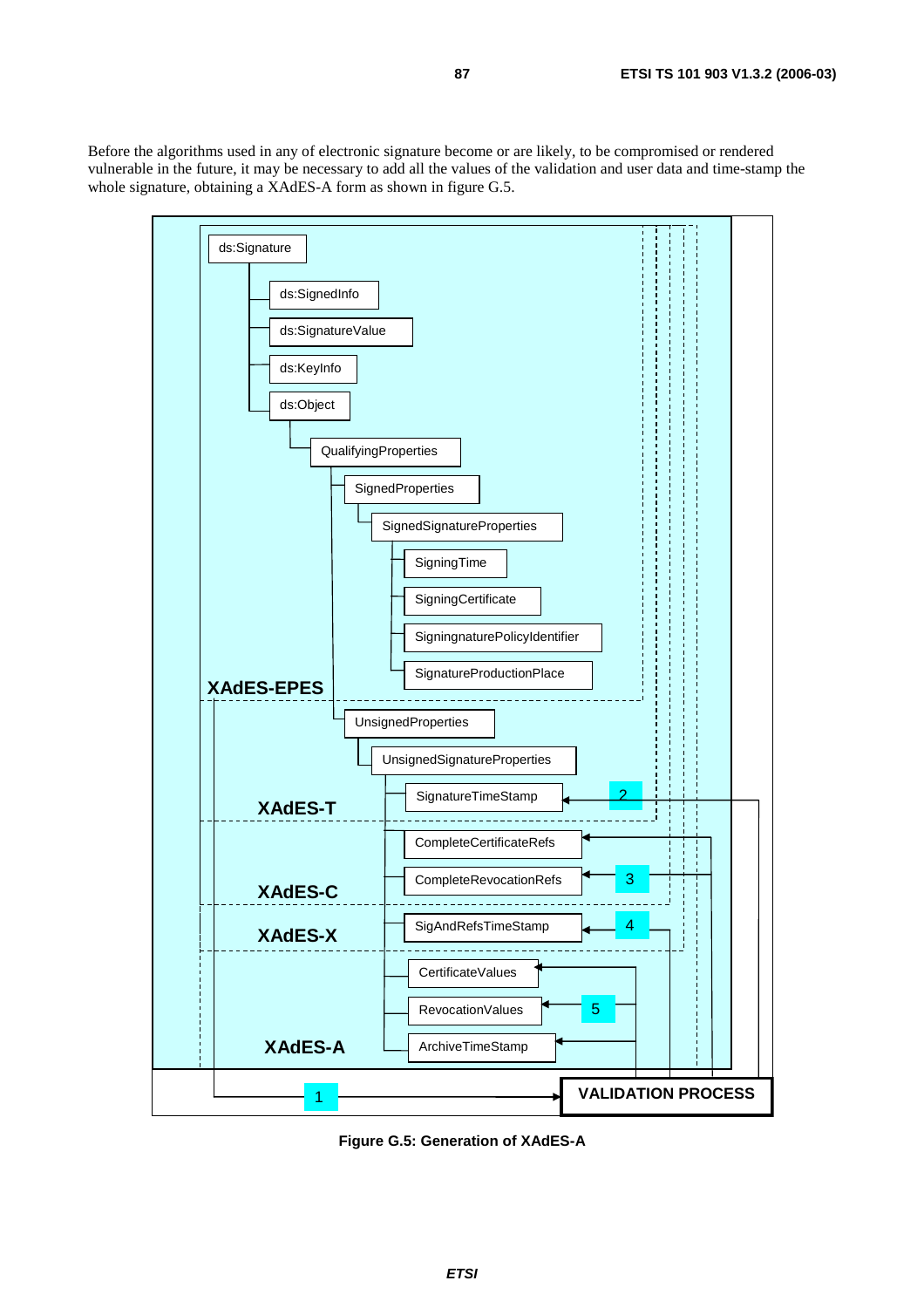# G.1.2 Example of path to archival form without validation data references

Alternatively, the verifier could also generate an archival form without incorporating any reference to validation data, with the addition of the validation values and the ArchiveTimeStamp property, as indicated in figure G.6.



**Figure G6**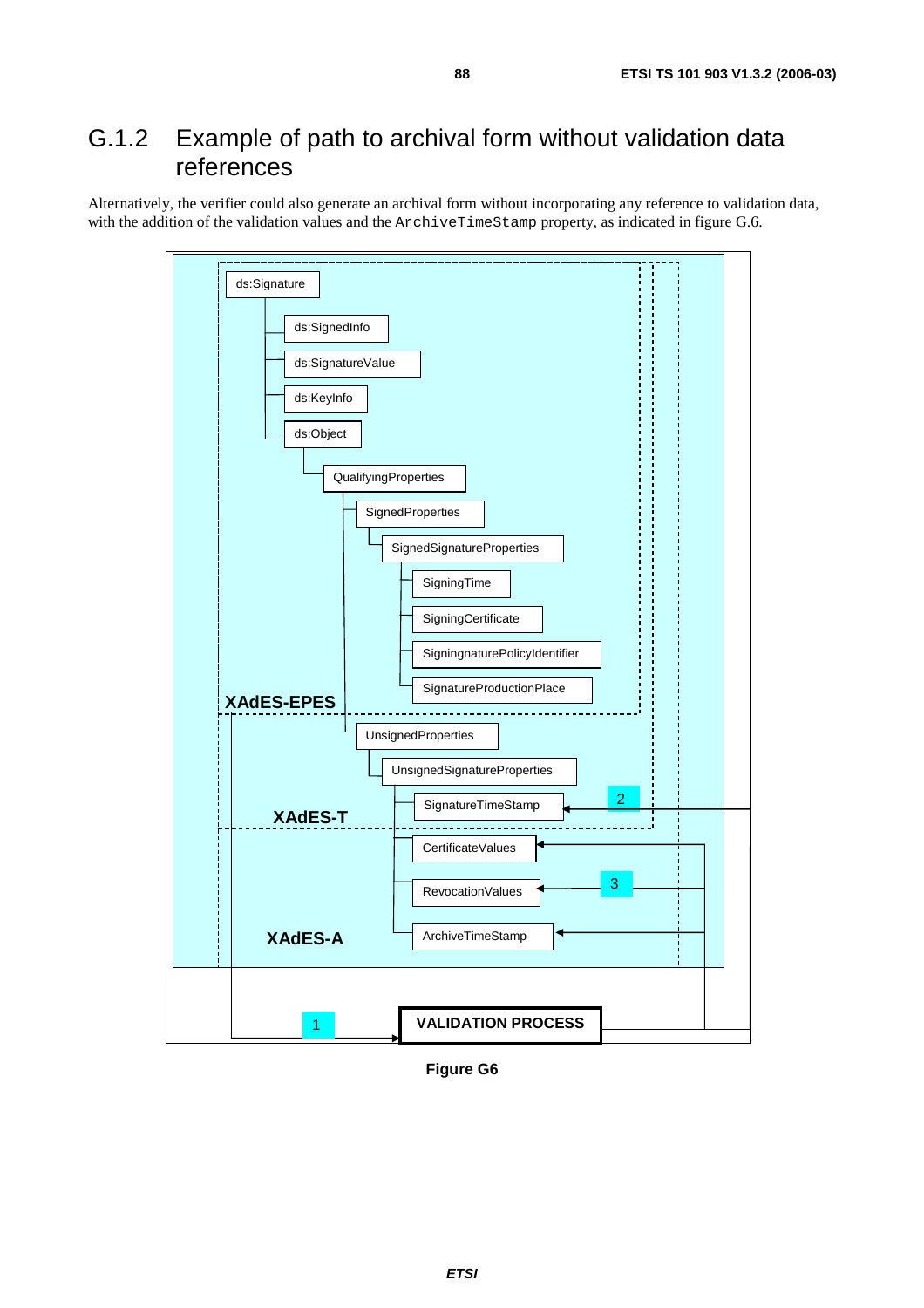# G.2 Verification technical rules

This clause presents a set of technical rules that verifiers of XAdES signatures should follow.

First a short description of the relationship of this annex with already existing standards that include verification procedures and rules is given.

Then the technical rules for verification of the XAdES signatures are presented.

## G.2.1 Relationship with other standard verification procedures

XAdES signatures build on XMLDSIG signatures. In consequence, verification rules described in XMLDSIG [3] also apply to XAdES signatures.

As for the process of verification of validity of the certification path, the usual verification procedures already standardized apply, like the one in RFC 3280 [14] clause 6 and the rules established in RFC 2560 [9] for OCSP protocol.

## G.2.2 Verification procedure

This clause provides technical rules that verifiers should follow in addition to the aforementioned ones, while verifying the qualifying properties present in XAdES signatures.

### G.2.2.1 General Checks

The verification process should assess whether the signature is a XAdES signature and if so, identify the specific form, by inspecting the different qualifying properties present. The verification process should not accept as XAdES signature any combination not aligned with those established in the normative part of the present document or the extended forms defined in the informative annex B.

As part of the aforementioned process, the verifier should check whether the ds:SigningCertificate property is present. If not, she should check that the ds:KeyInfo contains the signing certificate and is referenced by one of the ds:Reference elements in the signature, so that it is protected by the signature value.

During the aforementioned process, the verifier should also assess whether the incorporation of properties is direct (all the properties within one ds:Object element enveloped by the ds:Signature element) or indirect (denoted by the presence of QualifyingPropertiesReference elements within one of the ds:Object elements enveloped by the ds:Signature), and once this is done, check the correctness of incorporation of properties according to the rules stated in clause 6.3 of the normative part.

The verification process should also check the presence and the value

("http://uri.etsi.org/01903#SignedProperties") of the Type attribute in the ds:Reference element referencing the ds:Object, which encloses all the XAdES signed properties in the direct incorporation case, or the QualifyingPropertiesReference elements in the indirect incorporation case. If no Type attribute is present with such a value, the verification process should not accept the signature as a XAdES signature.

### G.2.2.2 Getting certificates for verification

The normative part of the present specification states that the CertificateValues element "*contains the full set of certificates that have been used to validate the electronic signature, including the signer's certificate*" except those ones that are already present within the ds:KeyInfo element. In consequence, if the XAdES signature contains the CertificateValues property, then the verifier should use this property and the ds:KeyInfo for getting all the certificates required for performing the verification. The verifier should also check that the contents of these two elements actually form a valid certification path. If not, the verifier should assume that the verification process has failed.

If CertificateValues is not present but CompleteCertificateRefs is present, the verifier should get the certificates referenced there and check if they actually form a valid certification path. If not, the verifier should assume that the verification process has failed.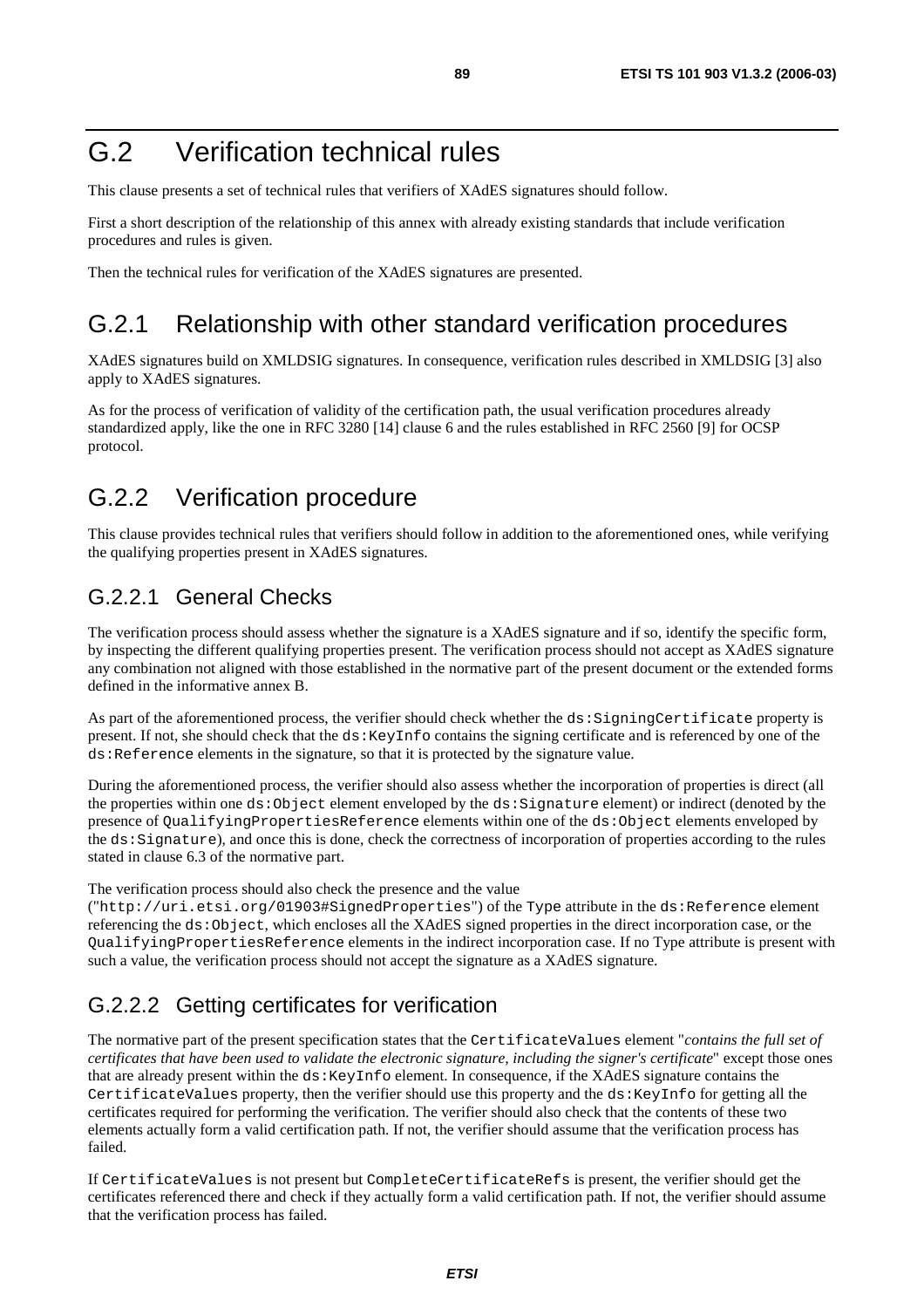The same rules apply for the AttrAuthoritiesCertValues property regarding to the retrieval of Attribute Authorities certificates and its usage in the validation of the attribute certificate(s) present in the SignerRole property.

## G.2.2.3 Getting certificates" status information for verification

The normative part of the present specification states that the RevocationValues element contains information on the status of all certificates required for verifying the electronic signature. At the time of writing of this clause, CRLs and OCSP responses are the only standardized contents of this property.

If the XAdES signature contains the RevocationValues property, then the verifier should use this property for getting the information on the status of all the aforementioned certificates. The verifier should also check if they actually provide adequate revocation information for all the certificates required for verifying the electronic signature. If not, the verifier should assume that the verification process has failed.

If RevocationValues is not present but CompleteRevocationRefs is present, the verifier should get the certificate status information data referenced there and check if they actually provide adequate revocation information for all the certificates required for verifying the electronic signature. If not, the verifier should assume that the verification process has failed.

If neither RevocationValues nor CompleteRevocationRefs are present, the specific means by which the verifier can get this information is out of the scope of the present specification.

The same rules apply for the AttributeRevocationValues property regarding to the retrieval of the status of the attribute certificate(s) present in the SignerRole property and the Attribute Authorities certificates and its usage in its validation.

## G.2.2.4 Checking SigningTime

The verification process should assess that the claimed time is previous to the time the signatures is being verified.

### G.2.2.5 Checking SigningCertificate

If the CertificateValues is present, the verifier could get it from this property or from within the ds:KeyInfo element. If the CertificateValues element is not present, the verifier may gain access to the signer"s certificate from within the ds:KeyInfo, if present, or by other means that are out of the scope of the present specification. In addition, the means allowing the verifier to identify the signer"s certificate are out of scope of the present document.

Once the verifier has gotten the signing certificate, she should check it against the references present in the ds:SigningCertificate property, if present. For doing this, and for each reference present in the property, the verifier should perform the following tasks:

- 1) Compare the name of the issuer and the serial number of the certificate with those indicated in the IssuerSerial element. For doing this, the application must follow the indications given in XMLDSIG clause 4.4.4 on how to generate the string corresponding to the issuer"s distinguished name. If not, take the next reference and re-start again in 1. If they match, continue with 2.
- 2) If the ds: KeyInfo contains the ds: X509IssuerSerial element, check that the issuer and the serial number indicated in both, that one and IssuerSerial from SigningCertificate, are the same.
- 3) Check that the content of ds:DigestValue is the result of digesting the certificate with the algorithm indicated in ds:DigestMethod and base64 encoding this digest.

If the verifier does not find any reference matching the signing certificate, the validation of this property should be taken as failed.

If SigningCertificate contains references to other certificates in the path, the verifier should proceed to check each of the certificates in the certification path against them.

Should this property contain one or more references to certificates other than those present in the certification path, the verifier should assume that a failure has occurred during the verification.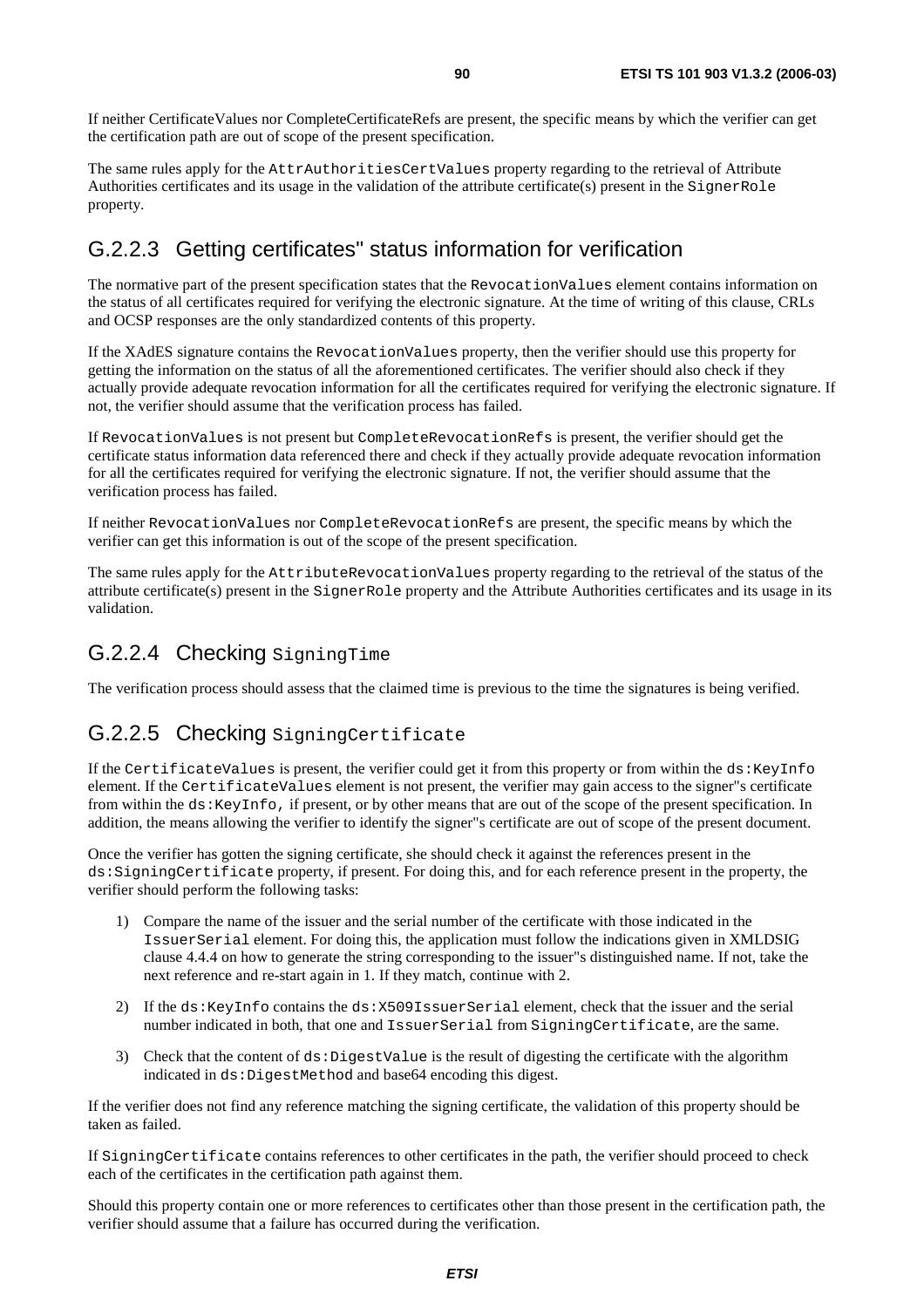Should one or more certificates in the certification path not be referenced by this property, the verifier should assume that the verification is successful unless the signature policy mandates that references to all the certificates in the certification path must be present.

### G.2.2.6 Checking SignaturePolicyIdentifier

If this property is present and it is not implied, the verifier should:

- 1) Retrieve the electronic document containing the details of the policy, and identified by the contents of SigPolicyId element. Apply the transformations indicated in the ds:Transforms element of SignaturePolicyId, compute the digest of the resulting document using the algorithm indicated in ds:DigestMethod and check its value with the digest value present in ds:DigestMethod.
- 2) Should the SignaturePolicyIdentifier element have qualifiers, the verifier should manage them according to the rules that are stated by the policy applying within the specific scenario.
- 3) If the checks described before end successfully, the verifier should proceed to perform the checks mandated by the specific signature policy. The way used by the signature policy for presenting them and their description are out of the scope. TR 102 038 [12] specifies a "XML format for signature policies" that may be automatically processed.

If the signature policy is implied, the verifier should perform the checks mandated by the implicit signature policy.

## G.2.2.7 Checking Countersignatures

As stated in the normative part, countersignatures are managed in two ways:

- 1) XAdES signature contains a countersignature by using the CounterSignature property. When using direct incorporation, this property is an enveloped countersignature. The content of such property may also be a XAdES signature.
- 2) XAdES signature being a countersignature of one or more signatures. This is achieved by forcing the value "[http://uri.etsi.org/01903#CounterSignedSignature"](http://uri.etsi.org/01903) for the Type attribute of one or several ds:Reference elements.

If the CounterSignature property is present, the verifier should:

- 1) Check that the enclosed signature correctly references the ds:SignatureValue present in the countersigned XAdES signature.
- 2) Proceed to start a new verification process for the countersignature itself in the same way as for regular signatures. Should the content of CounterSignature be a XAdES signature, the technical checks described in the current annex should also be applied.

If a XAdES signature contains one or more ds:Reference elements with Type attributes whose values are "[http://uri.etsi.org/01903#CounterSignedSignature"](http://uri.etsi.org/01903), the verifier should take into account that this is a countersignature of another signature.

The specific rules that govern the relationships between signature(s) and countersignature(s) and that dictate when they should be accepted as valid, are out of the scope of the present document as they will likely be established specifically for each scenario.

## G.2.2.8 Checking DataObjectFormat

The verifier should check that the ObjectReference element actually references one ds:Reference element from the signature.

In addition, should this property refer to a  $ds$ : Reference that in turn refers to a  $ds$ : Object, the verifier should check that attributes MimeType and Encoding are equal in both elements.

Additional rules governing the acceptance of the XAdES signature as valid or not in the view of the contents of this property are out of the scope of the present document.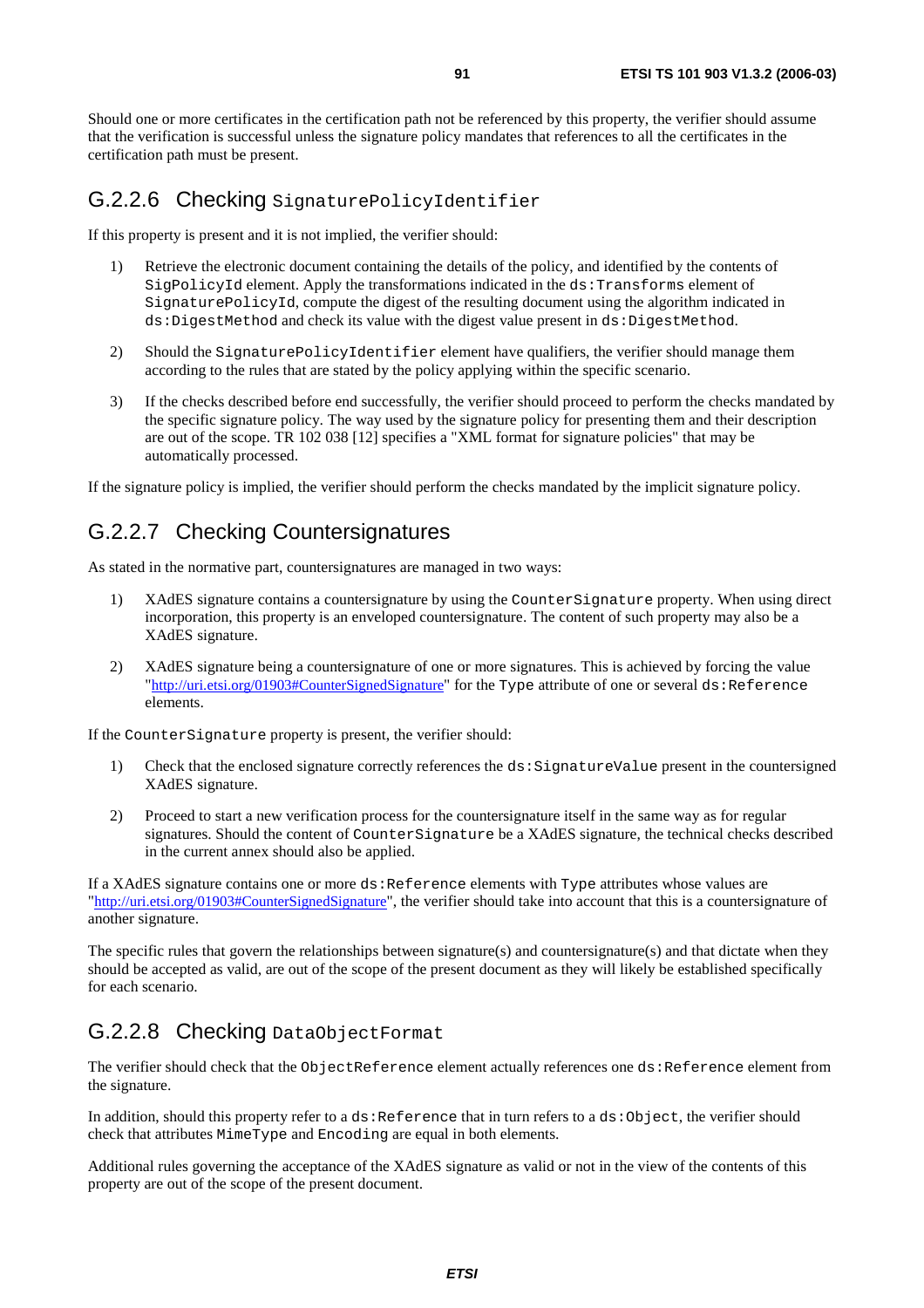# G.2.2.9 Checking CommitmentTypeIndication

The verifier should check that all the ObjectReference elements actually reference ds:Reference elements from the signature.

Additional rules governing the acceptance of the XAdES signature as valid or not in the view of the contents of this property are out of the scope of the present document.

### G.2.2.10 Checking SignatureProductionPlace

Specific rules governing the acceptance of the XAdES signature as valid or not in the view of the contents of this property are out of the scope of the present document.

## G.2.2.11 Checking SignerRole

Should this property contain claimed roles, the specific rules governing the acceptance of the XAdES signature as valid or not in the view of the contents of this property are out of the scope of the present document.

If this property contains some certified role, the verifier should verify the validity of the attribute certificates present. Additional rules the governing the acceptance of the XAdES signature as valid or not in the view of the contents of this property, are out of the scope of the present document.

#### G.2.2.12 Checking CompleteCertificateRefs and AttributeCertificateRefs

If CompleteCertificateRefs is present the verifier should:

- 1) Gain access to all the CA certificates that are part of the certification path, according to what has been stated in clause G.2.2.2.
- 2) Check that for each certificate in the aforementioned set, the property contains its corresponding reference. For doing this the values of the IssuerSerial, ds:DigestMethod and ds:DigestValue should be checked as indicated in clause G.2.2.5 steps 1 and 3.
- 3) Check that there are no references to certificates out of those that are part of the certification path.

Rules for AttributeCertificateRefs are similar but instead CA certificates in the certification path of the signature, the checks will be on the set containing all the Attribute Authorities certificates that are used for validating the attribute certificate present in the signature.

### G.2.2.13 Checking CompleteRevocationRefs and AttributeRevocationRefs

Checking CompleteRevocationRefs requires that the verifier gains access to information of the status of all the certificates used for the verification of the signature. Clause G.2.2.3 discusses different means that the verifier may use for doing this. If this CompleteRevocationRefs is present the verifier should perform the following steps:

- 1) If RevocationValues is present, the verifier should check that they actually provide adequate revocation information for all the certificates required for verifying the electronic signature. If so, the verifier should check the references in CompleteRevocationRefs against the values in RevocationValues proceeding as indicated in step 3.
- 2) If RevocationValues is not present, the verifier should get the revocation information data referenced in the property and check if they actually provide adequate revocation information for all the certificates required for verifying the electronic signature. If so, the verifier should check the references against this data proceeding as indicated in step 3.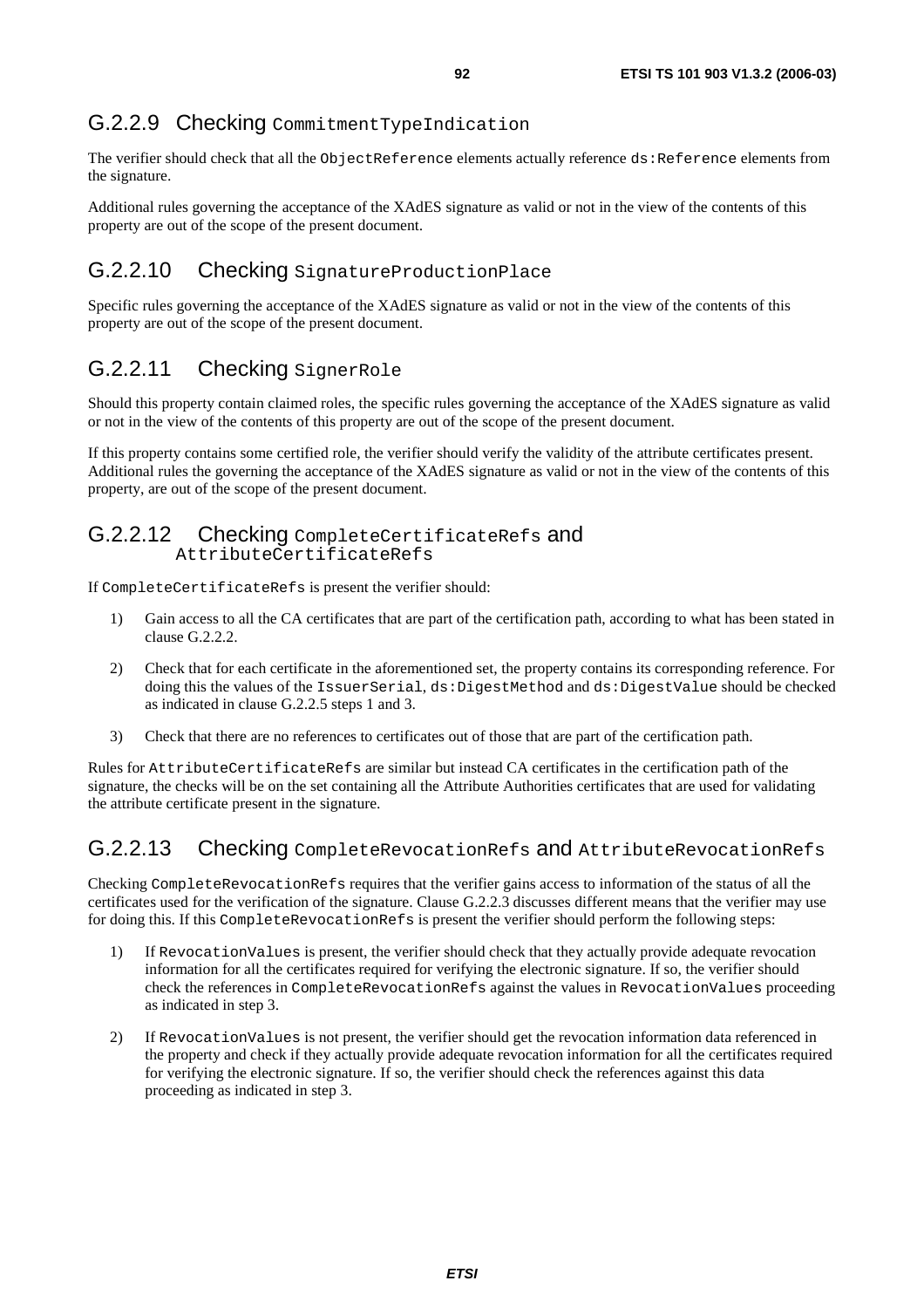- 3) If the verifier has retrieved CRLs, check that each CRL correctly matches its reference within RevocationRefs. For doing this, for each CRL:
	- If there is no CRLRefs element, the verifier should treat this signature as invalid. If there is a non-empty list, take the first CRLRef element in the list and:
		- a) Check that the string format of the issuer"s DN of the CRL generated as stated in XMLDSIG, is the same as the value present in the Issuer element.
		- b) Check that the time indicated by the thisUpdate field in the CRL is the same as the time indicated by the IssueTime element.
		- c) If the CRL contains the cRLNumber extension, check that its value is the same as the value indicated by the Number element.
		- d) If the aforementioned checks are successful, compute the digest of the CRL according to the algorithm indicated in the ds: DigestMethod element, base64 encode the result and check if this is the same as the contents of the ds:DigestValue element.
	- If any of these checks fails, repeat the process for the next CRLRef elements until finding one satisfying them or finishing the list. If none of the references matches the CRL, the verifier should treat the signature as invalid.
- 1) If the verifier has retrieved OCSP responses, check that each OCSP response correctly matches its reference within RevocationRefs. For doing this, for each OCSP response:
	- If there is no OCSPRefs element, the verifier should treat this signature as invalid. If there is a list and is not empty, take the first OCSPRef element in the list and:
		- a) Check that the content of ResponderID element matches the content of the responderID field within the OCSP response. If the content of this field is the byName choice, check if its string format is the same. If the content of this field is the byKey choice, the ResponderID should contain the base64 encoded key digest. The verifier should check if this value matches the byKey choice.
		- b) Check that the time indicated by the thisUpdate field in the OCSP response is the same as the time indicated by the ProducedAt element.
		- c) If the aforementioned checks are successful, compute the digest of the OCSP response according to the algorithm indicated in the ds:DigestMethod element, base64 encode the result and check if this is the same as the contents of the  $ds:DiagestValue$  element.
	- If any of the checks fails, repeat the process for the next OCSPRef elements until finding one satisfying them or finishing the list. If none of the references matches the OCSP response, the verifier should treat the signature as invalid.
- 1) Check that there are no CRLRef elements referencing other CRLs than those that have been retrieved in steps 1 or 2.
- 2) Check that there are no OCSPRef elements referencing other OCSP responses than those that have been retrieved in steps 1 or 2.

Rules for AttributeRevocationRefs are similar but instead of revocation data of certificates used for verifying the signature, the checks will be on the set of all the revocation data that is used for validating the attribute certificate present in the signature.

### G.2.2.14 Checking CertificateValues and AttrAuthoritiesValues

Clause G.2.2.2 mandates that if CertificateValues is present, the verifier should check that the certificates present there and within ds:KeyInfo, actually are all the required certificates for verifying the signature. It also states that if AttrAuthoritiesValues is present, the verifier should check that the certificates present there, and within the CertificateValues, actually are all the required certificates for validating the attribute certificate present in the signature.

In addition, clauses G.2.2.5 and G.2.2.12 have stated rules for the jointly usage of this property with SigningCertificate and CompleteCertificateRefs and the AttributeCertificateRefs.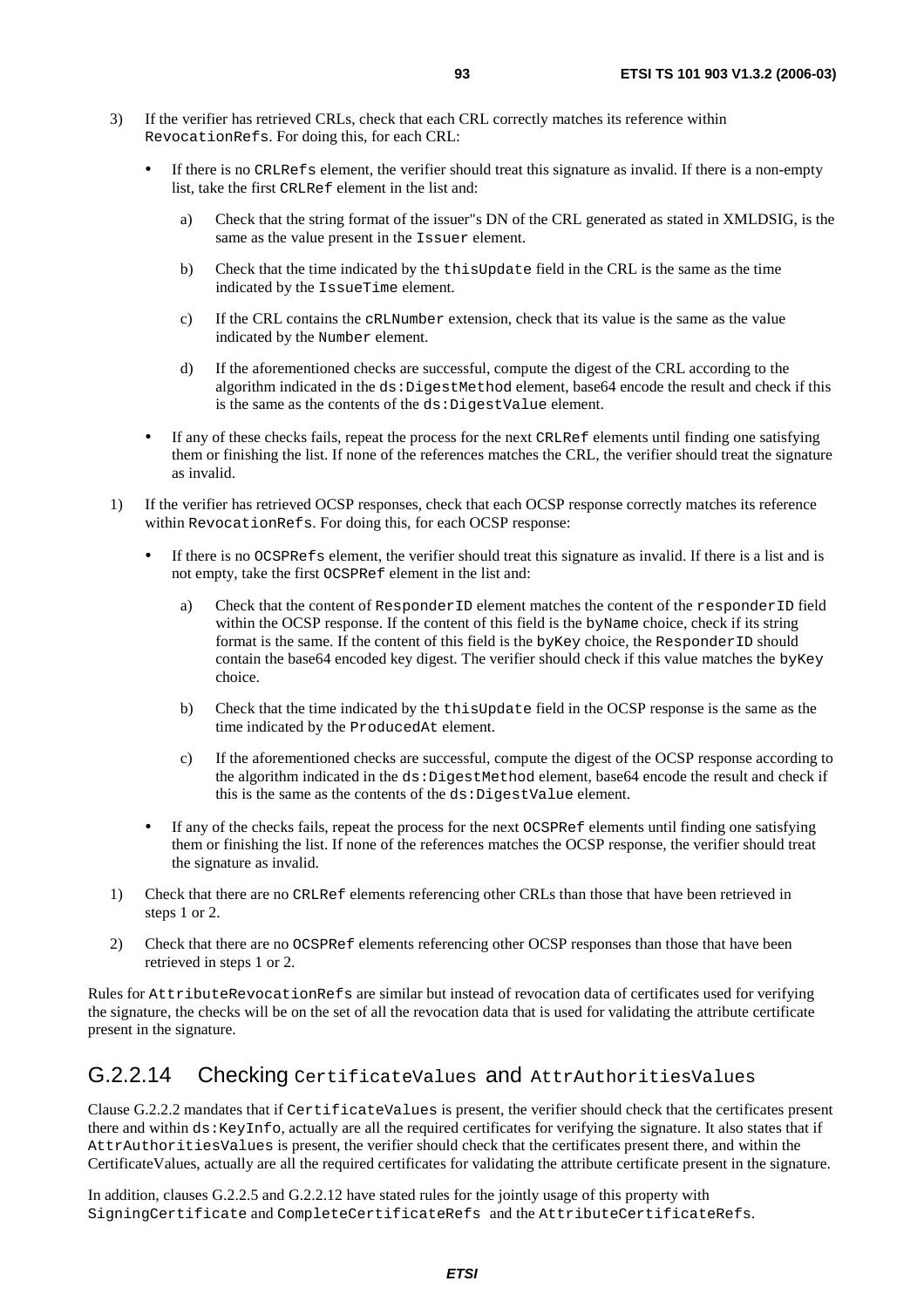Additional rules governing the acceptance of the XAdES signature as valid or not in the view of the contents of this property are out of the scope of the present document.

### G.2.2.15 Checking RevocationValues and AttributeRevocationValues

Clause G.2.2.3 mandates that if RevocationValues is present, the verifier should check that the revocation information data present there actually provide adequate revocation information for all the certificates required for verifying the signature. In addition, if AttributeRevocationValues is present, the verifier should check that the revocation data present there actually provide adequate revocation information for all the certificates required for validating the attribute certificate present in the XAdES signature.

Clause G.2.2.13 has stated rules for the join usage of this property with CompleteRevocationRefs and AttributeRevocationRefs.

In addition the verifier should check that the status of the certificates reported in these data is VALID.

Additional rules governing the acceptance of the XAdES signature as valid or not in the view of the contents of this property are out of the scope of the present document.

### G.2.2.16 Checking time-stamp tokens

The present clause presents the rules that should govern the verification of the time-stamp tokens encapsulated within the containers defined by the present specification.

As stated in the normative part, the present document allows using two mechanisms for identifying what data objects are being time-stamped by the time-stamp token enclosed in a container property, namely implicit and explicit. The normative part details which properties and under which circumstances to use the explicit mechanism.

Certain containers are specified to use only one mechanism; others are specified to use one or the other depending on the circumstances, and that is why this clause is divided in two clauses, one for each group of containers.

Time-stamp tokens may contain accuracy information, ie, an indication of the time deviation around the time included in the token. Rules dictating how to use this information when taking the decision whether a certain time is previous or ulterior to the time within the time-stamp token, are a matter of policy and in consequence, out of the scope of the present specification. This applies to any mention done hereinafter to a comparison of time values where a time within a time-stamp token is involved.

#### G.2.2.16.1 Containers using one identification mechanism

#### G.2.2.16.1.1 Checking AllDataObjectsTimeStamp

The time-stamp token contained within this property does not cover any unsigned property and the regular elements within the signature that are mandated to be time-stamped are easily determined by inspecting the ds: SignedInfo contents. That is why this container will exclusively use the implicit mechanism.

The verifier should perform the following steps:

- 1) Verify the signature present within the time-stamp token. Rules for acceptance of the validity of the signature within the time-stamp, involving trust decisions, are out of the scope of the present document.
- 2) Take, the first ds:Reference element within ds:SignedInfo if and only if the Type attribute doesn"t have the value "[http://uri.etsi.org/01903#SignedProperties"](http://uri.etsi.org/01903).
- 3) Process it according to the reference processing model of XMLDSIG.
- 4) If the result is a node-set, canonicalize it using the algorithm indicated in CanonicalizationMethod element of the property, if present. If not, the standard canonicalization method as specified by XMLDSIG must be used.
- 5) Concatenate the resulting bytes in an octet stream.
- 6) Repeat steps 2 to 4 for all the subsequent  $ds$ : Reference elements (in their order of appearance) within ds:SignedInfo if and only if Type attribute has not the value "[http://uri.etsi.org/01903#SignedProperties"](http://uri.etsi.org/01903).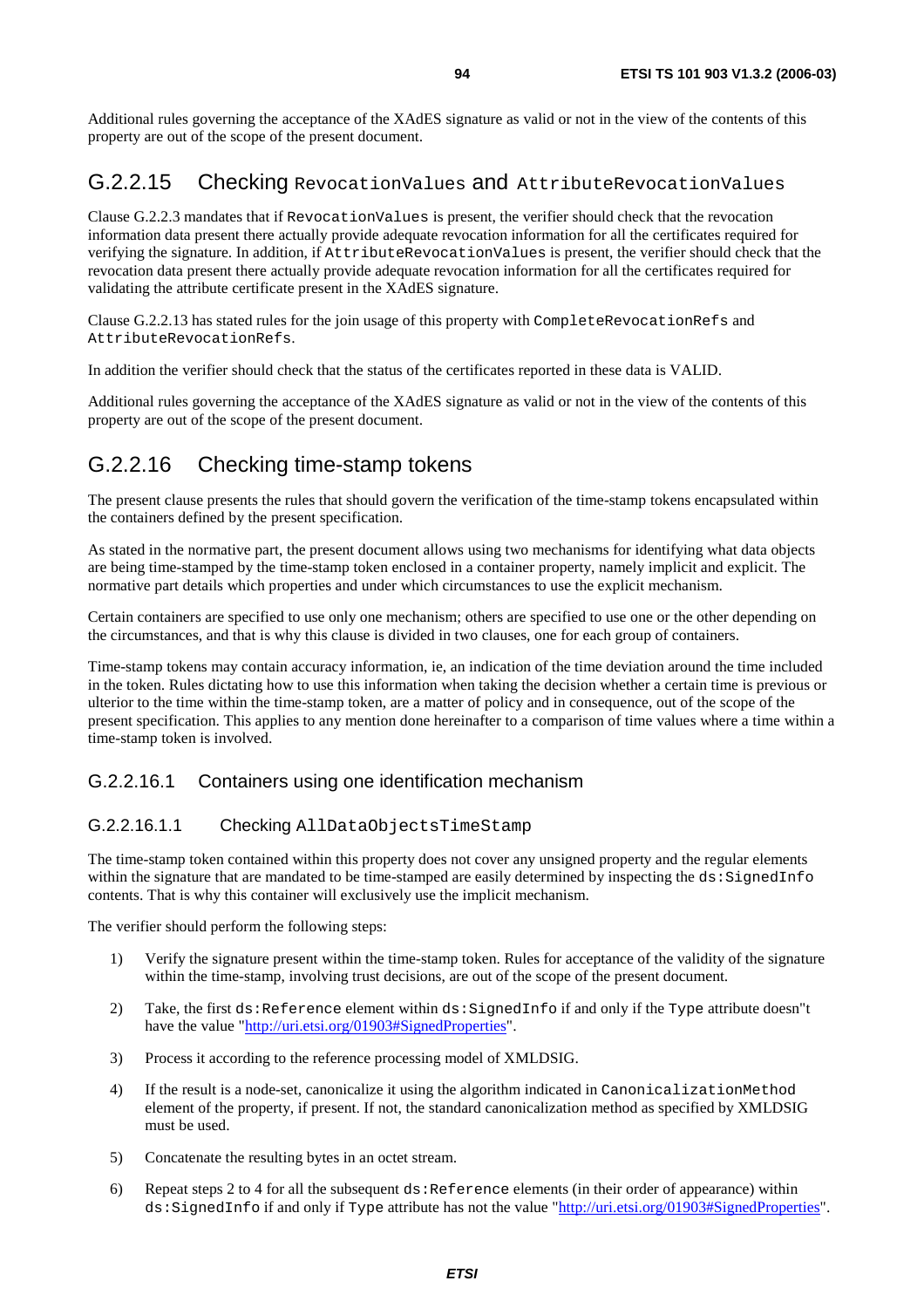- 7) For each time-stamp token encapsulated by the property, compute the digest of the resulting octet stream using the algorithm indicated in the time-stamp token and check if it is the same as the digest present there.
- 8) Check for coherence in the value of the times indicated in the time-stamp tokens. All the time instants must be previous to the time when the verification is being made, to the time indicated within the SigningTime if present, and to the times indicated within the time-stamp tokens enclosed within all the rest of time-stamp container properties except IndividualDataObjectsTimeStamp.

#### G.2.2.16.1.2 Checking IndividualDataObjectsTimeStamp

As before, the time-stamp token contained within this property does not cover any unsigned property, but now there is need for explicit information of what of the signed data-objects are actually time-stamped. The consequences is that it will exclusively use the explicit mechanism.

The verifier should perform the following steps:

- 1) Verify the signature present within the time-stamp token. Rules for acceptance of the validity of the signature within the time-stamp, involving trust decisions, are out of the scope of the present document.
- 2) Take the first Include element.
- 3) Check the coherence of the value of the not-fragment part of the URI within its URI attribute according to the rules stated in clause 7.1.4.3.1.
- 4) De-reference the URI according to the rules stated in clause 7.1.4.3.1.
- 5) Check that the retrieved element is actually a ds: Reference element of the ds: SignedInfo of the qualified signature and that its Type attribute (if present) does not have the value "[http://uri.etsi.org/01903#SignedProperties"](http://uri.etsi.org/01903).
- 6) Process it according to the reference processing model of XMLDSIG.
- 7) If the result is a node-set, canonicalize it using the algorithm indicated in CanonicalizationMethod element of the property, if present. Otherwise use the standard canonicalization method as specified by XMLDSIG.
- 8) Concatenate the resulting bytes in an octet stream.
- 9) Repeat steps 2 to 4 for all the subsequent Include elements (in their order of appearance) within the time-stamp token container.
- 10) For each time-stamp token encapsulated by the property, compute the digest of the resulting byte stream using the algorithm indicated in the time-stamp token and check if it is the same as the digest present there.
- 11) Check for coherence in the value of the times indicated in the time-stamp tokens. All the time instants must be previous to the time when the verification is being made, and to the times indicated within the time-stamp tokens enclosed within all the rest of time-stamp container properties except AllDataObjectsTimeStamp.

#### G.2.2.16.1.3 Checking SignatureTimeStamp

As stated by clause 7.3, this container envelopes a time-stamp token on the ds: SignatureValue element and exclusively uses the implicit mechanism.

The verifier should perform the following steps:

- 1) Verify the signature present within the time-stamp token. Rules for acceptance of the validity of the signature within the time-stamp, involving trust decisions, are out of the scope of the present document.
- 2) Take the ds: SignatureValue element.
- 3) Canonicalize it using the algorithm indicated in CanonicalizationMethod element of the property, if present. Otherwise use the standard canonicalization method as specified by XMLDSIG.
- 4) For each time-stamp token encapsulated by the property, compute the digest of the resulting byte stream using the algorithm indicated in the time-stamp token and check if it is the same as the digest present there.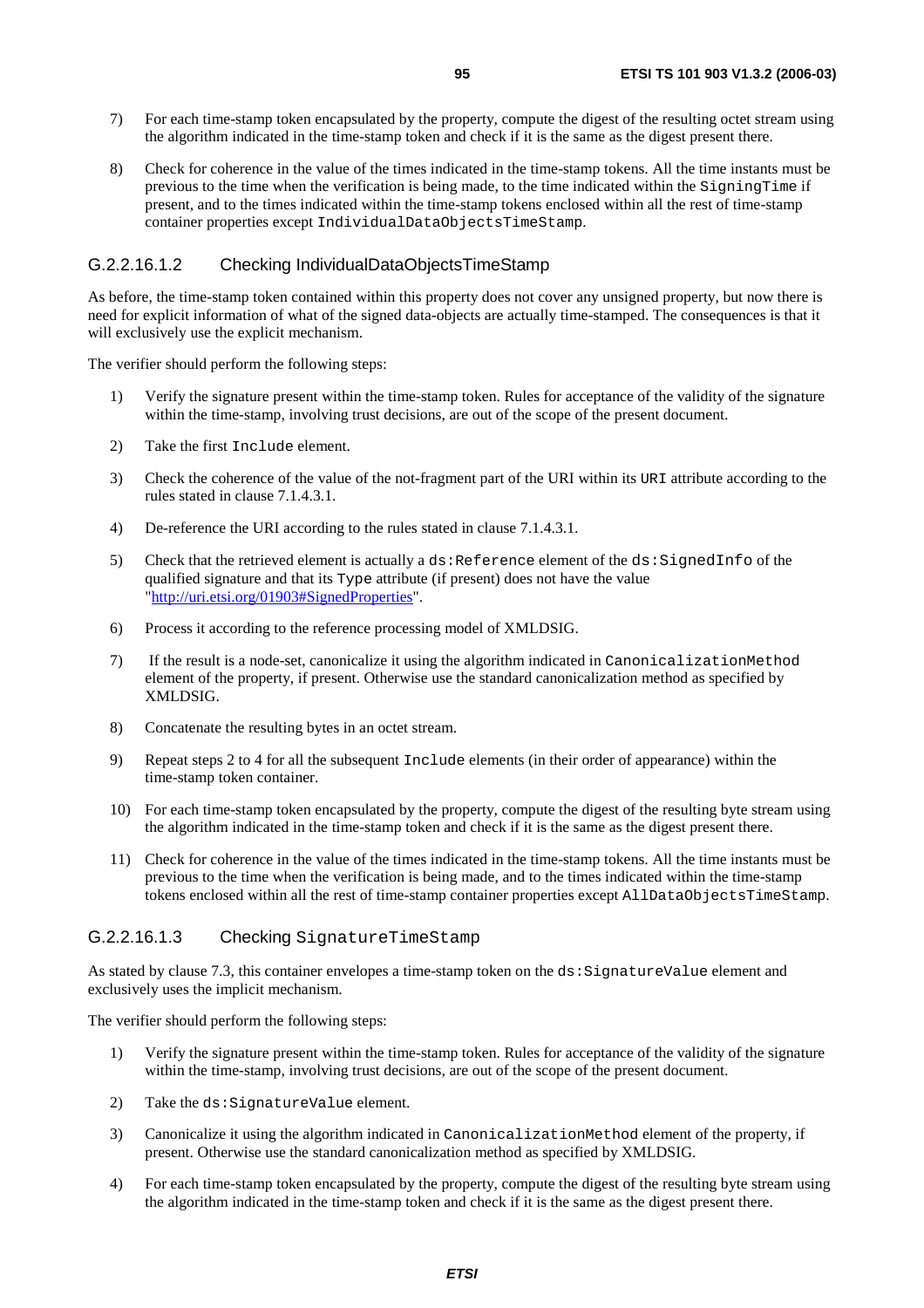5) Check for coherence in the values of the times indicated in the time-stamp tokens. They must be posterior to the one indicated in the SigningTime property, and to the times indicated in the time-stamp tokens contained within AllDataObjectsTimeStamp or IndividualDataObjectsTimeStamp, if present. Finally they must be previous to the times indicated in the time-stamp tokens enclosed by any RefsOnlyTimeStamp, SigAndRefsTimeStamp or/and ArchiveTimeStamp present elements.

#### G.2.2.16.2 Containers using two/both identification mechanism

The rest of containers, namely SigAndRefsTimeStamp, RefsOnlyTimeStamp and ArchiveTimeStamp may use both mechanisms.

First of all, a set of common rules for all these containers will be given, and afterwards, there will be specific clauses that will particularize these rules for each property.

#### G.2.2.16.2.1 Common rules

When a time-stamp container incorporates Include elements (explicit identification mechanism), the verifier should perform the following steps:

- 1) Verify the signature present within the time-stamp token. Rules for acceptance of the validity of the signature within the time-stamp, involving trust decisions, are out of the scope of the present document.
- 2) Check that all the signed properties and not property elements of the signature that are mandated to be time-stamped by the normative clause defining the time-stamp token container are present.
- 3) Take each one of the signed properties and not property elements in the signature that the normative part dictates that must be time-stamped, in the order specified in the normative clause defining the time-stamp token container type. Canonicalize them and concatenate the resulting bytes in one octet stream. If the CanonicalizationMethod element of the property is present, use it for canonicalizing. Otherwise, use the standard canonicalization method as specified by XMLDSIG.
- 4) For each Include element:
	- a) Check the coherence of the value of the not-fragment part of the URI within its URI attribute according to the rules stated in clause 7.1.4.3.1.
	- b) De-reference the URI according to the rules stated in clause 7.1.4.3.1.
	- c) Check that the retrieved element must actually be covered by the time-stamp token according to the specification.
	- d) Proceed to process the data retrieved as specified in clause 7.1.4.3.1 and to concatenate the result to the octet stream mentioned in step 2.
- 5) Check that all the Include elements actually refer to all the existing unsigned properties in XAdES signature that must be covered by the time-stamp token.
- 6) For each time-stamp token encapsulated by the property, compute the digest of the resulting byte stream using the algorithm indicated in the time-stamp token and check if it is the same as the digest present there.
- 7) Check for coherence in the values of the times indicated in the time-stamp tokens. This implies that the indicated time instants must be previous to the time when the verification is being made, and also certain specific rules for each time-stamp token container type.

When a time-stamp container does not incorporates Include elements (implicit identification mechanism), the verifier should perform the following steps:

- 1) 1) Verify the signature present within the time-stamp token. Rules for acceptance of the validity of the signature within the time-stamp, involving trust decisions, are out of the scope of the present document.
- 2) 2) Check that all the signed properties and regular elements of the signature that are mandated to be time-stamped by the normative clause defining the time-stamp token container, are present.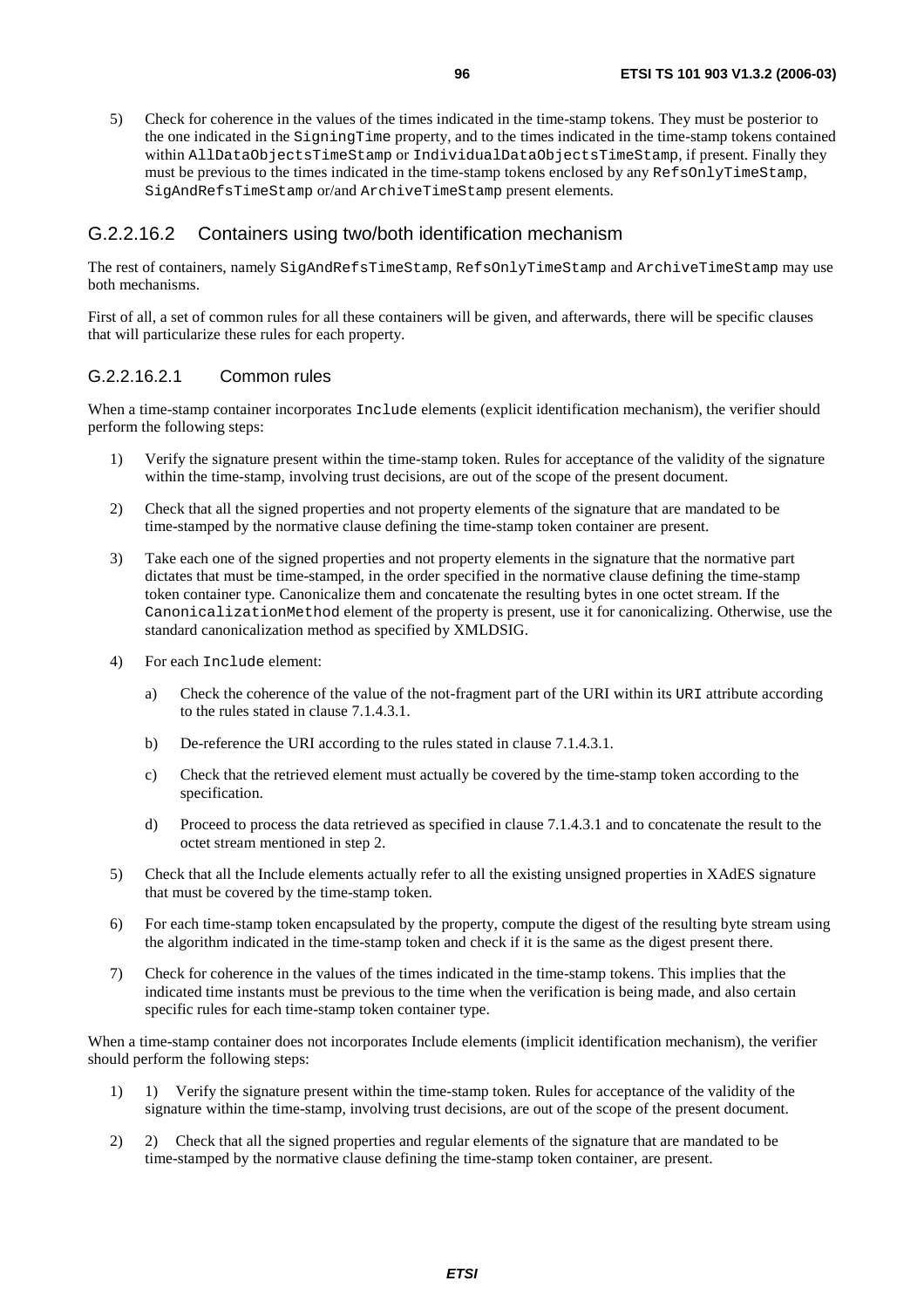- 3) Take each one of the signed properties and not property elements in the signature that the normative part dictates that must be time-stamped, in the order specified in the normative clause defining the time-stamp token container type. Canonicalize them and concatenate the resulting bytes in one octet stream. If the CanonicalizationMethod element of the property is present, use it for canonicalizing. Otherwise, use the standard canonicalization method as specified by XMLDSIG.
- 4) Check that all the unsigned properties that are mandated to be time-stamped by the normative clause defining the time-stamp token container, are present in the XAdES signature.
- 5) Take each of the unsigned properties that appear BEFORE the time-stamp token container within the UnsigedSignatureProperties element if and only if that property is mandated to be time-stamped by the normative clause defining such time-stamp token container. Canonicalize them and concatenate these results to the aforementioned octet stream.
- 6) For each time-stamp token encapsulated by the property, compute the digest of the resulting byte stream using the algorithm indicated in the time-stamp token and check if it is the same as the digest present there.
- 7) Check for coherence in the values of the times indicated in the time-stamp tokens. This implies that the indicated time instants must be previous to the time when the verification is being made, and also certain specific rules for each time-stamp token container type.

#### G.2.2.16.2.2 Checking RefsOnlyTimeStamp

The following particular rules apply for this property no matter whether implicit or explicit mechanism is used:

- 1) Steps 2 and 3 of both cases do not apply, as the enclosed time-stamp tokens just cover unsigned properties of the signature.
- 2) In step 7 of both cases, the verifier should check that all the times indicated by the time-stamp tokens in the property are posterior to the one indicated in the SigningTime property, and to the times indicated in the time-stamp tokens contained within AllDataObjectsTimeStamp, IndividualDataObjectsTimeStamp or SignatureTimeStamp, if present. They must also be previous to the times indicated in the time-stamp tokens enclosed by any ArchiveTimeStamp present elements.

The following particular rules apply when explicit mechanism is used:

- 1) In step 4.c the verifier should check that each retrieved element is one of the following properties in the signature: CompleteCertificateRefs, CompleteRevocationRefs, AttributeCertificateRefs and AttributeRevocationRefs.
- 2) In step 5, the verifier should check that all the following properties: CompleteCertificateRefs, CompleteRevocationRefs and, if present, AttributeCertificateRefs and AttributeRevocationRefs, have actually been retrieved.

The following particular rules apply when implicit mechanism is used:

- 1) In step 4 the verifier should check that the CompleteCertificateRefs and CompleteRevocationRefs properties are present in the signature. She should also check that they and, if present, AttributeCertificateRefs and AttributeRevocationRefs,appear before RefsOnlyTimeStamp.
- 2) In step 5, the verifier should take CompleteCertificateRefs and CompleteRevocationRefs and if present, AttributeCertificateRefs and AttributeRevocationRefs in their order of appearance.

#### G.2.2.16.2.3 Checking SigAndRefsTimeStamp

The following particular rules apply for this property no matter whether implicit or explicit mechanism is used:

1) In step 3, the verifier should take ds:SignatureValue and process it as indicated in the aforementioned step.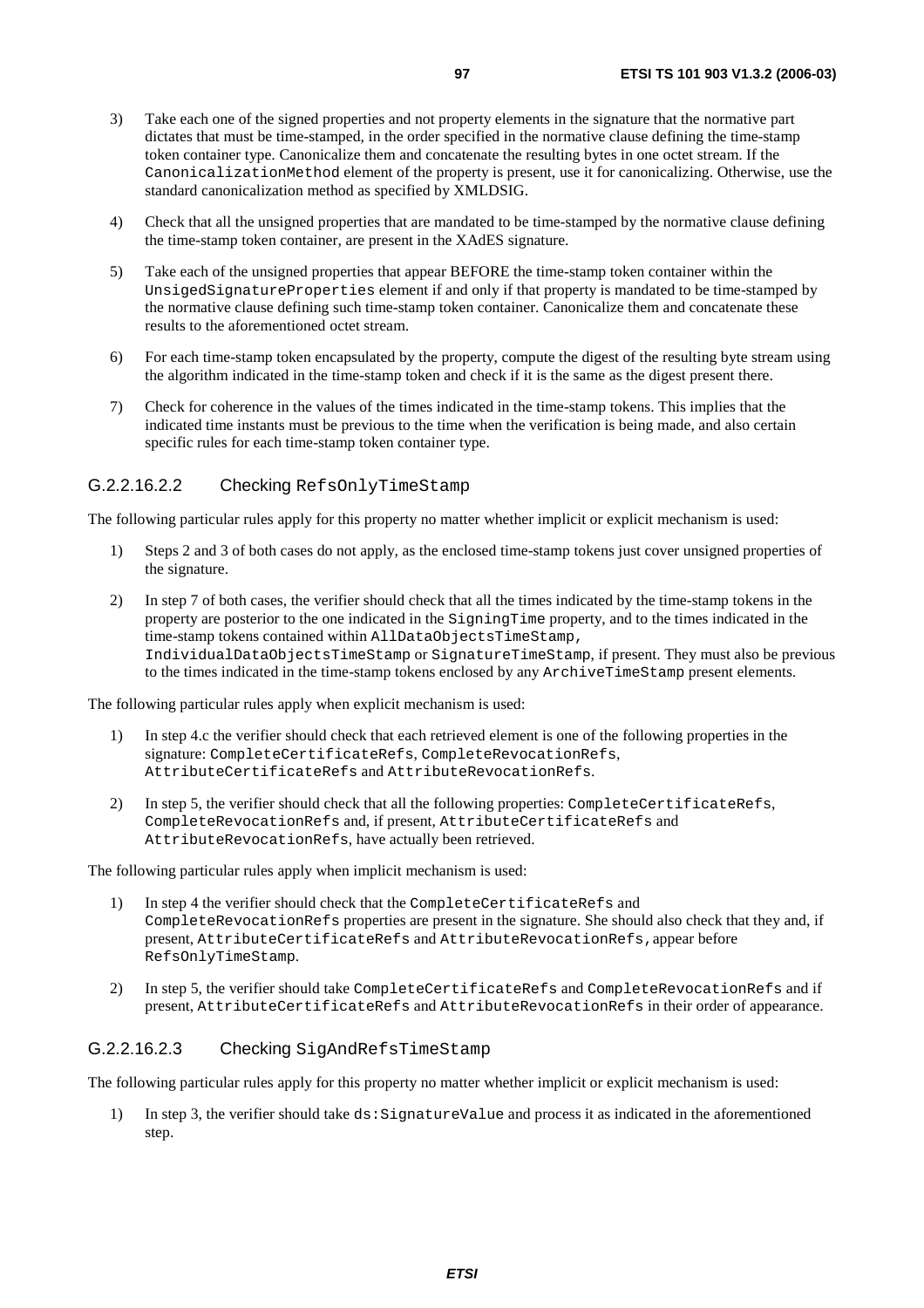2) In step 7 of both cases, the verifier should check that all the times indicated by the time-stamp tokens in the property are posterior to the one indicated in the SigningTime property, and to the times indicated in the time-stamp tokens contained within AllDataObjectsTimeStamp, IndividualDataObjectsTimeStamp or SignatureTimeStamp, if present. They must also be previous to the times indicated in the time-stamp tokens enclosed by any ArchiveTimeStamp present elements.

The following particular rules apply when explicit mechanism is used:

- 1) In step 4.c the verifier should check that each retrieved element is one of the following elements in the signature: ds:SignatureValue, CompleteCertificateRefs, SignatureTimeStamp, CompleteRevocationRefs, AttributeCertificateRefs and AttributeRevocationRefs.
- 2) In step 5, the verifier should check that all the following elements:  $ds:SignatureValue$ , CompleteCertificateRefs, CompleteRevocationRefs and, if present, SignatureTimeStamp, AttributeCertificateRefs and AttributeRevocationRefs, have actually been retrieved.

The following particular rules apply when implicit mechanism is used:

- 1) In step 4 the verifier should check that the CompleteCertificateRefs and CompleteRevocationRefs properties are present in the signature. She should also check that they and, if present, SignatureTimeStamp, AttributeCertificateRefs and AttributeRevocationRefs, appear before SigAndRefsTimeStamp.
- 2) In step 5, the verifier should take the aforementioned properties in their order of appearance within the signature.

#### G.2.2.16.2.4 Checking ArchiveTimeStamp

The following particular rules apply for this property no matter whether implicit or explicit mechanism is used.

- 1) Substitute step 3 by the process indicated here. The verifier should take the following elements in the order they are listed: all the ds:SignedReference in the order they appear within ds:SignedInfo, ds:SignedInfo, ds:SignatureValue, and ds:KeyInfo if present. Afterwards, the verifier should process each ds:Reference according to the reference processing model of XMLDSIG, canonicalize the result and concatenate the resulting bytes in the final octet stream. After that the verifier should canonicalize the rest of the elements and concatenate the resulting bytes to the final octet stream.
- 2) In step 7, the verifier should check that all the times indicated by the time-stamp tokens in the property are posterior to the one indicated in the SigningTime property, and to the times indicated in the time-stamp tokens contained within AllDataObjectsTimeStamp, IndividualDataObjectsTimeStamp, SignatureTimeStamp if present, and RefsOnlyTimeStamp or SigAndRefsTimeStamp, if present They must also be previous to the times indicated in the time-stamp tokens enclosed by any ArchiveTimeStamp that appear before the one that is being verified.

The following particular rules apply when explicit mechanism is used:

- 1) In step 4.c the verifier should check that the retrieved element is one of the following signature elements: SignatureTimeStamp, CounterSignature, CompleteCertificateRefs, CompleteRevocationRefs, AttributeCertificateRefs, AttributeRevocationRefs, CertificateValues, RevocationValues, SigAndRefsTimeStamp, RefsOnlyTimeStamp, ArchiveTimeStamp or any of the ds:Object present elements not referenced in some ds:Reference.
- 2) In step 5, the verifier should check that the retrieved elements are: all the existing SignatureTimeStamp, all the present CounterSignature, the CompleteCertificateRefs, and the CompleteRevocationRefs if present, the AttributeCertificateRefs and AttributeRevocationRefs if present, CertificateValues and RevocationValues, any existing SigAndRefsTimeStamp or RefsOnlyTimeStamp, all the ds:Object present elements not referenced in some ds:Reference, and certain ArchiveTimeStamp.

The following particular rules apply when implicit mechanism is used.

1) In step 4 the verifier should check that the CertificateValues and RevocationValues properties are present in the signature. If one of them is not present, the verifier should take it as a failure in the verification process.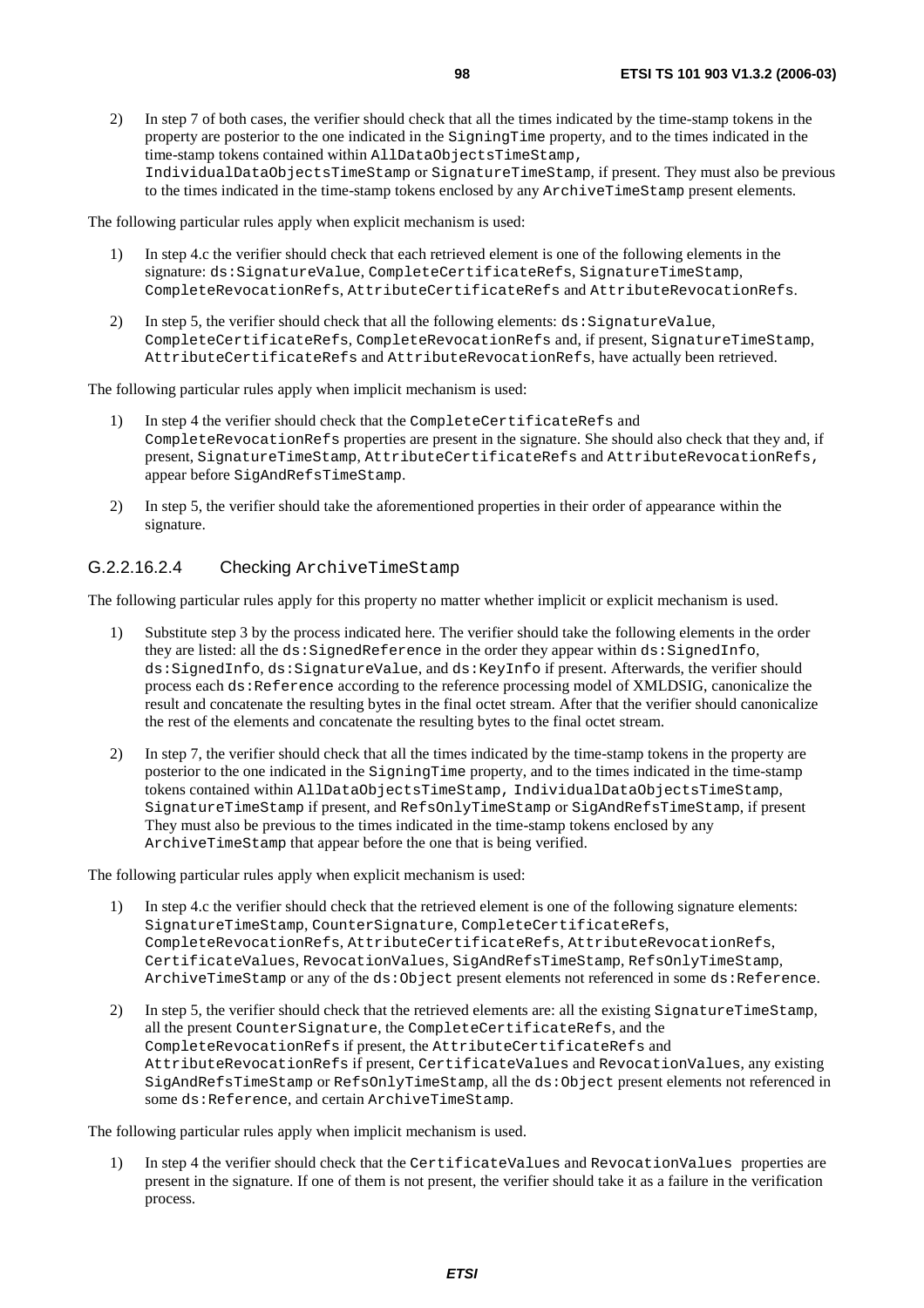2) Step 5 is performed as indicated. The verifier will take, among the unsigned properties that appear before the property that is being verified, those that appear in the following list, and in their order of appearance: SignatureTimeStamp, CounterSignature, CompleteCertificateRefs, CompleteRevocationRefs, AttributeCertificateRefs, AttributeRevocationRefs, CertificateValues, RevocationValues, SigAndRefsTimeStamp, RefsOnlyTimeStamp, ArchiveTimeStamp and all the ds:Object elements that are not covered by some ds:Reference.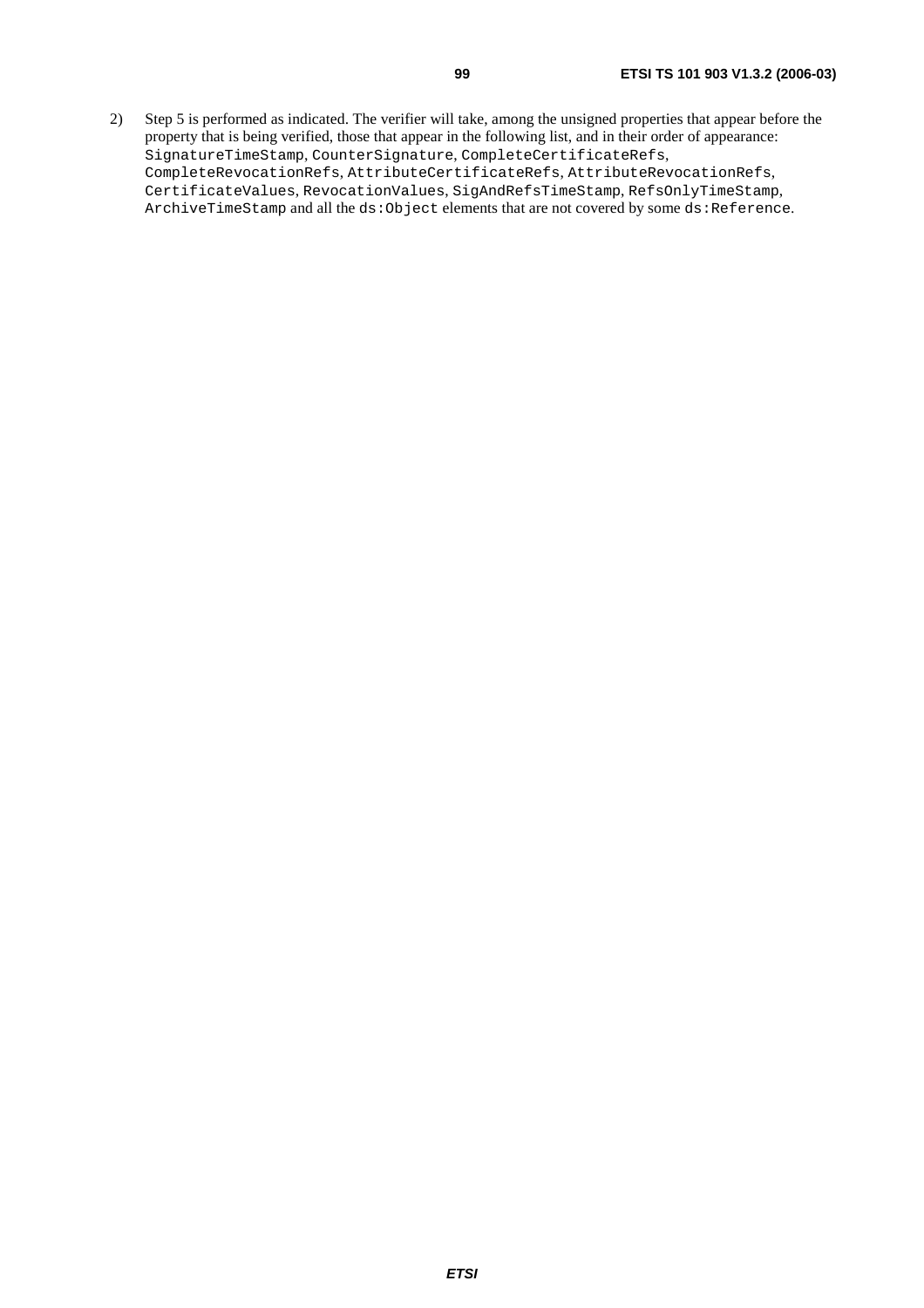# Annex H (informative): Bibliography

- Directive 1999/93/EC of the European Parliament and of the Council of 13 December 1999 on a Community framework for electronic signatures.
- IETF RFC 2634: "Enhanced Security Services for S/MIME".
- IETF RFC 2396: "Uniform Resource Identifiers (URI): Generic Syntax".
- IETF RFC 3061: "A URN Namespace of Object Identifiers".
- W3C 12-2000 (W3C Candidate Recommendation, December 2000): "The Platform for Privacy Preferences 1.0 (P3P1.0) Specification".